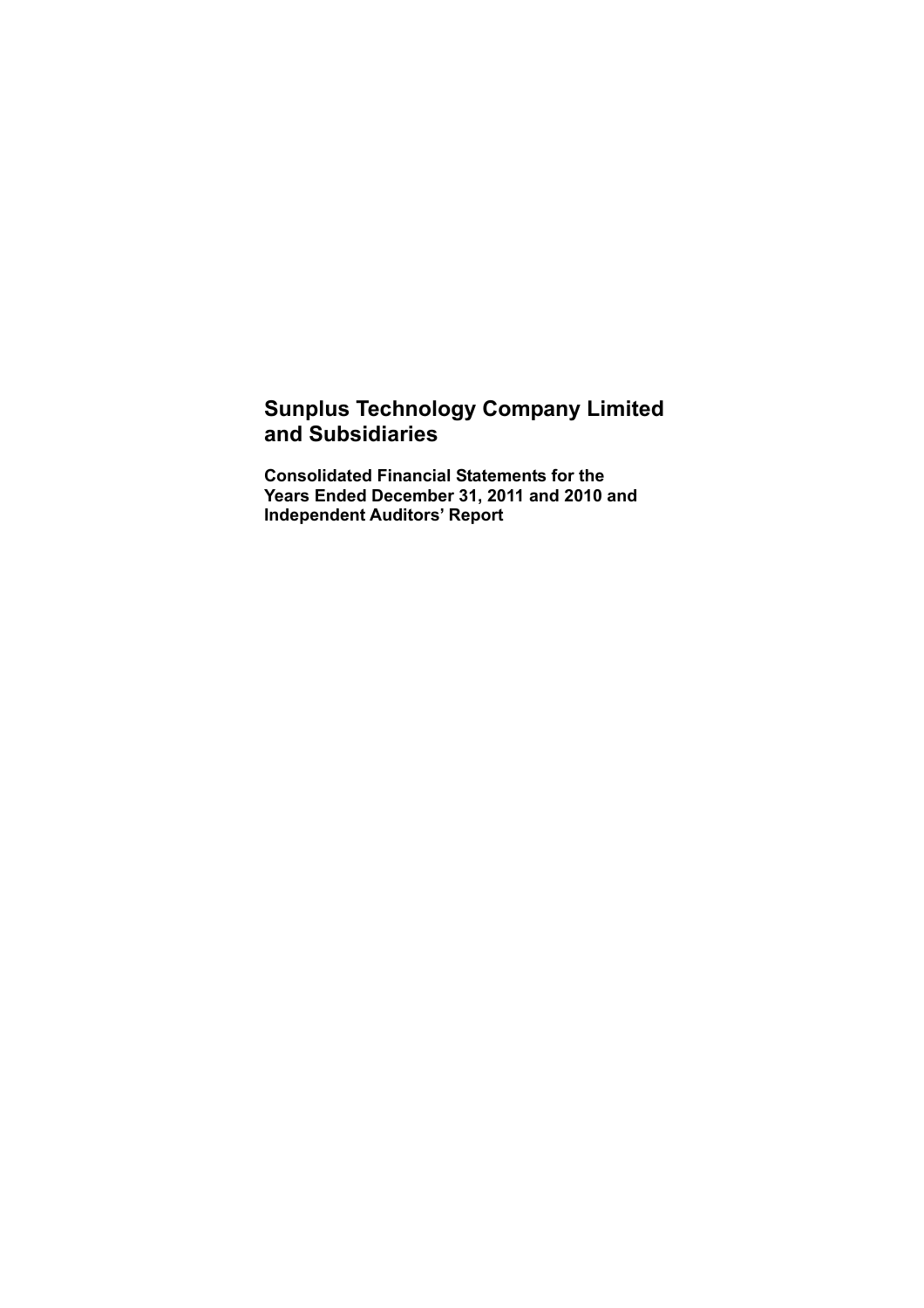#### **REPRESENTATION LETTER**

The entities to be included in the combined financial statements of Sunplus Technology Company Limited and subsidiaries as of and for the year ended December 31, 2011, which will be prepared in conformity with the Criteria Governing the Preparation of Affiliation Reports, Consolidated Business Reports and Consolidated Financial Statements of Affiliated Enterprises, are the same as the entities included in the consolidated financial statements prepared in conformity with the revised R.O.C. Statement of Financial Accounting Standards No. 7 - "Consolidated Financial Statements." In addition, the information needed to be disclosed in the combined financial statements is included in the consolidated financial statements. Thus, Sunplus Technology Company Limited and subsidiaries did not prepare a separate set of combined financial statements.

Very truly yours,

SUNPLUS TECHNOLOGY COMPANY LIMITED

By

Chou - Chye Huang

CHOU-CHIEH HUANG Chairman

March 21, 2012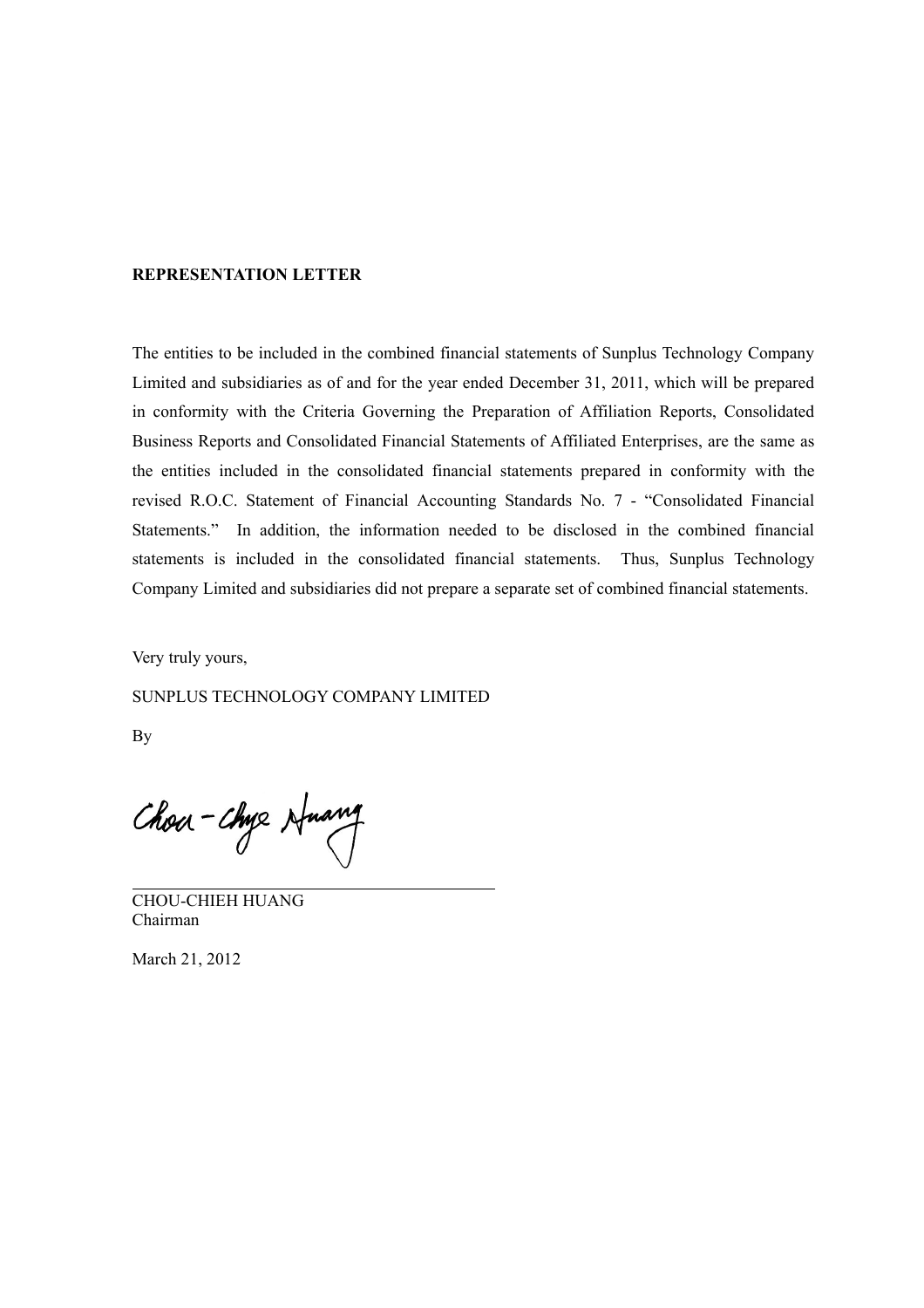#### **INDEPENDENT AUDITORS' REPORT**

The Board of Directors and Shareholders Sunplus Technology Company Limited

We have audited the accompanying consolidated balance sheets of Sunplus Technology Company Limited and subsidiaries (the "Company") as of December 31, 2011 and 2010, and the related consolidated statements of income, changes in shareholders' equity and cash flows for the years then ended. These consolidated financial statements are the responsibility of the Company's management. Our responsibility is to express an opinion on these consolidated financial statements based on our audits.

We conducted our audits in accordance with the Rules Governing the Audit of Financial Statements by Certified Public Accountants and auditing standards generally accepted in the Republic of China. Those rules and standards require that we plan and perform the audit to obtain reasonable assurance about whether the consolidated financial statements are free of material misstatement. An audit includes examining, on a test basis, evidence supporting the amounts and disclosures in the consolidated financial statements. An audit also includes assessing the accounting principles used and significant estimates made by management, as well as evaluating the overall consolidated financial statement presentation. We believe that our audits provide a reasonable basis for our opinion.

In our opinion, the consolidated financial statements referred to above present fairly, in all material respects, the financial position of Sunplus Technology Company Limited and subsidiaries as of December 31, 2011 and 2010, and the results of their operations and their cash flows for the years then ended, in conformity with Guidelines Governing the Preparation of Financial Reports by Securities Issuers, and accounting principles generally accepted in the Republic of China.

March 21, 2012

#### *Notice to Readers*

*The accompanying consolidated financial statements are intended only to present the financial position, results of operations and cash flows in accordance with accounting principles and practices generally accepted in the Republic of China and not those of any other jurisdictions. The standards, procedures and practices to audit such consolidated financial statements are those generally accepted and applied in the Republic of China.* 

*For the convenience of readers, the auditors' report and the accompanying consolidated financial statements have been translated into English from the original Chinese version prepared and used*  in the Republic of China. If there is any conflict between the English version and the original *Chinese version or any difference in the interpretation of the two versions, the Chinese-language auditors' report and consolidated financial statements shall prevail.*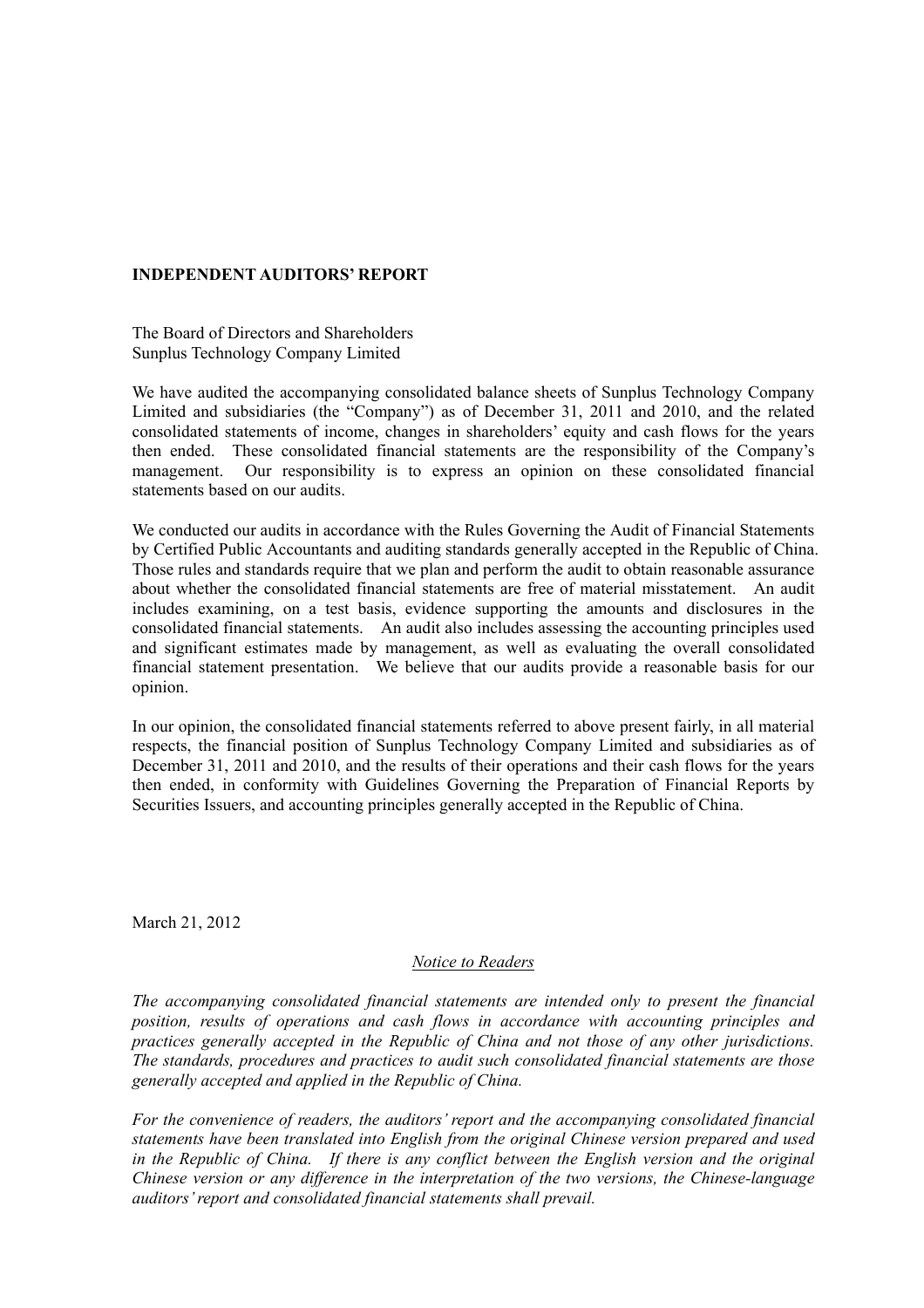# **CONSOLIDATED BALANCE SHEETS DECEMBER 31, 2011 AND 2010 (In Thousands of New Taiwan Dollars, Except Par value)**

|                                                                 | 2010<br>2011 |                           |              |                          | 2011                                                             | 2010          |                          |               |                          |
|-----------------------------------------------------------------|--------------|---------------------------|--------------|--------------------------|------------------------------------------------------------------|---------------|--------------------------|---------------|--------------------------|
| <b>ASSETS</b>                                                   | Amount       | $\frac{0}{0}$             | Amount       | $\frac{0}{0}$            | <b>LIABILITIES AND SHAREHOLDERS' EQUITY</b>                      | Amount        | $\frac{0}{0}$            | Amount        | $\frac{0}{0}$            |
| <b>CURRENT ASSETS</b>                                           |              |                           |              |                          | <b>CURRENT LIABILITIES</b>                                       |               |                          |               |                          |
| Cash (Note 4)                                                   | \$4,775,205  | 34                        | \$5,669,021  | 31                       | Short-term bank loans (Note 14)                                  | 943,612<br>-S |                          | 816,970<br>S. | $\overline{4}$           |
| Certificates of deposits - restricted (Notes 4 and 23)          | 111,509      | $\overline{1}$            | 81,505       | $\overline{\phantom{a}}$ | Notes payable and accounts payable                               | 767,878       | 6                        | 1,037,583     | 6                        |
| Notes and accounts receivable, net (Notes 2, 3, 6 and 22)       | 1,331,576    | 9                         | 1,777,704    | 9                        | Income tax payable (Notes 2 and 20)                              | 437,553       | 3                        | 337,346       | $\overline{c}$           |
| Financial assets at fair value through profit or loss - current |              |                           |              |                          | Accrued expenses                                                 | 424.785       | $\mathbf{3}$             | 295,659       | $\mathbf{1}$             |
| (Notes 2 and 5)                                                 | 44,644       |                           | 26,334       |                          | Bonus payable to employees and remuneration payable to directors |               |                          |               |                          |
| Available-for-sale financial assets - current (Notes 2 and 5)   | 1,055,235    | $7\phantom{.0}$           | 1,466,011    | 8                        | and supervisors (Note 17)                                        | 47,406        | $\sim$                   | 214,109       | $\mathbf{1}$             |
| Other receivables (Note 23)                                     | 125,413      |                           | 193,022      | $\mathbf{1}$             | Long-term bank loans - current portion (Notes 15 and 22)         | 265,000       | 2                        | 701,000       | $\overline{4}$           |
| Inventories (Notes 2 and 8)                                     | 1,062,945    | 8                         | 2,028,711    | 11                       | Deferred income                                                  | 1,522         |                          | 922           |                          |
| Deferred income tax assets (Notes 2 and 18)                     | 37,179       | ÷                         | 124,129      |                          | Other current liabilities (Notes 2 and 8)                        | 182,214       | $\overline{\phantom{0}}$ | 349,225       |                          |
| Other current assets                                            | 138,749      | $\overline{\phantom{0}}$  | 120,145      | $\overline{\phantom{0}}$ |                                                                  |               |                          |               |                          |
|                                                                 |              |                           |              |                          | Total current liabilities                                        | 3,069,970     | 22                       | 3,752,814     | 20                       |
| Total current assets                                            | 8,682,455    | 61                        | 11,486,582   | 62                       |                                                                  |               |                          |               |                          |
|                                                                 |              |                           |              |                          | LONG-TERM BANK LOANS, NET OF CURRENT PORTION                     |               |                          |               |                          |
| <b>LONG-TERM INVESTMENTS</b>                                    |              |                           |              |                          | (Notes $15$ and $24$ )                                           |               |                          | 132,500       |                          |
| Equity-method investments (Notes 2 and 29)                      | 885,569      | 6                         | 1,106,906    | 6                        |                                                                  |               |                          |               |                          |
| Prepaid long-term investments                                   | 30,275       | $\blacksquare$            | 174.780      | $\mathbf{1}$             | <b>OTHER LIABILITIES</b>                                         |               |                          |               |                          |
| Available-for-sale financial assets (Notes 2, 6 and 9)          | 1,126,099    | 8                         | 2,494,990    | 13                       | Deferred income (Notes 2 and 23)                                 | 5,215         | $\overline{\phantom{a}}$ | 2,918         | $\overline{\phantom{a}}$ |
| Financial assets carried at cost (Notes 2 and 10)               | 353,037      | $^{\circ}$                | 462,877      | $\overline{\phantom{a}}$ | Accrued pension liability (Notes 2 and 16)                       | 101,877       | $\overline{\phantom{a}}$ | 100,545       | $\mathbf{1}$             |
|                                                                 |              |                           |              |                          | Guarantee deposits                                               | 256,016       | $\overline{\phantom{0}}$ | 245,706       |                          |
| Total long-term investments                                     | 2,394,980    | 17                        | 4,239,553    | 23                       |                                                                  |               |                          |               |                          |
|                                                                 |              |                           |              |                          | Total other liabilities                                          | 363,108       |                          | 349,169       |                          |
| PROPERTIES (Notes 2, 11 and 24)                                 |              |                           |              |                          |                                                                  |               |                          |               |                          |
| Cost                                                            |              |                           |              |                          | <b>Total liabilities</b>                                         | 3,433,078     | $-24$                    | 4,234,483     | $-23$                    |
| <b>Buildings</b>                                                | 1,211,350    | $\mathbf{Q}$              | 986,182      | 5                        |                                                                  |               |                          |               |                          |
| Auxiliary equipment                                             | 96,182       | $\mathbf{1}$              | 208,184      | $\mathbf{1}$             | <b>SHAREHOLDERS' EQUITY</b>                                      |               |                          |               |                          |
| Machinery and equipment                                         | 192,422      | 1                         | 419.640      | $\overline{2}$           | Capital stock - NT\$10.00 par value (parent company's equity;    |               |                          |               |                          |
| Testing equipment                                               | 267,661      | 2                         | 514,012      | $\overline{3}$           | Notes 2, 17 and 18)                                              |               |                          |               |                          |
| Transportation equipment                                        | 10,217       |                           | 10.865       |                          | Authorized - 1,200,000 thousand shares                           |               |                          |               |                          |
| Furniture and fixtures                                          | 217,749      |                           | 265,718      | $\overline{2}$           | Issued and outstanding - 596,910 thousand shares                 | 5,969,099     | 42                       | 5,969,099     | 32                       |
| Leasehold improvements                                          | 30,950       | $\overline{\phantom{a}}$  | 57,876       | $\overline{\phantom{a}}$ | Capital surplus                                                  |               |                          |               |                          |
| Other equipment                                                 | 8,509        |                           | 424          |                          | Additional paid-in capital - share issuance in excess of par     | 709,215       | 5                        | 709,215       | $\overline{4}$           |
| Total cost                                                      | 2,035,040    | 14                        | 2,462,901    | $\overline{13}$          | Treasury stock transactions                                      | 71,228        | $\overline{\phantom{a}}$ | 68.357        | $\overline{\phantom{a}}$ |
| Less: Accumulated depreciation                                  | 759,734      | 5                         | 1,335,232    | $7\phantom{.0}$          | Merger and others                                                | 950,022       | $7\overline{ }$          | 1,192,023     | $\overline{7}$           |
| Construction in progress and prepayments for equipment          | 374,253      | $\overline{\phantom{a}3}$ | 46,104       | $\sim$                   | Retained earnings                                                |               |                          |               |                          |
|                                                                 |              |                           |              |                          | Legal reserve                                                    | 2,450,003     | 18                       | 2,372,631     | 13                       |
| Net properties                                                  | 1.649.559    | $-12$                     | 1,173,773    | $6\overline{6}$          | Special reserve                                                  | 191,229       | 1                        |               |                          |
|                                                                 |              |                           |              |                          | Unappropriated earnings (deficit)                                | (23, 822)     | $\sim$                   | 2,707,229     | 14                       |
| INTANGIBLE ASSETS, NET (Notes 2 and 12)                         | 676,915      | $\overline{\phantom{0}}$  | 891,766      | $-5$                     | Others                                                           |               |                          |               |                          |
|                                                                 |              |                           |              |                          | Cumulative translation adjustments                               | 90,505        | $\overline{1}$           | (18,662)      |                          |
| <b>OTHER ASSETS</b>                                             |              |                           |              |                          | Unrealized loss on financial assets                              | (1,190,315)   | (9)                      |               | (1)                      |
| Rental assets, net (Notes 2, 23 and 24)                         |              | 3                         | 332,601      | 2                        | Treasury stock (at cost) - 8,475 thousand shares in 2011 and     |               |                          | (172, 567)    |                          |
|                                                                 | 363,197      | $\mathbf{1}$              |              | $\mathbf{1}$             |                                                                  |               |                          |               |                          |
| Deferred charges and others (Notes 2 and 13)                    | 102,553      |                           | 109,640      |                          | 3,560 thousand shares in 2010                                    | (155, 236)    | (1)                      | (63, 401)     |                          |
| Deferred income tax assets - noncurrent (Notes 2 and 20)        | 218,536      | $\overline{1}$            | 274,665      |                          |                                                                  |               |                          |               |                          |
| Restricted assets (Notes 4, 24 and 25)                          | 9,778        |                           | 1,457        | $\sim$ 100 $\pm$         | Total equity attributed to shareholders of the parent            | 9,061,928     | 64                       | 12,763,924    | 69                       |
| Total other assets                                              | 694,064      | $\frac{5}{2}$             | 718,363      | $\overline{\phantom{0}}$ | MINORITY INTEREST (Note 2)                                       | 1,602,967     | 12                       | 1,511,630     | $^{\circ}$               |
|                                                                 |              |                           |              |                          | Total shareholders' equity                                       | 10,664,895    | 76                       | 14,275,554    | $-77$                    |
| <b>TOTAL</b>                                                    | \$14,097,973 | 100                       | \$18,510,037 | 100                      | <b>TOTAL</b>                                                     | \$14,097,973  | 100                      | \$18,510,037  | 100                      |

|                                                                 | 2011         |                           | 2010         |                            |                                                                  | 2011                |                 | 2010         |                            |
|-----------------------------------------------------------------|--------------|---------------------------|--------------|----------------------------|------------------------------------------------------------------|---------------------|-----------------|--------------|----------------------------|
| <b>ASSETS</b>                                                   | Amount       | $\frac{0}{0}$             | Amount       | $\%$                       | <b>LIABILITIES AND SHAREHOLDERS' EQUITY</b>                      | Amount              | $\frac{0}{0}$   | Amount       | $\frac{0}{0}$              |
| <b>CURRENT ASSETS</b>                                           |              |                           |              |                            | <b>CURRENT LIABILITIES</b>                                       |                     |                 |              |                            |
| Cash (Note 4)                                                   | \$4,775,205  | 34                        | \$ 5,669,021 | 31                         | Short-term bank loans (Note 14)                                  | 943,612<br><b>S</b> | 7               | 816,970<br>S | $\overline{4}$             |
| Certificates of deposits - restricted (Notes 4 and 23)          | 111,509      | -1                        | 81,505       | $\overline{\phantom{a}}$   | Notes payable and accounts payable                               | 767,878             | 6               | 1,037,583    | 6                          |
| Notes and accounts receivable, net (Notes 2, 3, 6 and 22)       | 1,331,576    | $\overline{Q}$            | 1,777,704    | $\mathbf{Q}$               | Income tax payable (Notes 2 and 20)                              | 437,553             | 3               | 337,346      | $\overline{2}$             |
| Financial assets at fair value through profit or loss - current |              |                           |              |                            | Accrued expenses                                                 | 424,785             | $\overline{3}$  | 295,659      | $\mathbf{1}$               |
| (Notes 2 and 5)                                                 | 44,644       |                           | 26,334       |                            | Bonus payable to employees and remuneration payable to directors |                     |                 |              |                            |
| Available-for-sale financial assets - current (Notes 2 and 5)   | 1,055,235    | $7\phantom{.0}$           | 1,466,011    | $\,$ 8 $\,$                | and supervisors (Note 17)                                        | 47,406              |                 | 214,109      | -1                         |
| Other receivables (Note 23)                                     | 125,413      |                           | 193,022      |                            | Long-term bank loans - current portion (Notes 15 and 22)         | 265,000             | 2               | 701,000      | $\overline{4}$             |
| Inventories (Notes 2 and 8)                                     | 1,062,945    | 8                         | 2,028,711    | 11                         | Deferred income                                                  | 1,522               |                 | 922          |                            |
| Deferred income tax assets (Notes 2 and 18)                     | 37,179       | $\overline{\phantom{a}}$  | 124,129      | $\overline{1}$             | Other current liabilities (Notes 2 and 8)                        | 182,214             |                 | 349,225      | $\overline{\phantom{0}2}$  |
| Other current assets                                            | 138,749      | $\overline{1}$            | 120,145      |                            |                                                                  |                     |                 |              |                            |
|                                                                 |              |                           |              |                            | Total current liabilities                                        | 3,069,970           | 22              | 3,752,814    | $-20$                      |
| Total current assets                                            | 8,682,455    | 61                        | 11,486,582   | $-62$                      | LONG-TERM BANK LOANS, NET OF CURRENT PORTION                     |                     |                 |              |                            |
| <b>LONG-TERM INVESTMENTS</b>                                    |              |                           |              |                            |                                                                  |                     |                 | 132,500      |                            |
| Equity-method investments (Notes 2 and 29)                      | 885,569      | 6                         | 1,106,906    | 6                          | (Notes $15$ and $24$ )                                           |                     |                 |              | $\overline{\phantom{0}}$   |
| Prepaid long-term investments                                   | 30,275       |                           | 174,780      |                            | OTHER LIABILITIES                                                |                     |                 |              |                            |
| Available-for-sale financial assets (Notes 2, 6 and 9)          | 1,126,099    | 8                         | 2,494,990    | 13                         | Deferred income (Notes 2 and 23)                                 | 5.215               |                 | 2,918        |                            |
| Financial assets carried at cost (Notes 2 and 10)               | 353,037      | $\frac{3}{2}$             | 462,877      | $\overline{\phantom{0}3}$  | Accrued pension liability (Notes 2 and 16)                       | 101,877             |                 | 100,545      | $\overline{1}$             |
|                                                                 |              |                           |              |                            | Guarantee deposits                                               | 256,016             | $\overline{2}$  | 245,706      | $-1$                       |
| Total long-term investments                                     | 2,394,980    | 17                        | 4,239,553    | $-23$                      |                                                                  |                     |                 |              |                            |
|                                                                 |              |                           |              |                            | Total other liabilities                                          | 363,108             |                 | 349,169      | $\overline{\phantom{0}}^2$ |
| PROPERTIES (Notes 2, 11 and 24)                                 |              |                           |              |                            |                                                                  |                     |                 |              |                            |
| Cost                                                            |              |                           |              |                            | <b>Total liabilities</b>                                         | 3,433,078           | 24              | 4,234,483    | $-23$                      |
| <b>Buildings</b>                                                | 1,211,350    | $\mathbf Q$               | 986.182      | 5                          |                                                                  |                     |                 |              |                            |
| Auxiliary equipment                                             | 96,182       | $\mathbf{1}$              | 208,184      |                            | <b>SHAREHOLDERS' EQUITY</b>                                      |                     |                 |              |                            |
| Machinery and equipment                                         | 192,422      |                           | 419,640      | 2                          | Capital stock - NT\$10.00 par value (parent company's equity;    |                     |                 |              |                            |
| Testing equipment                                               | 267.661      | $\overline{2}$            | 514,012      | $\overline{\mathbf{3}}$    | Notes 2, 17 and 18)                                              |                     |                 |              |                            |
| Transportation equipment                                        | 10,217       |                           | 10,865       | $\overline{\phantom{a}}$   | Authorized - 1,200,000 thousand shares                           |                     |                 |              |                            |
| Furniture and fixtures                                          | 217,749      |                           | 265,718      | $\overline{2}$             | Issued and outstanding - 596,910 thousand shares                 | 5,969,099           | 42              | 5,969,099    | 32                         |
| Leasehold improvements                                          | 30,950       |                           | 57,876       | $\overline{\phantom{a}}$   | Capital surplus                                                  |                     |                 |              |                            |
| Other equipment                                                 | 8,509        | $\frac{1}{14}$            | 424          |                            | Additional paid-in capital - share issuance in excess of par     | 709,215             | 5               | 709,215      | $\overline{4}$             |
| Total cost                                                      | 2,035,040    |                           | 2,462,901    | 13                         | Treasury stock transactions                                      | 71,228              | $\sim$          | 68,357       | $\sim$                     |
| Less: Accumulated depreciation                                  | 759,734      | 5                         | 1,335,232    | $7\phantom{.0}$            | Merger and others                                                | 950,022             | $7\overline{ }$ | 1,192,023    | $7\overline{ }$            |
| Construction in progress and prepayments for equipment          | 374,253      | $\overline{\phantom{a}3}$ | 46,104       | $\sim$ $\sim$              | Retained earnings                                                |                     |                 |              |                            |
|                                                                 |              |                           |              |                            | Legal reserve                                                    | 2,450,003           | 18              | 2,372,631    | 13                         |
| Net properties                                                  | 1,649,559    | $-12$                     | 1,173,773    | $-6$                       | Special reserve                                                  | 191,229             |                 |              |                            |
|                                                                 |              |                           |              |                            | Unappropriated earnings (deficit)                                | (23, 822)           | $\sim$          | 2,707,229    | 14                         |
| INTANGIBLE ASSETS, NET (Notes 2 and 12)                         | 676,915      | $-5$                      | 891,766      | $-5$                       | Others                                                           |                     |                 |              |                            |
|                                                                 |              |                           |              |                            | Cumulative translation adjustments                               | 90,505              | -1              | (18,662)     | $\sim$                     |
| OTHER ASSETS                                                    |              |                           |              |                            | Unrealized loss on financial assets                              | (1,190,315)         | (9)             | (172, 567)   | (1)                        |
| Rental assets, net (Notes 2, 23 and 24)                         | 363,197      | 3                         | 332,601      | $\overline{2}$             | Treasury stock (at cost) - 8,475 thousand shares in 2011 and     |                     |                 |              |                            |
| Deferred charges and others (Notes 2 and 13)                    | 102,553      | $\mathbf{1}$              | 109.640      |                            | 3,560 thousand shares in 2010                                    | (155, 236)          | (1)             | (63, 401)    |                            |
| Deferred income tax assets - noncurrent (Notes 2 and 20)        | 218,536      | -1                        | 274,665      |                            |                                                                  |                     |                 |              |                            |
| Restricted assets (Notes 4, 24 and 25)                          | 9,778        | $\sim$ 10 $\pm$           | 1,457        | $\overline{\phantom{0}}$   | Total equity attributed to shareholders of the parent            | 9,061,928           | 64              | 12,763,924   | 69                         |
| Total other assets                                              | 694,064      | $\overline{5}$            | 718,363      | $\overline{\phantom{0}}$ 4 | MINORITY INTEREST (Note 2)                                       | 1,602,967           | 12              | 1,511,630    | $^{\circ}$                 |
|                                                                 |              |                           |              |                            | Total shareholders' equity                                       | 10,664,895          | $-76$           | 14,275,554   | 77                         |
| <b>TOTAL</b>                                                    | \$14,097,973 | 100                       | \$18,510,037 | 100                        | <b>TOTAL</b>                                                     | \$14,097,973        | 100             | \$18510037   | 100                        |

The accompanying notes are an integral part of the consolidated financial statements.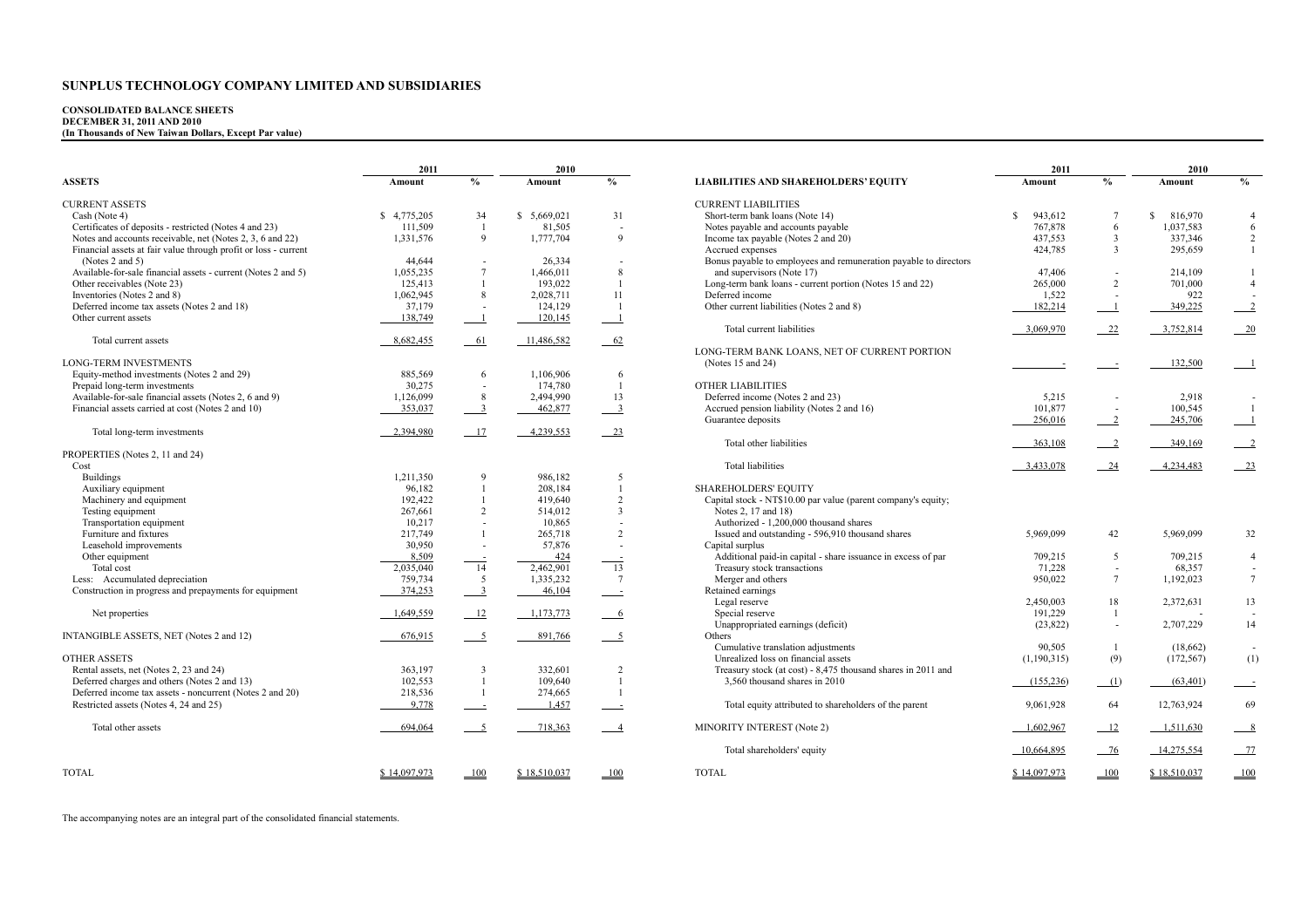## **CONSOLIDATED STATEMENTS OF INCOME YEARS ENDED DECEMBER 31, 2011 AND 2010 (In Thousands of New Taiwan Dollars, Except Earnings (Loss) Per Share)**

|                                                      | 2011                      |                 | 2010                       |                |
|------------------------------------------------------|---------------------------|-----------------|----------------------------|----------------|
|                                                      | <b>Amount</b>             | $\frac{0}{0}$   | <b>Amount</b>              | $\frac{0}{0}$  |
| <b>GROSS SALES</b>                                   | $\mathbb{S}$<br>9,409,627 |                 | 12,932,302<br>$\mathbb{S}$ |                |
| <b>SALES RETURNS AND ALLOWANCES</b>                  | 157,664                   |                 | 167,162                    |                |
| NET SALES (Notes 2 and 23)                           | 9,251,963                 | 100             | 12,765,140                 | 100            |
| COST OF SALES (Notes 2, 8 and 19)                    | 6,154,042                 | 67              | 7,772,853                  | 61             |
| REALIZED INTERCOMPANY GAIN, NET (Note 2)             |                           |                 | 183                        |                |
| <b>GROSS PROFIT</b>                                  | 3,097,921                 | <u>33</u>       | 4,992,470                  | 39             |
| <b>OPERATING EXPENSES</b> (Notes 19 and 23)          |                           |                 |                            |                |
| Marketing                                            | 382,125                   | 4               | 361,344                    | 3              |
| General and administrative                           | 518,523                   | 6               | 567,795                    | $\overline{4}$ |
| Research and development                             | 3,000,656                 | $\frac{32}{2}$  | 3,313,684                  | 26             |
| Total operating expenses                             | 3,901,304                 | 42              | 4,242,823                  | 33             |
| OPERATING INCOME (LOSS)                              | (803, 383)                | (9)             | 749,647                    | 6              |
| NONOPERATING INCOME AND GAINS                        |                           |                 |                            |                |
| Gain on disposal of investments, net (Note 2)        | 335,175                   | $\overline{4}$  | 783,965                    | 6              |
| Dividend income (Note 2)                             | 47,959                    | $\mathbf{1}$    | 55,028                     |                |
| Interest income                                      | 39,313                    |                 | 18,619                     |                |
| Administrative and support service revenue           |                           |                 |                            |                |
| (Note 23)                                            | 12,903                    |                 | 19,021                     |                |
| Foreign exchange gain, net (Note 2)                  | 12,636                    |                 |                            |                |
| Rental revenue (Note 23)                             | 10,934                    |                 | 10,946                     |                |
| Gain on disposal of fixed assets (Note 2)            | 1,553                     |                 | 10,247                     |                |
| Others (Notes 2 and 23)                              | 47,817                    |                 | 102,448                    |                |
|                                                      |                           |                 |                            |                |
| Total nonoperating income and gains                  | 508,290                   | 5               | 1,000,274                  | 7              |
| NONOPERATING EXPENSES AND LOSSES                     |                           |                 |                            |                |
| Impairment loss (Notes 2, 6, 9, 10 and 12)           | 1,208,144                 | 13              | 163,988                    | $\mathbf{1}$   |
| Investment loss recognized by the equity-method, net |                           |                 |                            |                |
| (Notes 2 and 9)                                      | 157,462                   | $\overline{2}$  | 59,266                     | 1              |
| Interest expense                                     | 29,399                    |                 | 44,729                     |                |
| Loss on disposal of fixed asset (Note 2)             | 1,213                     |                 | 5,309                      |                |
| Valuation loss on financial assets (Note 2)          | 60                        |                 |                            |                |
| Foreign exchange loss, net (Note 2)                  |                           |                 | 97,959                     | 1              |
| Others                                               | 19,375                    |                 | 25,609                     |                |
|                                                      |                           |                 |                            |                |
| Total nonoperating expenses and losses               | 1,415,653                 | $\overline{15}$ | 396,860                    | <u>3</u>       |
|                                                      |                           |                 |                            | (Continued)    |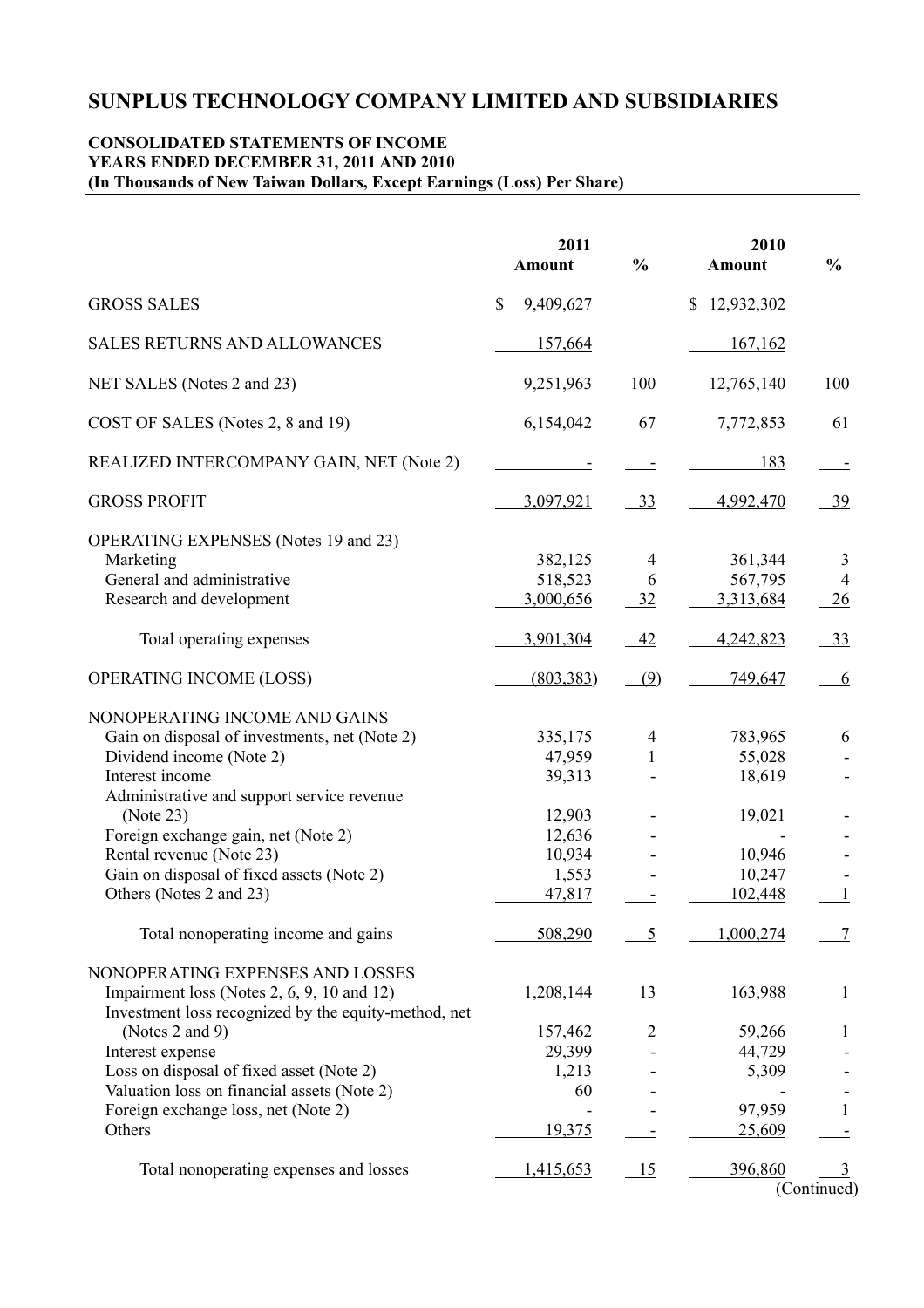### **CONSOLIDATED STATEMENTS OF INCOME YEARS ENDED DECEMBER 31, 2011 AND 2010 (In Thousands of New Taiwan Dollars, Except Earnings (Loss) Per Share)**

|                                                                                                      | 2011                                          |                                             |                                              | 2010                                 |
|------------------------------------------------------------------------------------------------------|-----------------------------------------------|---------------------------------------------|----------------------------------------------|--------------------------------------|
|                                                                                                      | <b>Amount</b>                                 | $\frac{0}{0}$                               | <b>Amount</b>                                | $\frac{0}{0}$                        |
| INCOME (LOSS) BEFORE INCOME TAX                                                                      | (1,710,746)<br>S.                             | (19)                                        | $\mathbb{S}$                                 | 1,353,061<br>10                      |
| <b>INCOME TAX EXPENSE</b> (Notes 2 and 20)                                                           | 294,818                                       | $\frac{3}{2}$                               |                                              | 431,069<br>$\overline{3}$            |
| CONSOLIDATED NET INCOME (LOSS)                                                                       | (2,005,564)                                   | (22)                                        | S                                            | 921,992                              |
| <b>ATTRIBUTABLE TO:</b><br>Shareholders of the parent<br>Minority interest                           | \$<br>(1,984,922)<br>(20, 642)<br>(2,005,564) | (22)<br>(22)                                | $\mathcal{S}$<br>\$                          | 773,711<br>6<br>148,281<br>921,992   |
|                                                                                                      | 2011                                          |                                             |                                              | 2010                                 |
|                                                                                                      | <b>Before</b><br><b>Income</b><br><b>Tax</b>  | <b>After</b><br><b>Income</b><br><b>Tax</b> | <b>Before</b><br><b>Income</b><br><b>Tax</b> | After<br><b>Income</b><br><b>Tax</b> |
| CONSOLIDATED EARNINGS (LOSS) PER SHARE<br>IN NEW TAIWAN DOLLARS (Note 21)<br><b>Basic</b><br>Diluted | (2.87)<br>2.87                                | (3.37)<br>(3.37)                            | 2.03<br><u>2.01</u>                          | 30<br>29                             |

The accompanying notes are an integral part of the consolidated financial statements. (Concluded)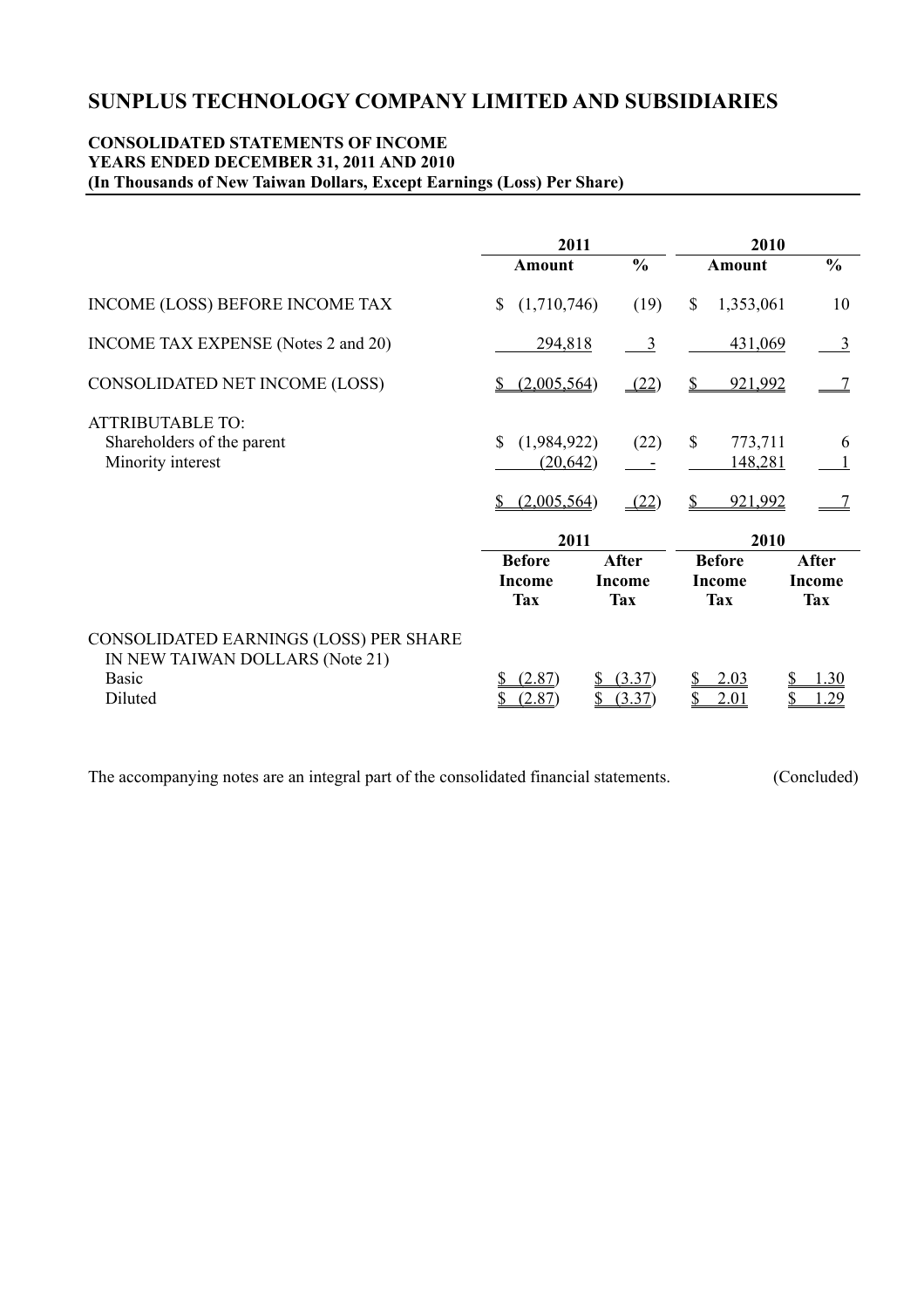# **CONSOLIDATED STATEMENTS OF CHANGES IN SHAREHOLDERS' EQUITY YEARS ENDED DECEMBER 31, 2011 AND 2010 (In Thousands of New Taiwan Dollars, Unless Stated Otherwise)**

|                                                                                                                 | <b>Equity Attributable to Shareholders of the Parent</b> |                                 |                                                     |                                                 |                          |                                    |                 |                      |                                           |                                      |                         |                                                 |                                |                   |                      |                                          |                                        |
|-----------------------------------------------------------------------------------------------------------------|----------------------------------------------------------|---------------------------------|-----------------------------------------------------|-------------------------------------------------|--------------------------|------------------------------------|-----------------|----------------------|-------------------------------------------|--------------------------------------|-------------------------|-------------------------------------------------|--------------------------------|-------------------|----------------------|------------------------------------------|----------------------------------------|
|                                                                                                                 |                                                          |                                 |                                                     |                                                 |                          | Retained Earnings (Notes 2 and 17) |                 |                      | Others (Notes 2, 17 and 18)<br>Unrealized |                                      |                         |                                                 |                                |                   |                      |                                          |                                        |
|                                                                                                                 |                                                          | <b>Capital Stock Issued and</b> |                                                     |                                                 |                          | Capital Surplus (Notes 2 and 17)   |                 | Unappropriated       |                                           |                                      | <b>Valuation (Loss)</b> |                                                 |                                |                   |                      |                                          |                                        |
|                                                                                                                 | <b>Shares</b><br>(Thousands)                             | Outstanding (Note 17)<br>Amount | Share<br><b>Issuance</b> in<br><b>Excess of Par</b> | Treasury<br><b>Stock</b><br><b>Transactions</b> | Long-term<br>Investments | Merger                             | Total           | <b>Legal Reserve</b> | Special<br>Reserve                        | Earnings<br>(Accumulated<br>Deticit) | Total                   | Cumulative<br><b>Translation</b><br>Adjustments | Gain on<br>Financial<br>Assets | Treasury<br>Stock | <b>Total</b>         | Minority<br><b>Interests</b><br>(Note 2) | Total<br><b>Shareholders</b><br>Equity |
| BALANCE, JANUARY 1, 2010                                                                                        | 596,910                                                  | \$ 5,969,099                    | 709,215                                             | 68,357                                          | 936,306                  | 157,423                            | \$1,871,301     | \$ 2,334,480         | 428,914                                   | 1,542,755                            | 4,306,149               | 110,973                                         | 116,449                        | (63, 401)         | 12,310,570           | 749,459                                  | \$13,060,029                           |
| Appropriation of prior year's earnings:<br>Legal reserve<br>Special reserve                                     |                                                          |                                 |                                                     |                                                 |                          |                                    |                 | 38,151               | $\sim$<br>(428.914)                       | (38, 151)<br>428,914                 |                         |                                                 |                                |                   |                      |                                          | $\sim$                                 |
| Adjustment arising from changes in percentage of ownership of investees                                         |                                                          |                                 |                                                     |                                                 | 88,965                   |                                    |                 |                      |                                           |                                      |                         |                                                 |                                |                   | 88,965               |                                          | 88,965                                 |
|                                                                                                                 |                                                          |                                 |                                                     |                                                 |                          |                                    | 88,965          |                      |                                           |                                      |                         |                                                 |                                |                   |                      |                                          |                                        |
| Adjustment of capital surplus - others                                                                          |                                                          |                                 |                                                     |                                                 | 9,329                    |                                    | 9,329           |                      |                                           |                                      |                         |                                                 |                                |                   | 9,329                |                                          | 9,329                                  |
| Consolidated net income in 2010                                                                                 |                                                          |                                 |                                                     |                                                 |                          |                                    |                 |                      |                                           | 773,711                              | 773,711                 |                                                 |                                | $\sim$            | 773,711              | 148,281                                  | 921,992                                |
| Translation adjustments on long-term investments                                                                |                                                          |                                 |                                                     |                                                 |                          |                                    |                 |                      |                                           |                                      |                         | (129, 635)                                      |                                |                   | (129, 635)           | (3,077)                                  | (132, 712)                             |
| Adjustment for changes in equity in equity-method investees                                                     |                                                          |                                 |                                                     |                                                 |                          |                                    |                 |                      |                                           |                                      |                         |                                                 | (92)                           |                   | (92)                 | (622)                                    | (714)                                  |
| Valuation loss on available-for-sale financial assets                                                           |                                                          |                                 |                                                     |                                                 |                          |                                    |                 |                      |                                           |                                      |                         |                                                 | (288, 924)                     |                   | (288, 924)           | (395)                                    | (289,319)                              |
| Subsidiaries' distribution of cash dividends to minority interest                                               |                                                          |                                 |                                                     |                                                 |                          |                                    |                 |                      |                                           |                                      |                         |                                                 |                                |                   |                      | (65, 183)                                | (65, 183)                              |
| Increase in minority interest                                                                                   |                                                          |                                 |                                                     |                                                 |                          |                                    |                 |                      |                                           |                                      |                         |                                                 |                                |                   |                      | 683,167                                  | 683,167                                |
| BALANCE, DECEMBER 31, 2010                                                                                      | 596,910                                                  | 5,969,099                       | 709,215                                             | 68,357                                          | 1,034,600                | 157,423                            | 1,969,595       | 2,372,631            |                                           | 2,707,229                            | 5,079,860               | (18, 662)                                       | (172, 567)                     | (63, 401)         | 12,763,924           | 1,511,630                                | 14,275,554                             |
| Acquisition of treasury stock                                                                                   |                                                          |                                 |                                                     |                                                 |                          |                                    |                 |                      |                                           |                                      |                         |                                                 | $\overline{\phantom{a}}$       | (91, 835)         | (91, 835)            |                                          | (91, 835)                              |
| Appropriation of prior year's earnings:<br>Legal reserve<br>Special reserve<br>Cash dividends NT\$0.8 per share |                                                          |                                 |                                                     |                                                 |                          |                                    |                 | 77,372<br>$\sim$     | ч.<br>191,229<br>- 1                      | (77, 372)<br>(191, 229)<br>(477,528) | $\sim$<br>(477, 528)    |                                                 |                                |                   | $\sim$<br>(477, 528) | $\sim$<br>٠                              | (477, 528)                             |
| Adjustment arising from changes in percentage of ownership of investees                                         |                                                          |                                 |                                                     |                                                 | (198, 021)               |                                    | (198, 021)      |                      |                                           |                                      |                         |                                                 |                                |                   | (198, 021)           |                                          | (198, 021)                             |
| Adjustment of capital surplus - others                                                                          |                                                          |                                 |                                                     |                                                 | (43,980)                 |                                    | (43,980)        |                      |                                           |                                      |                         |                                                 |                                |                   | (43,980)             | (53,031)                                 | (97, 011)                              |
| Consolidated net loss in 2011                                                                                   |                                                          |                                 |                                                     |                                                 |                          |                                    |                 |                      | $\sim$                                    | (1,984,922)                          | (1,984,922)             |                                                 |                                |                   | (1,984,922)          | (20,642)                                 | (2,005,564)                            |
| Translation adjustments on long-term investments                                                                |                                                          |                                 |                                                     |                                                 |                          |                                    |                 |                      |                                           |                                      |                         | 109,167                                         |                                |                   | 109,167              | 4,954                                    | 114,121                                |
| Cash dividends received by subsidiaries from parent company                                                     |                                                          |                                 |                                                     | 2,871                                           |                          |                                    | 2,871           |                      |                                           |                                      |                         |                                                 |                                |                   | 2,871                |                                          | 2,871                                  |
| Adjustment for changes in equity in equity-method investees                                                     |                                                          |                                 |                                                     |                                                 |                          |                                    |                 |                      |                                           |                                      |                         |                                                 | (2)                            |                   | (2)                  | $\overline{\phantom{a}}$                 | (2)                                    |
| Valuation gain on available-for-sale financial assets                                                           |                                                          |                                 |                                                     |                                                 |                          |                                    |                 |                      |                                           |                                      |                         |                                                 | (1,017,746)                    |                   | (1,017,746)          | (476)                                    | (1,018,222)                            |
| Subsidiaries' distribution of cash dividends to minority interest                                               |                                                          |                                 |                                                     |                                                 |                          |                                    |                 |                      |                                           |                                      |                         |                                                 |                                |                   |                      | (138, 343)                               | (138, 343)                             |
| Increase in minority interest                                                                                   |                                                          |                                 |                                                     |                                                 |                          |                                    |                 |                      |                                           |                                      |                         |                                                 |                                |                   |                      | 298,875                                  | 298,875                                |
| BALANCE, DECEMBER 31, 2011                                                                                      | 596.910                                                  | \$ 5.969.099                    | 709 215                                             | 71.228                                          | 792.599                  | 157423                             | $S = 1,730.465$ | $S = 2.450.003$      | 191.229                                   | (23.822)                             | $S = 2.617.410$         | 90.505                                          | \$(1.190.315)                  | (155, 236)        | \$9.061.928          | \$1.602.967                              | \$10,664,895                           |

The accompanying notes are an integral part of the consolidated financial statements.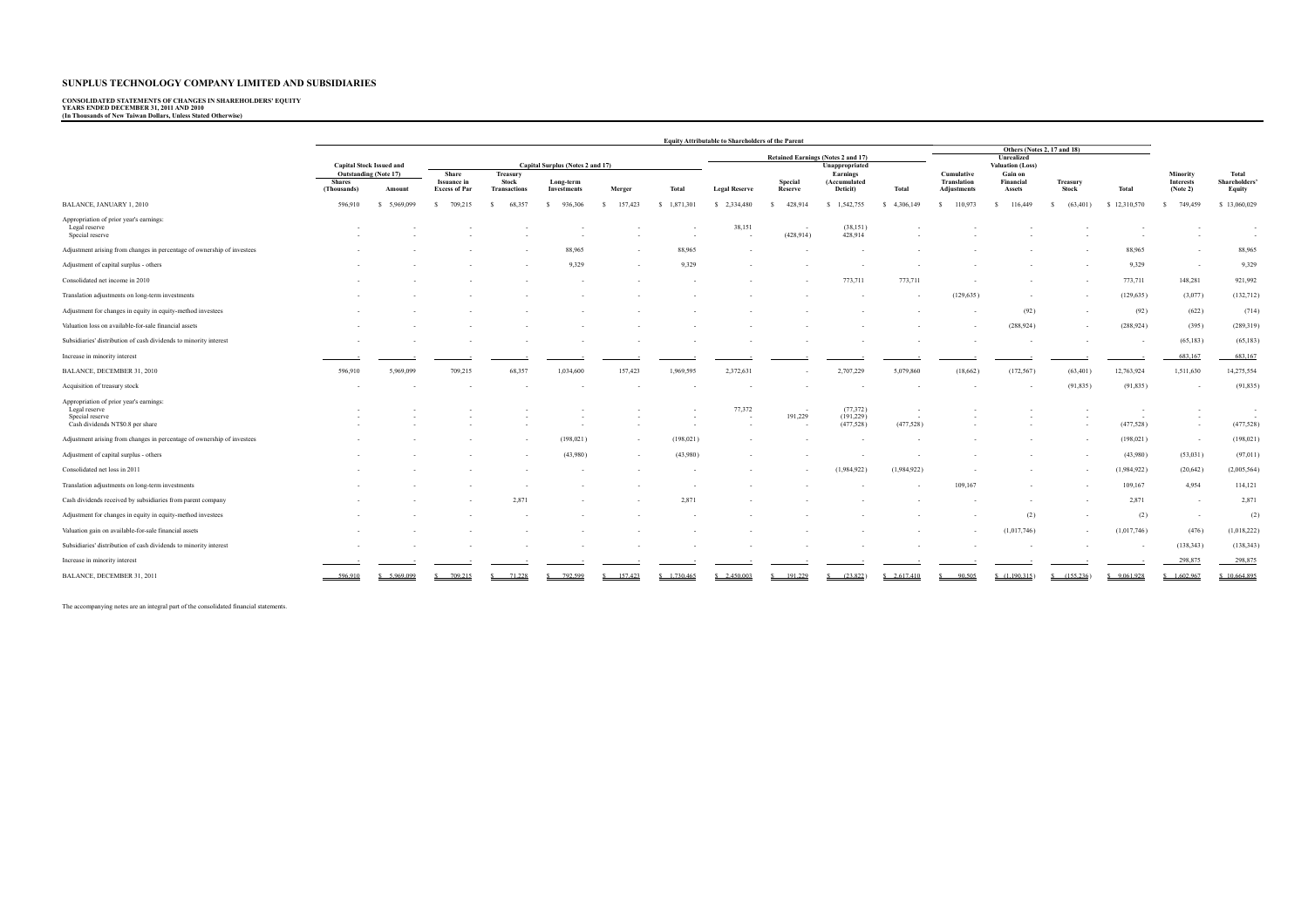# **CONSOLIDATED STATEMENTS OF CASH FLOWS YEARS ENDED DECEMBER 31, 2011 AND 2010 (In Thousands of New Taiwan Dollars)**

|                                                                  | 2011        | 2010          |
|------------------------------------------------------------------|-------------|---------------|
| <b>CASH FLOWS FROM OPERATING ACTIVITIES</b>                      |             |               |
| Net income (loss) attributable to shareholders of the parent     | (1,984,922) | \$<br>773,711 |
| Net income (loss) attributable to the minority interest          | (20, 642)   | 148,281       |
| Adjustments to reconcile the consolidated net income to net cash |             |               |
| provided by operating activities:                                |             |               |
| Depreciation and amortization                                    | 670,268     | 819,436       |
| Realized intercompany gain, net                                  |             | (183)         |
| Unrealized intercompany gain, net                                | 2,897       |               |
| Cash dividends received from equity-method investees             | 133,434     | 109,443       |
| Loss on valuation of financial asset                             | 60          |               |
| Gain on disposal of investments, net                             | (335, 175)  | (783, 965)    |
| Impairment loss                                                  | 1,208,144   | 163,988       |
| Investment loss recognized by the equity-method, net             | 157,462     | 59,266        |
| Gain on disposal of properties, net                              | (340)       | (4,938)       |
| Loss on disposal of intangible assets and deferred charges, net  | 830         | 1,396         |
| Deferred income tax                                              | 143,079     | 381,582       |
| Accrued pension liability                                        | (2,496)     | (2,074)       |
| Net changes in operating assets and liabilities                  |             |               |
| Financial assets held for trading                                | (20,000)    | (25,214)      |
| Notes receivable and accounts receivable                         | 446,128     | 616,426       |
| Other receivables                                                | 55,828      | (16, 194)     |
| Inventories                                                      | 965,766     | (690, 203)    |
| Other current assets                                             | (18,604)    | 14,171        |
| Notes payable and accounts payable                               | (269,705)   | (173, 641)    |
| Income tax payable                                               | 100,207     | 11,963        |
| Accrued expenses                                                 | 124,788     | (182,092)     |
| Bonus payable to employees and remuneration payable to           |             |               |
| directors and supervisors                                        | (140, 117)  | 204,765       |
| Other current liabilities                                        | (167, 413)  | (174, 802)    |
|                                                                  |             |               |
| Net cash provided by operating activities                        | 1,049,477   | 1,251,122     |
| CASH FLOWS FROM INVESTING ACTIVITIES                             |             |               |
| Proceeds of the disposal of:                                     |             |               |
| Available-for-sale financial assets                              | 2,966,259   | 3,593,972     |
| Financial assets carried at cost                                 | 84,157      | 12,563        |
| Properties                                                       | 3,724       | 17,639        |
| Intangible assets                                                |             | 5,641         |
| Return of capital on financial assets carried at cost            | 27,625      | 69,009        |
| Equity-method investments                                        | 309,612     | 881,788       |
| Acquisition of:                                                  |             |               |
| Equity-method investments                                        | (317,930)   | (43, 454)     |
| Prepaid long-term investments                                    | (29,391)    | (174,780)     |
| Available-for-sale financial assets                              | (2,546,792) | (1,716,133)   |
| Financial assets carried at cost                                 | (74,086)    | (15,993)      |
| Properties                                                       | (669, 565)  | (181, 560)    |
|                                                                  |             | (Continued)   |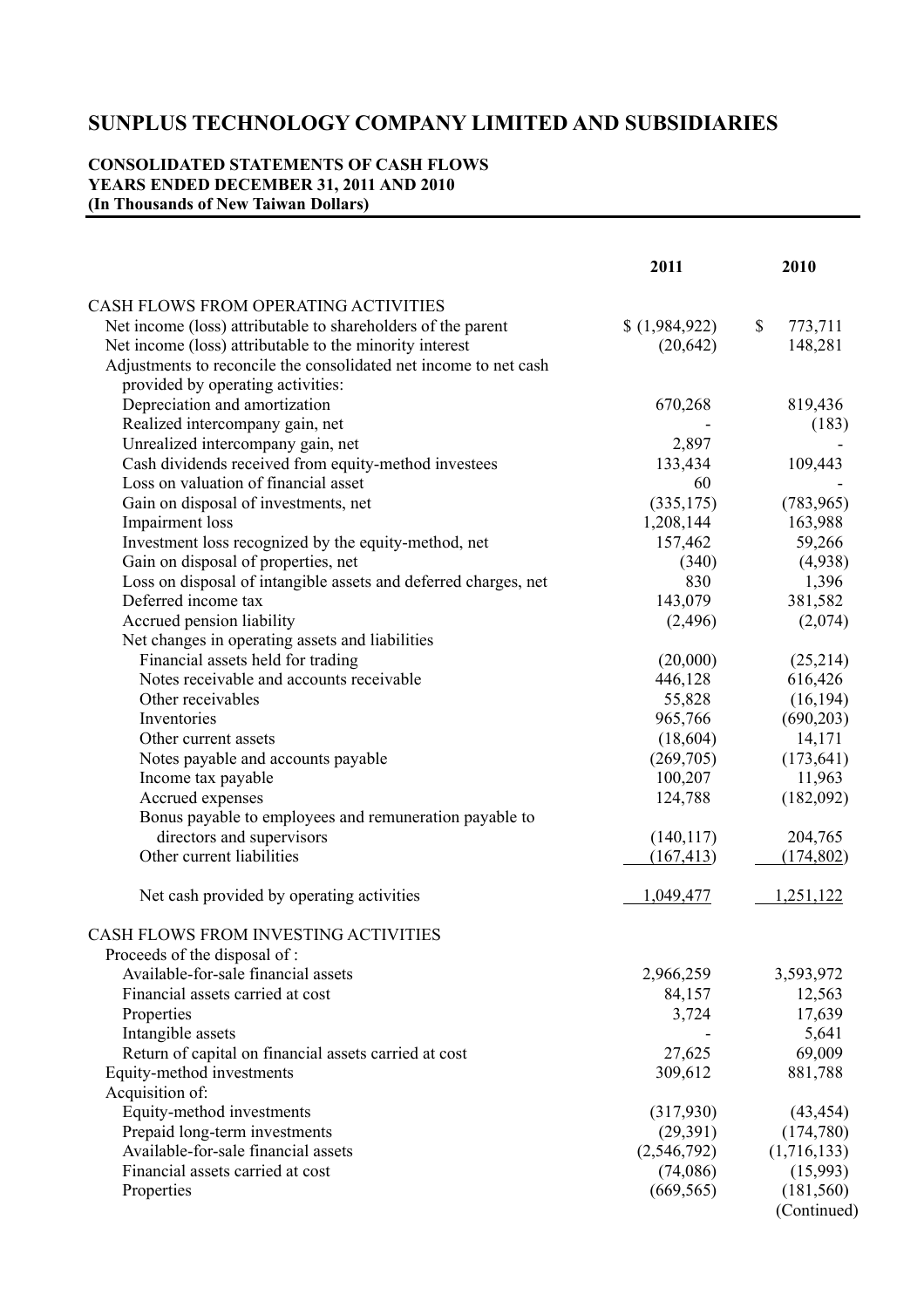# **CONSOLIDATED STATEMENTS OF CASH FLOWS YEARS ENDED DECEMBER 31, 2011 AND 2010 (In Thousands of New Taiwan Dollars)**

|                                                                                                                                                                                                                                                                                                                                                                                      | 2011                                                                                                       | 2010                                                          |
|--------------------------------------------------------------------------------------------------------------------------------------------------------------------------------------------------------------------------------------------------------------------------------------------------------------------------------------------------------------------------------------|------------------------------------------------------------------------------------------------------------|---------------------------------------------------------------|
| Increase in intangible assets<br>Increase in deferred charges and others<br>Increase in other receivables                                                                                                                                                                                                                                                                            | \$<br>(297, 055)<br>(96,306)<br>(400,000)                                                                  | \$<br>(186, 409)<br>(103, 351)                                |
| Increase in restricted assets                                                                                                                                                                                                                                                                                                                                                        | (38, 325)                                                                                                  | (80, 862)                                                     |
| Net cash provided by (used in) investing activities                                                                                                                                                                                                                                                                                                                                  | (1,078,073)                                                                                                | 2,078,070                                                     |
| CASH FLOWS FROM FINANCING ACTIVITIES<br>Cash paid for acquisition of treasury stock<br>Increase (decrease) in short-term loans<br>Repayments of long-term bank loans<br>Increase (decrease) in guarantee deposits<br>Cash dividends paid on common stock<br>Cash dividends received by subsidiaries from parent company<br>Increase in minority interest                             | (91, 835)<br>126,642<br>(568, 500)<br>10,310<br>(615, 871)<br>2,871<br>242,645                             | (123, 311)<br>(1,326,500)<br>(13,939)<br>(65, 183)<br>509,792 |
| Net cash used in financing activities                                                                                                                                                                                                                                                                                                                                                | (893,738)                                                                                                  | (1,019,141)                                                   |
| NET INCREASE IN CASH                                                                                                                                                                                                                                                                                                                                                                 | (922, 334)                                                                                                 | 2,310,051                                                     |
| CASH, BEGINNING OF YEAR                                                                                                                                                                                                                                                                                                                                                              | 5,669,021                                                                                                  | 3,421,418                                                     |
| EFFECT OF EXCHANGE RATE CHANGES                                                                                                                                                                                                                                                                                                                                                      | 48,001                                                                                                     | (62,097)                                                      |
| EFFECT OF CHANGE OF CONSOLIDATED ENTITIES                                                                                                                                                                                                                                                                                                                                            | (19, 483)                                                                                                  | (351)                                                         |
| CASH, END OF YEAR                                                                                                                                                                                                                                                                                                                                                                    | \$4,775,205                                                                                                | 5,669,021                                                     |
| SUPPLEMENTAL CASH FLOW INFORMATION<br>Income tax paid<br>Interest paid                                                                                                                                                                                                                                                                                                               | 47,567<br><u>\$</u><br>\$<br>36,330                                                                        | 48,745<br>49,893                                              |
| NONCASH INVESTING AND FINANCING ACTIVITIES<br>Reclassifications of long-term investment to available-for-sale<br>financial assets<br>Reclassifications of rental assets to properties<br>Reclassifications of properties to rental assets<br>Current portion of long-term bank loans<br>Reclassification of financial asset carried at cost to available-for-sale<br>financial asset | <u>\$</u><br>$\overline{\mathbb{Z}}$<br>25,225<br>$\frac{1}{2}$<br>\$<br>265,000<br>$\mathbf{\mathcal{S}}$ | 1,797,346<br><u>\$</u><br>\$<br>16,893<br>701,000<br>9,450    |
| PARTIAL CASH INVESTING ACTIVITIES<br>Acquisition of properties<br>Increase in payables to contractors and equipment suppliers<br>Cash paid                                                                                                                                                                                                                                           | \$<br>(673,903)<br>4,338<br>(669, 565)<br>\$                                                               | (183, 473)<br>S<br>1,913<br>\$<br>(181, 560)<br>(Continued)   |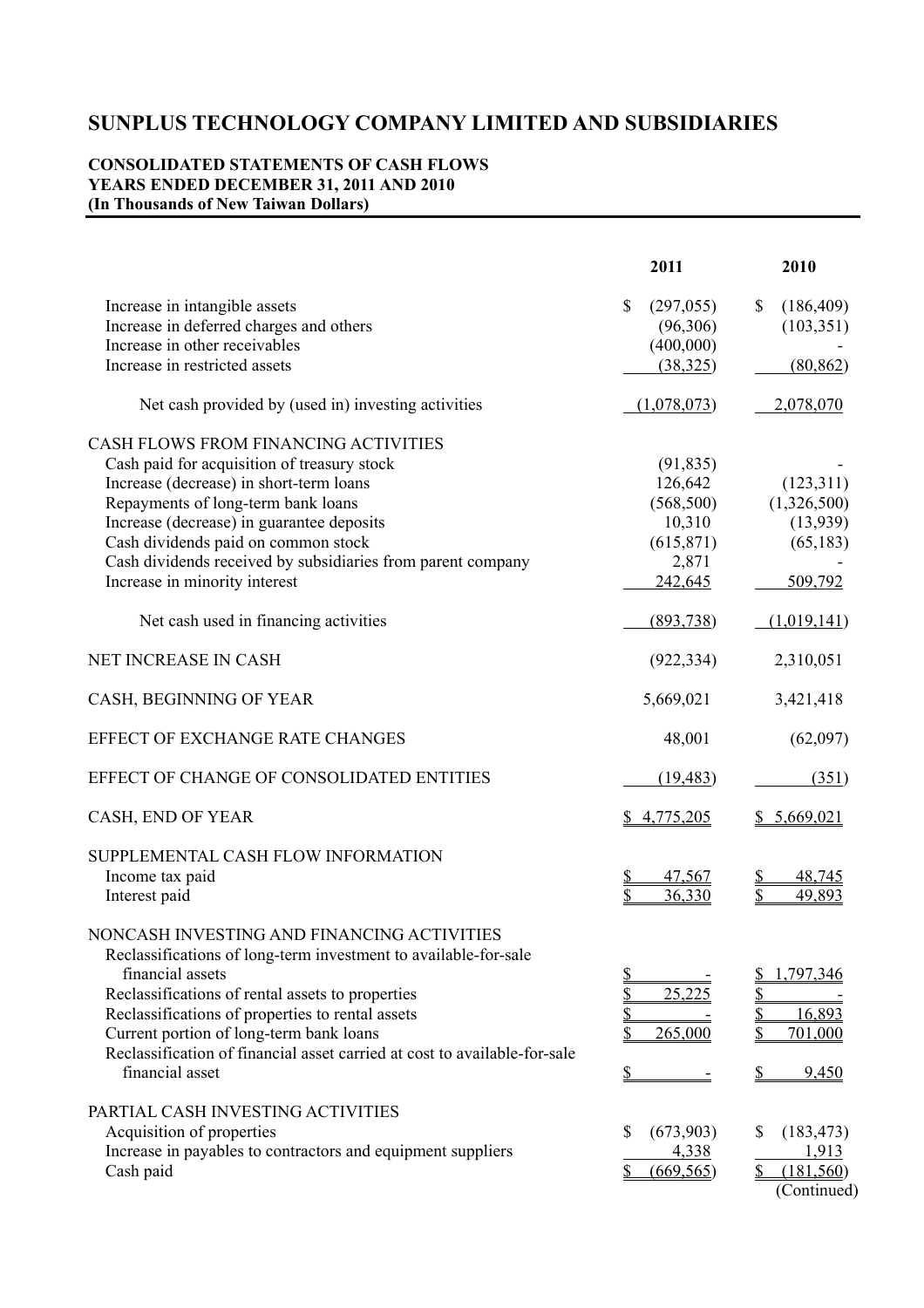## **CONSOLIDATED STATEMENTS OF CASH FLOWS YEARS ENDED DECEMBER 31, 2011 AND 2010 (In Thousands of New Taiwan Dollars)**

|                                                                    | 2011    |   | 2010    |
|--------------------------------------------------------------------|---------|---|---------|
| Disposal of equity-method investments                              | 309,612 | S | 851,693 |
| Decrease in receivables from disposal of equity-method investments |         |   | 30,095  |
| Cash received                                                      | 309,612 |   | 881,788 |
| Disposal of cost-method investments                                | 87,388  | S | 12,563  |
| Increase in receivables from disposal of cost-method               | (3,231) |   |         |
| Cash received                                                      | 84 157  |   | 12.563  |

The accompanying notes are an integral part of the consolidated financial statements. (Concluded)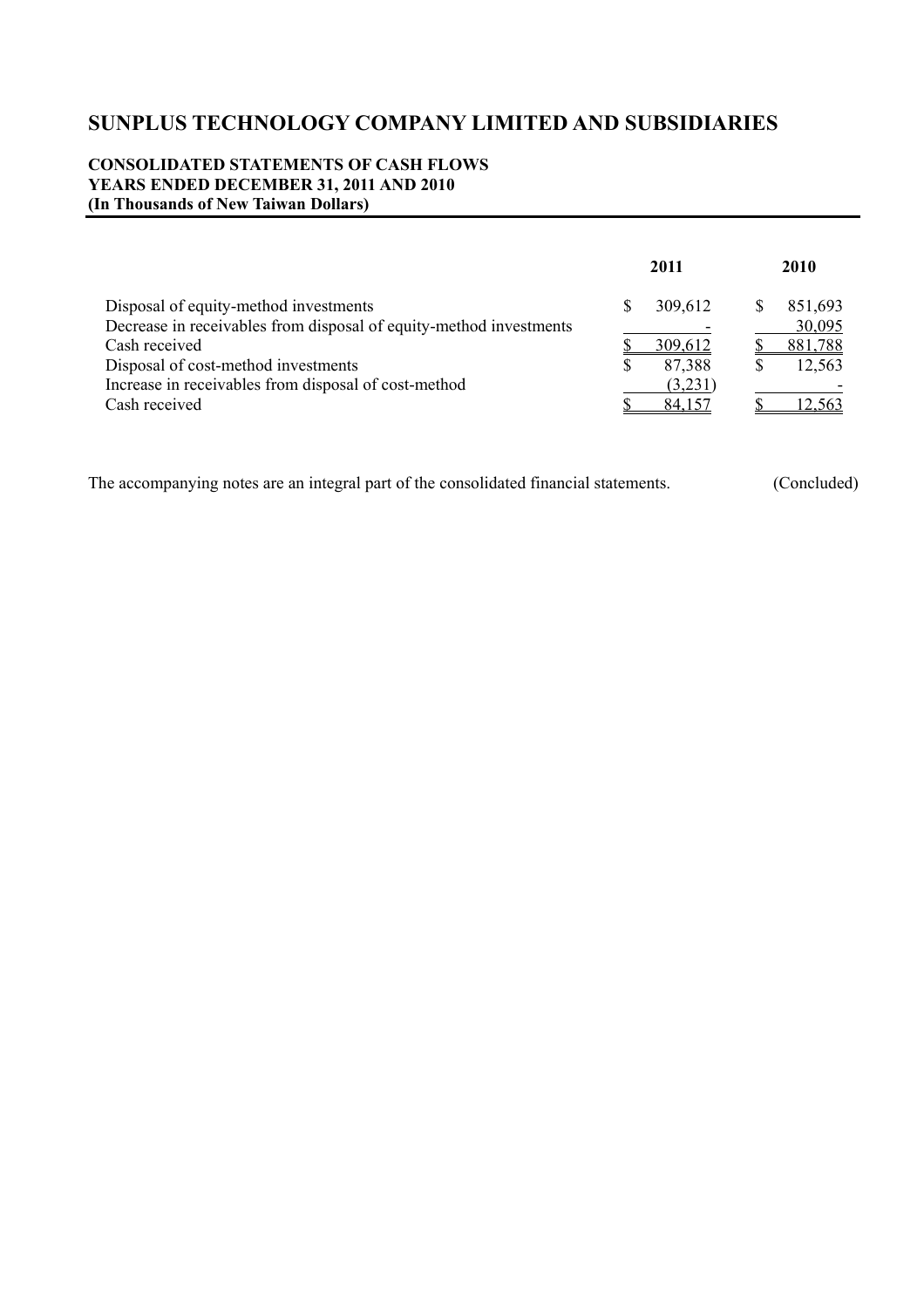### **NOTES TO CONSOLIDATED FINANCIAL STATEMENTS YEARS ENDED DECEMBER 31, 2011 AND 2010 (In Thousands of New Taiwan Dollars, Unless Stated Otherwise)**

#### **1. ORGANIZATION AND OPERATIONS**

Sunplus Technology Company Limited ("Sunplus") was established in August 1990. It researches, develops, designs, tests and sells high quality, high value-added consumer integrated circuits (ICs). Its products are based on core technologies in such areas as multimedia audio/video, single-chip microcontrollers and digital signal processors. These technologies are used to develop hundreds of products including various ICs: liquid crystal display, microcontroller, multimedia, voice/music, and application-specific.

Sunplus' shares have been listed on the Taiwan Stock Exchange since January 2000. Some of its shares have been issued in the form of global depositary receipts (GDRs), which have been listed on the London Stock Exchange since March 2001 (refer to Note 16).

Following is a diagram of the relationship and ownership percentages between Sunplus and its investees (collectively, the "Company") as of December 31, 2011:

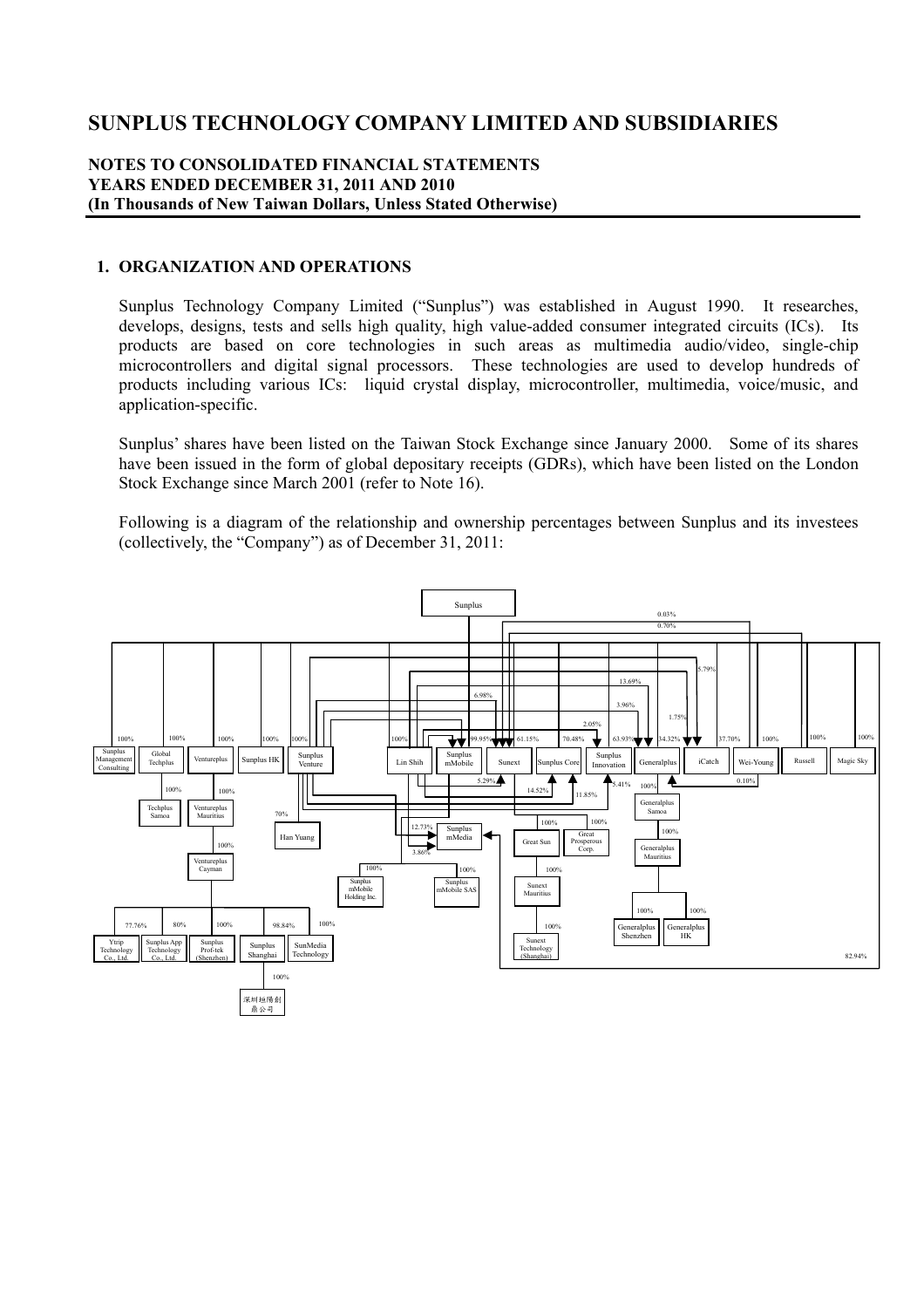Sunplus mMobile, iCatch, Sunplus mMedia, Sunplus Innovation, Sunplus mMobile SAS and Sunplus mMobile Limited research, develop, design, manufacture and sell all kinds of IC modules, application software and silicon intellectual property (SIP). Sunplus Technology (Shanghai) manufactures and sells ICs. Sunplus Prof-tek (Shenzhen) researches and sells computer software and provides system integration services and information management education. SunMedia Technology and Sunplus App Technology Co., Ltd. manufacture and sell ICs. Han Young mainly designs ICs. Waveplus and Waveplus-USA design and sell wireless land area network (WLAN) systems. Sunext mainly develops, and sells optical electronic and SOC (system on chip) ICs. Sunplus Core researches, develops, designs, manufactures and sells multimedia ICs. Sunext Technology (Shanghai) researches, designs, manufactures, and sells large-capacity magnetic disc and software and renders related technological consulting services. Generalplus researches, develops, designs, manufactures, and sells custom-made ICs. Generalplus Shenzhen and Generalplus HK do market research surveys. Sunplus HK engages in international trade. Bright Sunplus mMobile researches and develops intellectual property rights. Great Prosperous Corp. engages in investing activities and collects information on foreign techniques and marketing. All other subsidiaries are engaged in investing activities.

Sunplus and its consolidated entities are hereinafter referred to collectively as the "Company." As of December 31, 2011 and 2010, the Company had 2,207 and 2,217 employees, respectively.

#### **2. SIGNIFICANT ACCOUNTING POLICIES**

#### **Basis of Presentation**

The accompanying financial statements have been prepared in conformity with the Guidelines Governing the Preparation of Financial Reports by Securities Issuers and accounting principles generally accepted in the Republic of China (ROC). Significant accounting policies are summarized as follows:

#### **Principles of Consolidation**

The accompanying consolidated financial statements include the accounts of all direct and indirect subsidiaries of Sunplus, and the accounts of investees in which Sunplus' ownership percentage is less than 50% but in which Sunplus has a controlling interest. All significant intercompany balances and transactions are eliminated upon consolidation.

The consolidated entities as of December 31, 2011 and 2010 were as follows:

|                 |                                  |        | % of Ownership as of<br>December 31 |                                                                    |
|-----------------|----------------------------------|--------|-------------------------------------|--------------------------------------------------------------------|
| <b>Investor</b> | Investee                         | 2011   | 2010                                | <b>Remark</b>                                                      |
| Sunplus         | Sunplus Management<br>Consulting | 100.00 | 100.00                              |                                                                    |
|                 | Global Techplus                  | 100.00 | 100.00                              | ٠                                                                  |
|                 | Ventureplus                      | 100.00 | 100.00                              |                                                                    |
|                 | Sunplus HK                       | 100.00 | 100.00                              |                                                                    |
|                 | Sunplus Venture                  | 100.00 | 100.00                              |                                                                    |
|                 | Waveplus                         |        | 40.70                               | On July 8, 2011, the investee completed<br>liquidation procedures. |
|                 | Lin Shih                         | 100.00 | 100.00                              |                                                                    |
|                 | Sunplus mMobile                  | 99.99  | 99.95                               |                                                                    |
|                 | Sunext                           | 61.15  | 61.15                               |                                                                    |
|                 | Sunplus Core                     | 70.48  | 70.48                               |                                                                    |
|                 | Sunplus Innovation               | 63.93  | 66.15                               |                                                                    |
|                 | Generalplus                      | 34.32  | 40.05                               | Sunplus and its subsidiaries had 52.07% equity<br>in Generalplus.  |
|                 |                                  |        |                                     | (Continued)                                                        |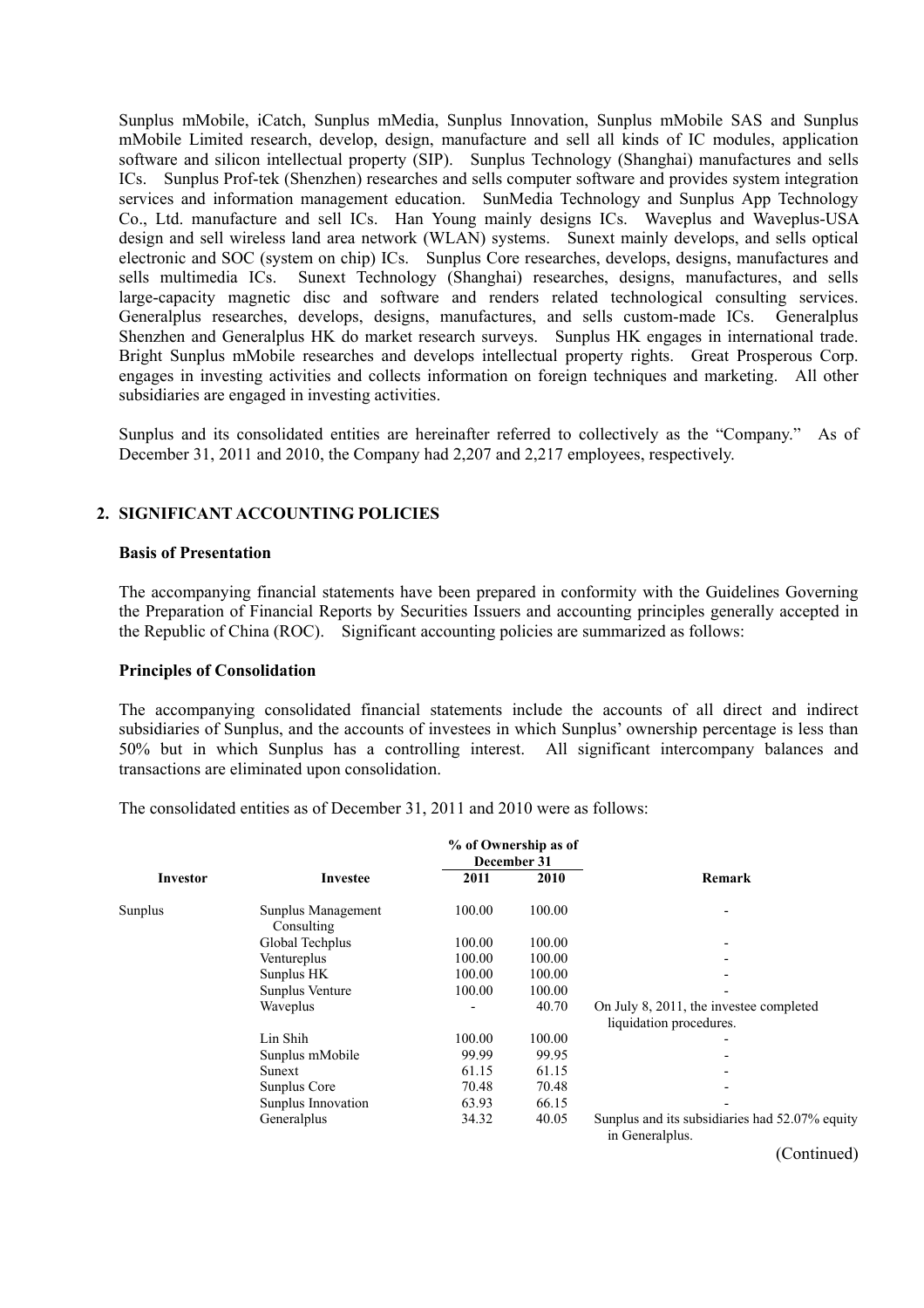|                                                   |                                     |                 | % of Ownership as of<br>December 31 |                                                                                                                                                                                                                                           |  |  |  |
|---------------------------------------------------|-------------------------------------|-----------------|-------------------------------------|-------------------------------------------------------------------------------------------------------------------------------------------------------------------------------------------------------------------------------------------|--|--|--|
| Investor                                          | Investee                            | 2011            | 2010                                | Remark                                                                                                                                                                                                                                    |  |  |  |
|                                                   | iCatch Technology, Inc.             | 37.70           | 37.70                               | Sunplus and its subsidiaries had 45.24% equity<br>in iCatch Technology, Inc. and the Company<br>had controlling interest over iCatch<br>Technology, Inc.; thus, the investee was<br>included in the consolidated financial<br>statements. |  |  |  |
|                                                   | Wei-Young                           | 100.00          | 100.00                              |                                                                                                                                                                                                                                           |  |  |  |
|                                                   | Russell                             | 100.00          | 100.00                              |                                                                                                                                                                                                                                           |  |  |  |
|                                                   | Magic Sky Limited                   | 100.00          | 100.00                              | Newly established in October 2010                                                                                                                                                                                                         |  |  |  |
|                                                   | Sunplus mMedia                      | 82.94           | 82.94                               |                                                                                                                                                                                                                                           |  |  |  |
| Global Techplus                                   | Techplus Samoa                      | 100.00          | 100.00                              |                                                                                                                                                                                                                                           |  |  |  |
| Ventureplus                                       | Ventureplus Mauritius               | 100.00          | 100.00                              |                                                                                                                                                                                                                                           |  |  |  |
| Ventureplus Mauritius                             | Ventureplus Cayman                  | 100.00<br>77.76 | 100.00                              |                                                                                                                                                                                                                                           |  |  |  |
| Ventureplus Cayman                                | Ytrip Technology Co., Ltd.          |                 | $\overline{\phantom{a}}$<br>80.00   | Newly established in May 2011                                                                                                                                                                                                             |  |  |  |
|                                                   | Sunplus App Technology Co.,<br>Ltd. | 80.00           |                                     |                                                                                                                                                                                                                                           |  |  |  |
|                                                   | Sunplus Prof-tek (Shenzhen)         | 100.00          | 100.00                              |                                                                                                                                                                                                                                           |  |  |  |
|                                                   | Sunplus Shanghai                    | 98.84           | 98.84                               |                                                                                                                                                                                                                                           |  |  |  |
|                                                   | SunMedia Technology Co.,            | 100.00          | 100.00                              |                                                                                                                                                                                                                                           |  |  |  |
| <b>Sunplus Technology</b><br>Co., Ltd. (Shanghai) | Ltd.<br>創鼎                          | 100.00          | $\overline{\phantom{a}}$            | Newly established in April 2011                                                                                                                                                                                                           |  |  |  |
| Sunplus Venture                                   | Han Yuang                           | 70.00           | 70.00                               |                                                                                                                                                                                                                                           |  |  |  |
|                                                   | Sunext                              | 6.98            | 6.98                                | Sunplus and its subsidiaries had 74.15% equity<br>in Sunext.                                                                                                                                                                              |  |  |  |
|                                                   | Waveplus                            |                 | 12.09                               | The investee completed liquidation in July<br>2011; thus it was excluded from the<br>consolidated financial statements.                                                                                                                   |  |  |  |
|                                                   | Generalplus                         | 3.96            | 4.17                                | Sunplus and its subsidiaries had 52.07% equity<br>in Generalplus.                                                                                                                                                                         |  |  |  |
|                                                   | Sunplus Core                        | 11.85           | 11.85                               | Sunplus and its subsidiaries had 96.85% equity<br>in Sunplus Core.                                                                                                                                                                        |  |  |  |
|                                                   | Sunplus mMobile                     |                 | $\frac{1}{2}$                       | Sunplus and its subsidiaries had 99.99% equity<br>in Sunplus mMobile                                                                                                                                                                      |  |  |  |
|                                                   | Sunplus mMedia                      | 12.73           | 12.73                               | Sunplus and its subsidiaries had 99.53% equity<br>in Sunplus mMedia.                                                                                                                                                                      |  |  |  |
|                                                   | Sunplus Innovation                  | 5.41            | 4.78                                | Sunplus and its subsidiaries had 71.52% equity<br>in Sunplus Innovation                                                                                                                                                                   |  |  |  |
|                                                   | iCatch Technology, Inc.             | 5.79            | 5.79                                | Sunplus and its subsidiaries had 45.24% equity<br>in iCatch Technology, Inc.                                                                                                                                                              |  |  |  |
| Waveplus                                          | Waveplus USA                        |                 | 100.00                              | The investee completed liquidation in July<br>2011; thus it was excluded from the<br>consolidated financial statements.                                                                                                                   |  |  |  |
| Lin Shih                                          | Generalplus                         | 13.69           | 15.40                               | Sunplus and its subsidiaries had 52.07% equity<br>in Generalplus.                                                                                                                                                                         |  |  |  |
|                                                   | Sunext                              | 5.29            | 5.29                                | Sunplus and the subsidiaries had 74.15%<br>equity in Sunext.                                                                                                                                                                              |  |  |  |
|                                                   | Waveplus                            |                 | 41.94                               | On July 8, 2011, the investee completed<br>liquidation procedures.                                                                                                                                                                        |  |  |  |
|                                                   | Sunplus Core                        | 14.52           | 13.96                               | Sunplus and its subsidiaries had 96.85% equity<br>in Sunplus Core.                                                                                                                                                                        |  |  |  |
|                                                   | Sunplus mMedia                      | 3.86            | 3.86                                | Sunplus and its subsidiaries had 99.53% equity<br>in Sunplus mMedia.                                                                                                                                                                      |  |  |  |
|                                                   | Sunplus mMobile                     |                 | 0.04                                | Sunplus and its subsidiaries had 99.99% equity<br>in Sunplus mMobile.                                                                                                                                                                     |  |  |  |
|                                                   | Sunplus Innovation                  | 2.18            | 2.05                                | Sunplus and its subsidiaries had 71.52% equity<br>in Sunplus Innovation.                                                                                                                                                                  |  |  |  |
|                                                   |                                     |                 |                                     | (Continued)                                                                                                                                                                                                                               |  |  |  |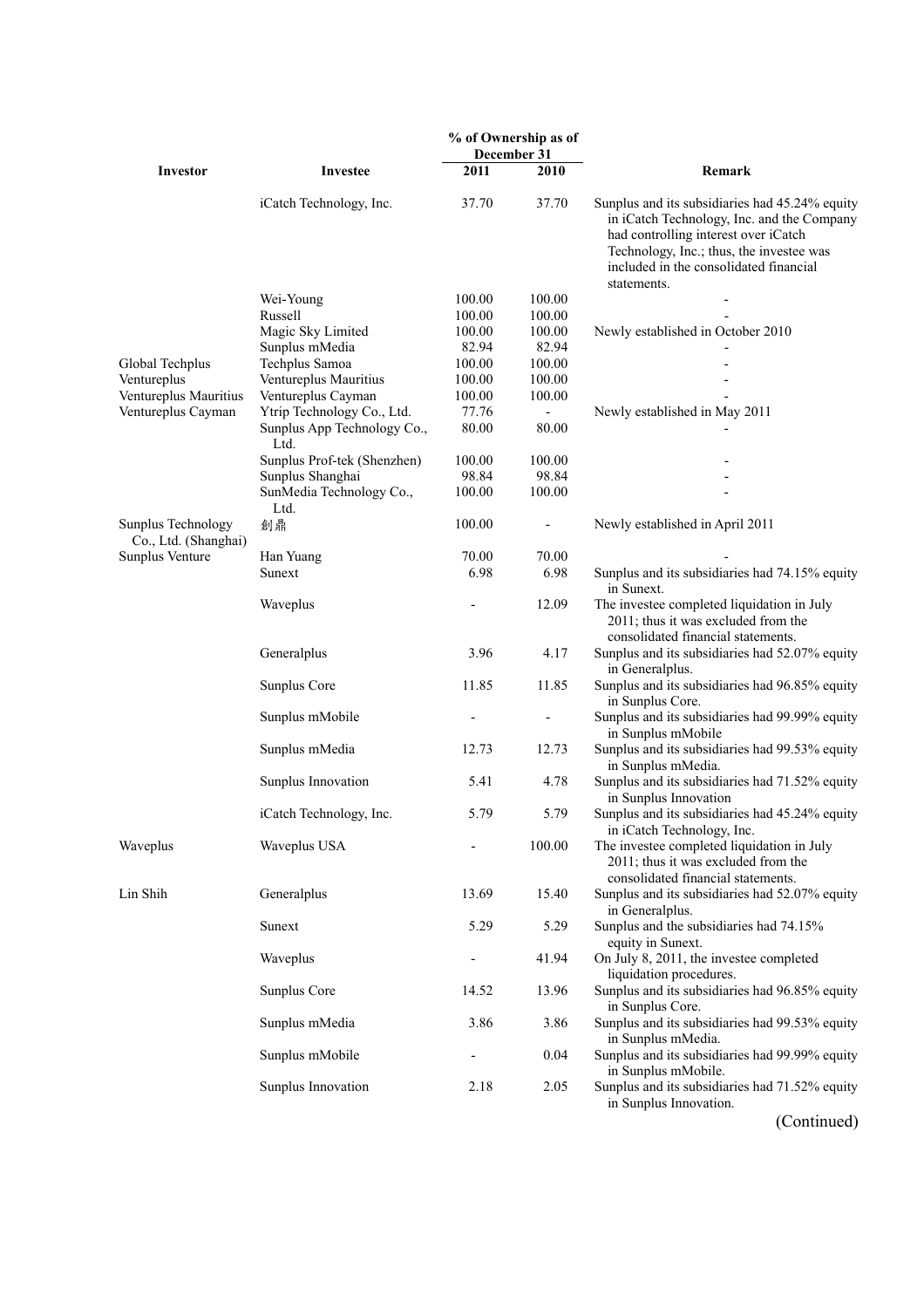|                                 |                                 |        | % of Ownership as of<br>December 31 |                                                                                                                                                                                                                                           |  |  |  |
|---------------------------------|---------------------------------|--------|-------------------------------------|-------------------------------------------------------------------------------------------------------------------------------------------------------------------------------------------------------------------------------------------|--|--|--|
| Investor                        | <b>Investee</b>                 | 2011   | 2010                                | Remark                                                                                                                                                                                                                                    |  |  |  |
|                                 | iCatch Technology, Inc.         | 1.75   | 1.75                                | Sunplus and its subsidiaries had 45.24% equity<br>in iCatch Technology, Inc. and the Company<br>had controlling interest over iCatch<br>Technology, Inc.; thus, the investee was<br>included in the consolidated financial<br>statements. |  |  |  |
| Sunplus mMobile                 | Sunplus mMobile Holding<br>Inc. | 100.00 | 100.00                              |                                                                                                                                                                                                                                           |  |  |  |
|                                 | Sunplus mMobile SAS             | 100.00 | 100.00                              |                                                                                                                                                                                                                                           |  |  |  |
| Sunplus mMobile<br>Holding Inc. | Bright Sunplus mMobile Inc.     |        | 100.00                              | The investee completed the cancellation of its<br>registration in November 2011; thus, it was<br>excluded from the consolidated financial<br>statements.                                                                                  |  |  |  |
| Sunext                          | <b>Great Sun</b>                | 100.00 | 100.00                              |                                                                                                                                                                                                                                           |  |  |  |
|                                 | Great Prosperous Corp.          | 100.00 | 100.00                              | Newly established in February 2009                                                                                                                                                                                                        |  |  |  |
| Great Sun                       | <b>Sunext Mauritius</b>         | 100.00 | 100.00                              |                                                                                                                                                                                                                                           |  |  |  |
| <b>Sunext Mauritius</b>         | Sunext (Shanghai)               | 100.00 | 100.00                              |                                                                                                                                                                                                                                           |  |  |  |
| Generalplus                     | Generalplus Samoa               | 100.00 | 100.00                              |                                                                                                                                                                                                                                           |  |  |  |
| Generalplus Samoa               | Generalplus Mauritius           | 100.00 | 100.00                              |                                                                                                                                                                                                                                           |  |  |  |
| Generalplus Mauritius           | Generalplus Shenzhen            | 100.00 | 100.00                              |                                                                                                                                                                                                                                           |  |  |  |
|                                 | Generalplus HK                  | 100.00 | 100.00                              |                                                                                                                                                                                                                                           |  |  |  |
| Wei-Young                       | Generalplus                     | 0.11   | 0.11                                | Sunplus and its subsidiaries had 52.07% equity<br>in Generalplus                                                                                                                                                                          |  |  |  |
|                                 | Sunext                          | 0.03   | 0.03                                | Sunplus and its subsidiaries had 74.15% equity<br>in Sunext                                                                                                                                                                               |  |  |  |
| Russell                         | Sunext                          | 0.70   | 0.70                                | Sunplus and its subsidiaries had 74.15% equity<br>in Sunext                                                                                                                                                                               |  |  |  |
|                                 |                                 |        |                                     | (Concluded)                                                                                                                                                                                                                               |  |  |  |

Minority interest in subsidiaries is presented as a separate component of shareholders' equity.

#### **Foreign-currency Transactions**

ROC Statement of Financial Accounting Standards No. 14 - "The Effects of Changes in Foreign Exchange Rates" applies to foreign subsidiaries that use their local currencies as their functional currencies, as follows: (a) Renminbi (RMB) - Sunplus Shanghai, Sunplus Prof-tek (Shenzhen), SunMedia, Sunplus App Technology, Yitrip Technology, Shenzhen Suntop Technology, Sunext Shanghai and Generalplus Shenzhen; (b) Hong Kong dollar (HKD) - Sunplus HK and Generalplus HK; (c) euro (EUR) - Sunplus mMobile SAS; (d) British pound (GBP) - Sunplus mMobile Limited; and (e) U.S. dollar (USD) - other subsidiaries. The consolidated financial statements of foreign subsidiaries are translated into New Taiwan dollars at the following exchange rates: assets and liabilities - exchange rate on the balance sheet date; shareholders' equity - historical rates; and income and expenses - average rate for the year. The resulting translation adjustments are recorded as a separate component of shareholders' equity.

Nonderivative foreign-currency transactions are recorded in New Taiwan dollars at the rates of exchange in effect when the transactions occur. Exchange differences arising from the settlement of foreign-currency assets and liabilities are recognized in profit or loss.

At the balance sheet date, foreign-currency monetary assets and liabilities are revalued using prevailing exchange rates, and the exchange differences are recognized in profit or loss.

At the balance sheet date, foreign-currency nonmonetary assets (such as equity instruments) and liabilities that are measured at fair value are revalued using prevailing exchange rates, with the exchange differences treated as follows:

a. Recognized in shareholders' equity if the changes in fair value are recognized in shareholders' equity;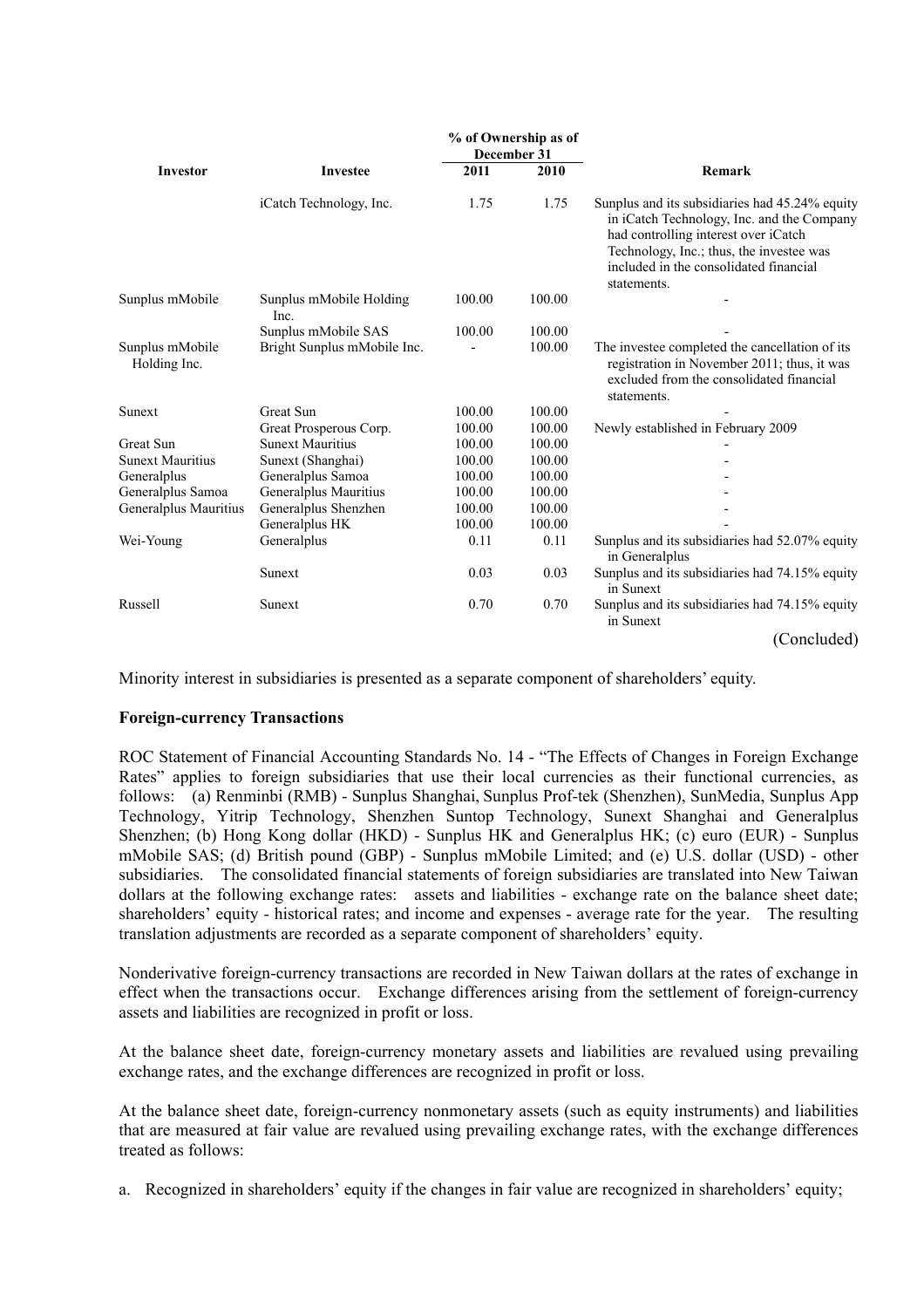b. Recognized in profit and loss if the changes in fair value is recognized in profit or loss.

Foreign-currency nonmonetary assets and liabilities that are carried at cost continue to be stated at exchange rates at trade dates.

If the functional currency of an equity-method investee is a foreign currency, translation adjustments will result from the translation of the investee's financial statements into the reporting currency of the Company. Such adjustments are accumulated and reported as a separate component of shareholders' equity.

#### **Accounting Estimates**

Under the above guidelines and principles, the Company is required to make certain estimates and assumptions that could affect the amounts of allowance for doubtful accounts, allowance for sales returns and discounts, allowance for inventory devaluation, property depreciation, amortization of intangible assets and deferred expenses, impairment loss on assets, income tax, pension expenses and the bonuses to employees, directors and supervisors. Actual results could differ from these estimates.

#### **Current/Noncurrent Assets and Liabilities**

Current assets are cash (unrestricted) and other assets primarily held for trading purposes or to be realized, consumed or sold within one year from the balance sheet date. All other assets such as properties and intangible assets are classified as noncurrent. Current liabilities are obligations incurred for trading purposes or to be settled within one year from the balance sheet date. All other liabilities are classified as noncurrent.

#### **Available-for-sale Financial Assets**

Investments designated as available-for-sale financial assets include open-end mutual funds and domestic listed stocks. Investments classified as available-for-sale financial assets are initially measured at fair value plus transaction costs that are directly attributable to the acquisition.

At each balance sheet date subsequent to initial recognition, available-for-sale financial assets are remeasured at fair value, with changes in fair value recognized in equity until the financial assets are disposed of, at which time, the cumulative gain or loss previously recognized in equity is included in profit or loss for the year. All regular way purchases or sales of financial assets are recognized and derecognized on a trade date basis.

The recognition, derecognition and the fair value bases of available-for-sale financial assets are similar to those of financial assets at fair value through profit or loss.

Cash dividends are recognized on the ex-dividend date, except for dividends distributed from the pre-acquisition profit, which are treated as a reduction of investment cost. Stock dividends are not recognized as investment income but are recorded as an increase in the number of shares. The total number of shares subsequent to the increase is used for the recalculation of cost per share. The difference between the initial cost of a debt instrument and its maturity amount is amortized using the effective interest method, with the amortized interest recognized as gain or loss.

The fair values of open-end mutual funds are based on their net asset value as of the balance sheet date, and those of domestic listed stocks, the closing prices as of the balance sheet date.

An impairment loss is recognized when there is objective evidence that the financial asset is impaired. Any subsequent decrease in impairment loss for an equity instrument classified as available-for-sale is recognized directly in equity.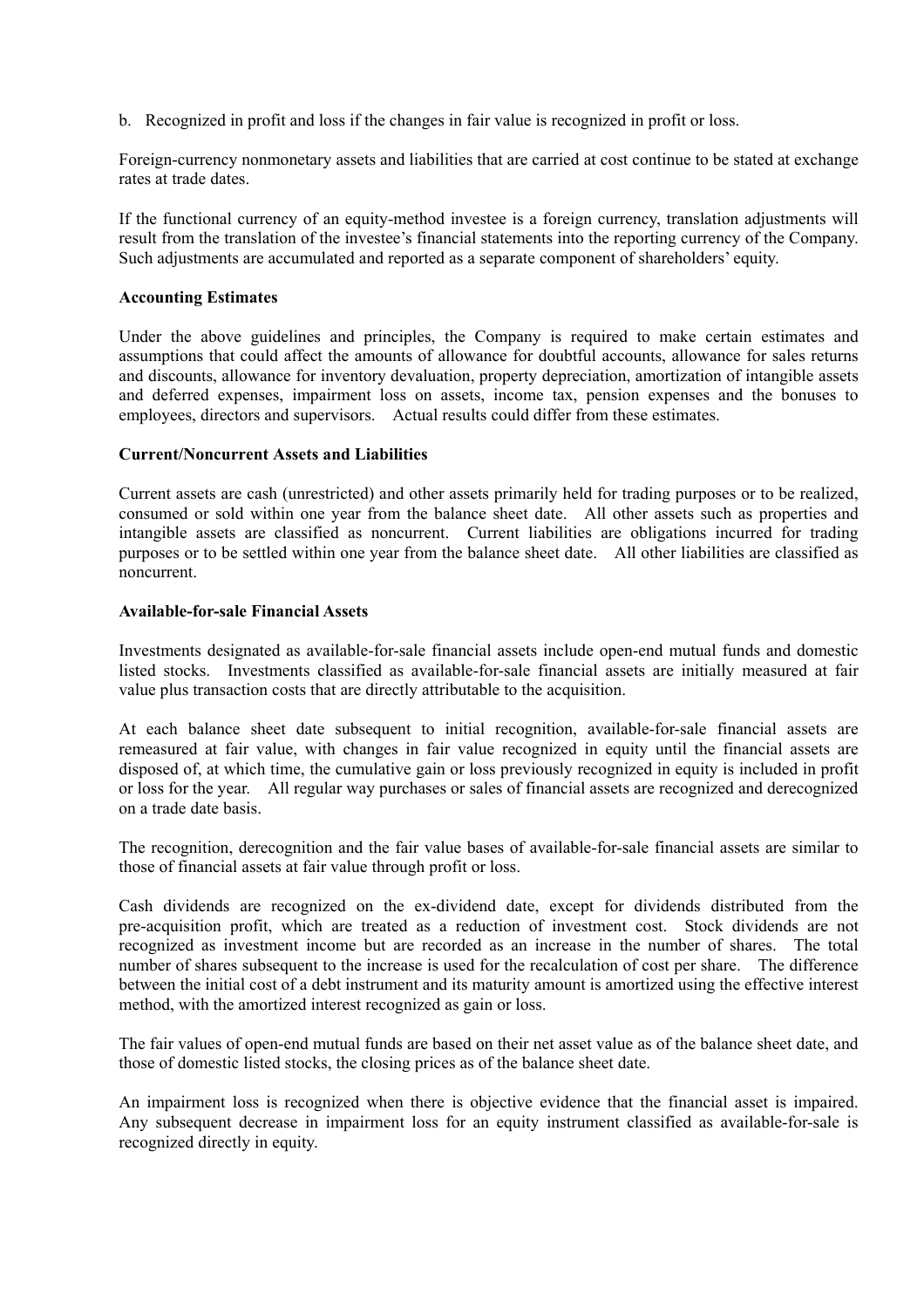### **Impairment of Accounts Receivable**

An allowance for doubtful accounts is provided on the basis of a review of the collectibility of accounts receivable. The Company makes this review through an aging analysis of the outstanding receivables and assessing the value of the collateral provided by customers.

As discussed in Note 3 to the financial statements, on January 1, 2011, the Company adopted the third-time revised Statement of Financial Accounting Standards (SFAS) No. 34 - "Financial Instruments: Recognition and Measurement." One of the main revisions is that the impairment of receivables originated by the Company should be covered by SFAS No. 34. Accounts receivable are assessed for impairment at the end of each reporting period and considered to be impaired when there is objective evidence that, as a result of one or more events that occurred after the initial recognition of the accounts receivable, the estimated future cash flows of the asset have been affected. Objective evidence of impairment could include:

- Significant financial difficulty of the debtor;
- Accounts receivable becoming overdue; or
- It becoming probable that the debtor will enter into bankruptcy or undergo financial reorganization.

Accounts receivable that are assessed as not impaired individually are further assessed for impairment on a collective basis. Objective evidence of impairment of a portfolio of accounts receivable could include the Company's past experience of collecting payments and an increase in the number of delayed payments, as well as observable changes in national or local economic conditions that correlate with defaults on receivables.

The amount of the impairment loss recognized is the difference between the asset carrying amount and the present value of estimated future cash flows, after taking into account the related collaterals and guarantees, discounted at the receivable's original effective interest rate.

The carrying amount of the accounts receivable is reduced through the use of an allowance account. When accounts receivable are considered uncollectible, they are written off against the allowance account. Recoveries of amounts previously written off are credited to the allowance account. Changes in the carrying amount of the allowance account are recognized as bad debt in profit or loss.

#### **Allowance for Sales Returns and Discounts**

An allowance is provided for any sales returns and discounts, which are estimated on the basis of historical experience and any known factors that would affect the allowance. This allowance is deducted from sales in the year the products are sold, and related costs are deducted from cost of sales.

#### **Inventories**

Inventories consist of raw materials, supplies, finished goods and work-in-process and are stated at the lower of cost or net realizable value. Inventory write-downs are made by item, except where it may be appropriate to group similar or related items. Net realizable value is the estimated selling price of inventories less all estimated costs of completion and costs necessary to make the sale. Inventories are recorded at standard cost and adjusted to approximate weighted-average cost on the balance sheet date. Sunplus, Generalplus, Sunext, Sunplus Innovation, Sunplus mMobile, iCatch and Sunplus mMedia use standard costs to calculate inventory cost and, on the closing date, adjust the difference between the standard cost and weighted-average cost. The other subsidiaries use the weighted-average method to calculate inventory cost.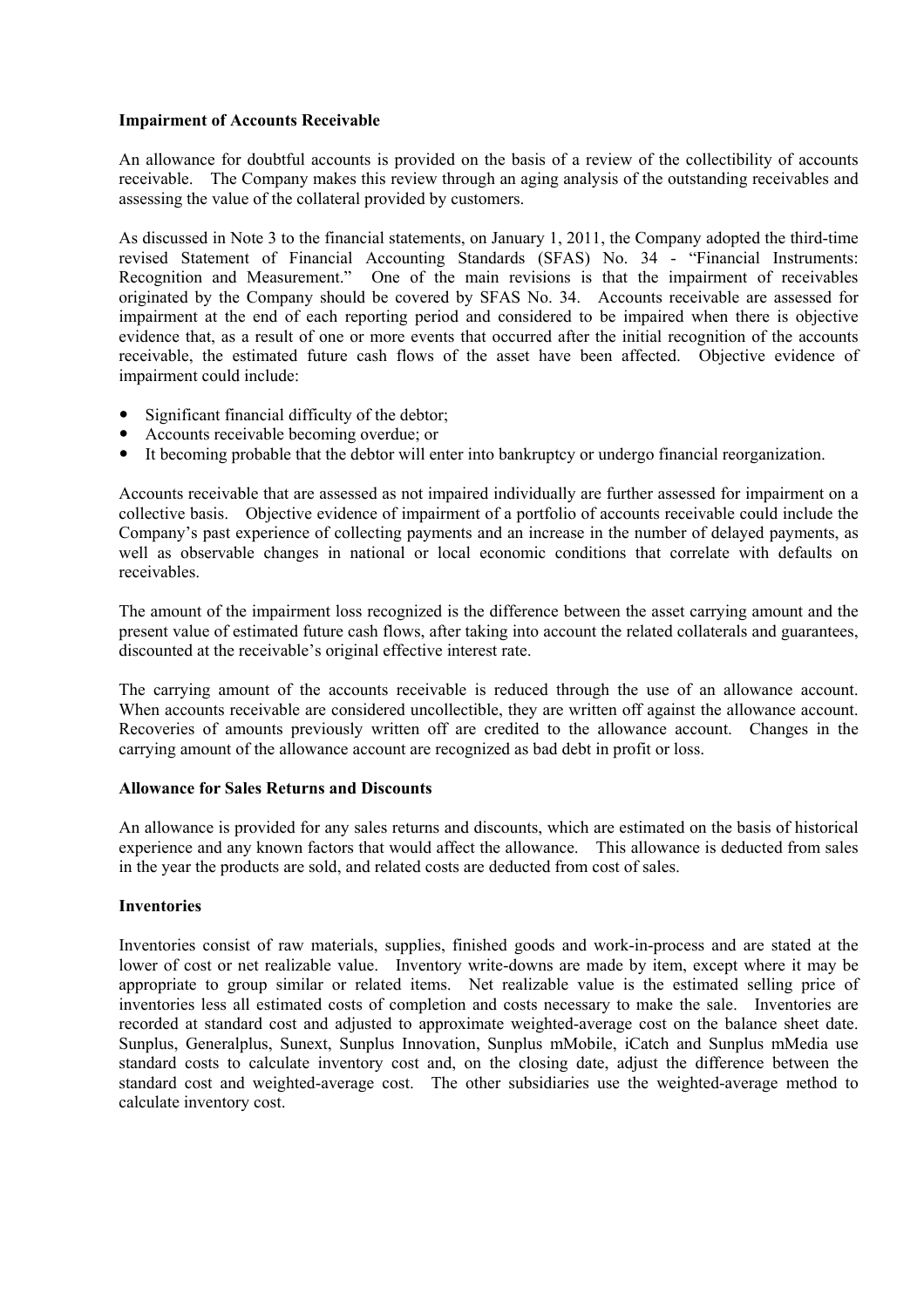### **Financial Assets Carried at Cost**

Investments in equity instrument with no quoted prices in an active market and with fair values that cannot be reliably measured, such as non-publicly traded stocks, are measured at their original cost. The accounting treatment for dividends on financial assets carried at cost is the same as that for dividends on available-for-sale financial assets.

An impairment loss is recognized when there is objective evidence that an asset is impaired. A reversal of this impairment loss is disallowed.

#### **Equity-method Investments**

Investments in which the Company holds 20% or more of the investees voting shares or exercises significant influence over the operating and financial policy decisions are accounted for by the equity method. Pursuant to the revised Statement of Financial Accounting Standards, the cost of an investment shall be analyzed and the cost of investment in excess of the fair value of identifiable net assets acquired, representing goodwill, should not be amortized and should instead be tested for impairment annually.

When the Company's share in losses of an investee over which the Company has control exceeds its investment in the investee, unless the other shareholders of the investee have assumed legal or constructive obligations and have demonstrated the ability to make payments on behalf of the investee, the Company has to bear all of the losses in excess of the capital contributed by shareholders of the investee. If the investee subsequently reports profits, such profits are first attributed to the Company to the extent of the excess losses previously borne by the Company. If the recoverable amount is estimated to be less than its carrying amount, an impairment loss is charged to earnings.

On the balance sheet date, the Company evaluates investments for any impairment. An impairment loss is recognized and charged to current income if the investment carrying amount as of the balance sheet date exceeds the expected recoverable amount. For those investees over which the Company has significant influence, the assessment of impairment is based on carrying value. For those investees over which the Company holds a controlling interest, the assessment of impairment is based on an estimation of the value in use of the cash-generating units of the consolidated investees.

Cash dividends are recognized on the ex-dividend date, which are treated as a reduction of investment cost. Stock dividends are not recognized as an increase in investment but are recorded as an increase in the number of shares.

If an investee issues additional shares and the Company subscribes for these shares at a percentage different from its current equity, the resulting increase is credited to capital surplus. If a decrease results, the decrease is debited to capital surplus. But if capital surplus is not enough for debiting purposes, the decrease is debited to unappropriated retained earnings.

Profits from downstream transactions with an equity-method investee are eliminated in proportion to the Company's percentage of ownership in the investee; however, if the Company has control over the investee, all the profits are eliminated. Profits from upstream transactions with an equity-method investee are eliminated in proportion to the Company's percentage of weighted-average ownership of the investee that has the gain or loss. For those investees over which the Company holds a controlling interest, gains or losses on sales between equity method investees are deferred at the Company's percentage of ownership of the investee that has the gain or loss. For those investees over which the Company does not hold a controlling interest, gains or losses on sales between equity method investees are deferred at a percentage resulting from the multiplication of a percentage of ownership of one investee by the percentage of ownership of the other investee. All deferred gains and losses are realized upon the resale of products to third parties.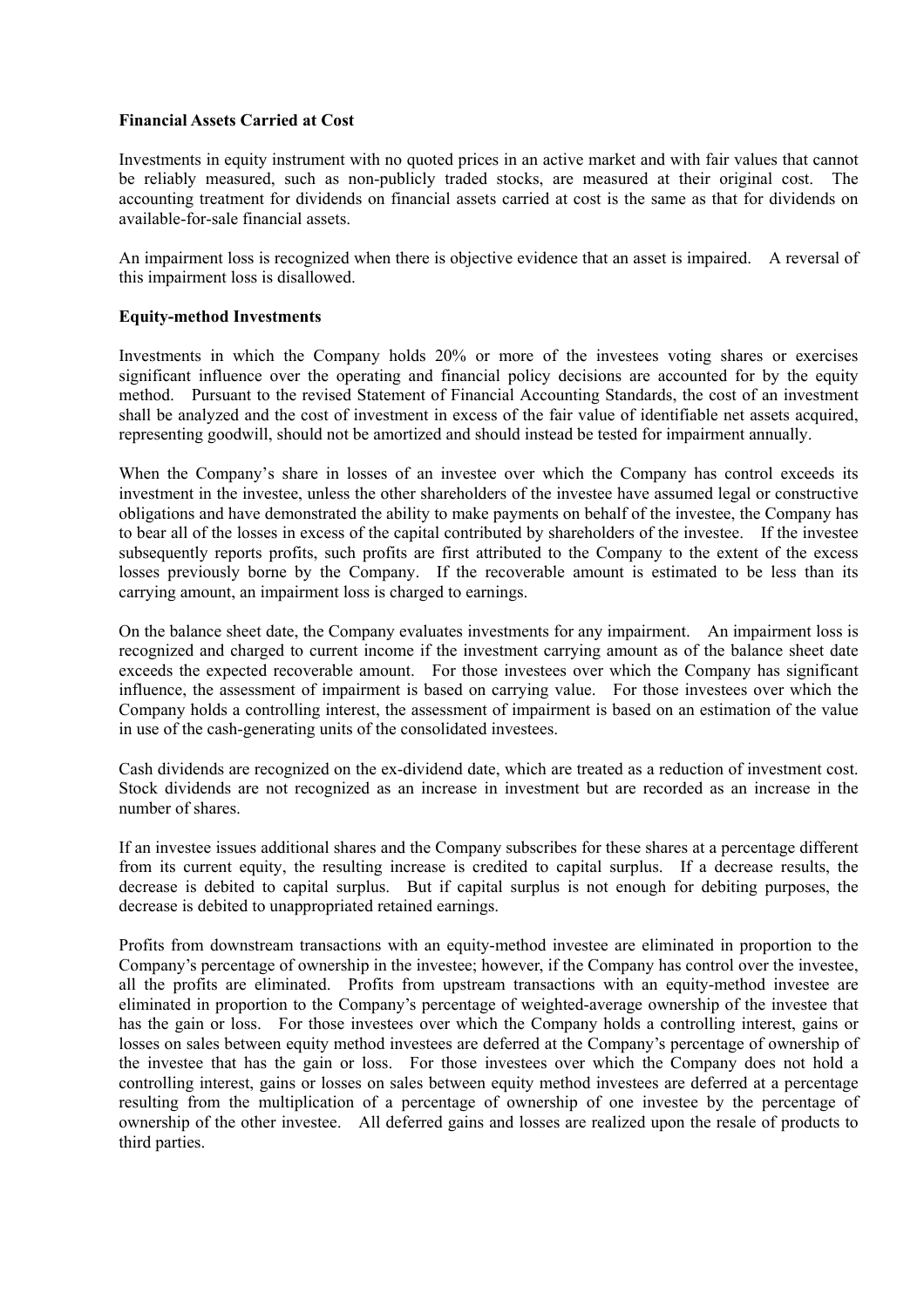### **Properties and Rental Assets**

Properties and rental assets are stated at cost less accumulated depreciation. Major additions and improvements are capitalized, while maintenance and repairs are expensed currently.

On the balance sheet date, the Company evaluates properties and rental assets for any impairment. If impairment is identified, the Company will determine the recoverable amount of the assets. The carrying amount in excess of the expected recoverable amount is recognized as impairment loss and charged to current income. If the recoverable amount increases, the subsequent reversal of impairment loss will be recognized as gain. However, the increased carrying amount of an asset due to a reversal of impairment loss should not exceed the carrying amount that would have been determined (net of depreciation) had no impairment loss been recognized for the assets in prior years.

Depreciation is computed on a straight-line method over useful lives estimated as follows: buildings - 5 to 55 years; auxiliary equipment - 3 to 10 years; machinery and equipment - 2 to 10 years; testing equipment - 1 to 5 years; transportation equipment - 4 to 10 years; furniture and fixtures - 1 to 11 years; leasehold improvements - 1 to 5 years; other equipment - 3 to 5 years; and assets leased to others - 5 to 55 years. Properties and rental assets still in use beyond their initially estimated service lives are depreciated over their newly estimated service lives.

The related cost and accumulated depreciation of properties and rental assets are derecognized from the balance sheet upon its disposal. Any gain or loss on disposal of the assets is included in nonoperating gains or losses in the period of disposal.

#### **Intangible Assets**

Intangible assets consist of technology license fees, patents, land grant, technological know-how and software, which are booked at the acquisition cost and amortized using the straight-line basis over 1 to 15 years, 5 to 18 years, 50 years, 5 years, and 1 to 10 years, respectively.

Effective January 1, 2006, based on the revised Statement of Financial Accounting Standards No. 5 - "Long-term Investments under the Equity Method," the acquisition cost is analyzed, and the acquisition cost in excess of the Company's share of the fair value of the identifiable net assets acquired is recognized as goodwill. Goodwill is not amortized but instead is tested for impairment annually or whenever there are indications that the investments are impaired.

Expenditures arising from research activities and those related to development activities that do not meet the criteria for capitalization are charged to expense when incurred.

On the balance sheet date, the Company evaluates intangible assets for any impairment. If impairment is identified, the Company will evaluate the recoverable amount of these assets. The carrying amount in excess of the expected recoverable amount is recognized as impairment loss and charged to current income. If the recoverable amount increases, the subsequent reversal of impairment loss will be recognized as gain. However, the increased carrying amount of an asset due to a reversal of impairment loss should not exceed the carrying amount that would have been determined (net of amortization), had no impairment loss been recognized for the asset in prior years.

# **Deferred Charges**

Deferred charges are mainly costs of software, which are booked at the installation or acquisition cost. The amounts are amortized over 1 to 5 years, using the straight-line method.

Please refer to the preceding accounting policy on intangible assets for the accounting for the impairment of deferred charges.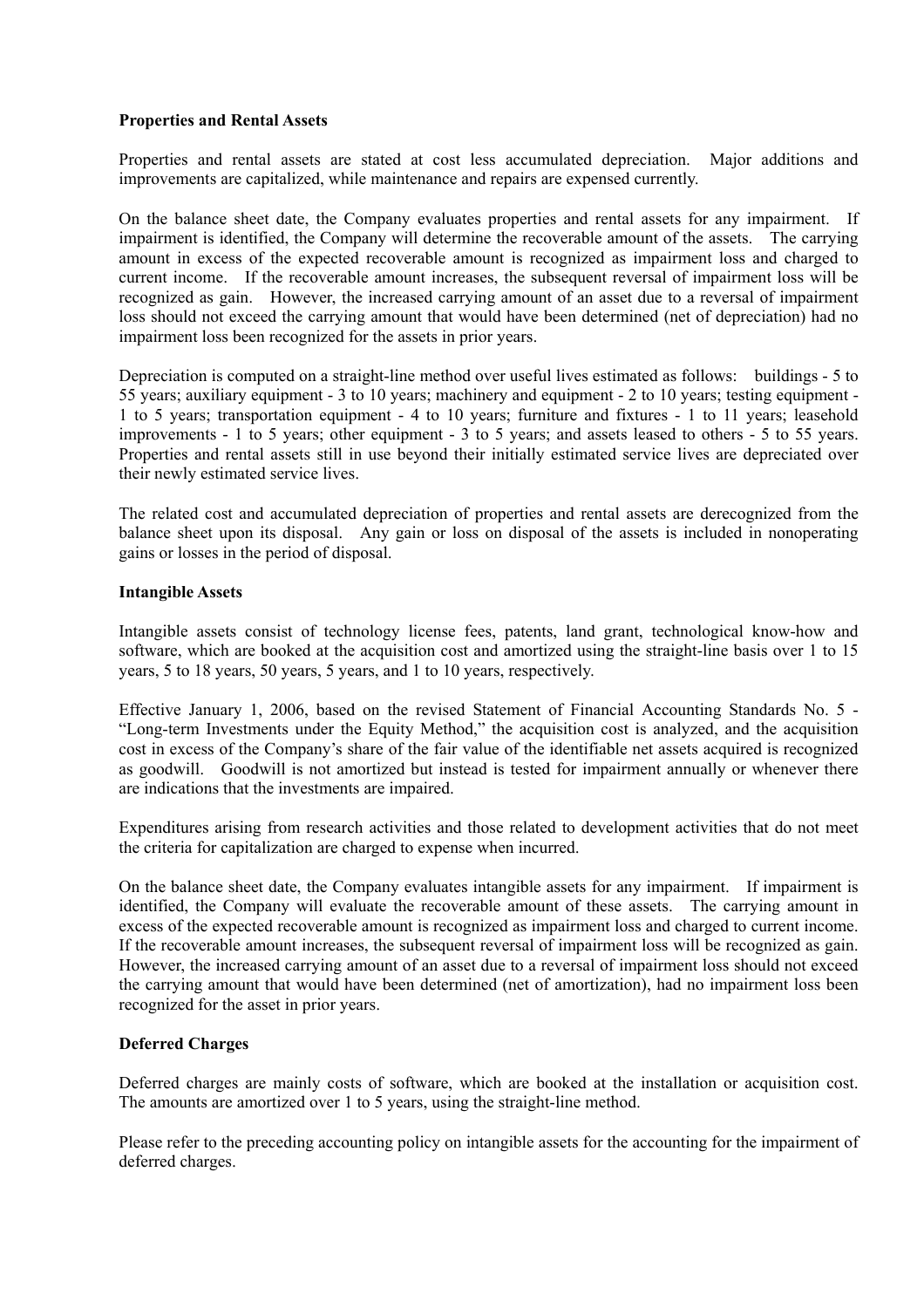### **Pension Costs**

Pension cost under a defined benefit plan is determined by actuarial valuations. Contributions made under a defined contribution plan are recognized as pension cost during the year in which employees render services.

#### **Income Tax**

The Company applies the inter-period tax allocation method. Under this method, deferred income taxes are recognized for the tax effects of deductible temporary differences, unused loss carryforwards, and unused tax credits. Valuation allowances are provided to the extent, if any, that it is more likely than not that deferred income tax assets will not be realized. A deferred tax asset or liability is classified as current or noncurrent in accordance with the classification of the related asset or liability for financial reporting. However, if a deferred income tax asset or liability does not relate to an asset or liability in the financial statements, it is classified as either current or noncurrent on the basis of the expected length of time before it is realized or settled.

If the Company can control the timing of the reversal of a temporary difference arising from the difference between the book value and the tax basis of a long-term equity investment in a foreign subsidiary or joint venture and if the temporary difference is not expected to reverse in the foreseeable future and will, in effect, exist indefinitely, then a deferred tax liability or asset is not recognized.

Tax credits for certain purchases of machinery, equipment and technology, research and development expenditures, personnel training and investments in important technology-based enterprise are recognized in the current period.

Adjustments of prior years' tax liabilities are added to or deducted from the current year's tax provision.

According to the Income Tax Law, an additional tax at 10% of unappropriated earning is provided for as income tax in the year the shareholders approve the retention of earnings.

The Company and Sunplus mMobile Inc. (SMmI) use the linked-tax system in income tax filing. The income taxes payable arising from the differences between the consolidated current and deferred taxes and the sum of SMmI's current and deferred taxes are adjusted in the Company's account receivable or account payable.

#### **Stock-based Compensation**

Employee stock options granted on or after January 1, 2008 are accounted for under Statement of Financial Accounting Standards No. 39 - "Accounting for Share-based Payment." Under the statement, the value of the stock options granted, which is equal to the best available estimate of the number of stock options expected to vest multiplied by the grant-date fair value, is expensed on a straight-line basis over the vesting period, with a corresponding adjustment to capital surplus - employee stock options. The estimate is revised if subsequent information indicates that the number of stock options expected to vest differs from previous estimates.

Employee stock options granted between January 1, 2004 and December 31, 2007 were accounted for under the interpretations issued by the Accounting Research and Development Foundation. The Company adopted the intrinsic value method, under which compensation cost was recognized on a straight-line basis over the vesting period.

Employee stock options granted between January 1, 2008 and December 31, 2009 were accounted for in accordance with Rule No. 0960065898 issued by the Financial Supervisory Commission (FSC) under the Executive Yuan on December 12, 2007. Thus, the stock options granted were initially measured at their intrinsic value and then adjusted at each reporting date for any change in intrinsic value until the date of final settlement.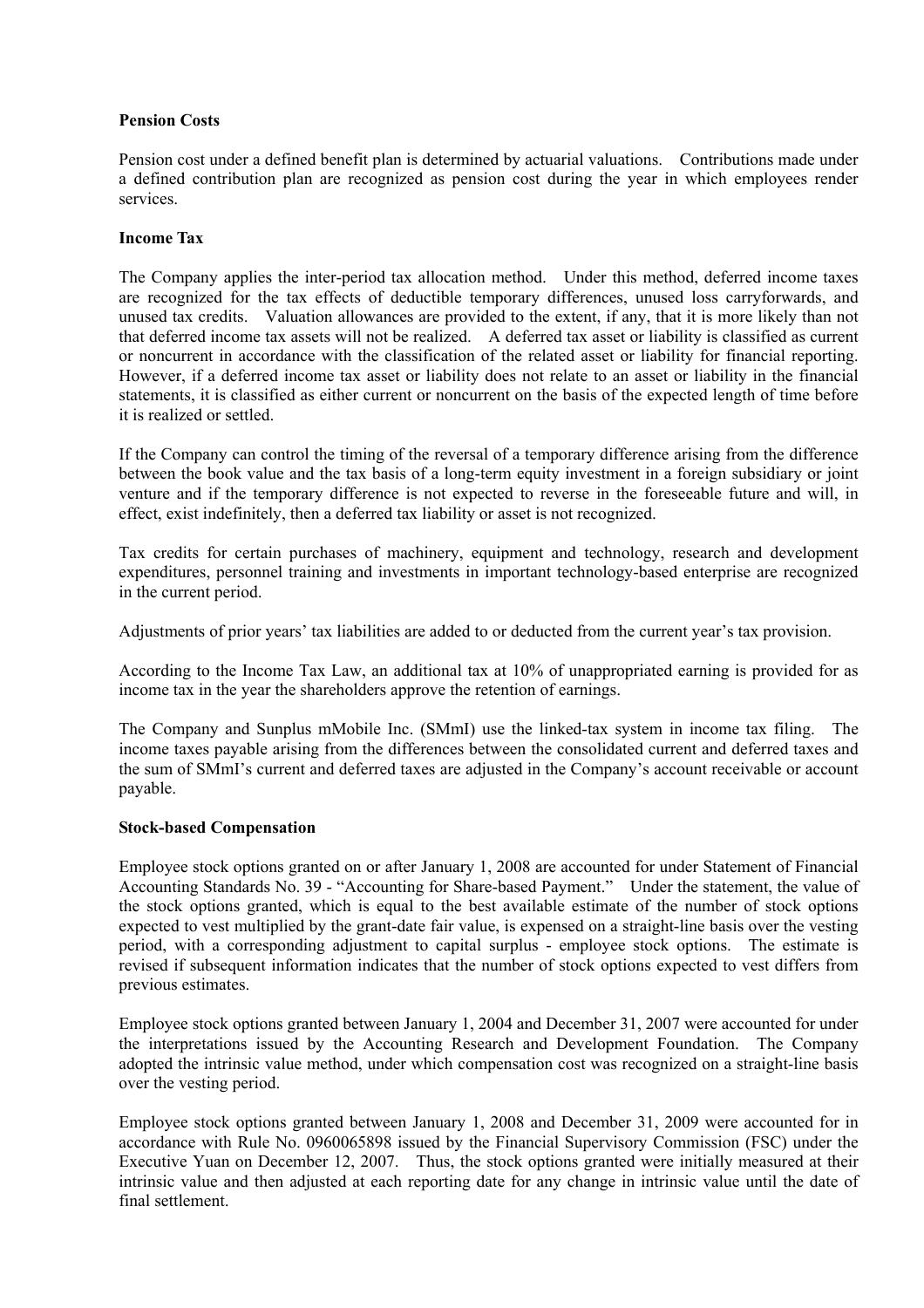Employee stock options granted on or after January 1, 2010 are accounted for in accordance with Rule No. 0990006370 issued by FSC on March 15, 2010, which superseded Rule No. 0960065898. Under the FSC's requirement, the value of the stock options granted, which is equal to the best available estimate of the number of stock options expected to vest multiplied by the grant-date fair value, is expensed on a straight-line basis over the vesting period, with a corresponding adjustment to capital surplus - employee stock options. The estimate is revised if subsequent information indicates that the number of stock options expected to vest differs from previous estimates.

## **Treasury Stock**

Treasury stock is stated at cost and shown as a deduction in shareholders' equity. The Company accounts for its stock held by its subsidiaries as treasury stock. The recorded cost of these treasury stocks is based on the carrying value of the investments as shown in the subsidiaries' book. The resulting gain on investment from cash dividends appropriated to subsidiaries is credited to capital surplus treasury - stock transactions.

When the treasury shares are retired, the capital stock and paid-in capital based on the existing equity are debited. If the treasury shares are retired at a price lower than its par value and the Company paid-in capital, the deficiency is credited to paid-in capital from treasury stock. If the treasury shares are retired at a price in excess of its par value and paid-in capital, the excess is debited to paid-in capital from treasury stock. If the balance in paid-in capital from treasury stock is insufficient to absorb the deficiency, the remainder is recorded as a reduction of retained earnings.

#### **Revenue Recognition**

Revenue from sales of goods is recognized when the Company has transferred to the buyer the significant risks and rewards of ownership of the goods, primarily upon shipment, because the earnings process has been completed and the economic benefits associated with the transaction have been realized or are realizable. The Company does not recognize sales revenue on materials delivered to subcontractors because this delivery does not involve a transfer of risks and rewards of materials ownership.

Revenue is measured at the fair value of the consideration received or receivable and represents amounts agreed upon between the Company and the customers for goods sold in the normal course of business, net of sales discounts and volume rebates. For trade receivables due within one year from the balance sheet date, as the nominal value of the consideration to be received approximates its fair value and transactions are frequent, fair value of the consideration is not determined by discounting all future receipts using an imputed rate of interest.

Royalties are recognized when:

- a. It is probable that the economic benefits of a transaction will flow to the Company; and
- b. The revenue can be measured reliably.

Royalties are recognized on an accrual basis in accordance with the substance of the contract.

If a contract meets all of the following recognition criteria for sales of goods and the following conditions, royalties are recognized at the time of sale:

- a. The amount of royalties is fixed or the royalties are nonrefundable.
- b. The contract is noncancelable.
- c. The contract permits the licensee to exploit the assigned rights freely; and
- d. The licensor has no remaining obligations to perform.

Sunplus Shanghai's rental revenue was recognized in accordance with the related contract.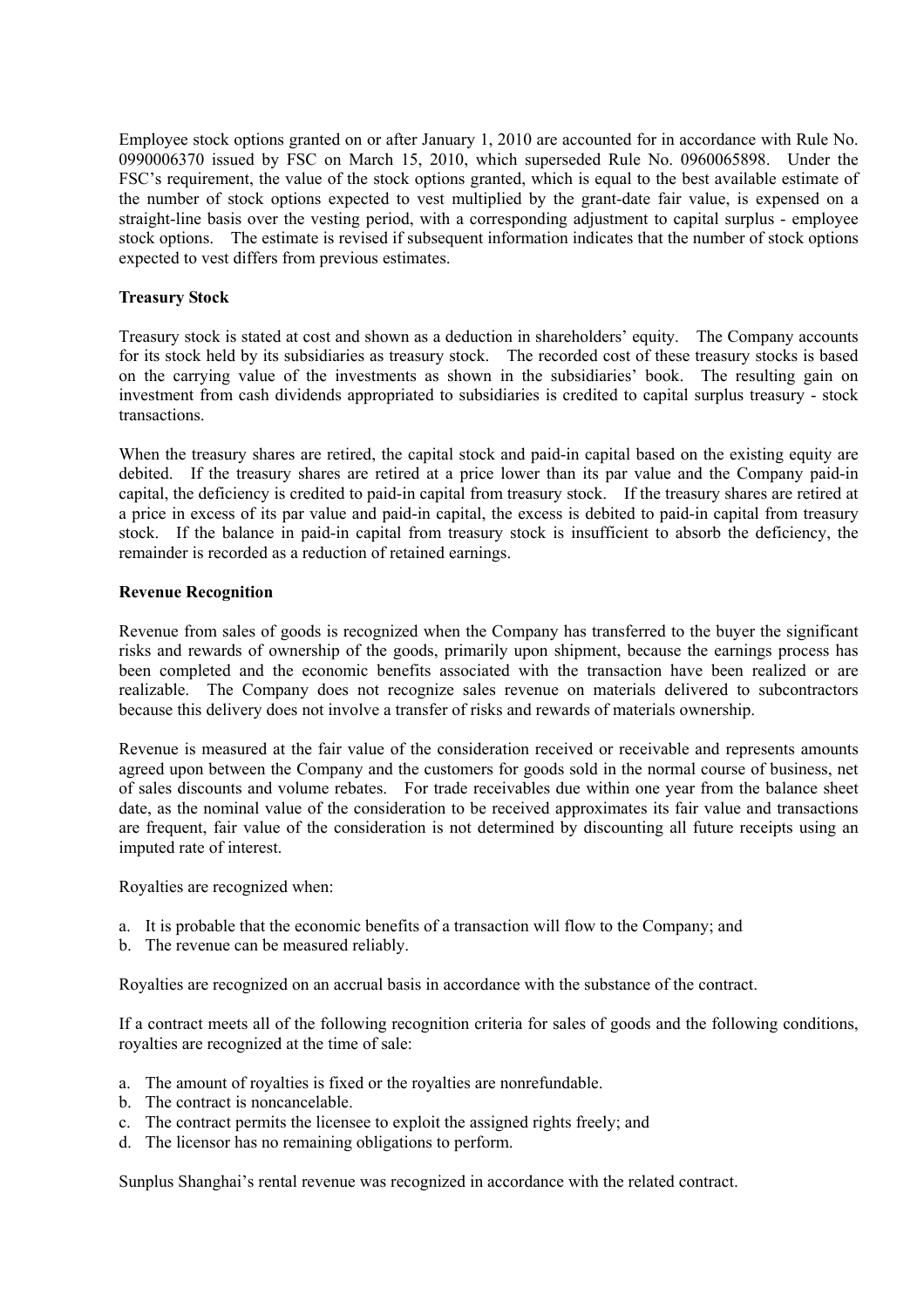#### **Government Subsidies**

Amounts received by the Company from the government for the sponsorship of the development of certain products are recognized as subsidy income when realized or as deferred income when unrealized.

#### **Reclassifications**

Certain accounts in the consolidated financial statements as of and for the year ended December 31, 2010 have been reclassified to conform to the presentation of consolidated financial statements as of and for the year ended December 31, 2011.

## **3. ACCOUNTING CHANGES**

#### **SFAS No. 34 - "Financial Instruments: Recognition and Measurement"**

On January 1, 2011, the Company adopted the newly revised Statement of Financial Accounting Standards (SFAS) No. 34 - "Financial Instruments: Recognition and Measurement." The main revisions include (1) finance lease receivables are now covered by SFAS No. 34; (2) the scope of the applicability of SFAS No. 34 to insurance contracts is amended; (3) loans and receivables originated by the Company are now covered by SFAS No. 34; (4) additional guidelines on impairment testing of financial assets carried at amortized cost when a debtor has financial difficulties and the terms of obligations have been modified; and (5) accounting treatment by a debtor for modifications in the terms of obligations. This accounting change had no effect on the financial statement for years ended December 31, 2011.

#### **SFAS No. 41 - "Operating Segments"**

On January 1, 2011, the Company adopted the newly issued SFAS No. 41 - "Operating Segments." The statement requires that segment operation be disclosed on the basis of the information on the components of the Company that management uses to make operating decisions. SFAS No. 41 requires the identification of operating segments on the basis of internal reports that are regularly reviewed by the Company's chief operating decision maker in order to allocate resources to the segments and assess their performance. This statement supersedes SFAS No. 20 - "Segment Reporting." This accounting change had no effect on the disclosures of the operating segments of the Company.

## **4. CASH CHANGES**

|                                                           | December 31     |              |  |  |
|-----------------------------------------------------------|-----------------|--------------|--|--|
|                                                           | 2011            | <b>2010</b>  |  |  |
| Savings accounts                                          | 1,207,870<br>S. | 800,354<br>S |  |  |
| Time deposits                                             | 3,684,732       | 4,944,363    |  |  |
| Checking accounts                                         | 264             | 1,030        |  |  |
| Cash on hand                                              | 3,626           | 6,236        |  |  |
|                                                           | 4,896,492       | 5,751,983    |  |  |
| Certificate of deposits - restricted (Note 24)<br>Deduct: | 121,287         | 82,962       |  |  |
|                                                           | 4,775,205       | 5,669,021    |  |  |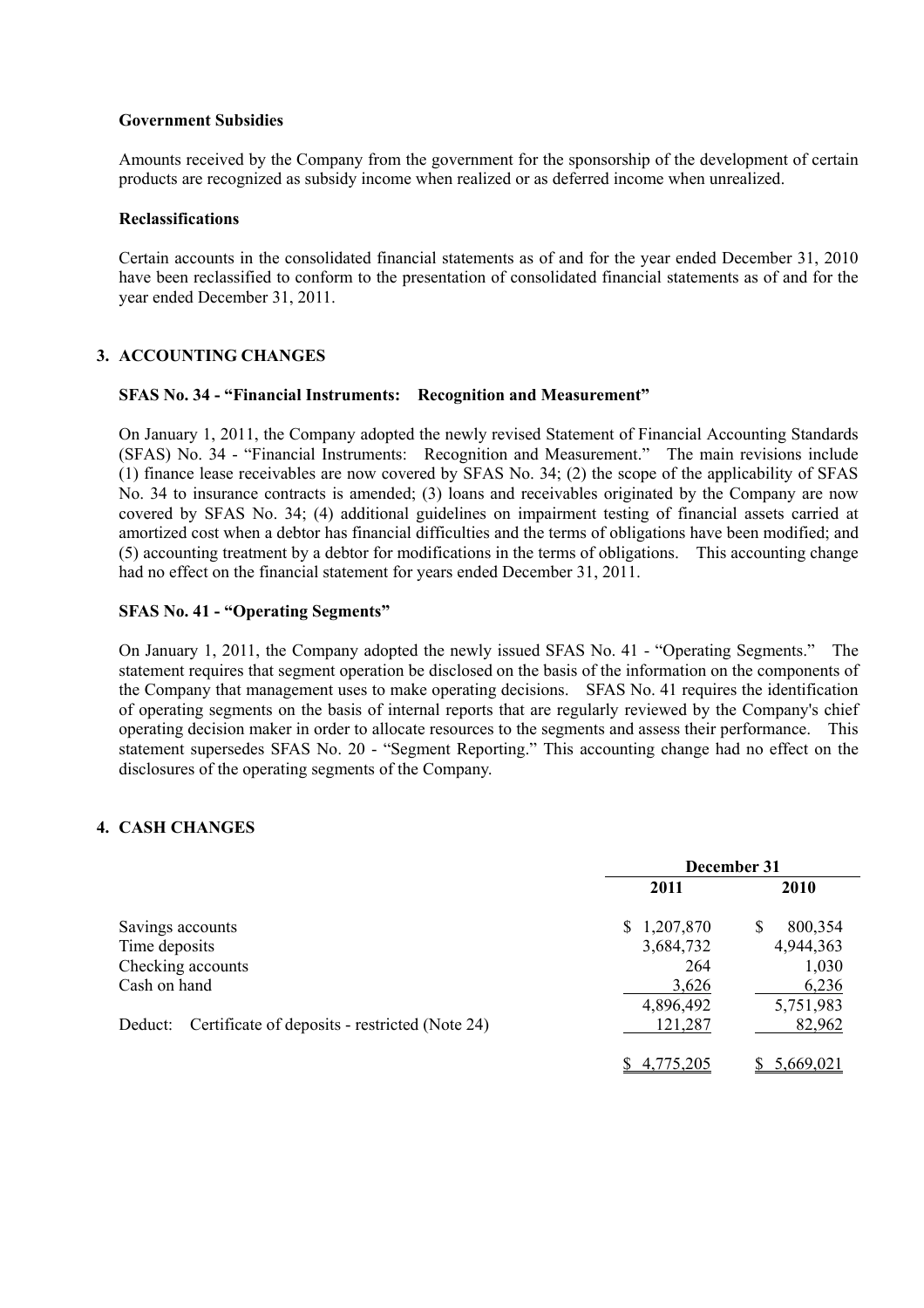### **5. FINANCIAL INSTRUMENTS AT FVTPL**

|                                               | December 31 |          |  |
|-----------------------------------------------|-------------|----------|--|
|                                               | 2011        | 2010     |  |
| Financial assets held for trading             |             |          |  |
| Domestic and foreign listed convertible bonds | \$44,644    | \$26,334 |  |

Net loss on financial assets held for trading for the years ended 2011 was \$60 thousand.

# **6. AVAILABLE-FOR-SALE FINANCIAL ASSETS**

|                            | <b>Years Ended December 31</b> |             |  |
|----------------------------|--------------------------------|-------------|--|
|                            | 2011                           | <b>2010</b> |  |
| Open-end funds             | \$1,055,235                    | \$1,466,011 |  |
| Domestic listed stocks     | 1,126,099                      | 2,494,990   |  |
|                            | 2,181,334                      | 3,961,001   |  |
| Deduct:<br>Current portion | 1,055,235                      | 1,466,011   |  |
|                            |                                |             |  |
|                            | 1.126.099                      | 2.494.990   |  |

Some of the domestic listed shares held by the Sunplus are private-placement shares, on which there is a legally enforceable restriction that prevents their being traded within a specified period. As of the years ended December 31, 2011 and 2010, as of the effects of restriction could be reliably measured and were consistent with those of other market participants, so those shares previously classified as financial assets carried at cost were transferred to available-for-sale financial assets, resulting in unrealized losses of \$70,292 thousand and \$28,855 thousand, respectively.

As of December 31, 2011, the Company had recognized \$351,849 thousand as impairment loss on its available-for-sale financial assets.

# **7. NOTES AND ACCOUNTS RECEIVABLE - OTHERS**

|                                                      | December 31 |             |  |
|------------------------------------------------------|-------------|-------------|--|
|                                                      | 2011        | <b>2010</b> |  |
| Notes receivable                                     | \$<br>73    | S<br>340    |  |
| Accounts receivable                                  | 1,339,136   | 1,838,809   |  |
| Accounts receivable - related parties                | 60,207      | 28,728      |  |
|                                                      | 1,399,416   | 1,867,877   |  |
| Allowance for doubtful accounts<br>Deduct:           | 58,781      | 65,173      |  |
| Allowance for sales returns and discounts<br>Deduct: | 9,059       | 25,000      |  |
|                                                      |             |             |  |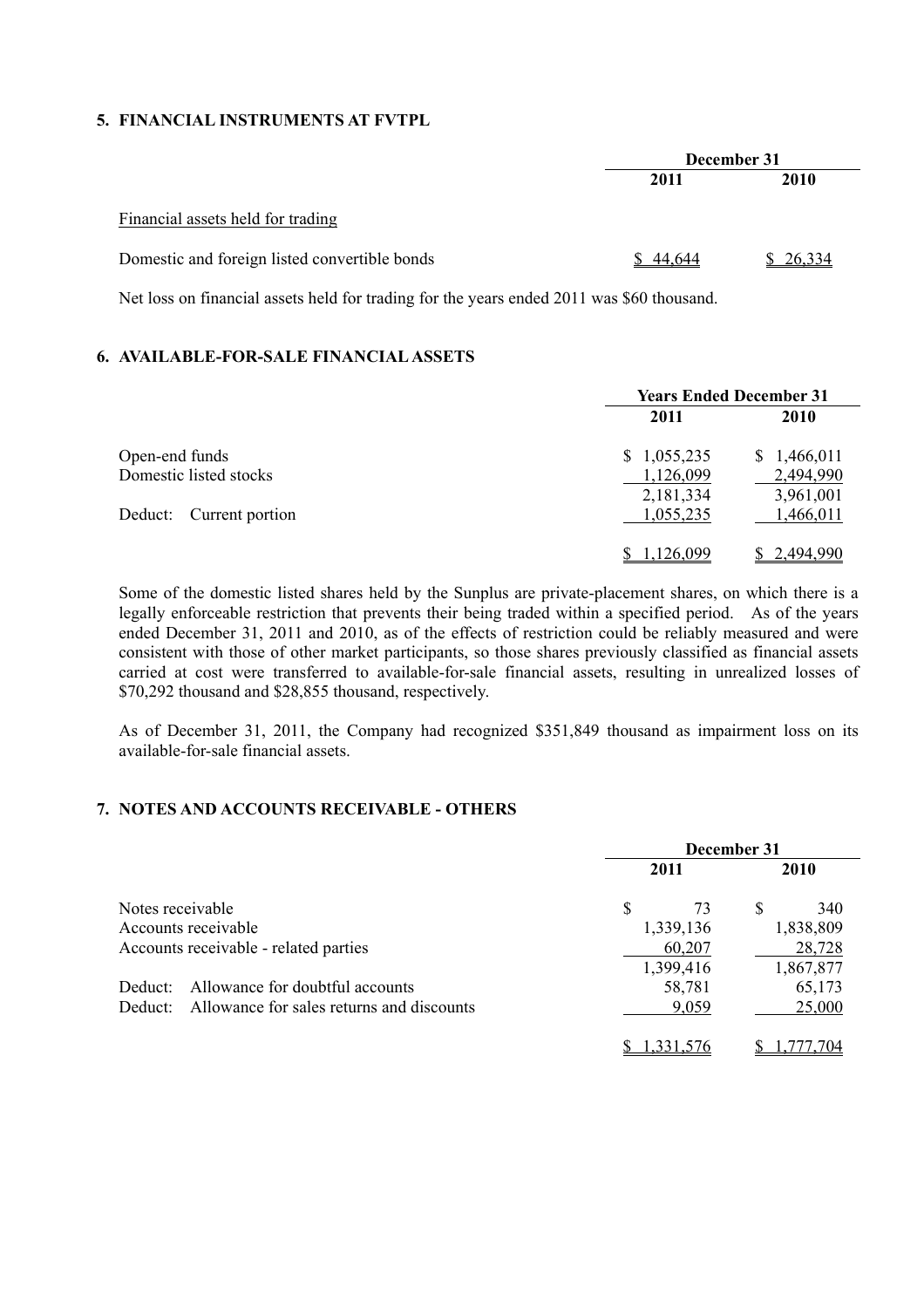Movements of the allowance for doubtful accounts were as follows:

|                                                                        | <b>Years Ended December 31</b> |          |  |
|------------------------------------------------------------------------|--------------------------------|----------|--|
|                                                                        | 2011                           | 2010     |  |
| Balance, beginning of year                                             | \$65,173                       | \$65,744 |  |
| Add: Allowance for doubtful accounts<br>Amounts written off<br>Deduct: | 51,130                         | 107      |  |
| Deduct: Reversal of allowance                                          | 57,522                         | 464      |  |
| Effects of change in consolidated entities                             |                                |          |  |
| Balance, end of year                                                   | 58.78                          |          |  |

Movements of the allowance for sales returns and discounts were as follows:

|                                                               | <b>Years Ended December 31</b> |          |  |
|---------------------------------------------------------------|--------------------------------|----------|--|
|                                                               | 2011                           | 2010     |  |
| Balance, beginning of year                                    | \$25,000                       | \$57,255 |  |
| Add: Allowance for sales returns and discounts                | 444                            | 4,761    |  |
| Deduct: Reversal of allowance for sales returns and discounts | 16,385                         | 37,016   |  |
| Balance, end of year                                          | 9.059                          | 25,000   |  |

## **8. INVENTORIES**

|                                                                    | December 31                        |                               |  |
|--------------------------------------------------------------------|------------------------------------|-------------------------------|--|
| Finished goods and merchandise<br>Work in process<br>Raw materials | 2011                               | <b>2010</b>                   |  |
|                                                                    | 469,285<br>\$<br>498,566<br>95,094 | 591,874<br>667,746<br>769,091 |  |
|                                                                    | 1.062.945                          | 2,028,711                     |  |

As of December 31, 2011 and 2010, the allowances for inventory devaluation were \$447,507 thousand and \$424,287 thousand, respectively.

The costs of inventories recognized as costs of goods sold were \$6,135,796 thousand in 2011 and \$7,752,935 thousand in 2010, and these inventory costs included the following:

|                                                                         | <b>Years Ended December 31</b> |                                   |  |
|-------------------------------------------------------------------------|--------------------------------|-----------------------------------|--|
|                                                                         | 2011                           | 2010                              |  |
| Inventory write-downs<br>Compensation income<br>Income from scrap sales | \$243,967<br>(13,938)          | \$112,682<br>(5,276)<br>(26, 404) |  |
|                                                                         | 230,029                        | 81,002                            |  |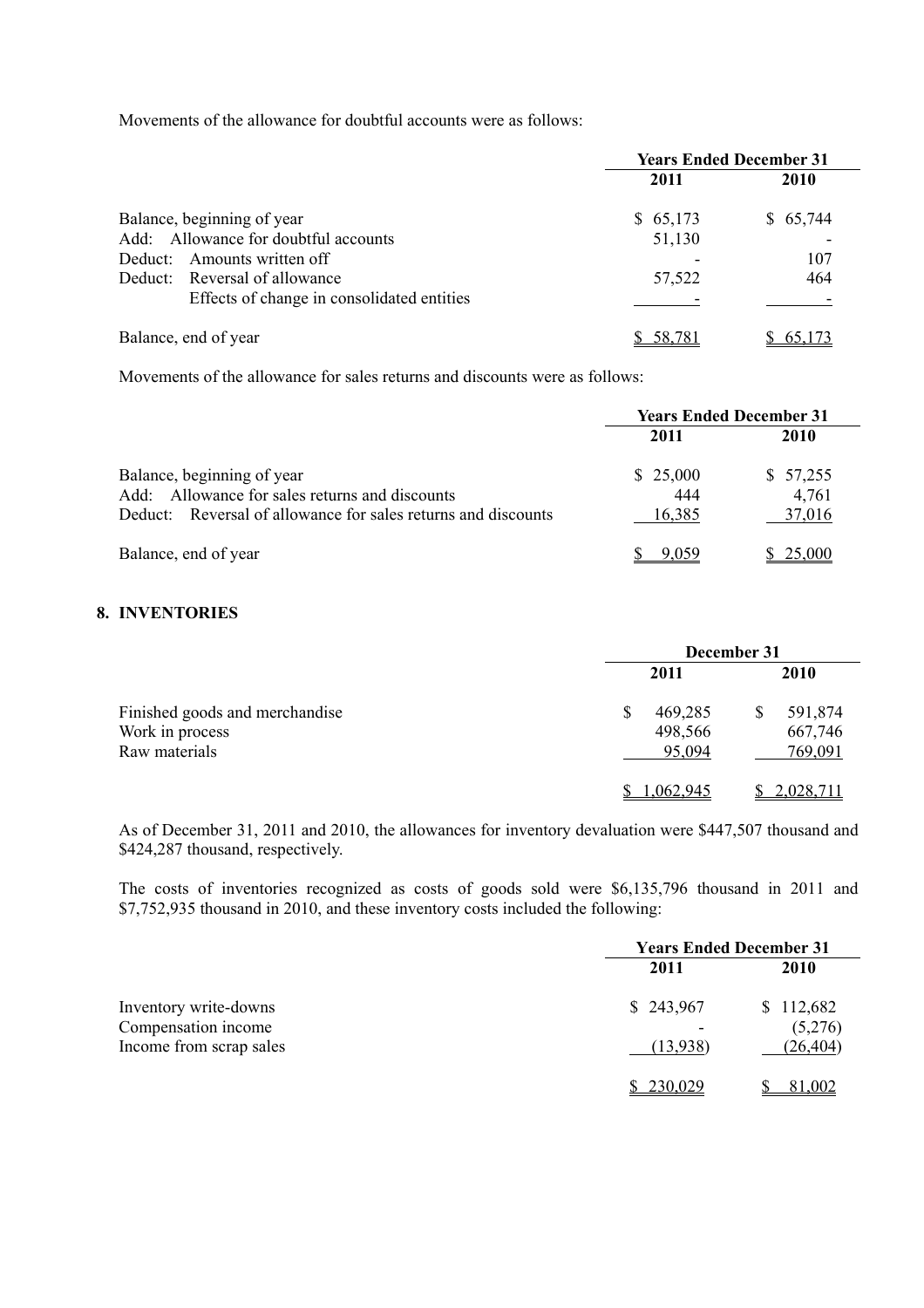#### **9. EQUITY-METHOD INVESTMENTS**

|                                                                                                                             | December 31              |                          |                                  |                          |
|-----------------------------------------------------------------------------------------------------------------------------|--------------------------|--------------------------|----------------------------------|--------------------------|
|                                                                                                                             | 2011                     |                          | 2010                             |                          |
|                                                                                                                             | Amount                   | $%$ of<br>Owner-<br>ship | Amount                           | $%$ of<br>Owner-<br>ship |
| Equity-method investments<br>Orise Technology, Co., Ltd.<br>HT mMobile Inc.                                                 | \$<br>885,569<br>885,569 | 35.0<br>49.5             | \$1,051,184<br>55,722<br>106,906 | 39.0<br>28.0             |
| Credit balances on carrying values of<br>long-term investments (recorded as other<br>current liabilities)<br>Jet Focus Ltd. | 10,609                   | 44.0                     | 10,207                           | 44.0                     |

Following the assessment of the recoverable amount of the investment in HT mMobile Inc. against investment carrying value as of December 31, 2011, the Company recognized an impairment loss of \$130,649 thousand

On February 29, 2012, HT mMobile Inc.'s (HT) board of directors approved a downsizing and reduction of its operations because of (a) the termination of merger negotiations with another company and (b) the resignation of high-level employees of the research and development (R&D) department, which have hampered product R&D. On the basis of a resolution passed in a meeting of HT's board of directors, the Company recognized an investment loss on HT, as well as the reduction of the carrying value of this to zero. The Company also recognized an impairment loss of \$405,612 thousand on other receivable from HT mMobile Inc.

On September 10, 2010, the Company's ownership in Giantplus decreased to below 20% of total ownership. Thus, the Company lost significant influence on Giantplus and thus reclassified the related equity-method investment to available-for-sale financial asset - noncurrent.

In 2011 and 2010, there was a credit balance on the carrying value of the long-term investment in Jet Focus Ltd. Since the Company had no interest to support Jet Focus Ltd, the Company did not recognize it is investment losses.

The carrying values of the investments accounted for by the equity method and the related investment income (losses) were based on the investees' audited financial statements for the same reporting years as those of the Company. The investment incomes (losses) of investees were as follows:

|                                | <b>Years Ended December 31</b> |           |  |
|--------------------------------|--------------------------------|-----------|--|
|                                | 2011                           | 2010      |  |
| Orise Technology, Co., Ltd.    | 49,179<br>S.                   | \$202,962 |  |
| HT mMobile Inc.                | (206, 641)                     | (269,991) |  |
| Giantplus Technology Co., Ltd. |                                | 7,764     |  |
|                                | \$(157,462)                    | (59,266)  |  |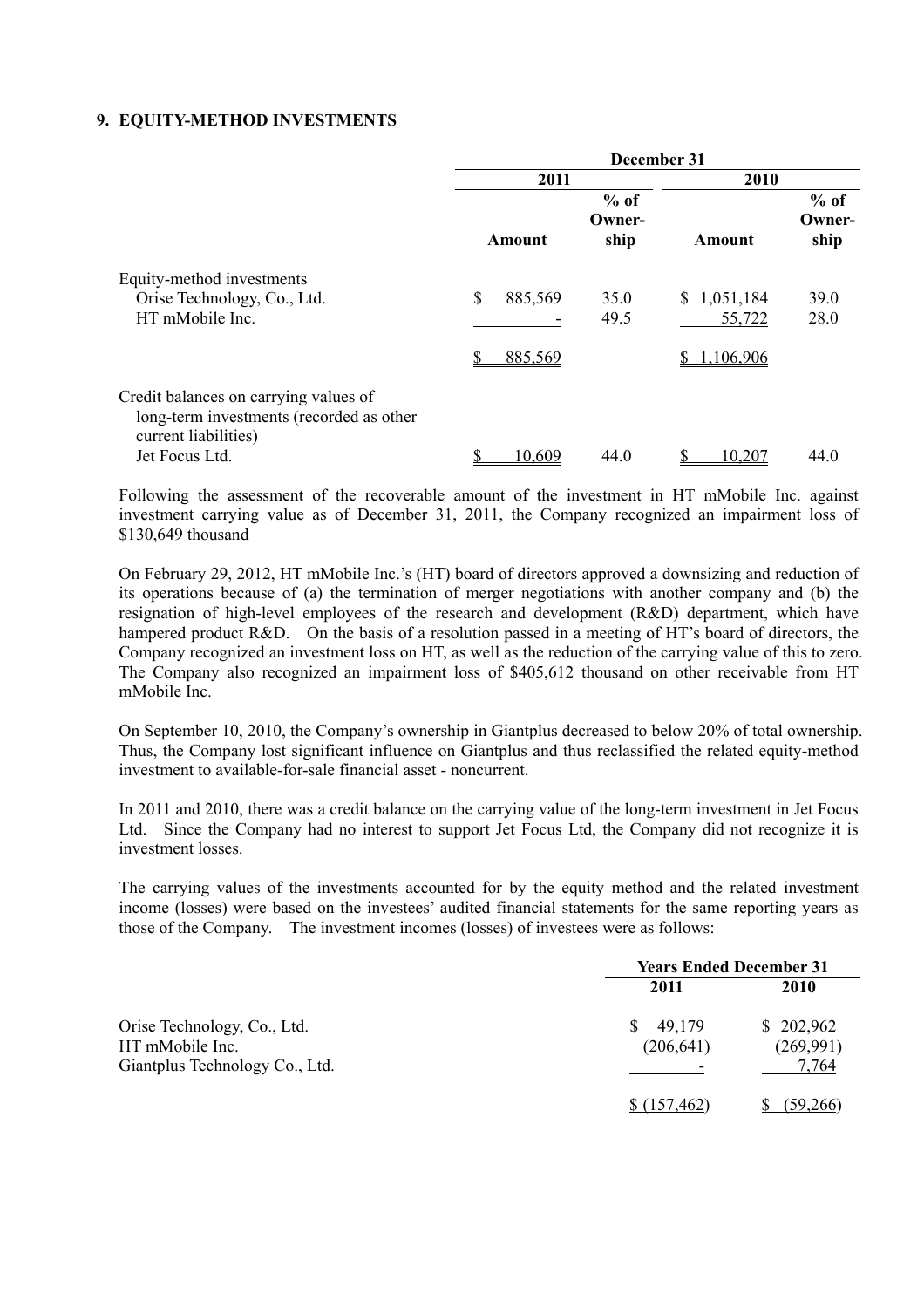The fair values of listed equity-method investments calculated at their closing prices as of December 31, 2011 and 2010 were as follows:

|                             |             | December 31 |  |  |
|-----------------------------|-------------|-------------|--|--|
|                             | 2011        | 2010        |  |  |
| Orise Technology, Co., Ltd. | \$1,345,937 | \$3,311,854 |  |  |

## **10. FINANCIAL ASSETS CARRIED AT COST**

|                          | December 31 |         |  |
|--------------------------|-------------|---------|--|
|                          | 2011        | 2010    |  |
| Domestic unlisted stocks | \$353,037   | 462,877 |  |

On the above financial assets carried at cost, the Company recognized impairment losses of \$140,183 thousand in 2011 and \$163,988 thousand in 2011 and 2010.

The above investments did not have quoted prices in an active market and their fair value could not be reliably measured, was carried at original cost.

## **11. PROPERTIES**

| December 31 |         |    |         |
|-------------|---------|----|---------|
|             | 2011    |    | 2010    |
|             |         |    |         |
| \$          | 205,610 | \$ | 192,231 |
|             | 43,345  |    | 162,898 |
|             | 157,581 |    | 349,351 |
|             | 176,854 |    | 385,709 |
|             | 4,945   |    | 5,785   |
|             | 148,271 |    | 200,001 |
|             | 17,824  |    | 38,840  |
|             | 5,304   |    | 417     |
|             | 759 734 |    | 335.232 |
|             |         |    |         |

# **12. INTANGIBLE ASSETS, NET**

|                         | December 31   |               |  |
|-------------------------|---------------|---------------|--|
|                         | 2011          | <b>2010</b>   |  |
| Technology license fees | 306,045<br>S. | 461,361<br>S. |  |
| Goodwill                | 228,221       | 291,381       |  |
| Patents                 | 49,899        | 55,294        |  |
| Software                | 57,010        | 48,253        |  |
| Land grant              | 30,991        | 29,188        |  |
| Deferred pension cost   | 3,828         |               |  |
| Technological know-how  | 921           | 6,289         |  |
|                         | 676.915       | 891,766       |  |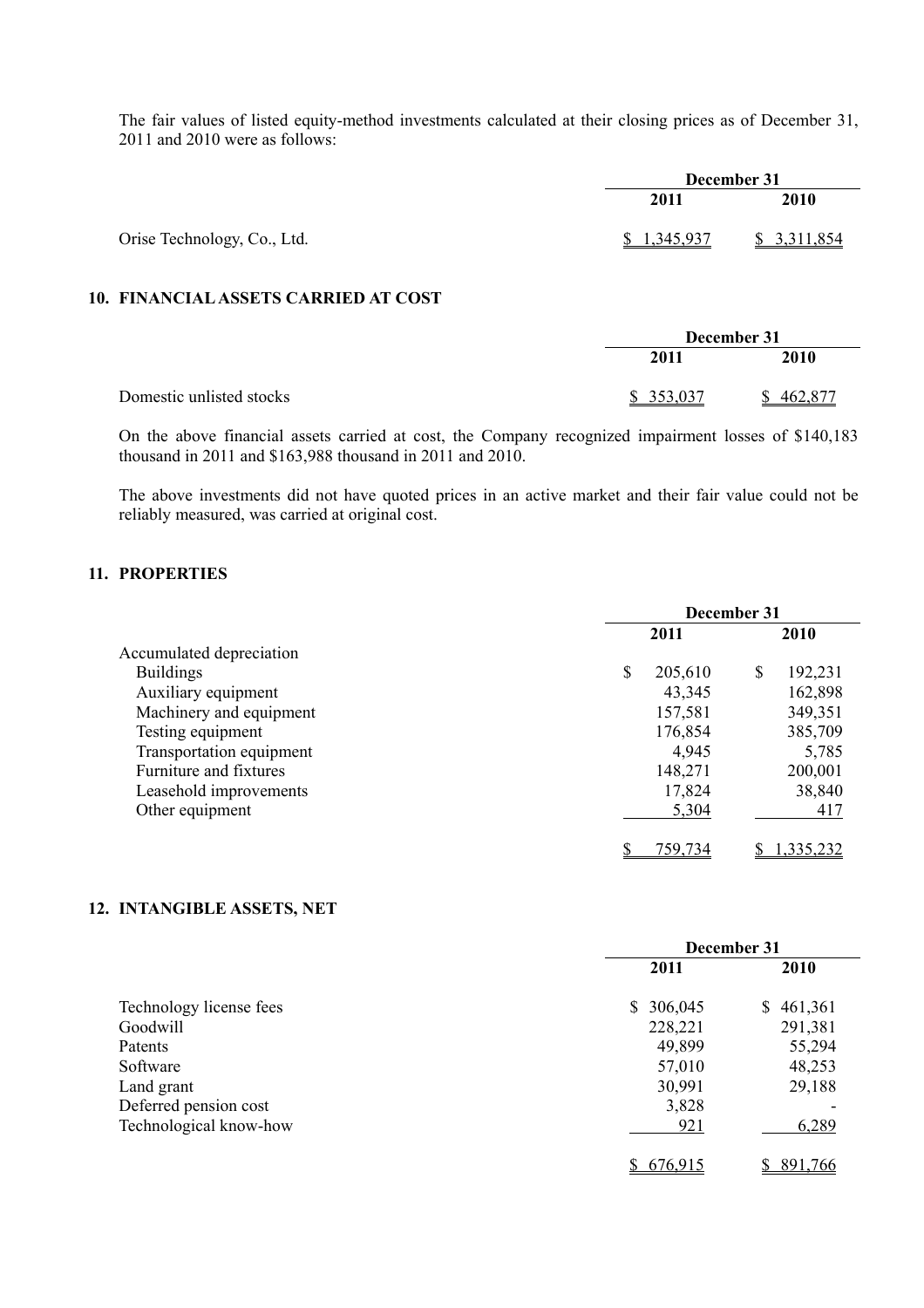Intangible assets consisted of fees paid to Oak Technology ("Oak") for the Company to use Oak's technology on light storage solutions to develop SOC DVD/VCD (system on a chip digital compact disk/video compact disk) players and the fee paid to Royal Philips Electronics ("Philips") for the Company to use Philips's optical disc drive (ODD) semiconductor technology. The Company recognized an impairment loss of \$106,594 thousand in accordance with technology license fees.

Movements of the difference between the cost of investment and the Company's share in investees' net assets allocated to goodwill for the years ended December 31, 2011 and 2010 were as follows:

|                                            | <b>Year Ended December 31</b> |           |  |
|--------------------------------------------|-------------------------------|-----------|--|
|                                            | 2011                          | 2010      |  |
| Cost                                       |                               |           |  |
| Balance, beginning of year                 | \$291,381                     | \$257,449 |  |
| Amount recognized on business combinations | 7,704                         | 46,824    |  |
| Disposals                                  |                               | (6,916)   |  |
| Impairment loss                            | (73, 257)                     |           |  |
| Translation adjustments                    | 2,393                         | (5,976)   |  |
| Carrying amount                            | 228,221                       | 291,381   |  |

The Company revalued the carrying value of the goodwill on subsidiaries against the recoverable amount as of the year ended December 31, 2011 and recognized an impairment loss of \$73,257 thousand.

#### **13. DEFERRED CHARGES AND OTHERS**

|                                                                                                | December 31                    |                          |  |
|------------------------------------------------------------------------------------------------|--------------------------------|--------------------------|--|
|                                                                                                | 2011                           | 2010                     |  |
| Software and system design, net<br>Refundable deposits<br>Certificates of golf club membership | 75,212<br>S<br>19,541<br>7,800 | 94,452<br>7,388<br>7,800 |  |
|                                                                                                | 102.553                        | 109,640                  |  |

## **14. SHORT-TERM LOANS**

|                                                                    |           | December 31 |
|--------------------------------------------------------------------|-----------|-------------|
|                                                                    | 2011      | 2010        |
| Working capital loans: Annual interest rate - 2.81%-2.98% in 2011  |           |             |
| and 2.36%-2.71% in 2010                                            | \$270,000 | \$355,547   |
| Working capital loans: 0.94%-0.99% annual interest rate            | 260,000   |             |
| Working capital loans: US\$4,000 thousand, 0.98% annual interest   |           |             |
| rate in 2011; US\$6,000 thousand, 0.94%-0.99% annual interest      |           |             |
| rate in $2010$                                                     | 121,100   | 174,780     |
| Working capital loans - US\$2,910 thousand, 0.84%-1.80% annual     |           |             |
| interest rate in 2011; US\$4,200 thousand, 0.8499% annual interest |           |             |
| rate in 2010                                                       | 88,100    | 122,346     |
|                                                                    |           | (Continued) |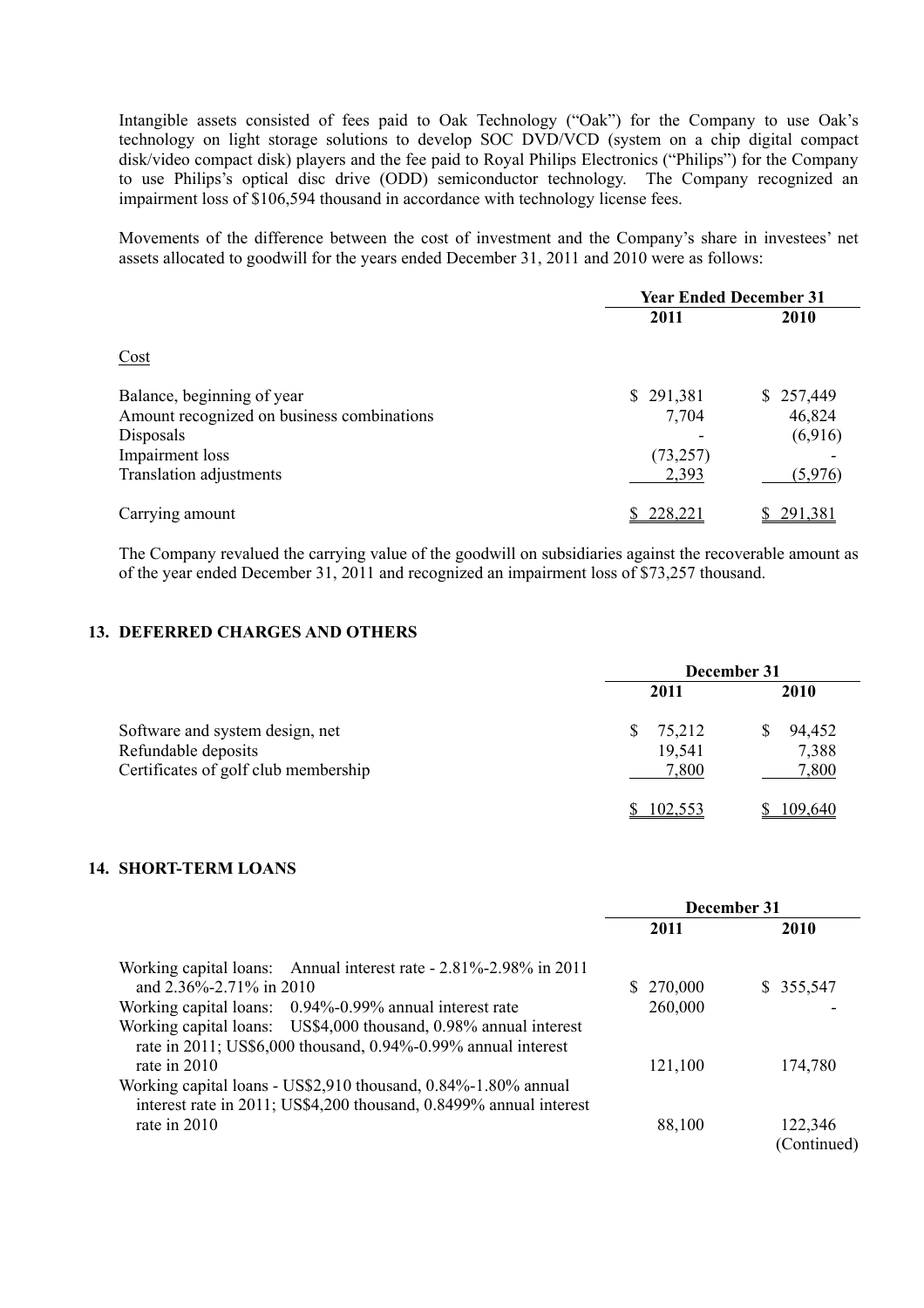|                                                                                                                                                                                                                                          |           | December 31            |
|------------------------------------------------------------------------------------------------------------------------------------------------------------------------------------------------------------------------------------------|-----------|------------------------|
|                                                                                                                                                                                                                                          | 2011      | 2010                   |
| Working capital loans: Annual interest rate - 2.06%-2.71% in 2011<br>and 1.63% to 2.50% in 2010<br>Working capital loans - US\$1,246 thousand, 2.41% annual interest<br>rate in 2011; US\$1,967 thousand, 2.194% annual interest rate in | \$166,700 | 106,700<br>S.          |
| 2010                                                                                                                                                                                                                                     | 37,712    | 57,597                 |
|                                                                                                                                                                                                                                          | \$943612  | 816,970<br>(Concluded) |

#### **15. LONG-TERM DEBTS**

|                                                                 | December 31 |               |
|-----------------------------------------------------------------|-------------|---------------|
|                                                                 | 2011        | 2010          |
| Medium- to long-term credit bank loans:                         |             |               |
| Repayable quarterly from February 2010 to February 2012; annual |             |               |
| floating-rate interest - 1.7725% in 2011 and 1.5225% in 2010    | 102,500     | 330,000<br>S. |
| Repayable quarterly from November 2009 to February 2012;        |             |               |
| annual floating-rate interest - 2.935% in 2011 and 2.715% in    |             |               |
| 2010                                                            | 30,000      | 150,000       |
| Repayable semiannually from February 2009 to February 2012;     |             |               |
| annual floating-rate interest - 2.17% in 2011 and 1.94% in 2010 | 30,000      | 60,000        |
| Repayable quarterly from January 2010 to July 2012; annual      |             |               |
| floating-rate interest - $2.87\%$ in 2011 and $2.65\%$ in 2010  | 27,000      | 63,000        |
| Medium- to long-term secured loans:                             |             |               |
| Repayable semiannually from March 2010 to March 2014; annual    |             |               |
| floating-rate interest - $2.12\%$ in 2011 and 1.9% in 2010      | 75,500      | 230,500       |
|                                                                 | 265,000     | 833,500       |
| Current portion<br>Deduct:                                      | 265,000     | 701,100       |
|                                                                 |             | 132,500       |

Under the loan contracts, the Company provided buildings and shares of Giantplus Technology Co., Ltd. and Orise Technology Co., Ltd. as collaterals for the above loans (Note 23). The loan contracts require the Company to maintain certain financial ratios (debt ratio, current ratio, times interest-earned ratio and financing provided) on the basis of semiannual and annual consolidated financial statements. However, the Company's not being able to meet the ratio requirement is not deemed to be a violation of the contracts. As of December 31, 2011 and 2010, the Company was in compliance with these financial ratio requirements.

# **16. PENSION PLAN**

The pension plan under the Labor Pension Act (LPA) is a defined contribution plan. Based on the LPA, the rate of the Company's monthly contributions to employees' individual pension accounts is at 6% of monthly salaries and wages. Related pension costs were \$67,498 thousand for 2011 and \$64,004 thousand for 2010.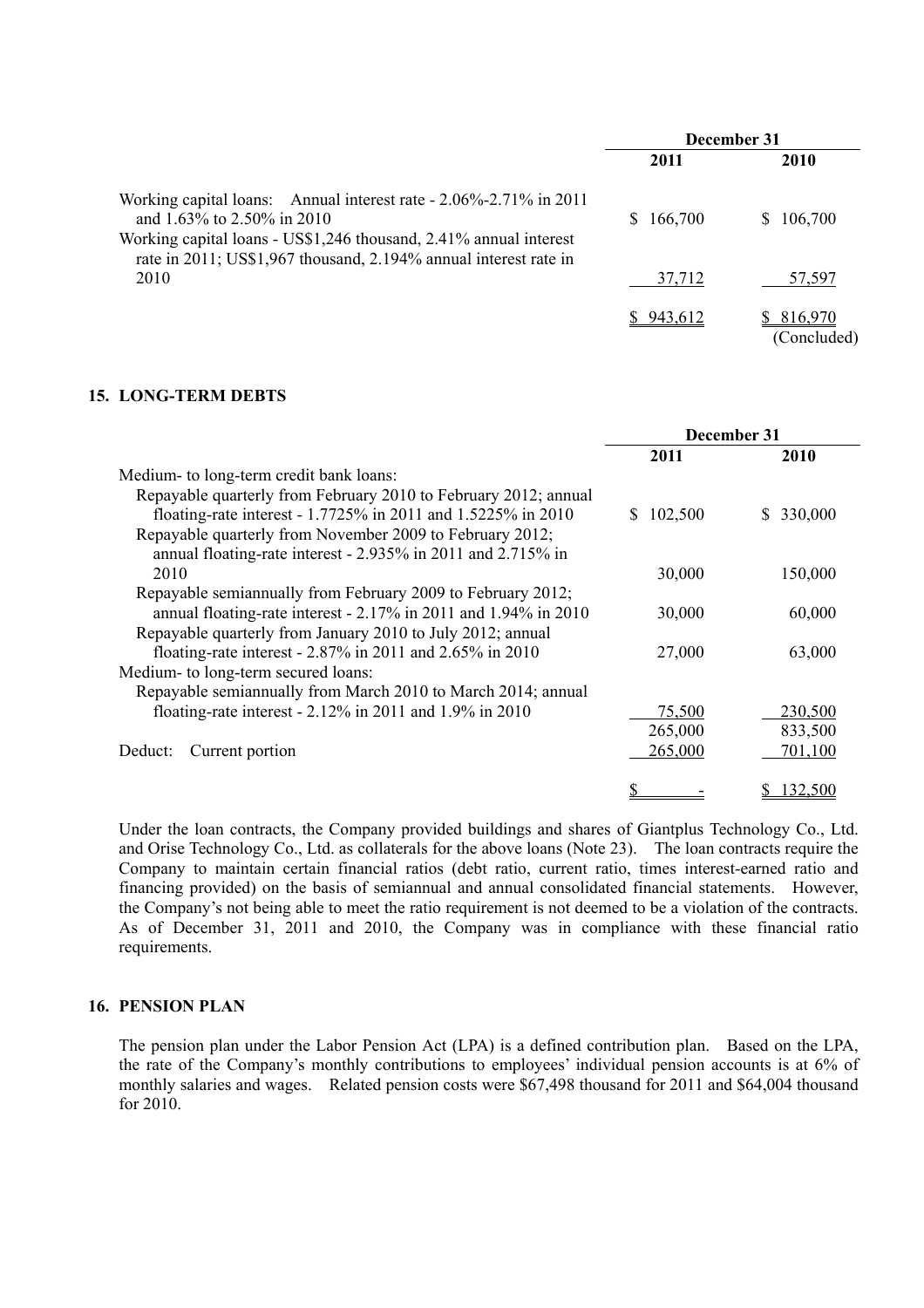Before the promulgation of the LPA, the Company had a defined benefit pension plan under the Labor Standards Law. Under this plan, employees should receive either a series of pension payments with a defined annuity or a lump sum that is payable immediately on retirement and is equivalent to 2 base units for each of the first 15 years of service and 1 base unit for each year of service thereafter. The total retirement benefit is subject to a maximum of 45 units. The pension plan provides benefits based on the length of service and the average basic salary of the employee's final year of service. In addition, the Company makes monthly contributions, equal to 2% of salaries, to a pension fund, which is administered by a fund monitoring committee. The fund is deposited in the committee's name in the Bank of Taiwan.

The Company recognized pension costs of \$4,849 thousand in 2011 and pension benefits of \$5,226 thousand in 2010.

The pension costs related to the service periods of employees, who are spun off to Orise, Sunplus Innovation, and Sunplus mMobile from Sunplus, to Sunplus mMedia and HT mMobile from Sunplus mMobile, and to Generalplus, Sunplus Innovation, and iCatch from Sunplus mMedia, will be paid by Sunplus, Sunplus mMobile and Sunplus mMedia (collectively, the "seven companies") based on the proportion of the employees' service periods, terms of retirement, and the related rights and obligations to the seven companies.

Other information on the defined pension plan is as follows:

a. Components of net pension costs

|                                 | <b>Years Ended December 31</b> |                       |  |
|---------------------------------|--------------------------------|-----------------------|--|
|                                 | 2011                           | 2010                  |  |
| Service costs                   | \$<br>2,077                    | 3,185<br><sup>S</sup> |  |
| Interest costs                  | 4,779                          | 4,129                 |  |
| Projected return on plan assets | (2,880)                        | (2,588)               |  |
| Amortization                    | 688                            | 230                   |  |
| Curtailment gain                | 112                            |                       |  |
| Net pension costs               | 4 7 7 6                        |                       |  |

b. Reconciliation of the fund status of the plan and accrued pension costs

|                                              | December 31 |            |  |
|----------------------------------------------|-------------|------------|--|
|                                              | 2011        | 2010       |  |
| Benefit obligation                           |             |            |  |
| Vested benefit obligation                    | \$          | \$         |  |
| Non-vested benefit obligation                | 106,708     | 91,047     |  |
| Accumulated benefit obligation               | 106,708     | 91,047     |  |
| Additional benefits based on future salaries | 156,610     | 135,686    |  |
| Projected benefit obligation                 | 263,318     | 226,733    |  |
| Fair value of plan assets                    | (148, 709)  | (137, 129) |  |
| <b>Funded status</b>                         | 114,609     | 89,604     |  |
| Unrecognized net transition obligation       | (10,773)    | 332        |  |
| Unrecognized net gain (loss)                 | (7,667)     | 2,349      |  |
| Additional liability                         | 3,828       |            |  |
| Accrued pension liability                    | 99.997      | 92.285     |  |
| Vested benefit                               |             |            |  |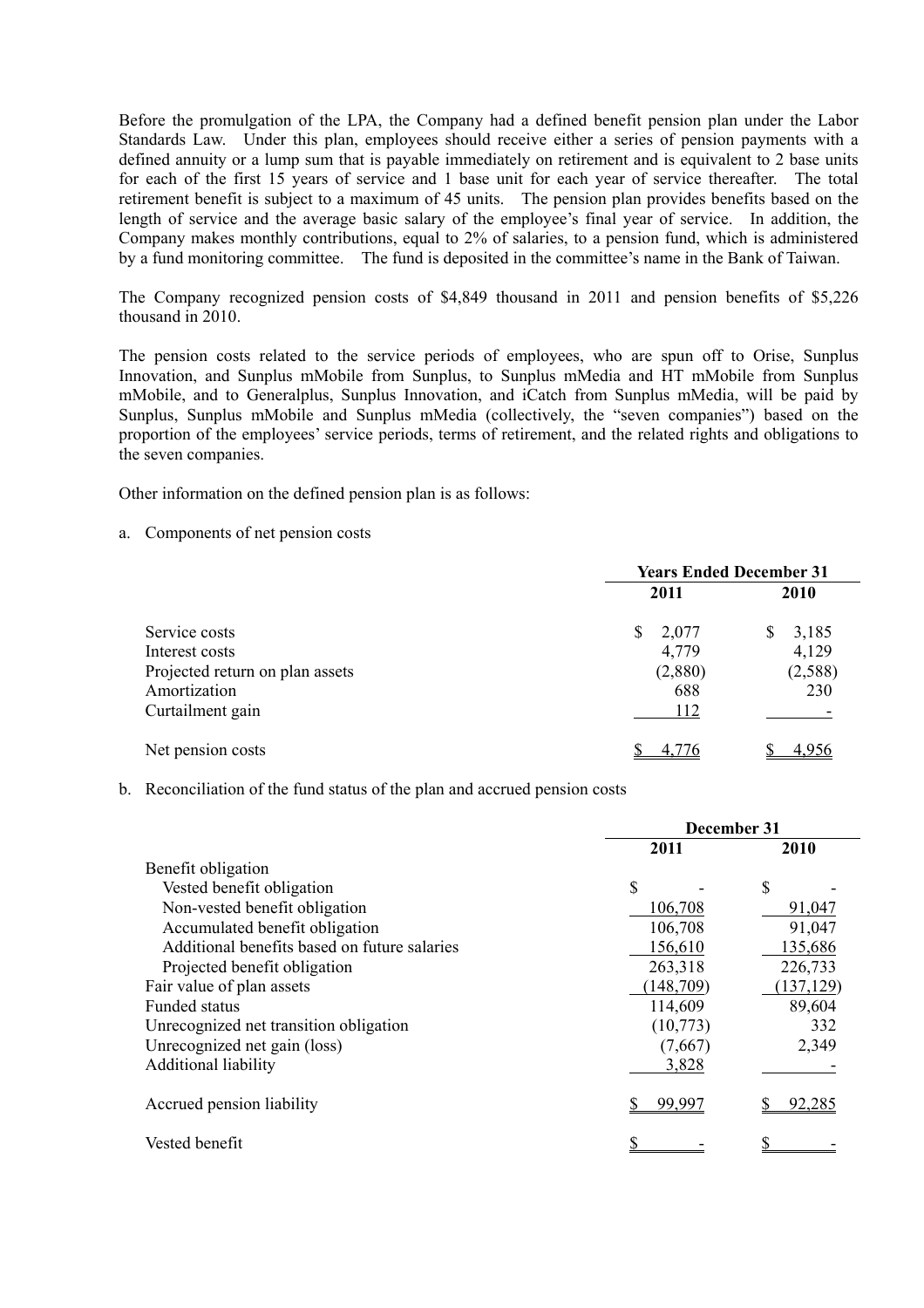|                |                                                  | <b>Years Ended December 31</b> |                   |  |
|----------------|--------------------------------------------------|--------------------------------|-------------------|--|
|                |                                                  | 2011                           | 2010              |  |
| $\mathbf{c}$ . | Actuarial assumptions                            |                                |                   |  |
|                | Discount rate used in determining present values | $2.00\%$                       | $2.00\%$          |  |
|                | Future salary increase rate                      | $3.25\% - 6.00\%$              | $3.25\% - 6.00\%$ |  |
|                | Expected rate of return on plan assets           | $2.00\%$                       | $2.00\%$          |  |
|                |                                                  | <b>Years Ended December 31</b> |                   |  |
|                |                                                  | 2011                           | 2010              |  |
| <sub>d</sub>   | Contributions to the fund                        | 7.589                          |                   |  |
|                | Payments from the fund                           |                                |                   |  |

## **17. PARENT'S SHAREHOLDERS' EQUITY**

a. Employee stock option plan

On September 11, 2007, the Securities and Futures Bureau approved the Company's adoption of an employee stock option plan ("2007 plan"). The plan provides for the grant of 25,000 thousand options in 2007 plan, with each unit representing one common share. The option rights are granted to qualified employees of the Company and subsidiaries. A total of 25,000 thousand common shares have been reserved for issuance. The options are valid for six years and exercisable at certain percentages after the second anniversary of the grant date. Stock option rights are granted at an exercise price equal to the closing price of the Company's common shares listed on the Taiwan Stock Exchange on the grant date. If the Company's paid-in-capital changes, the exercise price is adjusted accordingly. All options had been granted or canceled as of December 31, 2011.

Outstanding option rights were as follows:

|                                                   | 2007 Option Plan       |                                      |                        |                                      |  |
|---------------------------------------------------|------------------------|--------------------------------------|------------------------|--------------------------------------|--|
|                                                   |                        | 2011                                 | 2010                   |                                      |  |
|                                                   | Unit (In<br>Thousands) | Weighted-<br>average<br>Price (NT\$) | Unit (In<br>Thousands) | Weighted-<br>average<br>Price (NT\$) |  |
| Beginning outstanding balance<br>Options canceled | 21,433<br>(1,586)      | \$38.03<br>$\overline{\phantom{a}}$  | 22,858<br>(1,425)      | \$40.52<br>$\overline{\phantom{a}}$  |  |
| Ending outstanding balance                        | 19.847                 |                                      | 21,433                 |                                      |  |

The number of shares and exercise prices of outstanding option have been adjusted to reflect the appropriations of dividends, stock bonuses and issuance of capital stock specified under the Plans.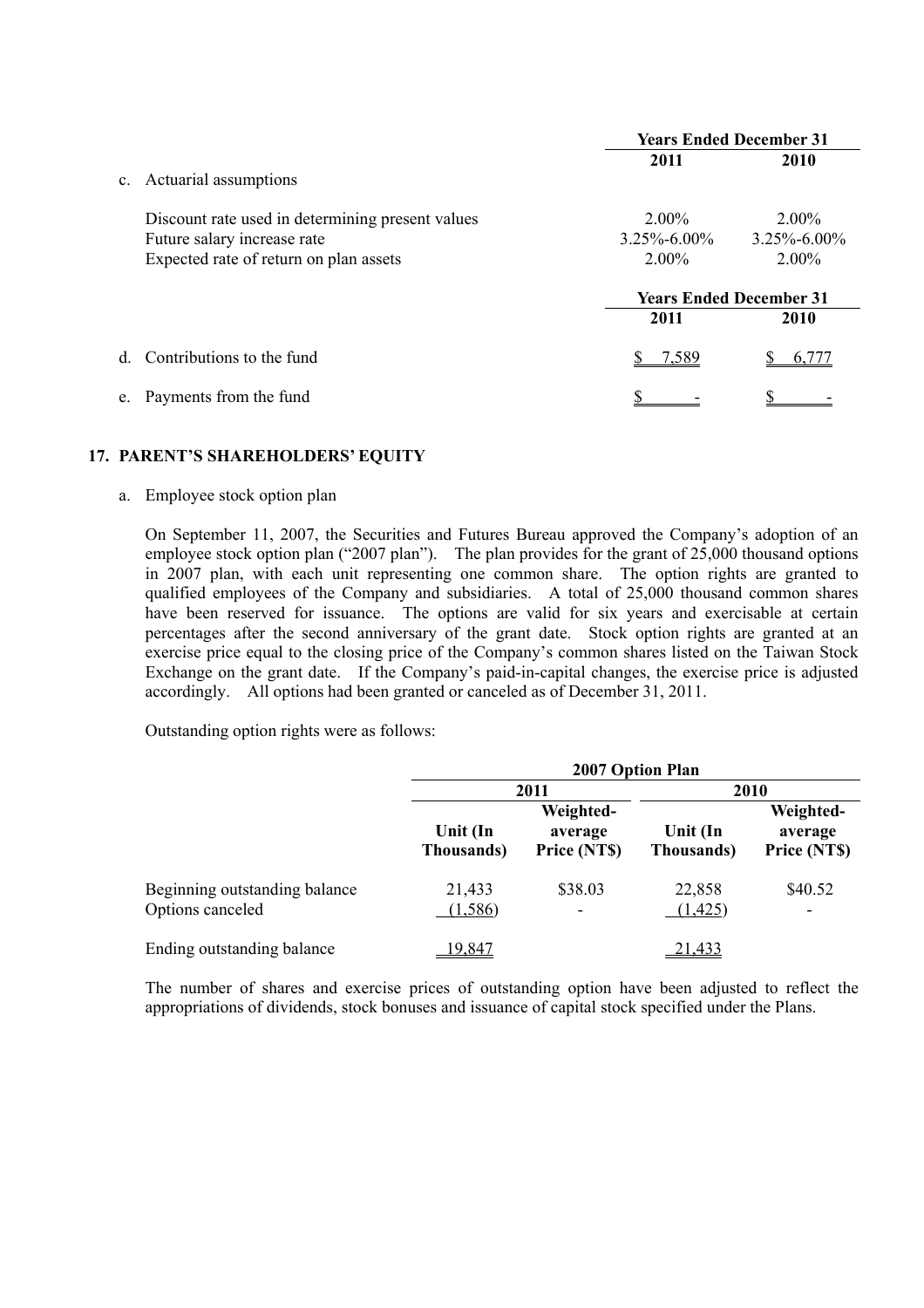|                             |                                               | 2007 Option Plan                                                 |                                                         |                                                       |                                                         |  |
|-----------------------------|-----------------------------------------------|------------------------------------------------------------------|---------------------------------------------------------|-------------------------------------------------------|---------------------------------------------------------|--|
|                             |                                               | <b>Options Outstanding</b>                                       |                                                         |                                                       | <b>Options Exercisable</b>                              |  |
| <b>Exercise Price (NTS)</b> | Number of<br><b>Options</b> (In<br>Thousands) | Weighted-<br>average<br>Remaining<br>Contractual<br>Life (Years) | Weighted-<br>average<br><b>Exercise</b><br>Price (NT\$) | Number of<br><b>Options</b> (In<br><b>Thousands</b> ) | Weighted-<br>average<br><b>Exercise</b><br>Price (NT\$) |  |
| \$37.9                      | 13,547                                        | 1.87                                                             | \$37.9                                                  | 13,547                                                | \$37.9                                                  |  |
| 38.3                        | 6,300                                         | 1.99                                                             | 38.3                                                    | 6,300                                                 | 38.3                                                    |  |

As of December 31, 2011, the outstanding and exercisable options were as follows:

The pro forma information for the years ended December 31, 2011 and 2010 assuming employee stock options granted before December 31, 2007 were accounted for under Statement of Financial Accounting Standards No. 39 - "Share-based Payment" is as follows:

|                                                                                                                              | 2011                       | 2010    |
|------------------------------------------------------------------------------------------------------------------------------|----------------------------|---------|
| Net income (loss) attributable to shareholders of the parent<br>Net income (loss) as reported<br>Pro forma net income (loss) | .984,922)<br>\$(1,985,090) | 772,347 |
| Consolidated earnings per share (E/LPS; in New Taiwan dollars)                                                               |                            |         |
| Basic EPS as reported                                                                                                        | $$$ (3.37)                 | \$1.30  |
| Pro forma basic E/LPS                                                                                                        | \$ (3.37)                  | \$1.30  |
| Diluted EPS as reported                                                                                                      | $$$ (3.37)                 | \$1.29  |
| Pro forma diluted E/LPS                                                                                                      | $$$ (3.37)                 | \$1.29  |

b. Global depositary receipts

In March 2001, Sunplus issued 20,000 thousand units of global depositary receipts (GDRs), representing 40,000 thousand common shares that consisted of newly issued and originally outstanding shares. The GDRs are listed on the London Stock Exchange (code: SUPD) with an issuance price of US\$9.57 per unit. As of December 31, 2011, the outstanding 275 thousand units of GDRs represented 550 thousand common shares.

c. Capital surplus

Under the Company Law, capital surplus may be used to offset a deficit. The capital surplus from shares issued in excess of par (including the stock issued for new capital and mergers and surplus arising from treasury stocks transactions) may be capitalized within a certain percentage of the Company's paid-in capital. Under the revised Company Law issued on January 4, 2012, the foregoing capital surplus may also be distributed in cash. However, the capital surplus from long-term investments may not be used for any purpose.

d. Appropriation of earnings and dividends

Sunplus' Articles of Incorporation provide that the following should be appropriated from annual net income less any accumulated deficit: (a) 10% as legal reserve; and (b) special reserve equivalent to the debit balance of any accounts shown in the shareholders' equity section of the balance sheet, other than deficit. The distribution of any remaining earnings will be as follows: (i) up to 6% of paid-in capital as dividends; and (ii) 1.5% as remuneration to directors and supervisors and at least 1% as bonus to employees. The employees may include, with the approval of Sunplus' board of directors, those of Sunplus' subsidiaries.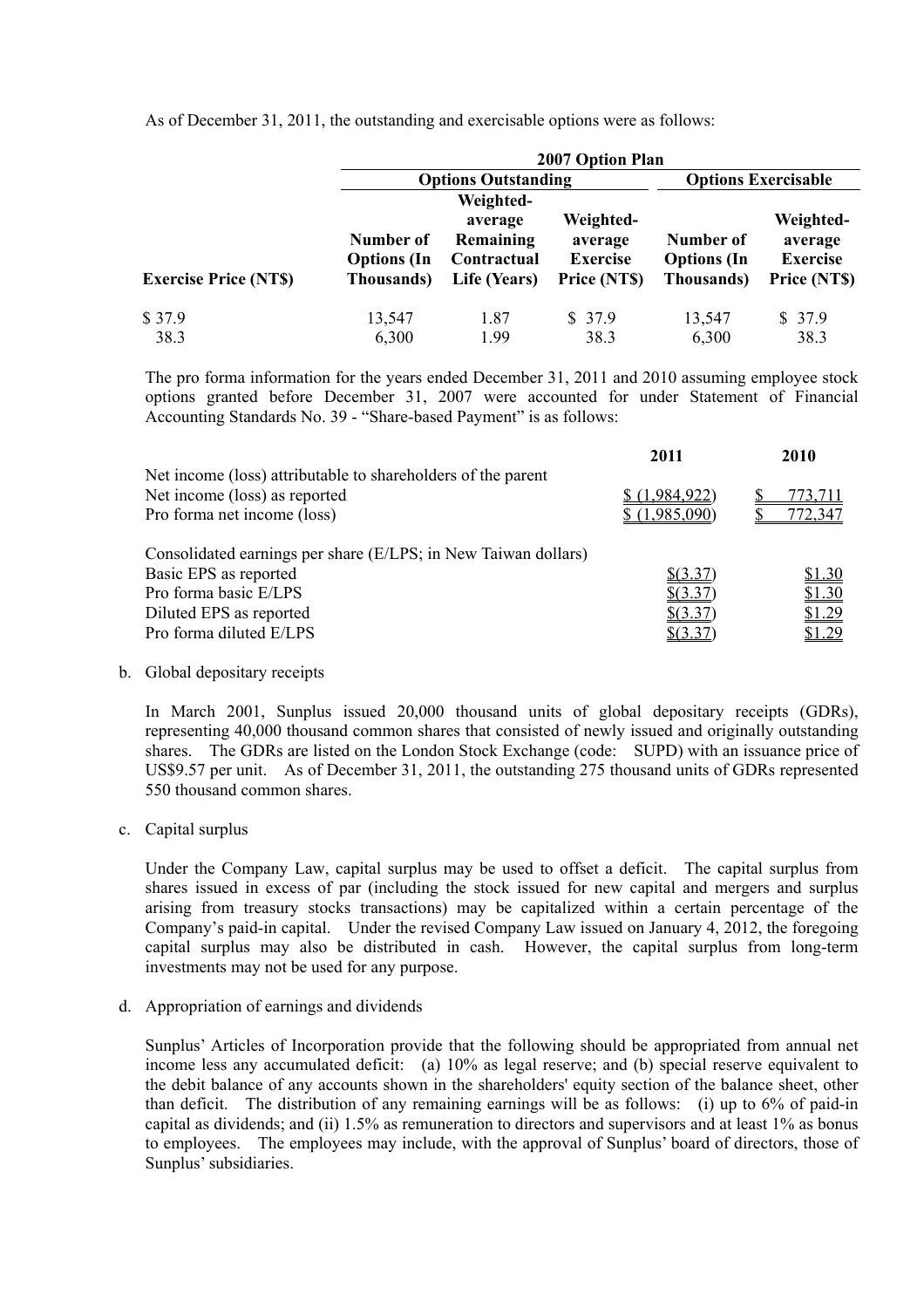Under an approved shareholders' resolution, the current year's net income less all the foregoing appropriations and distributions plus the unappropriated prior years' earnings may be distributed as additional dividends. Sunplus' policy is that cash dividends should be at least 10% of total dividends distributed. However, cash dividends will not be distributed if these dividends are less than NT\$0.5 per share.

Under regulations promulgated by the Securities and Futures Bureau, a special reserve equivalent to the debit balance of any account shown in the shareholders' equity section of the balance sheet (for example, unrealized loss on financial assets and cumulative translation adjustments) should be allocated from unappropriated retained earnings).

Sunplus should estimate the bonus to employees based on related laws and past experience, and the estimated amount was \$96,579 thousand for 2010. The remuneration to directors and supervisors would be 1.5% of the excess of net income after tax over legal reserve, special reserve and dividends, and the estimated amount for 2010 was \$2,204 thousand. However, to retain working capital, the bonus to employees and remuneration to directors and supervisors was zero for 2009. And for 2011, based on Sunplus' Articles of Incorporation, the bonus and remuneration should be appropriated only when there is remaining income after the appropriation of dividends. Thus, Sunplus did not accrue any bonus and remuneration expenses. Material differences between earlier estimates of bonuses and remuneration and the amounts subsequently proposed by the Board of Directors are adjusted for in the year of the proposal. If the actual amounts approved by the shareholders differ from the board of directors' proposed amounts, the differences are recorded in the year of shareholders' resolution as a change in accounting estimate.

If bonus shares are resolved to be distributed to employees, the number of shares is determined by dividing the amount of bonus by the closing price (after considering the effect of cash and stock dividends) of the shares of the day preceding the shareholders' meeting.

Under the ROC Company Law, legal reserve should be appropriated until the reserve equals Sunplus's paid-in capital. This reserve may be used to offset a deficit. Under the revised Company Law issued on January 4, 2012, when the legal reserve exceeds 25% of the Company's paid-in capital, the excess may be transferred to capital or distributed in cash.

Under the Integrated Income Tax System, which took effect on January 1, 1998, ROC resident shareholders are allowed to have tax credits for the income tax paid by the Company on earnings generated since January 1, 1998. An imputation credit account (ICA) is maintained by the Company for such income tax and the tax credit allocated to each resident shareholder. The maximum credit available for allocation to each resident shareholder cannot exceed the ICA balance on the dividend distribution date.

The appropriations from the 2010 and 2009 earnings were approved at the shareholders' meetings on June 10, 2011 and June 14, 2010, respectively. The appropriations, including dividends, were as follows:

|                 |                              | For Fiscal Year 2010                       |                              | For Fiscal Year 2009                       |  |  |
|-----------------|------------------------------|--------------------------------------------|------------------------------|--------------------------------------------|--|--|
|                 | Appropriation<br>of Earnings | <b>Dividends Per</b><br><b>Share (NTS)</b> | Appropriation<br>of Earnings | <b>Dividends Per</b><br><b>Share (NTS)</b> |  |  |
| Legal reserve   | 77,372<br>S                  | S<br>$\overline{\phantom{a}}$              | 38,151<br>S                  | $\overline{\phantom{a}}$                   |  |  |
| Special reserve | 191,229                      | $\qquad \qquad \blacksquare$               | (428, 914)                   |                                            |  |  |
| Cash dividend   | 477,528                      | 0.8                                        |                              |                                            |  |  |
|                 | 746,129                      |                                            | (390, 763)                   |                                            |  |  |

In their meeting on June 11, 2011, the Board of Directors proposed a bonus to employees of \$96,579 thousand and a remuneration to directors and supervisors of \$2,204 thousand.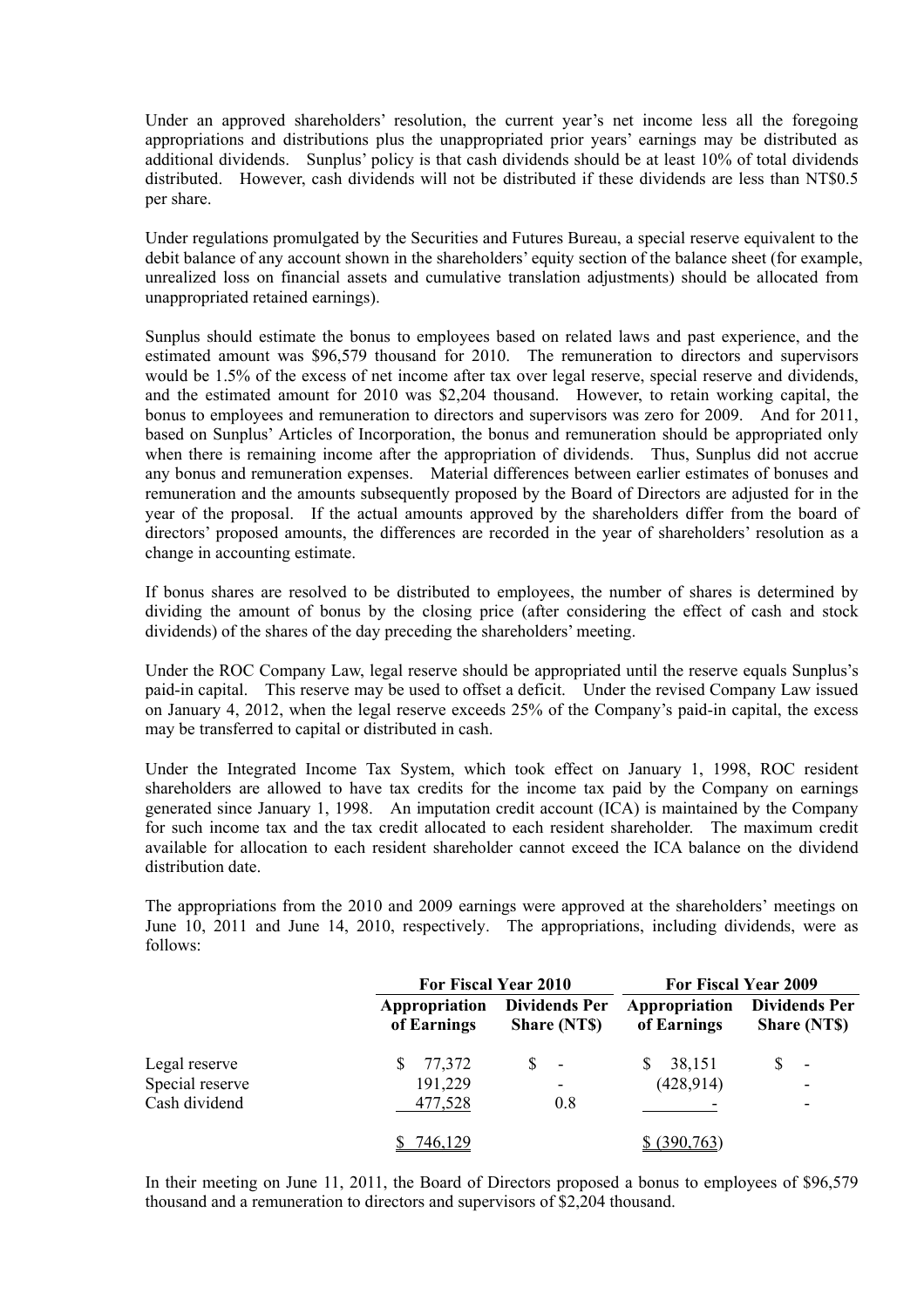The information on the appropriation of bonuses to employees, directors and supervisors is available on the Market Observation Post System website of the Taiwan Stock Exchange.

#### **Unrealized Gain or Loss on Financial Instruments**

In 2011 and 2010 movement of unrealized gain or loss on financial instrument were as follows:

|                                                                                                   | Available-<br>for-sale<br>Financial<br><b>Assets</b> | Equity-<br>method<br><b>Investments</b> | <b>Total</b>                              |
|---------------------------------------------------------------------------------------------------|------------------------------------------------------|-----------------------------------------|-------------------------------------------|
| Year ended December 31, 2011                                                                      |                                                      |                                         |                                           |
| Balance, beginning of year<br>Recognized in shareholders' equity<br>Transferred to profit or loss | $\mathbb{S}$<br>(172, 589)<br>(1,301,319)<br>283,573 | \$<br>22<br>(2)                         | S<br>(172, 567)<br>(1,301,319)<br>283,573 |
| Balance, end of year                                                                              | \$(1,190,335)                                        | 20                                      | \$(1,190,315)                             |
| Year ended December 31, 2010                                                                      |                                                      |                                         |                                           |
| Balance, beginning of year<br>Recognized in shareholders' equity                                  | \$<br>116,335<br>(288, 924)                          | $\mathbb{S}$<br>114<br>(92)             | \$<br>116,449<br>(289,016)                |
| Balance, end of year                                                                              | (172, 589)                                           | <u>22</u>                               | 172,567                                   |

# **18. TREASURY STOCK (COMMON STOCK)**

#### **Units: Shares in Thousands**

| <b>Status/Purpose of Purchase</b>                                              | <b>Beginning</b><br><b>Shares</b> | <b>Increase</b> | <b>Decrease</b> | Ending<br><b>Shares</b> |
|--------------------------------------------------------------------------------|-----------------------------------|-----------------|-----------------|-------------------------|
| Year ended December 31, 2011                                                   |                                   |                 |                 |                         |
| Stocks of Sunplus held by a subsidiary<br>For subsequent transfer to employees | 3,560                             | 4,915           |                 | 3,560<br>4,915          |
|                                                                                | 3.560                             | 4,915           |                 | 8.475                   |
| Year ended December 31, 2010                                                   |                                   |                 |                 |                         |
| For subsequent transfer to employees                                           | 3.560                             |                 |                 | 3,560                   |

Since January 2002, Sunplus has accounted for its issued shares amounting to \$95,605 thousand held by a subsidiary, Lin Shin Investment Co., Ltd., as treasury stock. As of December 31, 2011 and 2010, the book values of these shares were the same at \$63,401 thousand, and the market values of these shares were \$35,493 thousand and \$75,472 thousand, respectively.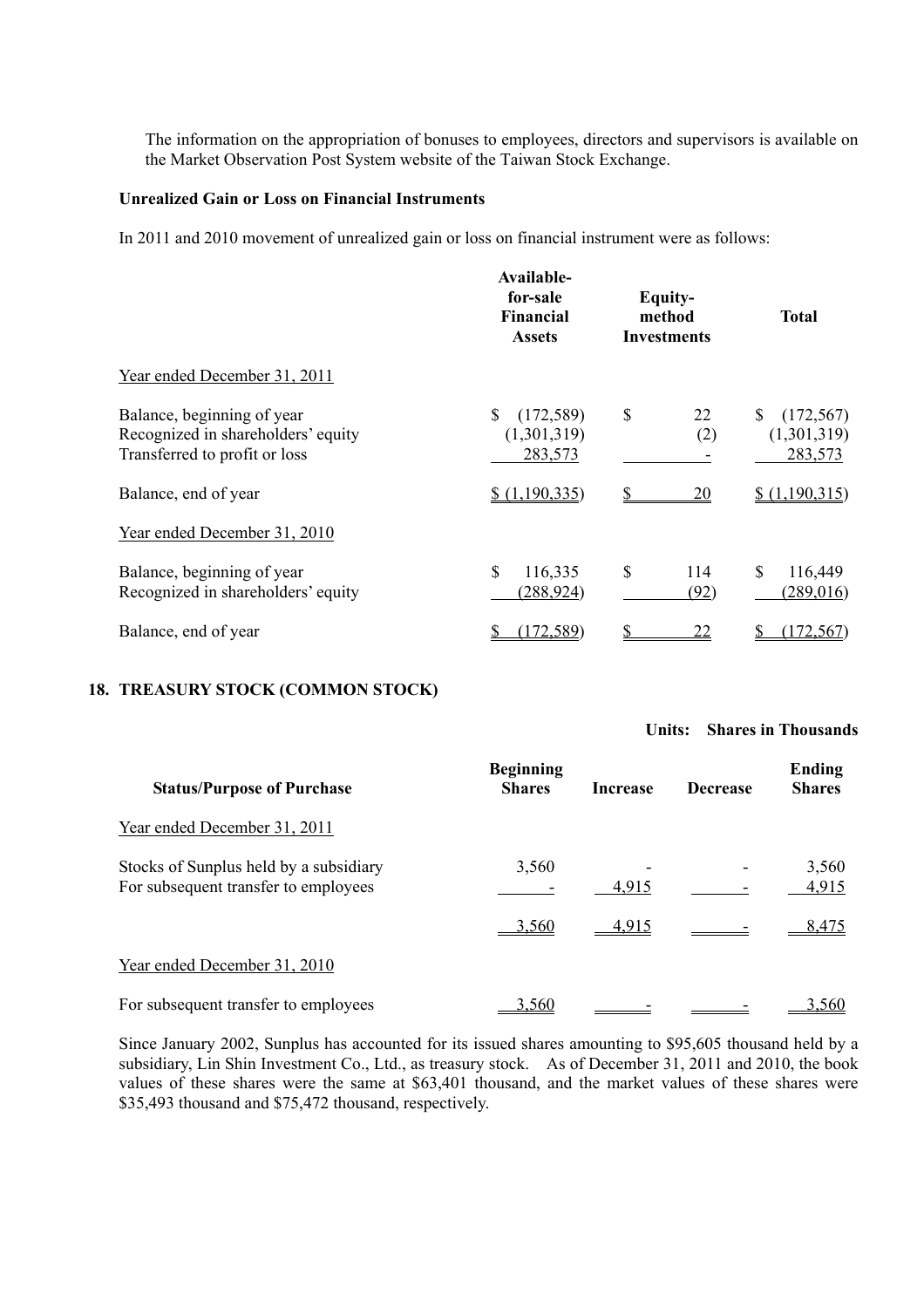Under the Securities and Exchange Act, Sunplus should neither pledge treasury stock nor exercise shareholders' rights on these shares, such as rights to dividends and to vote. On March 1, 2010, the Board of Directors approved a plan to repurchase shares up to 20,000 thousand shares of Sunplus between March 1, 2011 and April 30, 2011, with the buyback price ranging from NT\$16.00 to NT\$22.00. As of December 31, 2011, Sunplus had bought back 4,915 thousand shares for \$91,835 thousand. The subsidiaries holding treasury shares retain shareholders' rights, except the rights to participate in any share issuance for cash and to vote.

## **19. PERSONNEL, DEPRECIATION AND AMORTIZATION EXPENSES**

|                        | <b>Years Ended December 31</b> |                                          |                                                     |              |         |                                          |                                                     |              |
|------------------------|--------------------------------|------------------------------------------|-----------------------------------------------------|--------------|---------|------------------------------------------|-----------------------------------------------------|--------------|
|                        |                                |                                          | 2011                                                |              |         |                                          | 2010                                                |              |
|                        |                                | <b>Classified</b><br>as Cost<br>of Sales | <b>Classified as</b><br>Operating<br><b>Expense</b> | <b>Total</b> |         | <b>Classified</b><br>as Cost<br>of Sales | <b>Classified as</b><br>Operating<br><b>Expense</b> | <b>Total</b> |
| Labor cost             |                                |                                          |                                                     |              |         |                                          |                                                     |              |
| Salary                 | \$                             | 119,337                                  | \$1,879,522                                         | \$1,998,859  | S       | 152,562                                  | \$2,016,678                                         | \$2,169,240  |
| Labor/health insurance |                                | 9,220                                    | 164,290                                             | 173,510      |         | 9,148                                    | 141,058                                             | 150,206      |
| Pension                |                                | 6.169                                    | 66,178                                              | 72,347       |         | 6,456                                    | 62,774                                              | 69,230       |
| Welfare benefit        |                                | 2,131                                    | 24,997                                              | 27,128       |         | 3,685                                    | 37,191                                              | 40,876       |
| Meal                   |                                | 2,732                                    | 26,738                                              | 29,470       |         | 2,936                                    | 27,908                                              | 30,844       |
| <b>Others</b>          |                                | 102                                      | 3,817                                               | 3,919        |         | 86                                       | 7,277                                               | 7,363        |
|                        |                                | 139,691                                  | \$2,165,542                                         | \$2,305,233  | S       | 174,873                                  | \$2,292,886                                         | \$2,467,759  |
| Depreciation           |                                | 52,274                                   | 151,663                                             | 203,937      | S<br>\$ | 42,196                                   | 147,521                                             | 189,717      |
| Amortization           |                                | 869                                      | 451.018                                             | 451,887      |         | 1,219                                    | 614.906                                             | 616,125      |

#### **20. INCOME TAX**

a. Income tax expense consisted of the following:

|                                                              | 2011         | 2010         |
|--------------------------------------------------------------|--------------|--------------|
| Income tax expense before tax credits                        |              |              |
| Domestic                                                     | \$<br>21,781 | \$<br>32,359 |
| Foreign                                                      | (7, 747)     | (9, 534)     |
|                                                              | 14,034       | 22,825       |
| Net change in deferred income taxes                          |              |              |
| Domestic                                                     | 139,101      | 423,820      |
| Foreign                                                      | 3,978        | 1,324        |
| Adjustment in valuation allowance due to changes in tax laws |              | (43, 562)    |
| Investment tax credits used                                  | (3,629)      | (78,950)     |
| Loss carry forwards used                                     | (415)        |              |
| Adjustment of prior years' income tax expense                | 135,953      | 16,226       |
| Income tax $(10\%)$ on undistributed earnings                | 3,273        | 77,816       |
| Additional income tax under the Alternative Minimum Tax Act  | 2,478        | 11,718       |
| Other                                                        | 45           | (148)        |
| Income tax expense                                           | 294.818      |              |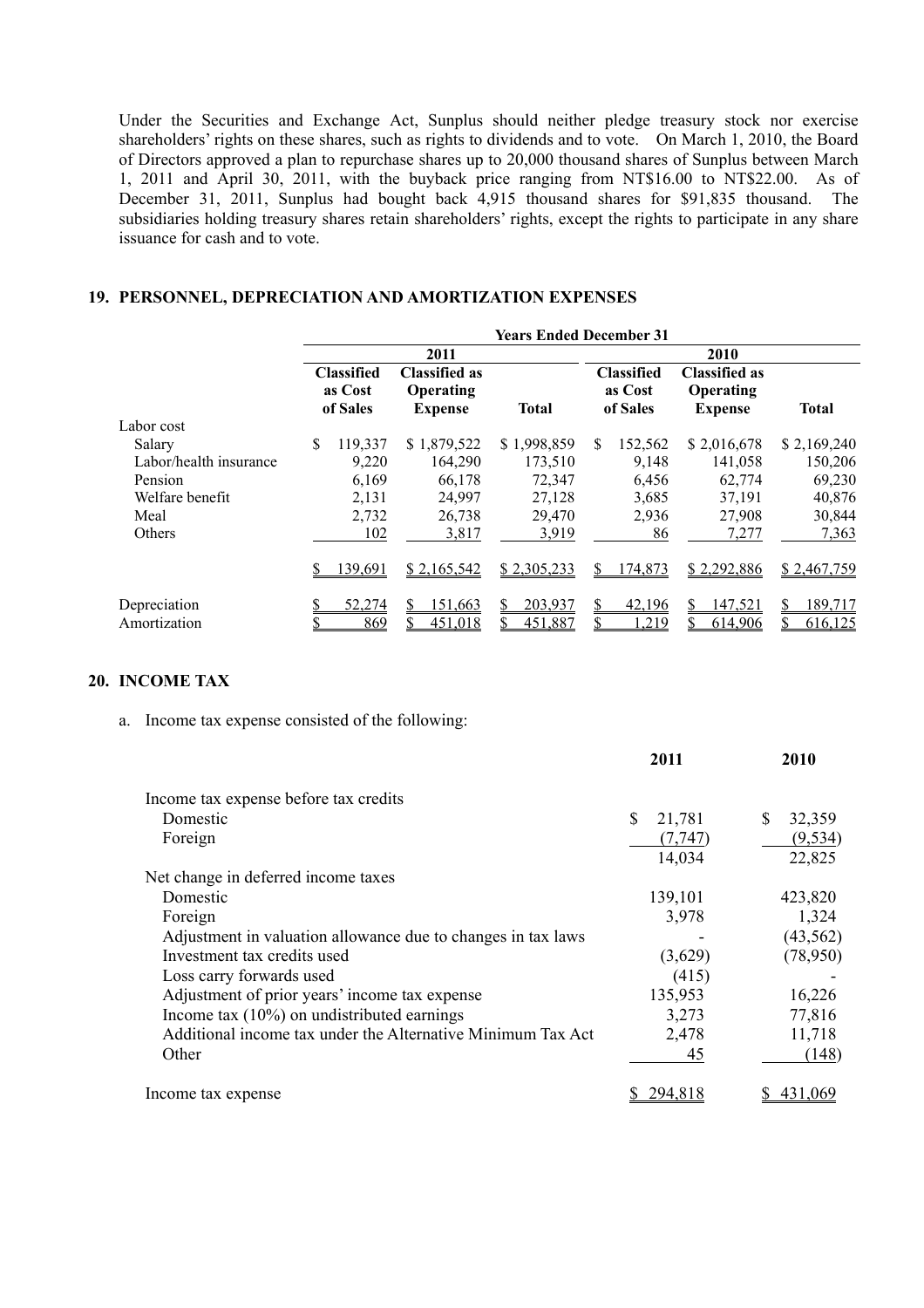b. Deferred income tax assets consisted of the following:

|                             | December 31   |               |  |  |
|-----------------------------|---------------|---------------|--|--|
|                             | 2011          | 2010          |  |  |
| Current:                    |               |               |  |  |
| Loss carryforwards          | \$<br>4,772   | \$<br>140,821 |  |  |
| Investment tax credits      | 541,304       | 475,540       |  |  |
| Temporary differences       | 34,060        | 61,014        |  |  |
| Deduct: Valuation allowance | 542,963       | 553,246       |  |  |
|                             | 37,179        | 124,129       |  |  |
| Noncurrent:                 |               |               |  |  |
| Loss carryforwards          | \$<br>723,427 | \$<br>581,552 |  |  |
| Investment tax credits      | 419,881       | 1,194,920     |  |  |
| Temporary differences       | 78,614        | 19,214        |  |  |
| Deduct: Valuation allowance | 1,003,386     | 1,521,021     |  |  |
|                             | 218,536       | 274,665       |  |  |

In 2011 and 2010, the Legislative Yuan passed the following amendments to tax laws:

Under Article 10 of the Statute for Industrial Innovation (SII) passed by the Legislative Yuan in April 2010, a profit-seeking enterprise may deduct up to 15% of its research and development expenditures from its income tax payable for the fiscal year in which these expenditures are incurred, but this deduction should not exceed 30% of the income tax payable for that fiscal year. This incentive is effective from January 1, 2010 till December 31, 2019.

In May 2010, the Legislative Yuan passed the amendment of Article 5 of the Income Tax Law, which reduced a profit-seeking enterprise's income tax rate from 20% to 17%, effective January 1, 2010.

As of December 31, 2011 investment tax credits (recorded as deferred tax assets) were as follows:

| <b>Regulatory Basis of</b><br><b>Tax Credits</b> | <b>Items</b>                             | <b>Total</b><br>Creditable<br><b>Amounts</b> | Remaining<br>Creditable<br><b>Amounts</b> | <b>Expiry</b><br>Year |
|--------------------------------------------------|------------------------------------------|----------------------------------------------|-------------------------------------------|-----------------------|
| Income Tax Law                                   | Loss carryforwards                       | \$<br>7,818<br>97,439                        | \$<br>7,818<br>97,439                     | 2014<br>2015          |
|                                                  |                                          | 29,952<br>131,474                            | 29,952<br>131,474                         | 2016<br>2017          |
|                                                  |                                          | 72,646<br>108,802                            | 72,231<br>108,802                         | 2018<br>2019          |
|                                                  |                                          | 110,192<br>165,519                           | 110,192<br>165,519                        | 2020<br>2021          |
|                                                  |                                          | \$723,842                                    | 723,427                                   |                       |
| Statute for Upgrading<br>Industries              | Purchase of machinery and<br>equipment   | 1,035<br>S                                   | 1,035<br>S                                | 2013                  |
| Statute for Upgrading<br>Industries              | Research and development<br>expenditures | \$541,073<br>403,744                         | 541,073<br>S.<br>403,744                  | 2012<br>2013          |
|                                                  |                                          | 944,817<br>S                                 | 944,817<br>S.                             | (Continued)           |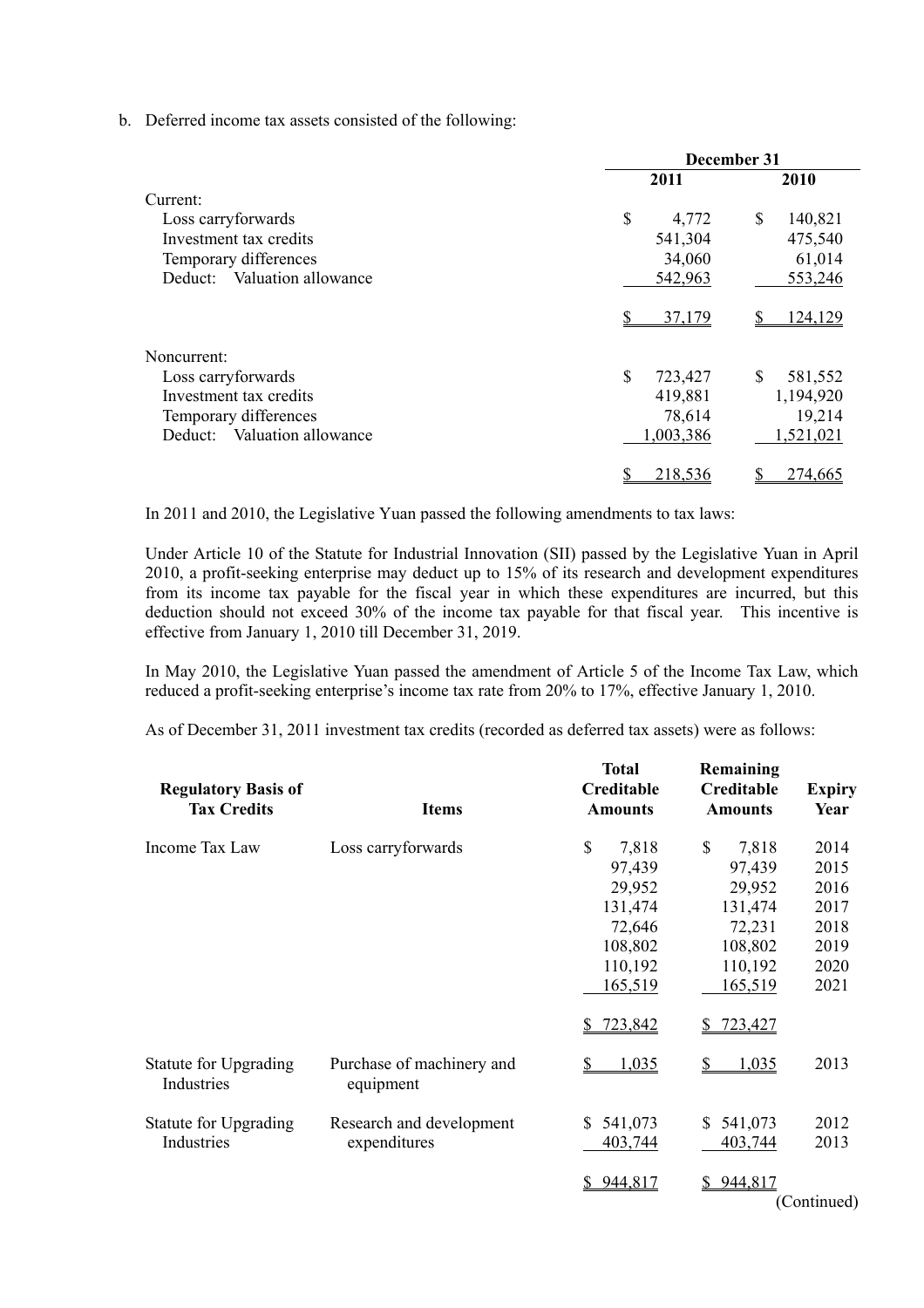| <b>Regulatory Basis of</b><br><b>Tax Credits</b> | <b>Items</b>                                            | <b>Total</b><br><b>Creditable</b><br><b>Amounts</b> | Remaining<br><b>Creditable</b><br><b>Amounts</b> | <b>Expiry</b><br>Year |
|--------------------------------------------------|---------------------------------------------------------|-----------------------------------------------------|--------------------------------------------------|-----------------------|
| Statute for Upgrading<br>Industries              | Personnel training<br>expenditures                      | \$<br>231<br>9                                      | \$<br>231<br>9                                   | 2012<br>2013          |
|                                                  |                                                         | 240                                                 | 240                                              |                       |
| Statute for Upgrading<br>Industries              | Investments in important<br>technology-based enterprise | 15.093                                              | 15,093                                           | 2013                  |
|                                                  |                                                         |                                                     |                                                  | (Concluded)           |

As of December 31, 2011, Generalplus HK's information on loss carryforwards was as follows:

|                    | Total<br>Creditable | Remaining<br>Creditable | <b>Expiry</b> |
|--------------------|---------------------|-------------------------|---------------|
| <b>Items</b>       | <b>Amounts</b>      | <b>Amounts</b>          | Year          |
| Loss carryforwards | 4.7                 | 4.7                     | Thereafter    |

The income from the following projects is exempt from income tax. The related tax-exemption periods are as follows:

| Project                                                                                                                   | <b>Tax Exemption Period</b>                                                                                                                                                                                                              |
|---------------------------------------------------------------------------------------------------------------------------|------------------------------------------------------------------------------------------------------------------------------------------------------------------------------------------------------------------------------------------|
| <b>Sunplus</b>                                                                                                            |                                                                                                                                                                                                                                          |
| Eighth expansion<br>Ninth expansion<br>Tenth expansion<br>Eleventh expansion<br>Twelfth expansion<br>Thirteenth expansion | January 1, 2010 to December 31, 2014<br>January 3, 2007 to January 2, 2012<br>August 31, 2006 to August 30, 2011<br>January 1, 2008 to December 31, 2012<br>January 1, 2009 to December 31, 2013<br>January 1, 2010 to December 31, 2014 |
| <u>Generalplus</u>                                                                                                        |                                                                                                                                                                                                                                          |
| Second expansion<br>Third expansion<br>Fourth expansion                                                                   | January 1, 2008 to December 31, 2012<br>January 1, 2009 to December 31, 2013<br>January 1, 2010 to December 31, 2014                                                                                                                     |
| <b>Sunext</b>                                                                                                             |                                                                                                                                                                                                                                          |
| Expansion                                                                                                                 | January 1, 2009 to December 31, 2013                                                                                                                                                                                                     |
| <b>Sunplus Innovation</b>                                                                                                 |                                                                                                                                                                                                                                          |
| First expansion                                                                                                           | January 1, 2009 to December 31, 2013                                                                                                                                                                                                     |

The income tax returns of Sunplus and Sunplus management Consulting through 2008; the income tax returns of Sunplus Innovation, Generalplus, Sunext, Wei-Yough, Lin Shih, Sunplus Venture and Sunplus mModia through 2009; Sunplus Core and iCatch Technology through 2010 had been assessed by the tax authorities. Sunplus disagreed with the tax authorities' assessment of its 2003, 2004 and 2005 tax returns and Generalplus disagreed with the tax authorities' assessment of its 2006 and 2007 tax returns; both companies had applied for administrative remedy. Nevertheless, for conservatism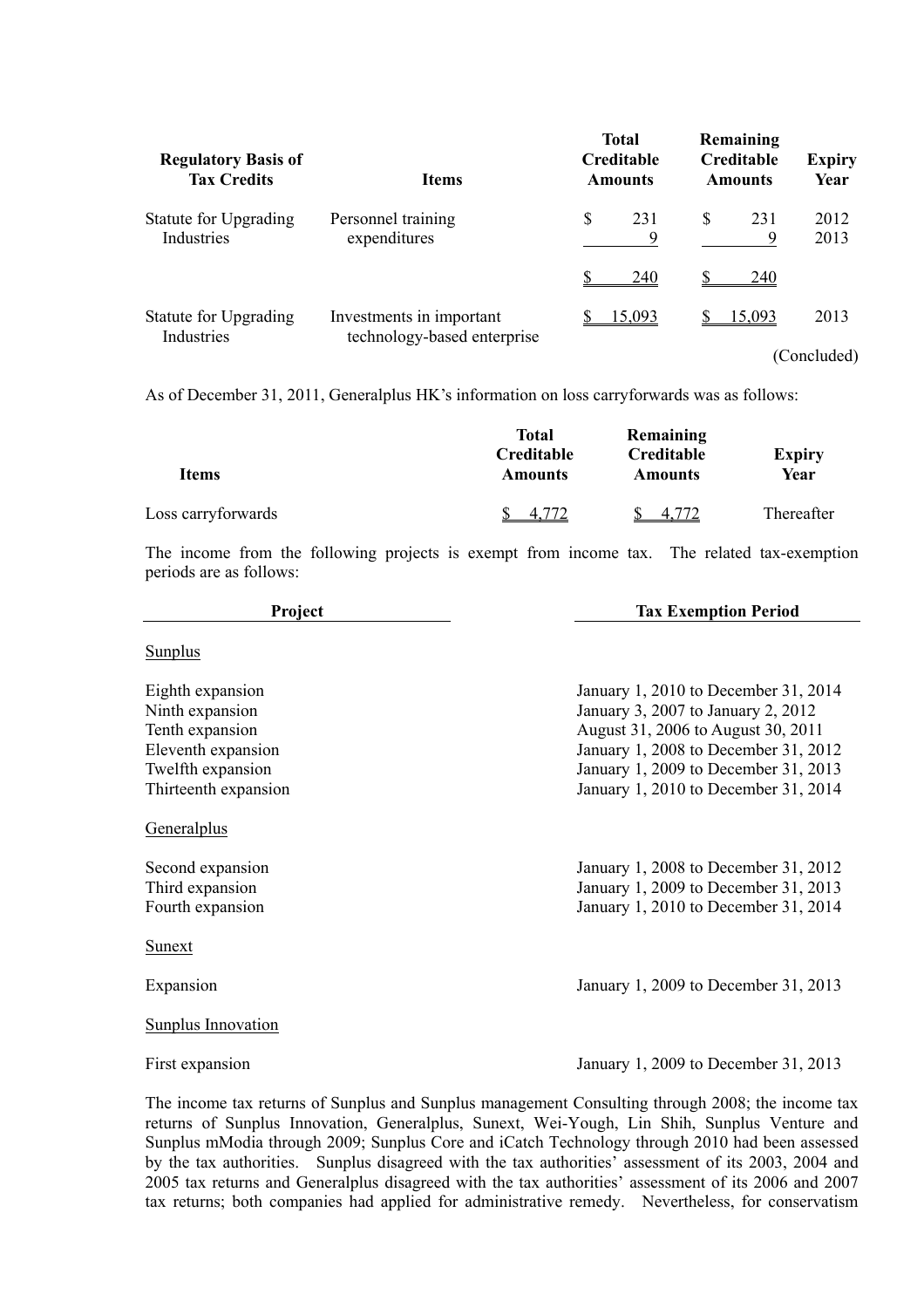purposes, Sunplus and Generalplus made provisions for the income tax assessed by the tax authorities. General plus has provided pledged time deposits \$31,000 thousands (restricted assets) as collateral of certificate of no pending tax.

c. The integrated income tax information of Sunplus is as follows:

|                                         | 2011       | 2010      |
|-----------------------------------------|------------|-----------|
| Shareholders' imputation credit account | \$ 201.494 | \$254,802 |
| Unappropriated earnings until 1997      |            | \$452,310 |

Sunplus had a deficit in 2011; thus, it did not distribute earnings. The actual creditable tax ratio of 2010 was 12.63%.

For the distribution of earnings generated after January 1, 1998, the imputation credits allocable to shareholders of Sunplus is based on the balance of the ICA as of the date of dividend distribution. The expected creditable ratio for the 2010 earnings may be adjusted, depending on the ICA balance on the date of dividend distribution.

## **21. CONSOLIDATED EARNINGS PER SHARE**

|                                                                                                                                         |                                    |                            |                                 | <b>EPS</b> (Dollars)        |                      |
|-----------------------------------------------------------------------------------------------------------------------------------------|------------------------------------|----------------------------|---------------------------------|-----------------------------|----------------------|
|                                                                                                                                         | <b>Amounts (Numerator)</b>         |                            | <b>Share</b>                    | <b>Before</b>               | After                |
|                                                                                                                                         | <b>Before</b><br><b>Income Tax</b> | After<br><b>Income Tax</b> | (Denominator)<br>(In Thousands) | <b>Income</b><br><b>Tax</b> | <b>Income</b><br>Tax |
| Year Ended December 31, 2011                                                                                                            |                                    |                            |                                 |                             |                      |
| Consolidated net income (loss)                                                                                                          | \$(1,710,746)                      | \$ (2,005,564)             |                                 |                             |                      |
| Consolidated basic and diluted<br>Basic income per share<br>Income attributable to common<br>shareholders of the parent                 | \$(1,690,104)                      | \$(1,984,922)              | 589,827                         | (2.87)                      | (2.87)               |
| Year Ended December 31, 2010                                                                                                            |                                    |                            |                                 |                             |                      |
| Consolidated net income                                                                                                                 | 1.353.061                          | 921.992                    |                                 |                             |                      |
| Basic income per share<br>Income attributable to common<br>shareholders of the parent<br>Effect of dilutive securities<br>Stock options | \$1,204,780                        | S.<br>773,711              | 593,350<br>4,556                | <u>2.03</u>                 | 1.30                 |
| <b>Diluted EPS</b><br>Income attributable to common<br>and potential common<br>shareholders                                             | .204,780                           | 773.711<br>S               | 597,906                         | <u>2.01</u>                 | 29                   |

The employee stock options stated in Note 17 represent potential common stock. Thus, the Company tested the effects of employee stock options by the treasury method in accordance with Statement of Financial Accounting Standards No. 24 - "Earnings Per Share." The test showed the stock options were anti-dilutive for 2011 and 2010. As a result, the potential common shares were excluded from the calculation of diluted E/LPS.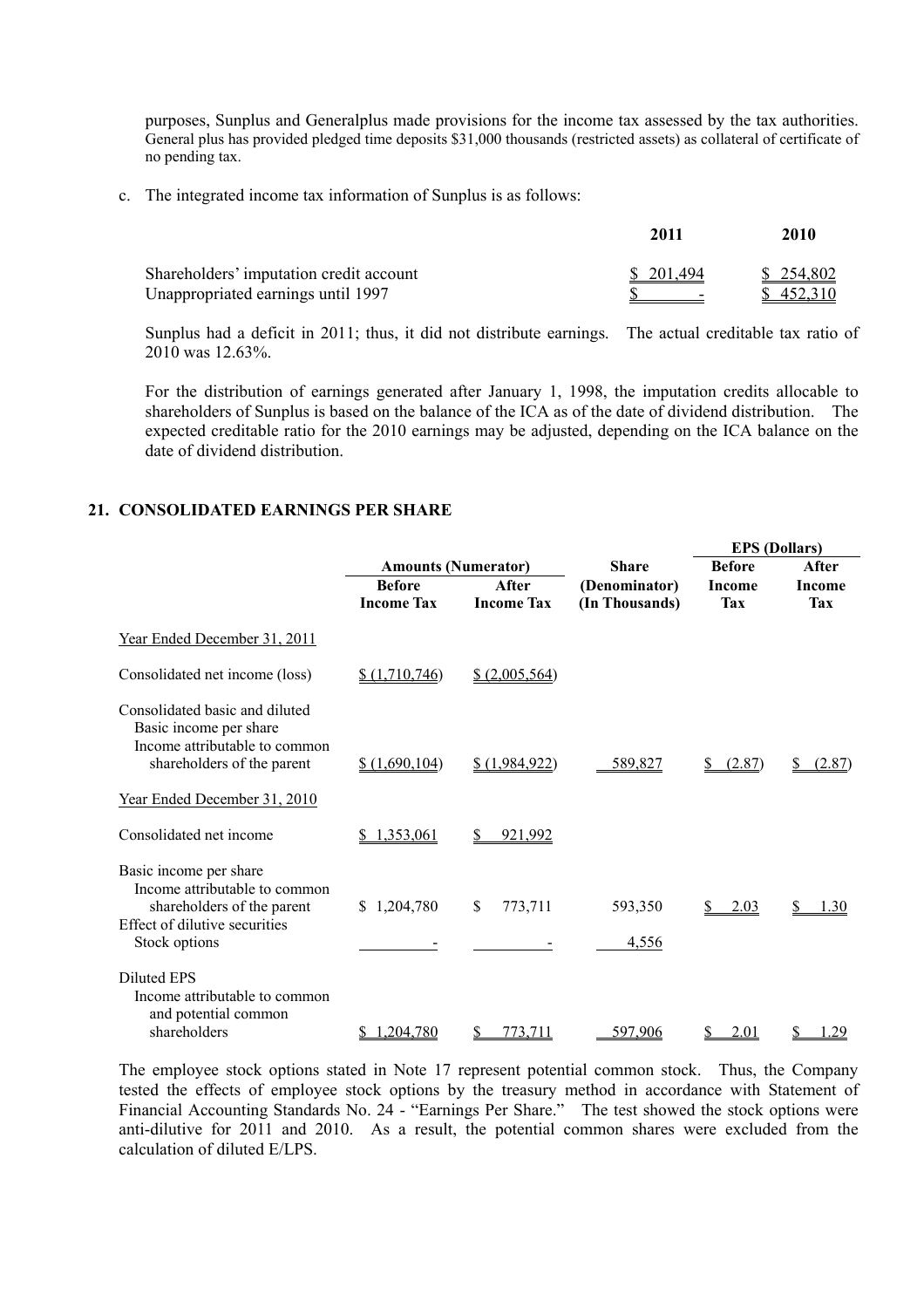The Accounting Research and Development Foundation issued Interpretation 2007-052, which requires companies to recognize bonuses paid to employees, directors and supervisors as compensation expenses beginning January 1, 2008. These bonuses were previously recorded as appropriations from earnings. If the Company may settle the bonus to employees by cash or shares, the Company should presume that the entire amount of the bonus will be settled in shares and the resulting potential shares should be included in the weighted average number of shares outstanding used in the calculation of diluted EPS, if the shares have a dilutive effect. The number of shares is estimated by dividing the entire amount of the bonus by the closing price of the shares at the balance sheet date. Such dilutive effect of the potential shares should be included in the calculation of diluted EPS until the shareholders resolve the number of shares to be distributed to employees at their meeting in the following year.

## **22. FINANCIAL INSTRUMENTS**

a. Fair values of financial instruments were as follows:

|                                     | December 31 |                   |      |                   |      |                          |   |                   |
|-------------------------------------|-------------|-------------------|------|-------------------|------|--------------------------|---|-------------------|
|                                     |             |                   | 2011 |                   | 2010 |                          |   |                   |
|                                     |             | Carrying<br>Value |      | <b>Fair Value</b> |      | Carrying<br><b>Value</b> |   | <b>Fair Value</b> |
| Nonderivative instruments           |             |                   |      |                   |      |                          |   |                   |
| Assets                              |             |                   |      |                   |      |                          |   |                   |
| Financial assets at FVTPL-          |             |                   |      |                   |      |                          |   |                   |
| current                             | \$          | 44,644            | \$   | 44,644            | \$   | 26,334                   | S | 26,334            |
| Available-for-sale financial assets |             |                   |      |                   |      |                          |   |                   |
| (current and noncurrent portion)    |             | 2,181,334         |      | 2,181,334         |      | 3,987,335                |   | 3,987,335         |
| Financial assets carried at lost    |             | 353,037           |      |                   |      | 462,877                  |   |                   |
| Liabilities                         |             |                   |      |                   |      |                          |   |                   |
| Long term bank loans (including     |             |                   |      |                   |      |                          |   |                   |
| current portion)                    |             | 265,000           |      | 265,000           |      | 833,500                  |   | 833,500           |

- b. Methods and assumptions used in determining fair values of financial assets and liabilities, based on quoted market prices or valuation techniques, were as follows:
	- 1) For cash, certificate of deposit restricted, notes and accounts receivable, other receivables, short-term loans, and notes and accounts payable, the carrying amounts reported in the balance sheets approximate their fair values because of their short maturities.
	- 2) Fair values of financial assets at fair value through profit or loss and available-for-sale financial assets are based on their quoted prices in active markets. For instruments not traded in active markets and derivatives with no quoted market prices, their fair values are determined using valuation techniques incorporating estimates and assumptions that are consistent with prevailing market conditions.
	- 3) Financial assets carried at cost had no quoted prices in an active market and entailed an unreasonably high cost to obtain verifiable fair values. Therefore, no fair value was presented.
	- 4) The fair values of long-term bank loans are estimated using the present value of future cash flows discounted at interest rates the Company may obtain for similar loans (e.g., similar maturities). The fair values of long-term bank loans with floating interest rates are equivalent to their carrying values.
- c. The Company did not use derivative contracts in 2011 and 2010.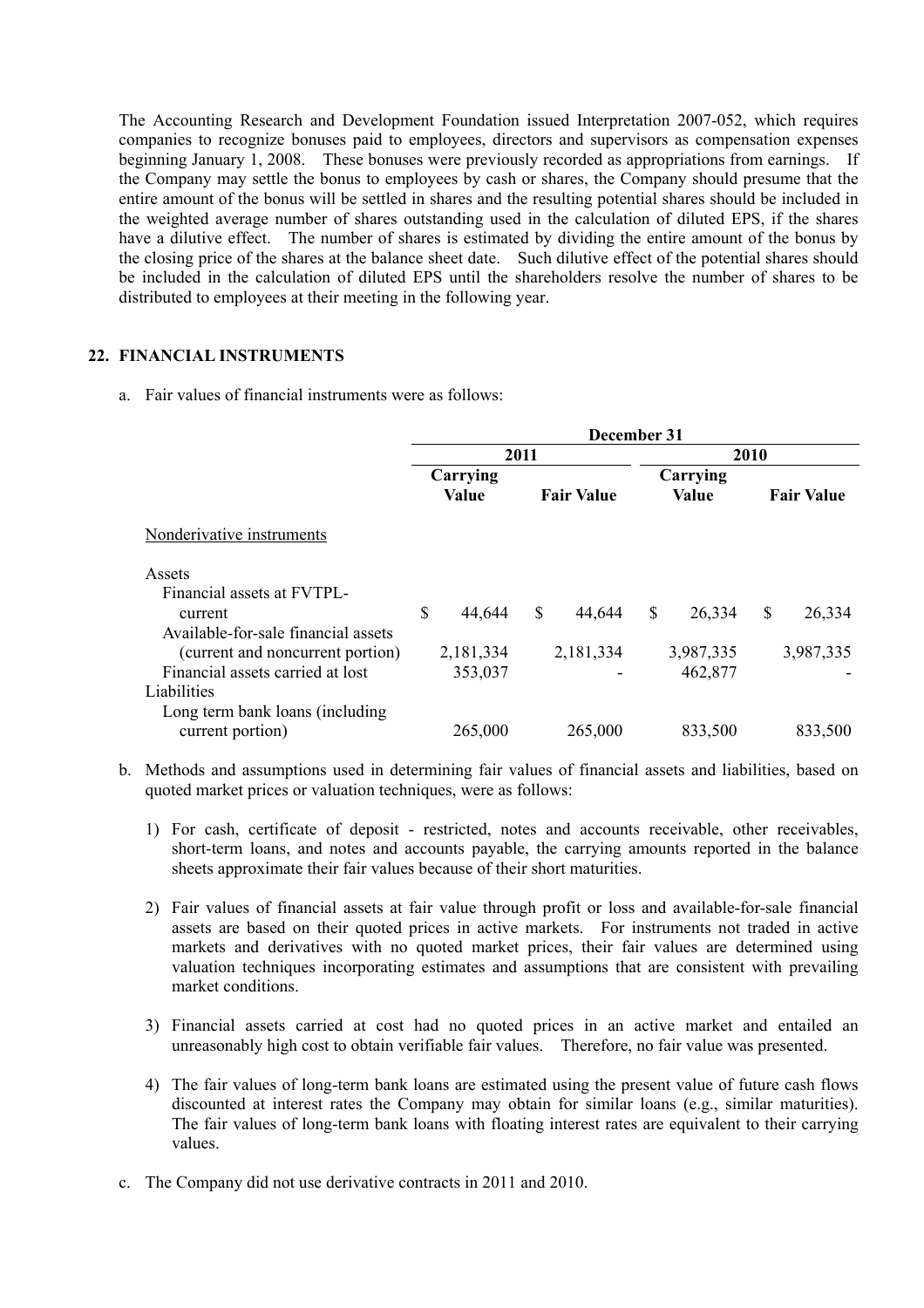- d. As of December 31, 2011 and 2010, financial assets exposed to cash flow interest rate risk amounted to \$2,077,914 thousand and \$1,629,174 thousand, respectively; financial assets exposed to fair value interest rate risk amounted to \$2,814,688 thousand and \$4,115,543 thousand, respectively; financial liabilities exposed to fair value interest rate risk amounted to \$776,912 thousand and \$710,270 thousand, respectively; and financial liabilities exposed to cash flow interest rate risk amounted to \$431,700 thousand and \$940,200 thousand, respectively.
- e. In 2011 and 2010, on financial assets other than financial assets at fair value through profit or loss, interest incomes were \$39,313 thousand and \$18,619 thousand, respectively, and interest expenses were \$29,399 thousand and \$44,729 thousand, respectively.
- f. Financial risks
	- 1) Market risk. The financial instruments held by the Company are exposed to interest rate, foreign exchange rate and price risks.
	- 2) Credit risk. The Company will incur a loss if the counter-parties or third-parties breach financial instrument contracts. Contracts with positive fair values on the balance sheet date are evaluated for credit risk. The counter-parties or third-parties to the foregoing contracts are reputable financial institutions and business organizations. Management believes that the Company's exposure to default by those parties is low.
	- 3) Liquidity risk. Investments in held-for-trading and available-for-sale security investments are expected to be settled readily at amounts approximating their fair values in active markets. However, the Company also has some equity-method investments with no quoted market prices in an active market, which are expected to have material liquidity risk.
	- 4) Interest rate risk. Some short-term bank loans and long-term bank loans bear floating interest rates. Thus, the fluctuations of market interest rates will affect the Company's future cash flows.

# **23. RELATED-PARTY TRANSACTIONS**

The Company's related parties were as follows:

- a. Giantplus Technology Co., Ltd. ("Giantplus") Same board chairman as with Sunplus Technology Co., Ltd.
- b. Kunshan Giantplus Optoelectronics Technology Co., Ltd. ("Kunshan Giantplus") 100% indirect Subsidiary of Giantplus.
- c. Orise Technology Co., Ltd. ("Orise")- equity-method investee of Sunplus
- d. HT Mobile Inc. ("HT Mmobile") equity-method investee of Sunplus
- e. Global View Co., Ltd. ("Global View") a director of Sunplus and a supervisor of Waveplus
- f. Others please refer to Note 27 for related parties that do not have business transactions with the Company in the current period.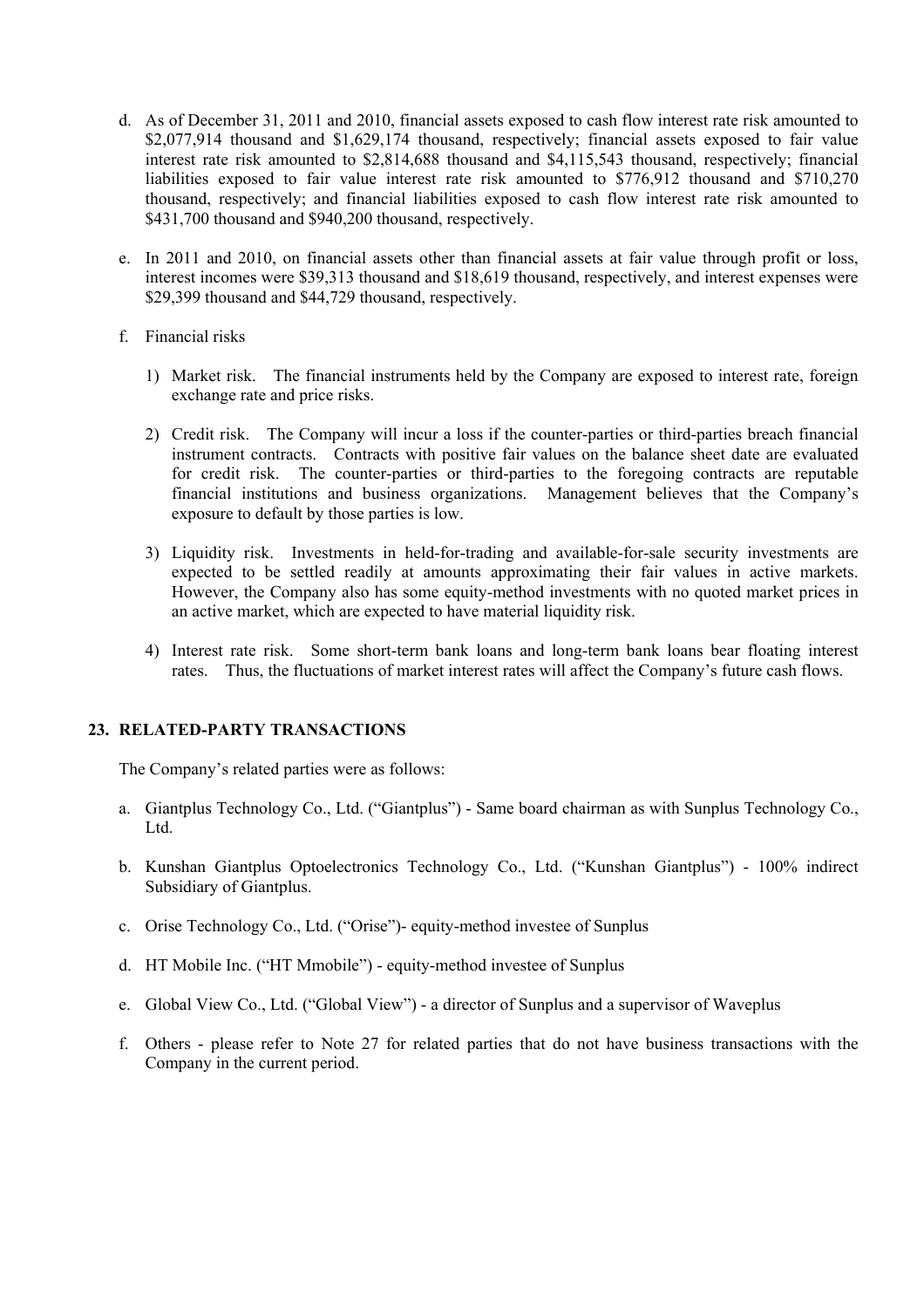The transactions with the foregoing parties in addition to those disclosed in other notes are summarized as follows:

|                   | <b>Years Ended December 31</b> |               |              |               |
|-------------------|--------------------------------|---------------|--------------|---------------|
|                   | 2011                           | 2010          |              |               |
|                   | Amount                         | $\frac{6}{6}$ | Amount       | $\frac{0}{0}$ |
| Sales             |                                |               |              |               |
| HT mMobile        | \$<br>89,447                   |               | 35,886<br>\$ |               |
| Orise             | 34,345                         | ٠             | 49,970       |               |
| Giantplus         | 122                            | -             | 115          |               |
| Kunshan Giantplus | 95                             |               | 61           |               |
|                   | 124,009                        |               | 86,032       |               |

The collection terms for products sold to related parties were similar to those for third parties.

|                                               | <b>Years Ended December 31</b> |               |                       |                          |
|-----------------------------------------------|--------------------------------|---------------|-----------------------|--------------------------|
|                                               | 2011                           |               |                       |                          |
|                                               | Amount                         | $\frac{6}{9}$ | Amount                | $\frac{6}{9}$            |
| Operating expenses<br>HT mMobile<br>Synerchip | \$<br>268                      | ٠             | <b>S</b><br>210<br>59 | $\overline{\phantom{0}}$ |
|                                               | 273                            |               | 269                   |                          |

The terms of rental payments and the collections on lease contracts with related parties were similar to those with third parties.

The following transactions between the Company and the related parties were based on normal terms.

|                               | <b>Years Ended December 31</b> |        |               |              |                          |
|-------------------------------|--------------------------------|--------|---------------|--------------|--------------------------|
|                               | 2011                           |        | 2010          |              |                          |
|                               |                                | Amount | $\frac{0}{0}$ | Amount       | $\frac{6}{6}$            |
| Nonoperating income and gains |                                |        |               |              |                          |
| HT mMobile                    | \$                             | 24,945 | 5             | 28,977<br>\$ |                          |
| Orise                         |                                | 2,842  |               | 2,399        | $\overline{\phantom{0}}$ |
| Global View                   |                                | ۰      |               | 4,102        |                          |
| Giantplus                     |                                |        |               | 168          |                          |
|                               |                                | 27,787 |               | 35,646       |                          |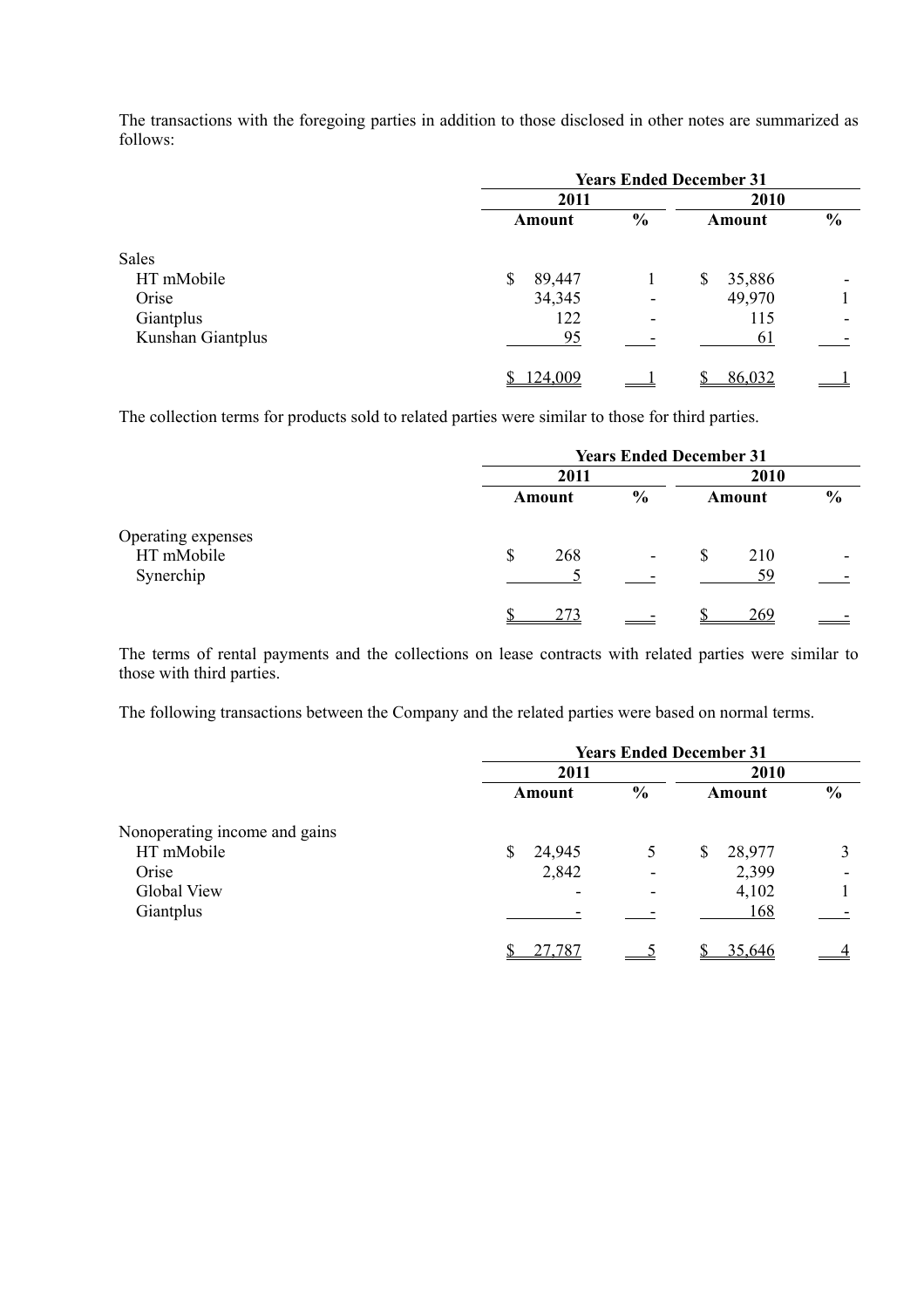The transaction prices were negotiated and were thus not comparable with those in the market.

|                                            |               | December 31   |               |               |  |
|--------------------------------------------|---------------|---------------|---------------|---------------|--|
|                                            | 2011          |               | 2010          |               |  |
|                                            | <b>Amount</b> | $\frac{0}{0}$ | <b>Amount</b> | $\frac{0}{0}$ |  |
| Notes and accounts receivable              |               |               |               |               |  |
| HT mMobile                                 | \$<br>55,437  |               | \$<br>18,664  |               |  |
| Orise                                      | 4,730         |               | 9,968         |               |  |
| Giantplus                                  | 40            |               | 38            |               |  |
| Kunshan Giantplus                          |               |               | 58            |               |  |
| Allowance for doubtful accounts<br>Deduct: | 51,130        |               |               |               |  |
|                                            | 9,077         |               | 28,728        |               |  |
| Other receivables                          |               |               |               |               |  |
| Orise                                      | \$<br>1,322   | 1             | \$<br>25      |               |  |
| HT mMobile                                 | 1,054         |               | 4,267         | 2             |  |
| Synerchip Technology                       |               |               | 174           |               |  |
|                                            | 2,376         |               | 4.466         |               |  |

In 2011 and 2010, the Company provided financing to Sunplus mMobile, as follows:

|                                             |                                  | <b>Year Ended December 31, 2011</b> |                      |                        |
|---------------------------------------------|----------------------------------|-------------------------------------|----------------------|------------------------|
| <b>Financing to</b><br><b>Related Party</b> | <b>Maximum</b><br><b>Balance</b> | <b>Ending Balance</b>               | <b>Interest Rate</b> | <b>Interest Income</b> |
| HT mMobile                                  | \$400,000                        | 400.000<br>(Note)                   | $1.475\% - 1.655\%$  | 1.497                  |

Note: Actual provided was \$400,000 thousand, and the Company recognized a full impairment loss as of December 31, 2011.

|                                                               | December 31 |                |             |          |               |
|---------------------------------------------------------------|-------------|----------------|-------------|----------|---------------|
|                                                               | 2011        |                | 2010        |          |               |
|                                                               | Amount      | $\frac{0}{0}$  | Amount      |          | $\frac{0}{0}$ |
| Other current liabilities                                     |             |                |             |          |               |
| HT mMobile                                                    | 16          |                |             |          |               |
| Deferred royalty income (including current and<br>noncurrent) |             |                |             |          |               |
| Orise                                                         | 2,897       | $\frac{43}{2}$ |             |          |               |
|                                                               |             |                | December 31 |          |               |
|                                                               |             | 2011           |             | 2010     |               |
| Endorsement/guarantee provided                                |             |                |             |          |               |
| HT mMobile<br>Orise                                           |             | \$30,000       |             | \$30,000 | 5,096         |
|                                                               |             |                |             |          |               |
|                                                               |             | 30,000<br>\$   |             | \$       | 35,096        |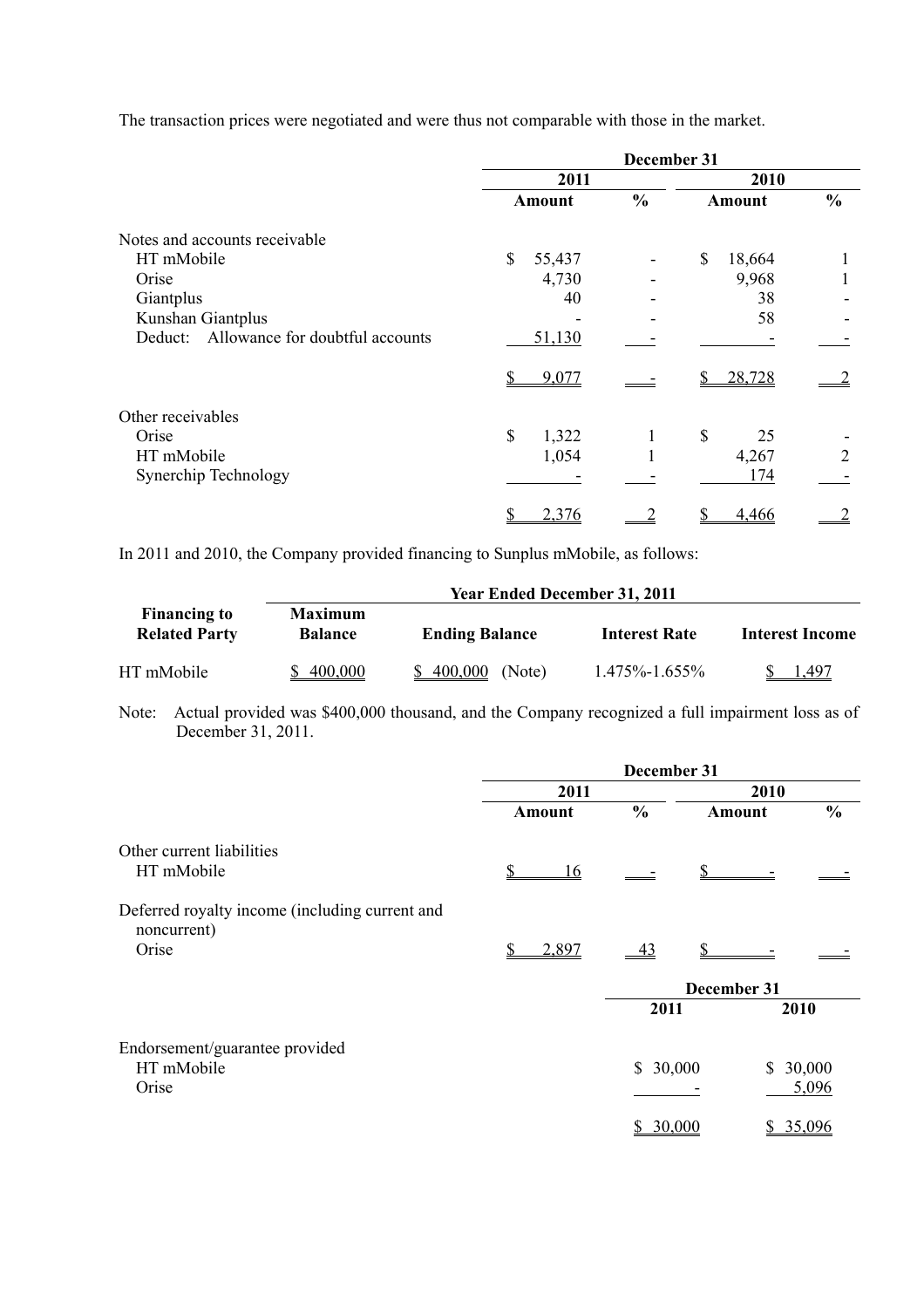|                                               |                                    | December 31   |             |               |
|-----------------------------------------------|------------------------------------|---------------|-------------|---------------|
|                                               | 2011                               |               |             |               |
|                                               | Amount                             | $\frac{6}{9}$ | Amount      | $\frac{6}{6}$ |
| Proceeds from disposal of properties<br>Orise | $\boldsymbol{\mathsf{S}}$<br>1,201 | 32            | 8,500<br>\$ | 48            |
| HT mMobile                                    |                                    |               | 3,659       | 21            |
|                                               | .201                               |               | 159         |               |

Compensation of directors, supervisors and management personnel:

|                                                                 | <b>Years Ended December 31</b> |                             |  |
|-----------------------------------------------------------------|--------------------------------|-----------------------------|--|
|                                                                 | 2011                           | 2010                        |  |
| Salaries and Incentives<br>Special compensation<br><b>Bonus</b> | \$65,412<br>616<br>1,621       | \$49,824<br>3,366<br>14,100 |  |
|                                                                 | 67.649                         | 67,290                      |  |

# **24. PLEDGED OR MORTGAGED ASSETS**

Certain assets pledged or mortgaged as collaterals for long-term bank loans, commercial paper payable, accounts payable and import duties were as follows:

|                                                                 | December 31       |                  |  |
|-----------------------------------------------------------------|-------------------|------------------|--|
|                                                                 | 2011              | 2010             |  |
| Buildings, net (including assets leased to others)              | \$752,516         | \$772,336        |  |
| Pledged time deposits<br>Subsidiary's holding of Sunplus' stock | 121,287<br>33,743 | 82,962<br>71,750 |  |
|                                                                 |                   |                  |  |
|                                                                 | 907.546           | 927,048          |  |

# **25. SIGNIFICANT LONG-TERM OPERATING LEASES**

### **Sunplus**

Sunplus leases land from the Science-Based Industrial Park Administration (SBIPA) under renewable agreements expiring in July 2015, December 2020 and 2021, with annual rentals aggregating \$7,929 thousand. Sunplus deposited \$6,000 thousand (classified as restricted assets) as collateral for the land lease agreements.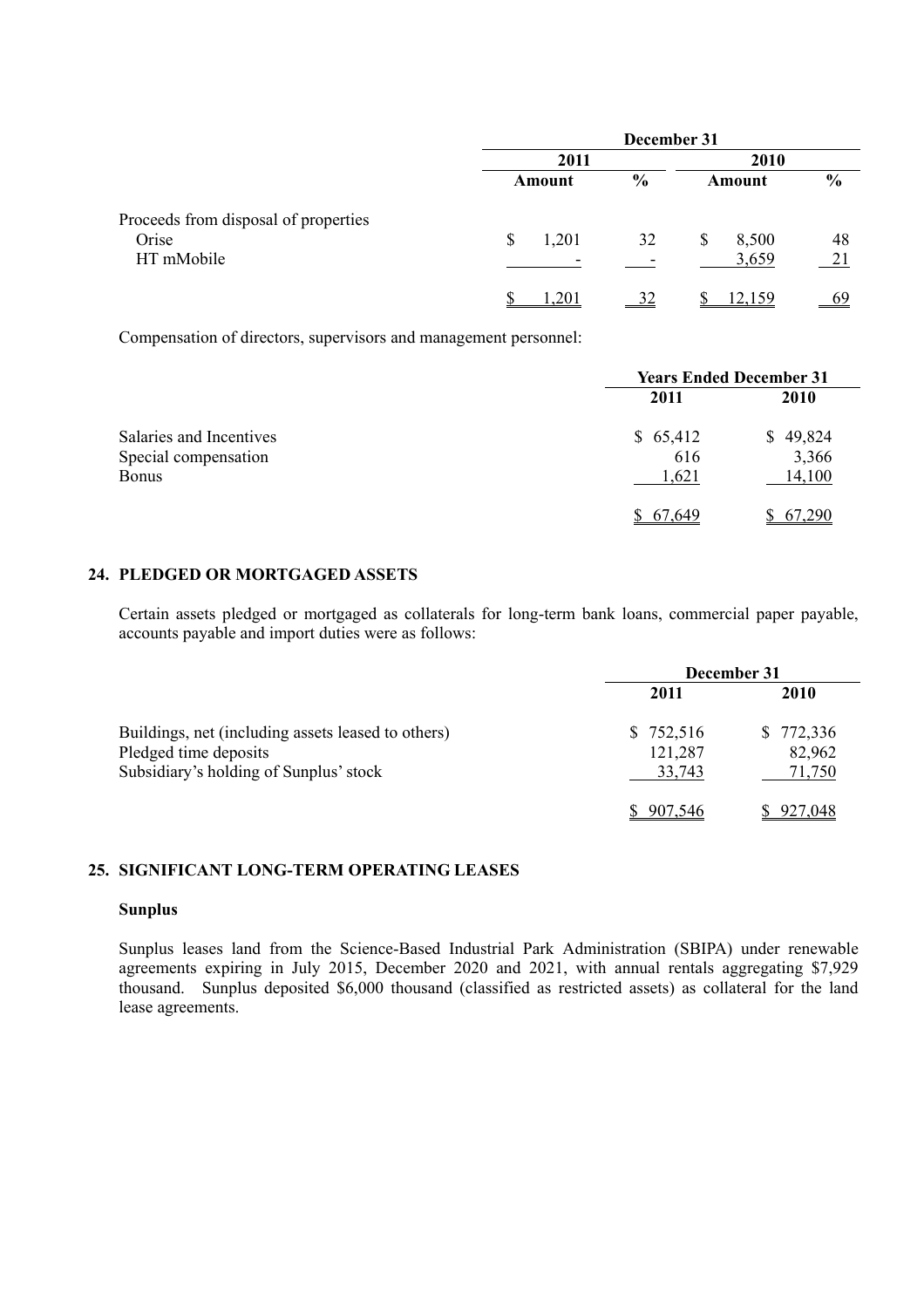Future annual minimum rentals under the leases are as follows:

| Year                | Amount      |
|---------------------|-------------|
| 2012                | 7,929<br>\$ |
| 2013                | 7,929       |
| 2014                | 7,929       |
| 2015                | 7,929       |
| 2016                | 7,929       |
| 2017 and thereafter | 21,462      |
|                     | \$56,513    |

#### **Sunplus Innovation**

Sunplus Innovation leases office premises from Holy Stone Enterprise Co., Ltd. and from the Science-Based Industrial Park Administration (SBIPA), with the operating leases to expire in December 2012 and December 2016, respectively, and renewable upon expiration. The SBIPA has the right to adjust lease payments, of which the amount was \$9,961 thousand as of December 31, 2010.

The future lease payables are as follows:

| Year | Amount   |
|------|----------|
| 2012 | \$10,081 |
| 2013 | 9,961    |
| 2014 | 4,502    |
| 2015 | 4,502    |
| 2016 | 4,502    |
|      | \$33,548 |

#### **Generalplus**

Generalplus leases land from the Science-Based Industrial Park Administration under renewable agreements expiring in December 2020, with annual rentals aggregating \$1,356 thousand (classified as restricted assets) as collateral for land lease agreements.

Future annual minimum rentals under the leases are as follows:

| Year                | Amount      |
|---------------------|-------------|
| 2012                | 1,356<br>\$ |
| 2013                | 1,356       |
| 2014                | 1,356       |
| 2015                | 1,356       |
| 2016                | 1,356       |
| 2017 and thereafter | 5,424       |
|                     | 12,204      |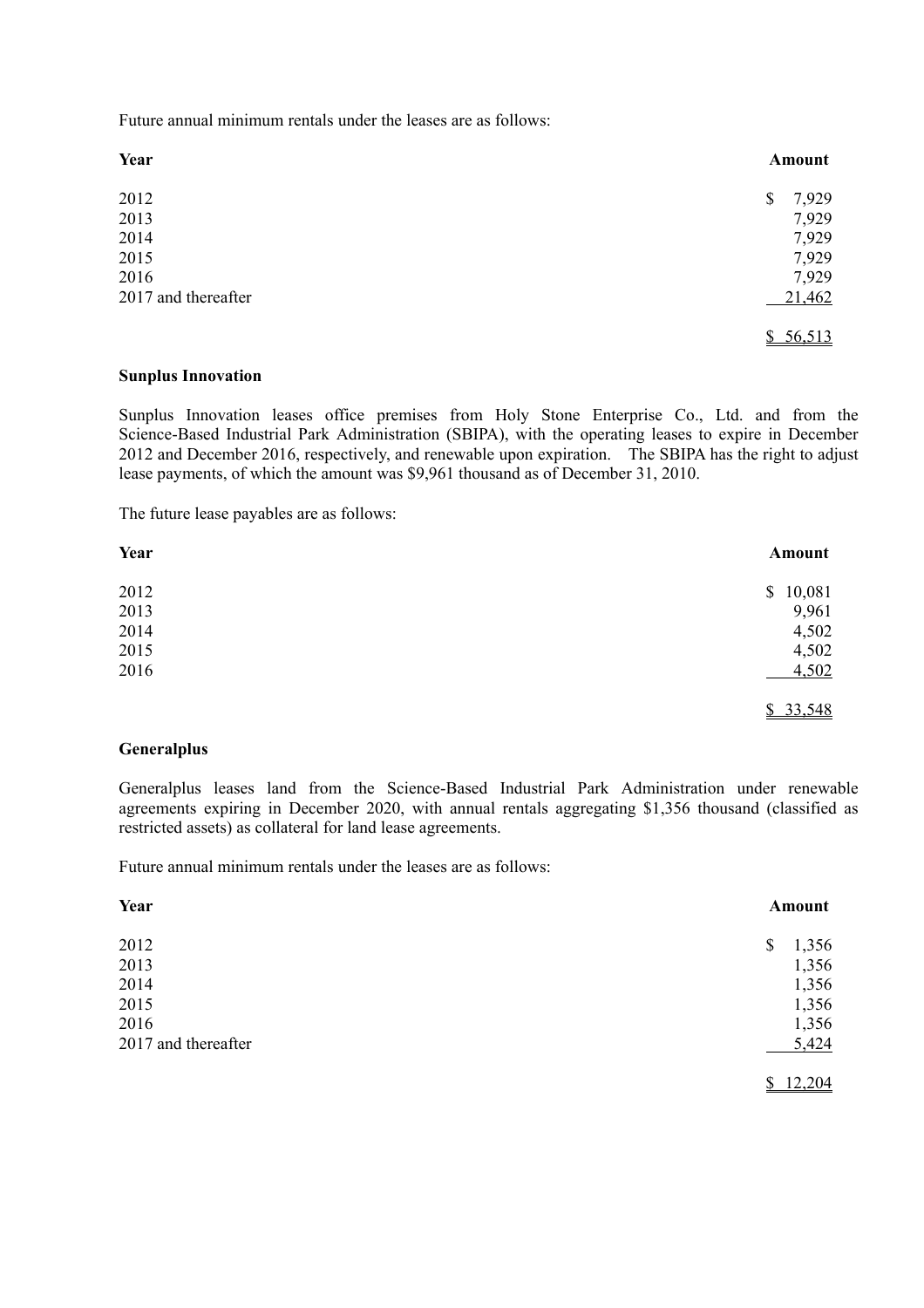#### **Sunext**

Sunext leases an office premise from Prolific Technology Inc. and Global View Co., Ltd. under operating leases expiring in October 2012 and August 2012, respectively, and renewable upon expiration, and with annual lease payments of \$3,377 thousand and \$2,780 thousand, respectively

The future lease payments are as follows:

| Year | Amount  |
|------|---------|
| 2012 | \$4,783 |

## **i Catch Technology, Inc. ("i Catch")**

i Catch leases office premises from Siming Inc. and Siha Inc. The operating leases with both lessors will expire in February 2013 and are renewable upon expiration. The lease payments were \$1,611 thousand in 2010 and \$1,216 thousand in 2009.

The future lease payments are as follows:

| Year                | Amount          |
|---------------------|-----------------|
| $\frac{2012}{2013}$ | \$2,827<br>471  |
|                     | 3,298<br>९<br>Ψ |

#### **26. OTHERS**

The foreign currency-denominated assets and liabilities that had a major impact on the financial statements were as follows:

|                              | 2011              |                 | 2010              |                 |  |
|------------------------------|-------------------|-----------------|-------------------|-----------------|--|
|                              | Foreign           | <b>Exchange</b> | Foreign           | <b>Exchange</b> |  |
|                              | <b>Currencies</b> | Rate            | <b>Currencies</b> | Rate            |  |
| <b>Financial assets</b>      |                   |                 |                   |                 |  |
| Monetary items               |                   |                 |                   |                 |  |
| <b>USD</b>                   | \$<br>70,110      | 30.28           | 108,133<br>\$     | 29.13           |  |
| <b>EUR</b>                   | 583               | 39.18           | 971               | 38.92           |  |
| <b>JPY</b>                   | 683               | 0.391           | 462               | 0.3582          |  |
| <b>RMB</b>                   | 41,316            | 4.805           | 27,649            | 4.441           |  |
| <b>GBP</b>                   | 460               | 46.73           | 495               | 45.19           |  |
| <b>HKD</b>                   | 189               | 3.897           | 230               | 3.748           |  |
| Nonmonetary items            |                   |                 |                   |                 |  |
| <b>USD</b>                   | 500               | 30.28           | 500               | 29.13           |  |
| <b>BEF</b>                   | 894               | 32.18           | 1,000             | 30.179          |  |
| <b>Financial liabilities</b> |                   |                 |                   |                 |  |
| Monetary items               |                   |                 |                   |                 |  |
| <b>USD</b>                   | 36,301            | 30.28           | 51,728            | 29.13           |  |
| <b>EUR</b>                   | 542               | 39.18           | 471               | 38.92           |  |
| <b>RMB</b>                   | 26,705            | 4.805           | 22,716            | 4.441           |  |
| <b>GBP</b>                   | 5                 | 46.73           |                   | 45.19           |  |
| <b>HKD</b>                   | 86                | 3.897           | 566               | 3.748           |  |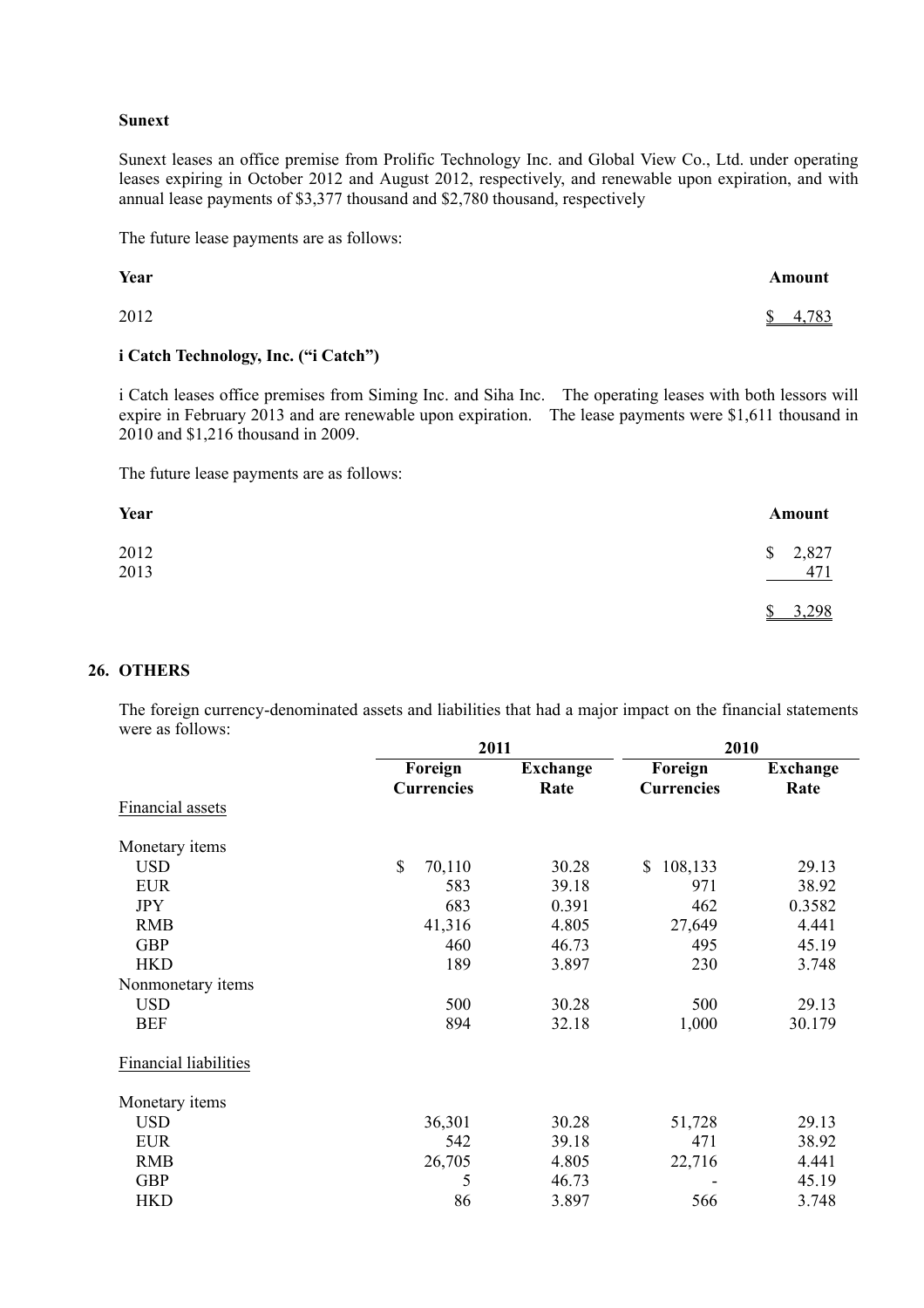## **27. ADDITIONAL DISCLOSURES**

Following are the additional disclosures required for the Company and its investees by the Securities and Futures Bureau:

- a. Endorsement/guarantee provided: Table 1 (attached)
- b. Financings provided: Table 2 (attached)
- c. Marketable securities held: Table 3 (attached)
- d. Marketable securities acquired and disposed of at costs or prices of at least NT\$100 million or 20% of the paid-in capital: Table 4 (attached)
- e. Acquisition of long-term investments at costs of at least NT\$100 million or 20% of the paid-in capital: Table 5 (attached)
- f. Names, locations, and related information of investees on which the Company exercises significant influence: Table 6 (attached)
- g. Information on investment in Mainland China: Table 7 (attached)
- h. Intercompany relationships and significant intercompany transactions: Table 8 (attached)

#### **28. SEGMENT INFORMATION**

Information reported to the chief operating decision maker for the purpose of resource allocation and assessment of segment performance focuses on types of goods provided. Since all products have similar economic characteristics and product selling is centralized, the Company reports information as referring to one segment. Thus, the information of the operating segment is the same as that presented in the accompanying financial statements. That is, the revenue by subsegment and operating results in 2011 and 2010 are shown in the accompanying consolidated income statements and the assets by segment as of December 31, 2011 and 2010 are shown in the accompanying consolidated balance sheets.

a. Revenue from major products and services

The following is an analysis of the Company's operating revenue from its major products and services:

|                               | <b>Year Ended December 31</b>    |                                    |  |
|-------------------------------|----------------------------------|------------------------------------|--|
|                               | 2011                             | 2010                               |  |
| IC<br>Rental revenue<br>Other | \$9,045,378<br>115,776<br>90,809 | \$12,251,317<br>105,348<br>408,475 |  |
|                               | \$9,251,963                      | \$12,765,140                       |  |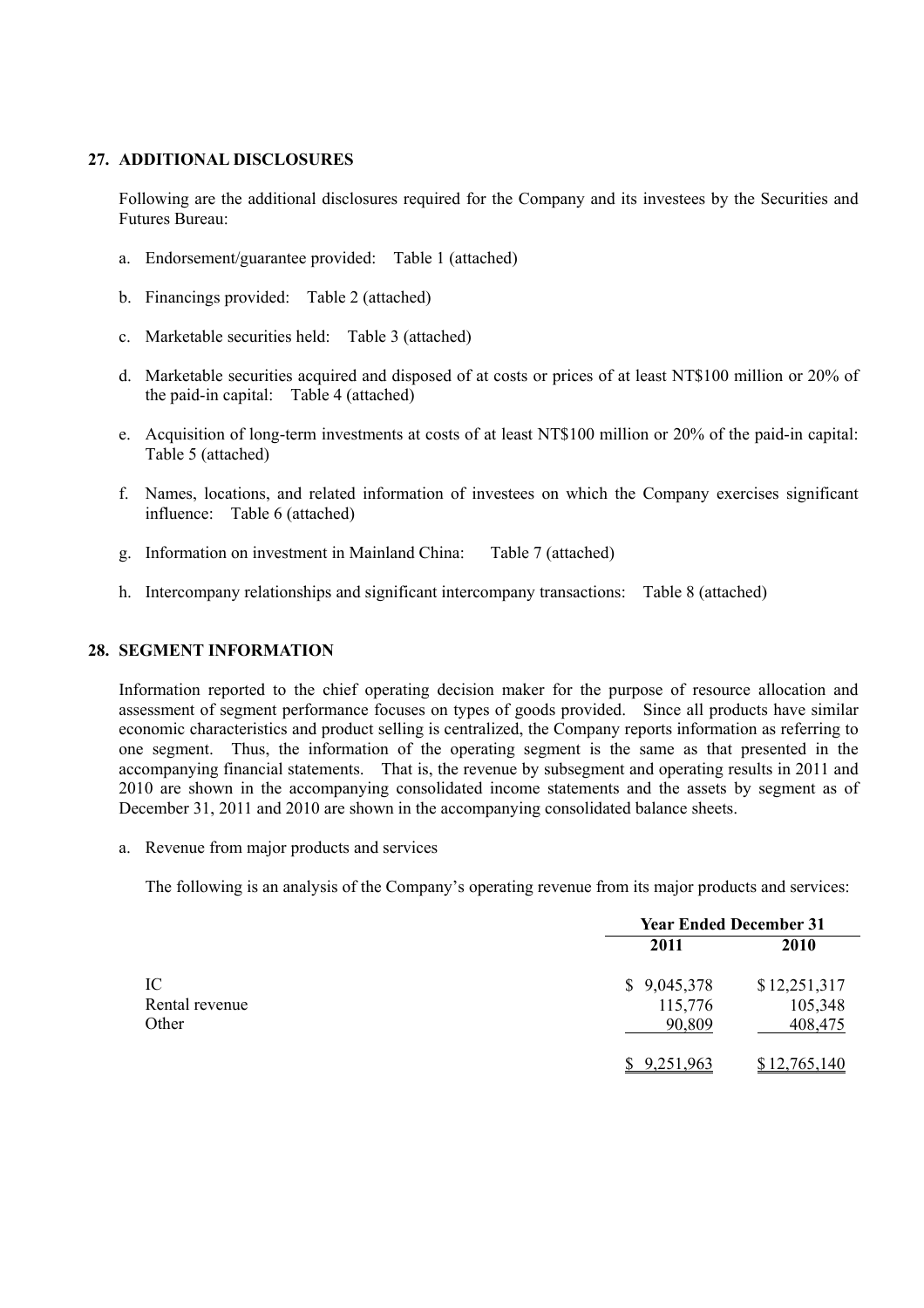### b. Geographical Information

The Company's operating revenue from external customers and information about its noncurrent assets by geographical location are as follows:

|        |   | <b>Revenue from External</b> |                  |             |    |                          |   |             |
|--------|---|------------------------------|------------------|-------------|----|--------------------------|---|-------------|
|        |   |                              | <b>Customers</b> |             |    | <b>Noncurrent Assets</b> |   |             |
|        |   | December 31                  |                  | December 31 |    |                          |   |             |
|        |   | 2011                         |                  | 2010        |    | 2011                     |   | <b>2010</b> |
| Asia   | S | 6,447,595                    | <sup>S</sup>     | 9,186,272   | -S | 954,891                  | S | 653,152     |
| Taiwan |   | 2,802,150                    |                  | 3,577,374   |    | 1,817,792                |   | 1,847,240   |
| Others |   | 2,218                        |                  | 1,494       |    |                          |   |             |
|        |   | 9,251,963                    |                  | 12,765,140  |    | 2,772,683                |   | 2,500,392   |

d. Sales to customer representing at least 10% of net sales:

|                 | 2011        |               | 2010        |               |
|-----------------|-------------|---------------|-------------|---------------|
| <b>Customer</b> | Amount      | $\frac{6}{9}$ | Amount      | $\frac{6}{6}$ |
| A               | \$1,356,874 | 15            | \$2,299,279 | 18            |
| B               | 1,252,247   | 14            | 1,984,871   | 16            |
| $\mathcal{C}$   | 1,037,101   |               | 1,290,634   | 10            |

#### **29. PLAN FOR THE ADOPTION OF INTERNATIONAL FINANCIAL REPORTING STANDARDS**

Under Rule No. 0990004943 issued by the Financial Supervisory Commission (FSC) on February 2, 2010, the Company discloses its plan on the adoption of International Financial Reporting Standards (IFRSs), as follows

a. On May 14, 2009, the FSC announced the "Framework for the Adoption of International Financial Reporting Standards by Companies in the ROC." In this framework, starting 2013, companies with shares listed on the Taiwan Stock Exchange (TSE) or traded on the Taiwan GreTai Securities Market or Emerging Stock Market should prepare their financial statements in accordance with the Guidelines Governing the Preparation of Financial Reports by Securities Issuers and the International Financial Reporting Standards, International Accounting Standards, and the Interpretations as well as related guidances translated by the ARDF and issued by the FSC. To comply with this framework, the Company has set up a project team and made a plan to adopt the IFRSs. Leading the implementation of this plan is the assistant general manager of the finance division. The important plan items, responsible divisions and plan progress are listed as follows:

| <b>Plan Item</b>                                                           | <b>Responsible Division</b>               | <b>Plan Progress</b> |
|----------------------------------------------------------------------------|-------------------------------------------|----------------------|
| 1. Establish the IFRSs task force                                          | Finance and accounting division Completed |                      |
| 2. Set up a work plan for IFRSs adoption                                   | Finance and accounting division Completed |                      |
| 3. Complete the identification of GAAP<br>differences and their impact     | Finance and accounting division           | Completed            |
| 4. Complete the identification of consolidated<br>entities under the IFRSs | Finance and accounting division           | Completed            |
|                                                                            |                                           | (Continued)          |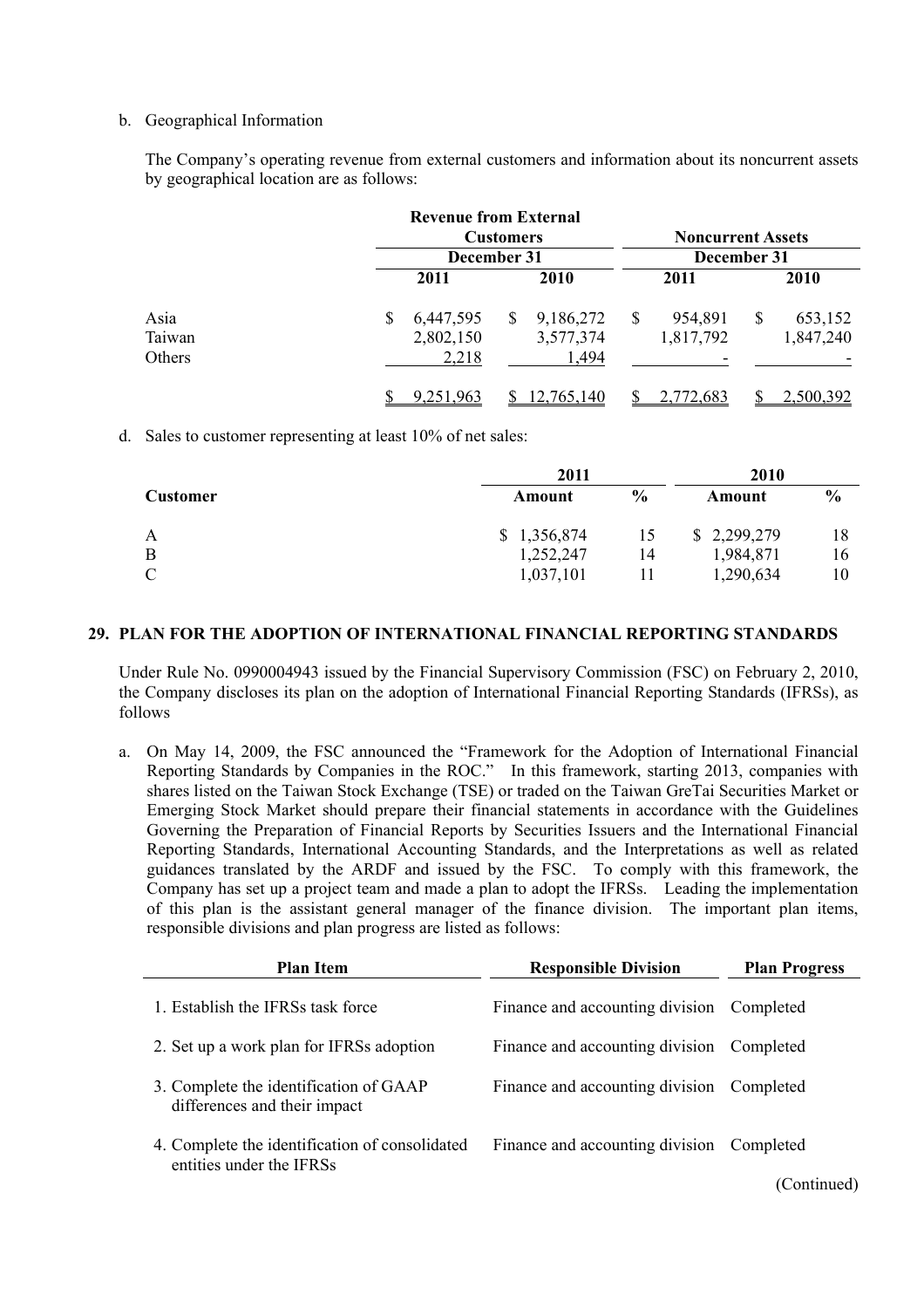| <b>Plan Item</b>                                                                                                                                                                                                        | <b>Responsible Division</b>                                   | <b>Plan Progress</b> |  |
|-------------------------------------------------------------------------------------------------------------------------------------------------------------------------------------------------------------------------|---------------------------------------------------------------|----------------------|--|
| Complete the evaluation of the impact on the Finance and accounting division<br>5.<br>Company of the exemptions and adoptions<br>under IFRS 1 - "First-time Adoption of<br>International Financial Reporting Standards" |                                                               | Completed            |  |
| 6. Complete the evaluation of IT systems to be<br>affected by IFRS adoption                                                                                                                                             | Finance and accounting and<br>information divisions           | Completed            |  |
| 7. Complete modification of relevant internal<br>controls                                                                                                                                                               | Finance and accounting,<br>information and audit<br>divisions | Completed            |  |
| 8. Determine IFRSs accounting policies                                                                                                                                                                                  | Finance and accounting division                               | Completed            |  |
| 9. Determine the IFRS 1 exemptions and<br>adoptions to be used by the Company                                                                                                                                           | Finance and accounting division                               | Completed            |  |
| 10. Complete the preparation of the opening<br>date balance sheet based on the IFRSs                                                                                                                                    | Finance and accounting division                               | In progress          |  |
| 11. Prepare comparative financial information<br>under IFRSs for 2012                                                                                                                                                   | Finance and accounting division                               | In progress          |  |
| 12. Complete modification of the relevant<br>internal controls (including the financial                                                                                                                                 | Finance and accounting,<br>information and audit              | In progress          |  |
| report procedures and the IT system)                                                                                                                                                                                    | divisions                                                     | (Concluded)          |  |

b. As of December 31, 2011, the Company had assessed the material differences, shown below, between its current accounting policies and the accounting policies to be adopted under IFRSs:

| <b>Accounting Issues</b>                               | <b>Description of Differences</b>                                                                                                                                                                                                                                                                                                                                                                                                                                                                                                                              |
|--------------------------------------------------------|----------------------------------------------------------------------------------------------------------------------------------------------------------------------------------------------------------------------------------------------------------------------------------------------------------------------------------------------------------------------------------------------------------------------------------------------------------------------------------------------------------------------------------------------------------------|
| Allowance for sales returns and accounts<br>receivable | Under ROC GAAP, provisions for estimated sales returns<br>and accounts receivable, which are based on historical<br>experience, are recognized as reductions of revenue in<br>the period the related revenue is recognized and of<br>accounts receivable. Under IFRSs, the allowance for<br>sales returns and is a provision recognized for a present<br>obligation resulting from a past event, on which the<br>timing of the settlement of the liability and the related<br>amount are uncertain. This provision is classified<br>under current liabilities. |
|                                                        | (Continued)                                                                                                                                                                                                                                                                                                                                                                                                                                                                                                                                                    |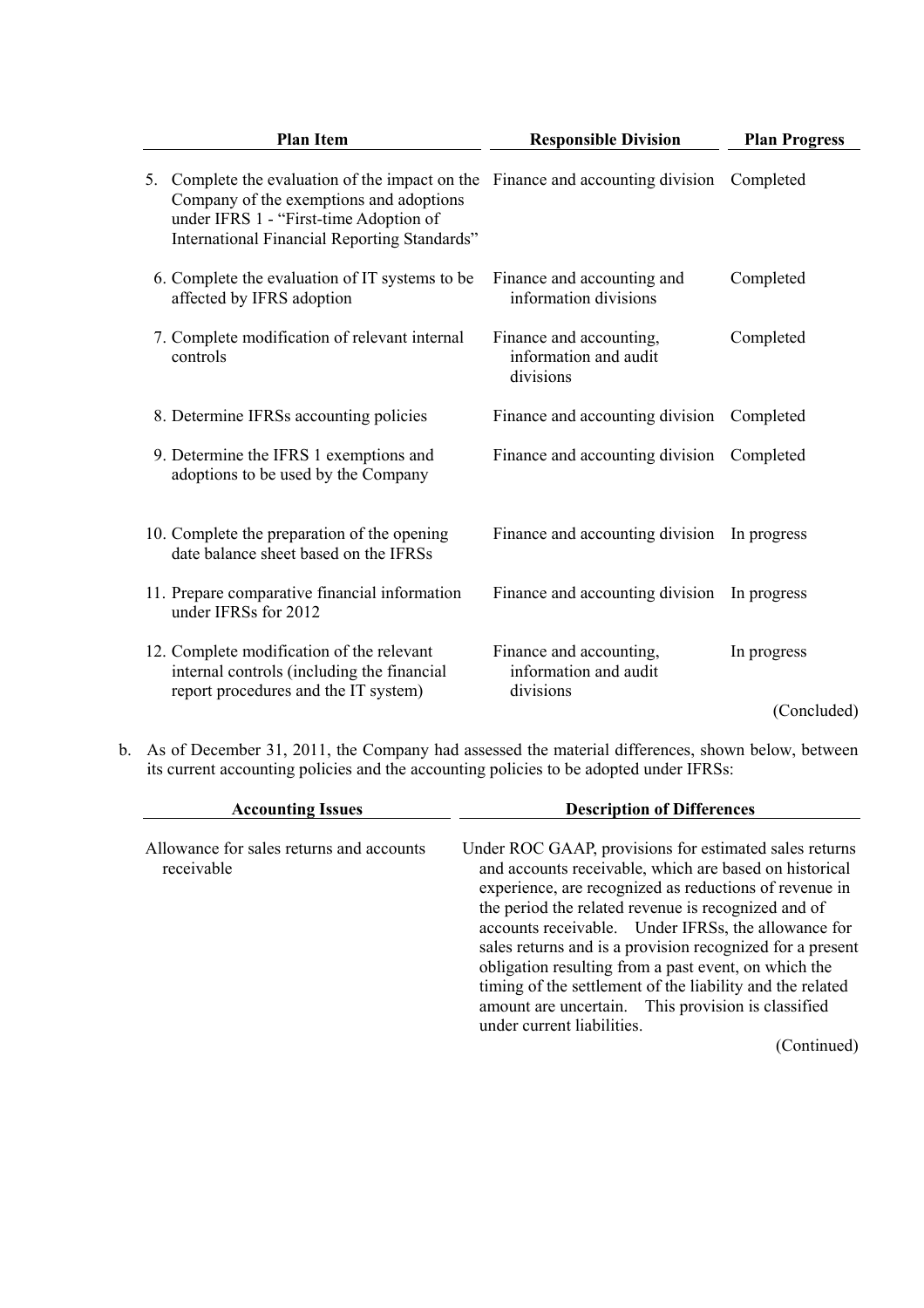| <b>Accounting Issues</b>                                                          | <b>Description of Differences</b>                                                                                                                                                                                                                                                                                                                                                                                                                                                                                                                                                                                                                                          |
|-----------------------------------------------------------------------------------|----------------------------------------------------------------------------------------------------------------------------------------------------------------------------------------------------------------------------------------------------------------------------------------------------------------------------------------------------------------------------------------------------------------------------------------------------------------------------------------------------------------------------------------------------------------------------------------------------------------------------------------------------------------------------|
| Classifications of deferred income tax<br>asset/liability and valuation allowance | 1) Under ROC GAAP, a deferred tax asset or liability is<br>classified as current or noncurrent in accordance with<br>the classification of the related asset or liability for<br>financial reporting. However, if a deferred income<br>tax asset or liability does not relate to an asset or<br>liability in the financial statements, it is classified as<br>current or noncurrent on the basis of the expected<br>length of time before it is realized or settled. Under<br>IFRSs, a deferred tax asset or liability is classified as<br>noncurrent asset or liability.                                                                                                  |
|                                                                                   | 2) Under ROC GAAP, a valuation allowance is provided<br>to the extent, if any, that it is more likely than not that<br>deferred income tax assets will not be realized.<br>Under IFRSs, a deferred tax asset is recognized for an<br>unused tax loss carryforwards or unused tax credits<br>only when it is probable that taxable profits will be<br>available against which the loss carryforward or<br>unused tax credit can be used; thus, valuation<br>allowance is not used.                                                                                                                                                                                          |
| Land use rights                                                                   | Under ROC GAAP, land use rights are classified as<br>intangible assets. Under IFRSs, land use rights are<br>classified as prepaid rents.                                                                                                                                                                                                                                                                                                                                                                                                                                                                                                                                   |
| Rental assets                                                                     | Under IFRSs, rental assets are reclassified from other<br>assets to $(1)$ property, plant and equipment and $(2)$<br>investment property.                                                                                                                                                                                                                                                                                                                                                                                                                                                                                                                                  |
| Employee benefits                                                                 | 1) Under ROC GAAP, the recognition of actuarial gains<br>and losses directly to equity is not allowed; instead,<br>actuarial gains and losses should be recognized as<br>deferred gains and losses. Under IFRSs, the<br>Company will use one of the exemptions from IFRS<br>1 and should recognize all cumulative actuarial gains<br>and losses as retained earnings on the date of<br>transition to IFRSs. Under International Accounting<br>Standards (IAS) No. 19 - "Employee Benefits" and<br>IAS No. 26 - "Accounting and Reporting by<br>Retirement Benefit Plans," actuarial gains and losses<br>should be amortized to pension expense over<br>subsequent periods. |
|                                                                                   | 2) Under SFAS No. 18 - "Accounting for Pensions,"<br>unrecognized net transition obligation is amortized to<br>net periodic pension cost over the expected average<br>remaining service lives of the participating<br>employees on a straight-line basis. Under IFRSs,<br>unrecognized net transition obligation will no longer<br>be amortized.<br>(Continued)                                                                                                                                                                                                                                                                                                            |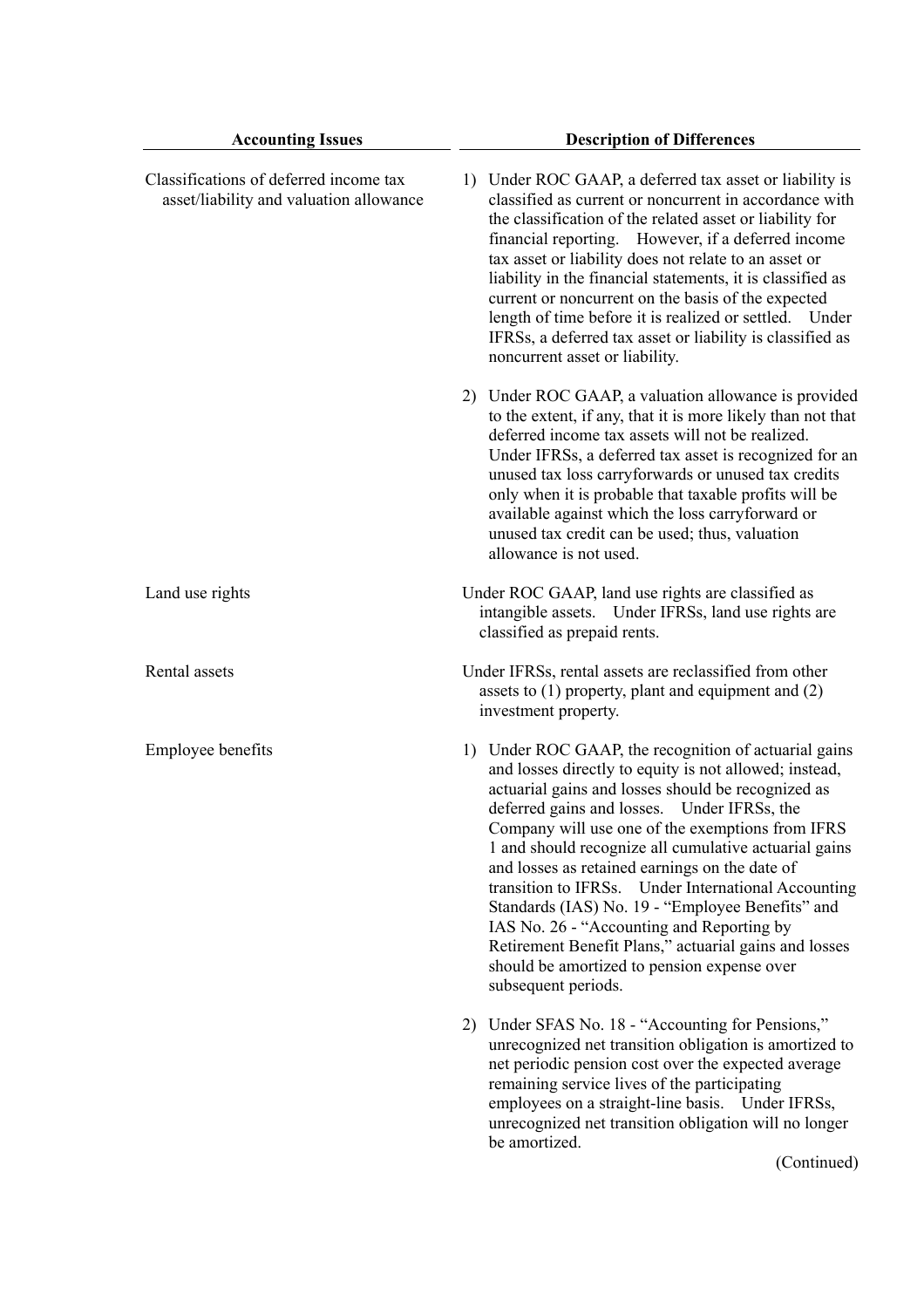- 3) Under ROC GAAP, an entity usually recognizes short-term compensated absences as costs when payment is made. Under IFRSs, as employees render services that increase their entitlement to future compensated absences, an entity recognizes at the end of the reporting period the expected cost of accumulating compensated absences if no leaves are taken.
- Increase or decrease in a parent's ownership 1) Do not loss of control: Under ROC GAAP, when a parent company sells long-term equity investment, the amount of additional paid-in capital should be transferred back to retained earnings at the percentage of ownership of the long-term equity investment sold and did not distinguish whether the ability loss. If an investee issues new shares and the parent company does not acquire new shares proportionately, the parent company's investment percentage and equity in the investee's net assets will change. This difference should be used to adjust additional paid-in capital. Under IFRSs, if the change in the equity in the investee does not lead to loss of control, the change should base on the interests of consolidated individual and does not affect profit and loss.
	- 2) Loss of control: Under ROC GAAP, when a parent company sells long-term equity investment, additional paid-in capital or other equity adjustment items related to that long-term equity investment should be reclassified to profit or loss on a proportionate basis. The carrying amount on the date the entity ceases to control the subsidiary is regarded as the cost. Under IFRSs, when a parent company loses control over a subsidiary, The parent company should account for all amounts recognised in other comprehensive income (OCI) in relation to that subsidiary on the same basis as would be required if the parent company had directly disposed of the related assets or liabilities. In addition, this applies to the entire amount recognised in OCI, irrespective of whether the parent company retains any interest in the former subsidiary. The fair value of any investment retained in the former subsidiary at the date when control is lost should be regarded as the fair value on initial recognition of a financial asset.

(Continued)

interest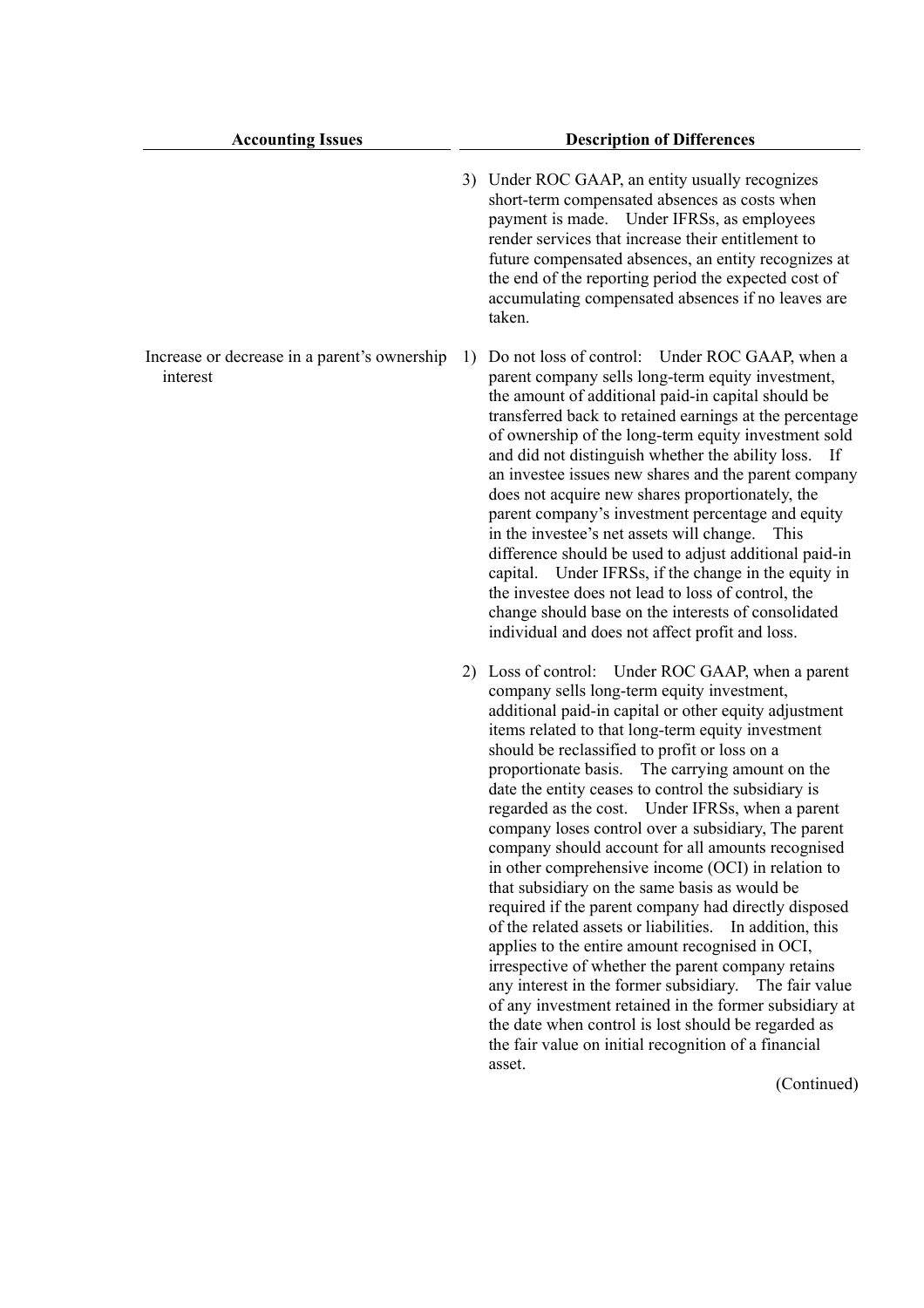| Loss of significant influence over an<br>associate                                                               | Under ROC GAAP, the carrying amount of the<br>investment at the date that it ceases to be an associate<br>will be its deemed cost for the purpose of the<br>application of SFAS 34. If there is a balance of<br>surplus or other equity items, the investor should<br>coagulate its share when the investment is sold, so that<br>the pro-rata gains or losses from the disposal can be<br>accounted for. Under IFRSs, the investor should<br>measure at fair value any investment the investor<br>retains in the former associate. The investor should<br>recognise in profit or loss any difference between:<br>(1) the fair value of any retained investment and any<br>proceeds from disposing of the part interest in the<br>associate; and (2) the carrying amount of the<br>investment at the date when significant influence is<br>lost.<br>In addition, the investor should account for all amounts |
|------------------------------------------------------------------------------------------------------------------|--------------------------------------------------------------------------------------------------------------------------------------------------------------------------------------------------------------------------------------------------------------------------------------------------------------------------------------------------------------------------------------------------------------------------------------------------------------------------------------------------------------------------------------------------------------------------------------------------------------------------------------------------------------------------------------------------------------------------------------------------------------------------------------------------------------------------------------------------------------------------------------------------------------|
|                                                                                                                  | recognised in OCI in relation to that associate on the<br>same basis as would be required if the associate had<br>directly disposed of the related assets or liabilities.                                                                                                                                                                                                                                                                                                                                                                                                                                                                                                                                                                                                                                                                                                                                    |
| Without loss of significant changes in<br>equity interest in the associates and<br>adjustment of capital surplus | Under ROC GAAP, if an investee company issues new<br>shares and original shareholders do not acquire new<br>shares proportionately, the investment percentage and<br>the investor's equity in net assets will change.<br>This<br>change will be used to adjust the additional paid-in<br>capital and the long-term investments accounts.<br>Under IFRSs, the change in ownership interest<br>resulting from the issue of shares by the associate<br>without losing of significant influence over an<br>associate would be treated as a deemed disposal or<br>acquisition. In addition, capital surplus arising from<br>long-term investment that is inconsistent with IFRSs or<br>not regulated by Ministry of Economic Affairs will be<br>adjusted on transition date.                                                                                                                                      |
| Loss in excess of an investor's interest                                                                         | Under ROC GAAP, an investor should continue to<br>recognize losses if an investee's return to profitable<br>operations is imminent (even if the investor has not $(1)$ )<br>guaranteed obligations of the investee or (2) otherwise<br>committed to provide further financial support to the<br>investee). Under IFRSs, if an investor's share of<br>losses of an associate exceeds its interest in the<br>associate, the investor discontinues recognising its<br>share of further loss, even if the imminent return to<br>profitable operations of the investee appears to be<br>assured. However, additional losses are provided for,<br>and a liability is recognised, to the extent that the<br>investor has incurred legal or constructive obligations<br>or made payments on behalf of the associate.                                                                                                 |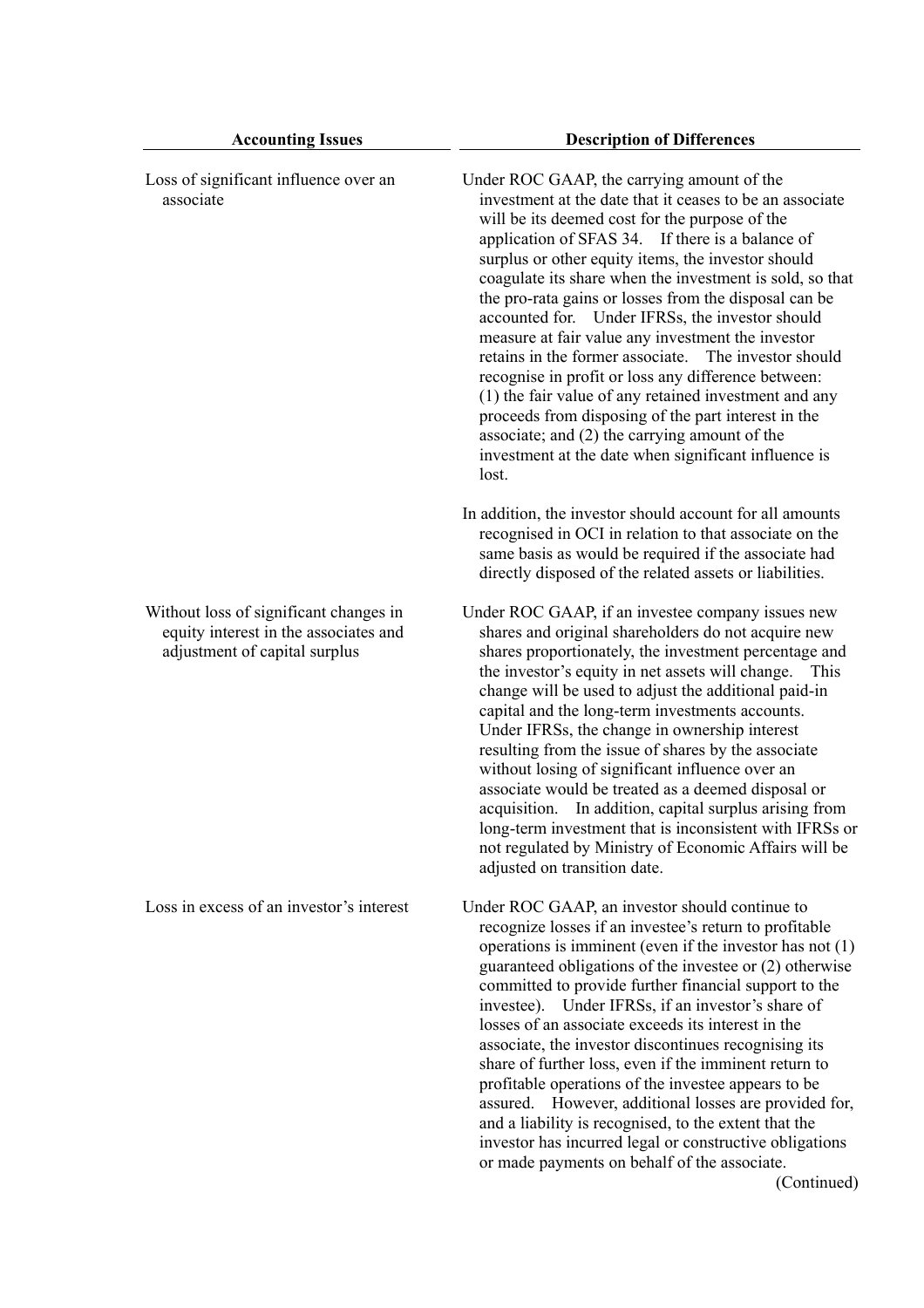| <b>Accounting Issues</b>                                                   | <b>Description of Differences</b>                                                                                                                                                                                                                                                                                                                                                               |
|----------------------------------------------------------------------------|-------------------------------------------------------------------------------------------------------------------------------------------------------------------------------------------------------------------------------------------------------------------------------------------------------------------------------------------------------------------------------------------------|
| Investments accounted for by the equity<br>method                          | In conformity with the Company's transition to IFRSs,<br>the Company's associates accounted for using the<br>equity method have also assessed and adjusted the<br>significant differences between their respective present<br>accounting policies and IFRSs. The associates' area<br>of major adjustments in employees' benefits.                                                               |
| Functional currency                                                        | Under ROC GAAP, indicators to be considered in<br>identifying functional currency are comprehensive<br>judgment. Under IFRSs, according to IAS 21" the<br>effects of changes in foreign exchange rates". Each<br>reporting entity should determine its functional<br>currency first by primary indicators, and then takes<br>addition evidence (secondary in priority) to support<br>judgments. |
| Reclassification of line items in the<br>statement of comprehensive income | Under ROC GAAP, impartment loss is recognized under<br>non-operating expenses and losses. However, under<br>IFRSs, impartment loss should be reclassified by its<br>nature. Thus, it might be included in operating<br>expenses.<br>(Concluded)                                                                                                                                                 |

Some of the aforementioned accounting issues may not have significant effects on the Company as a result of the use of the exemptions from IFRS 1 - "First-time Adoption of International Financial Reporting Standards. "

c. The Company has prepared the above assessments in compliance with (a) the 2010 version of the IFRSs translated by the ARDF and issued by the FSC and (b) the Guidelines Governing the Preparation of Financial Reports by Securities Issuers amended and issued by the FSC on December 22, 2011. These assessments may be changed as the FSC may issue new rules governing the adoption of IFRSs, and as other laws and regulations may be amended to comply with the adoption of IFRSs. Actual results may differ from these assessments.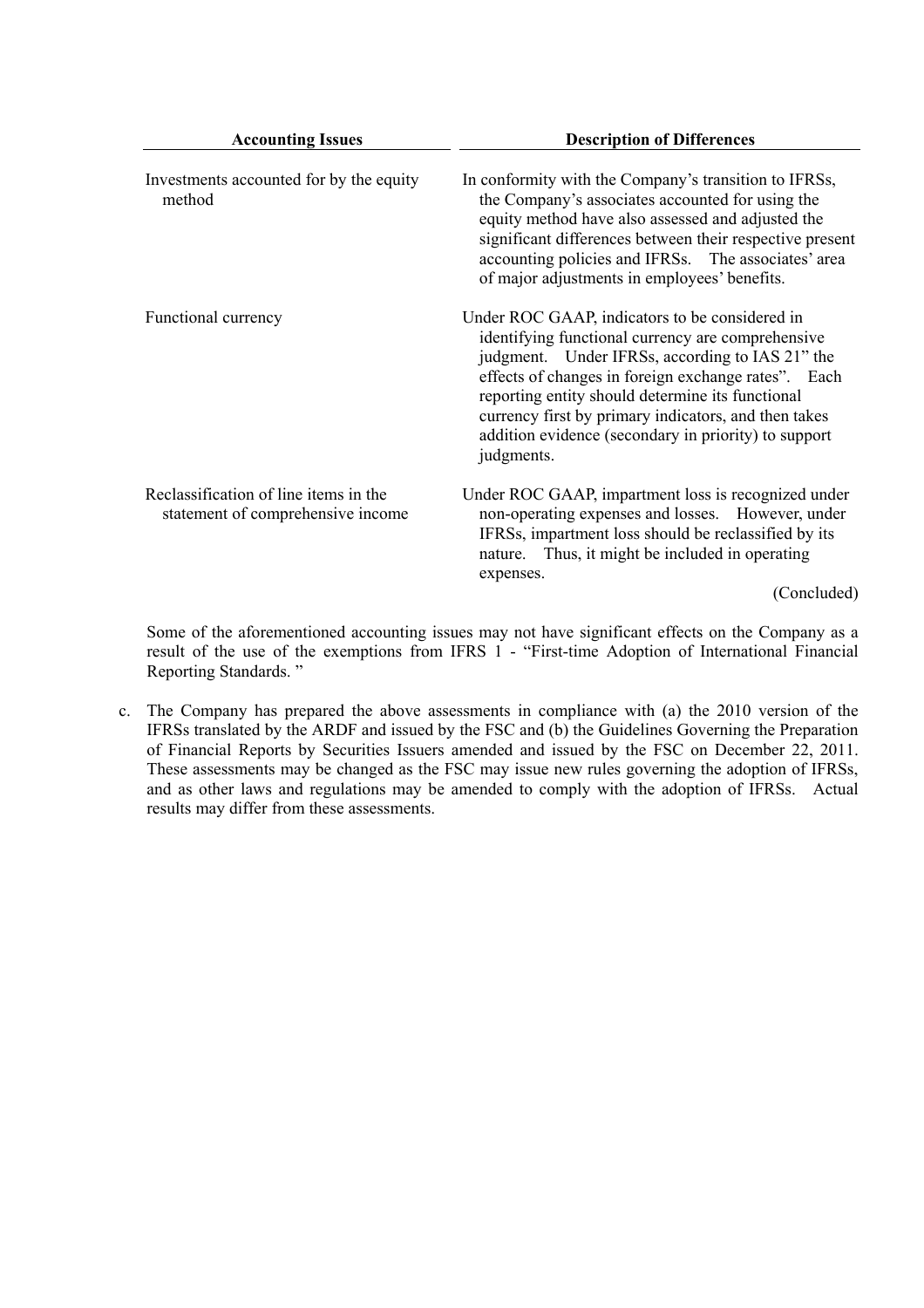#### **ENDORSEMENT/GUARANTEE PROVIDED YEAR ENDED DECEMBER 31, 2011 (In Thousands of New Taiwan Dollars, Unless Stated Otherwise)**

|              |                                       | Counter-party                           |                               |                                                                                         |                                                    |                       |                                                            | Percentage of                                                                                                               |                                                                 |
|--------------|---------------------------------------|-----------------------------------------|-------------------------------|-----------------------------------------------------------------------------------------|----------------------------------------------------|-----------------------|------------------------------------------------------------|-----------------------------------------------------------------------------------------------------------------------------|-----------------------------------------------------------------|
| No.          | <b>Endorsement/Guarantee Provider</b> | Name                                    | <b>Nature of Relationship</b> | <b>Limits on Each</b><br>Counter-party's<br>Endorsement/<br>Guarantee<br><b>Amounts</b> | <b>Maximum</b><br><b>Balance for the</b><br>Period | <b>Ending Balance</b> | Value of<br>Collateral<br>Property, Plant,<br>or Equipment | Accumulated<br>Amount of<br><b>Collateral to Net</b><br><b>Equity of the</b><br><b>Latest Financial</b><br><b>Statement</b> | <b>Maximum</b><br>Collateral/Guara<br>ntee Amounts<br>Allowable |
| $\mathbf{0}$ | Sunplus Technology Company Limited    | Sunplus mMobile Inc.                    | 99% subsidiary                | 906,193<br>S.<br>(Note 1)                                                               | \$820,000                                          | \$620,000             | <sup>\$</sup><br>$\overline{\phantom{a}}$                  | 6.84%                                                                                                                       | \$1,812,386<br>(Note 2)                                         |
|              |                                       | Sunplus Core Technology Co., Ltd.       | 70% subsidiary                | 906,193<br>(Note 1)                                                                     | 290,000                                            | 250,000               |                                                            | 2.76%                                                                                                                       | 1,812,386<br>(Note 2)                                           |
|              |                                       | Sunplus Technology (Shanghai) Co., Ltd. | 99% indirect subsidiary       | 906,193<br>(Note 1)                                                                     | 224,280                                            | 203,350               |                                                            | 2.24%                                                                                                                       | 1,812,386<br>(Note 2)                                           |
|              |                                       | Sunext Technology Co., Ltd.             | 61% subsidiary                | 906,193<br>(Note 1)                                                                     | 80,000                                             | 80,000                |                                                            | 0.88%                                                                                                                       | 1,812,386<br>(Note 2)                                           |
|              |                                       | HT mMobile Inc.                         | Equity-method investee        | 906,193<br>(Note 1)                                                                     | 30,000                                             | 30,000                |                                                            | 0.33%                                                                                                                       | 1,812,386<br>(Note 2)                                           |
|              |                                       | Generalplus Technology Inc.             | Equity-method investee        | 906,193<br>(Note 1)                                                                     | 10,938                                             |                       |                                                            | $\overline{\phantom{a}}$                                                                                                    | 1,812,386<br>(Note 2)                                           |
|              |                                       | Sunplus Innovation Technology Inc.      | 64% subsidiary                | 906,193<br>(Note 1)                                                                     | 5,985                                              |                       |                                                            | $\overline{\phantom{a}}$                                                                                                    | 1,812,386<br>(Note 2)                                           |
|              |                                       | iCatch Technology Inc.                  | Equity-method investee        | 906,193<br>(Note 1)                                                                     | 5,007                                              |                       | $\overline{\phantom{a}}$                                   | $\overline{\phantom{0}}$                                                                                                    | 1,812,386<br>(Note 2)                                           |
|              |                                       | Orise Technology Co., Ltd.              | Equity-method investee        | 906,193<br>(Note 1)                                                                     | 5,096                                              |                       | $\overline{\phantom{a}}$                                   | $\overline{\phantom{a}}$                                                                                                    | 1,812,386<br>(Note 2)                                           |

Note 1: For each transaction entity, the amount should not exceed 10% of the endorsement/guarantee provider's net equity as of the latest financial statements.

Note 2: The amount should not exceed 20% of the endorsement/guarantee provider's net equity based on the latest financial statements.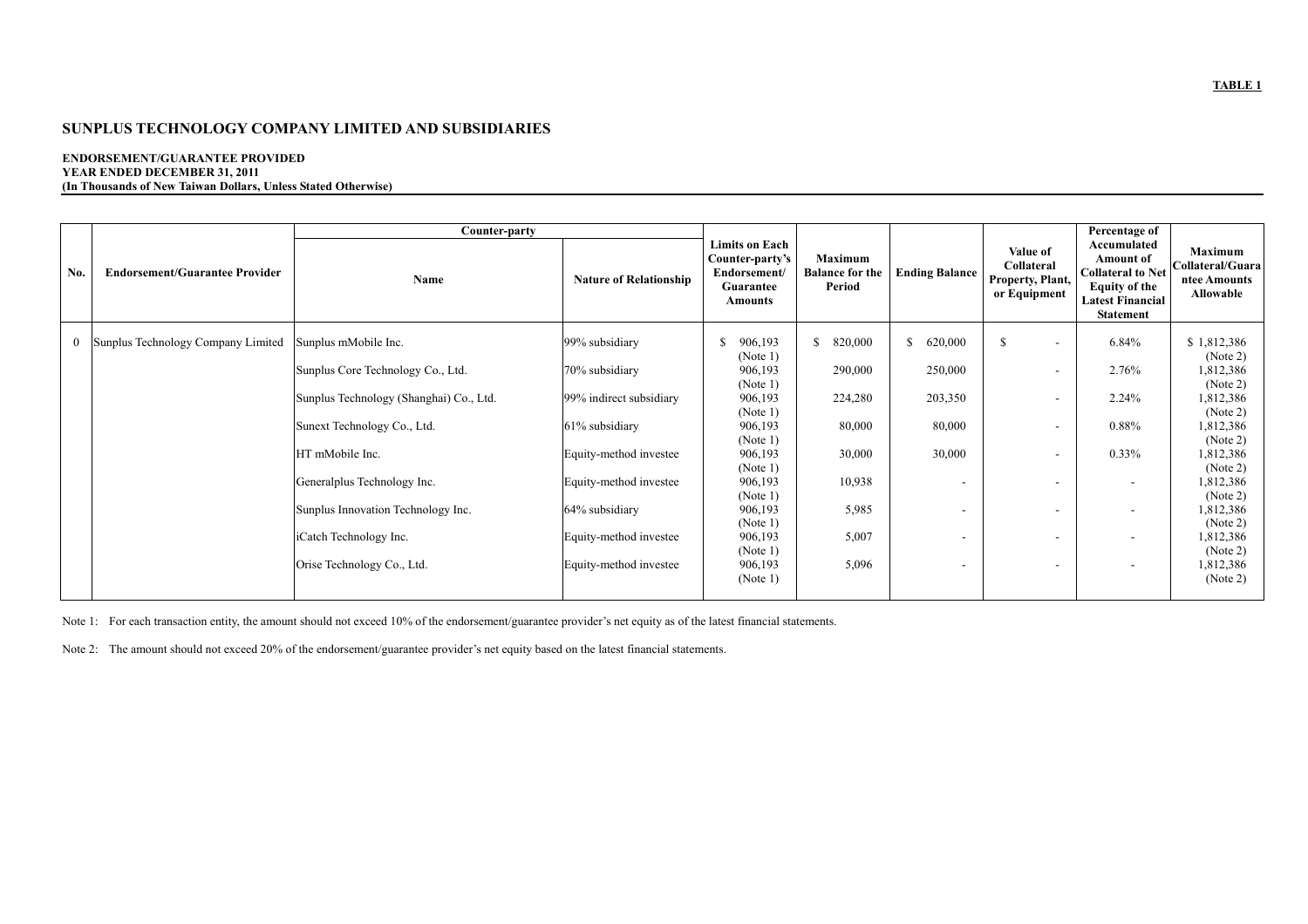#### **FINANCINGS PROVIDED YEAR ENDED DECEMBER 31, 2011 (In Thousands of New Taiwan Dollars, Unless Stated Otherwise)**

|     |                                                          |                                                                                |                                          |                                                  |                                           |                                |                      |                       |                                              |                                              |        | <b>Collateral</b>                   | Financing                                  | Financing                                  |  |                                               |
|-----|----------------------------------------------------------|--------------------------------------------------------------------------------|------------------------------------------|--------------------------------------------------|-------------------------------------------|--------------------------------|----------------------|-----------------------|----------------------------------------------|----------------------------------------------|--------|-------------------------------------|--------------------------------------------|--------------------------------------------|--|-----------------------------------------------|
| No. | <b>Financing Company</b>                                 | Counter-party                                                                  | Financial<br><b>Statement</b><br>Account | <b>Maximum</b><br><b>Balance for</b><br>the Year | Ending<br><b>Balance</b>                  | <b>Interest Rate</b>           | Type of<br>Financing | Transaction<br>Amount | <b>Reason for</b><br>Short-term<br>Financing | <b>Allowance for</b><br>Doubtful<br>Accounts | Item   | Value                               | Each<br>Borrowing<br>Company               | Limit for                                  |  | Company's<br>Financing<br><b>Amount Limit</b> |
|     | Sunplus Technology<br>Company Limited<br>(the "Company") | Sunplus mMobile Other receivables<br>Inc.<br>HT mMobile Inc. Other receivables |                                          | 546,000<br>400,000                               | 64,000<br>(Note 6)<br>400,000<br>(Note 7) | 1.475%-1.655%<br>1.475%-1.655% | Note 1<br>Note 1     |                       | Note 2<br>Note 3                             | $\overline{\phantom{0}}$<br>400,000          | Note 8 | $\overline{\phantom{0}}$<br>400,000 | 453,096<br>(Note 4)<br>453,096<br>(Note 4) | 906,193<br>(Note 5)<br>906,193<br>(Note 5) |  |                                               |

Note 1: Short-term financing.

- Note 2: Sunplus Technology Company Limited provided cash for the repayment of Sunplus mMobile Inc.
- Note 3: Sunplus Technology Company Limited provided cash for the operation of HT mMobile Inc.

Note 4: For each transaction entity, the amount should not exceed 5% of the Company's net equity as shown in latest financial statements.

Note 5: The amount should not exceed 10% of the Company's net equity based on the latest financial statements.

Note 6: Actual provided is \$25,000 thousand.

Note 7: Actual provided is \$400,000 thousand.

Note 8: Self-developed technology.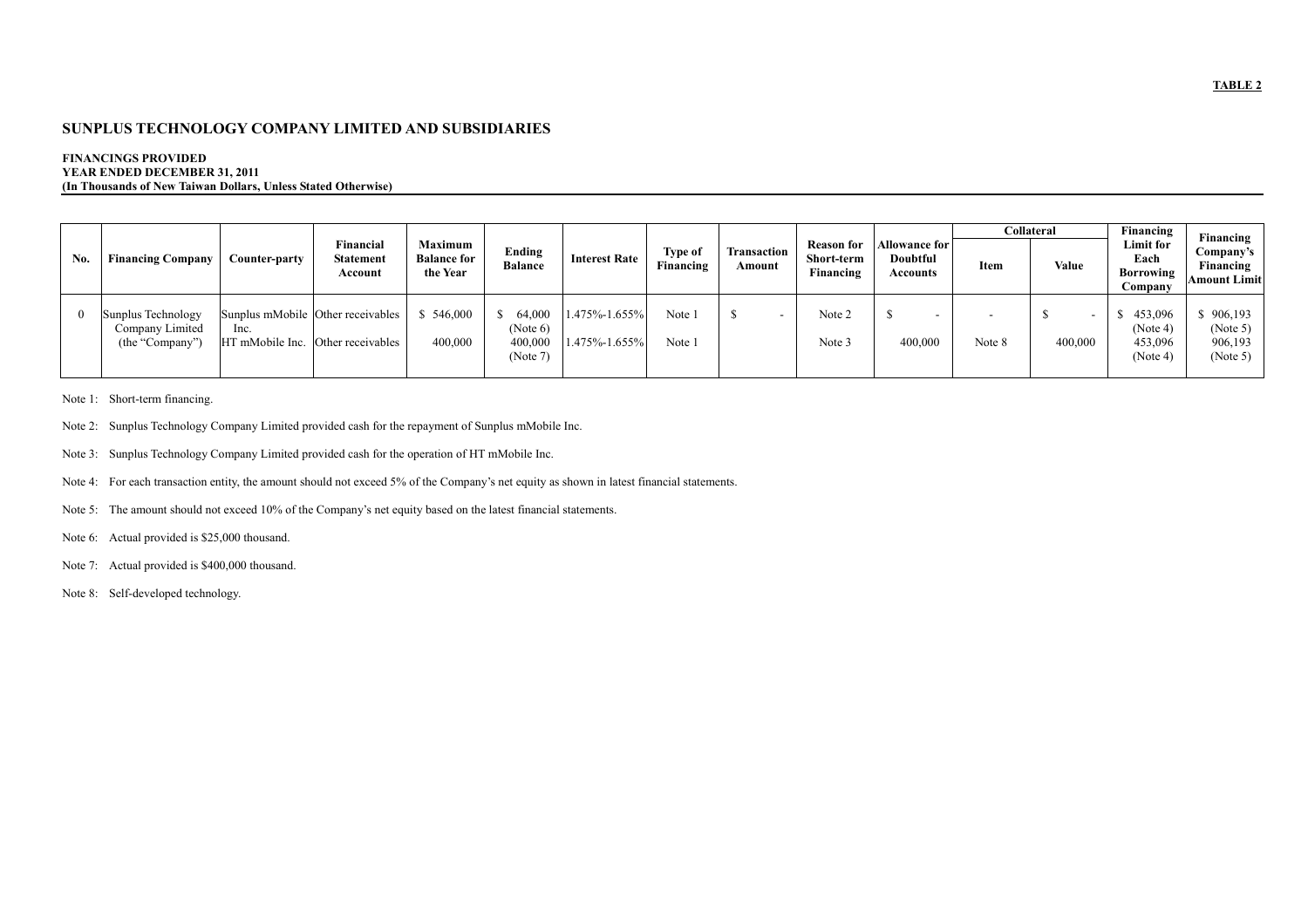#### **SUNPLUS TECHNOLOGY COMPANY LIMITED**

#### **MARKETABLE SECURITIES HELD DECEMBER 31, 2011 (In Thousands of New Taiwan Dollars, Unless Stated Otherwise)**

|                             |                                             |                                      |                                     |                        | December 31, 2011     |                |                         |                            |
|-----------------------------|---------------------------------------------|--------------------------------------|-------------------------------------|------------------------|-----------------------|----------------|-------------------------|----------------------------|
| <b>Holding Company Name</b> | <b>Type and Name of Marketable Security</b> | <b>Relationship with the Holding</b> | <b>Financial Statement Account</b>  | <b>Shares or Units</b> |                       | Percentage of  | <b>Market Value or</b>  | <b>Note</b>                |
|                             |                                             | Company                              |                                     | (Thousands)            | <b>Carrying Value</b> | Ownership (%)  | <b>Net Asset Value</b>  |                            |
|                             |                                             |                                      |                                     |                        |                       |                |                         |                            |
| Sunplus Technology Company  | Stock                                       |                                      |                                     |                        |                       |                |                         |                            |
| Limited (the "Company")     | Ventureplus Group Inc.                      | Equity-method investee               | Equity-method investments           | 42,985                 | - \$<br>1,046,788     | 100            | 1,046,788 Note 1<br>\$. |                            |
|                             | Orise Technology Co., Ltd.                  | Equity-method investee               | Equity-method investments           | 47,290                 | 870,358               | 34             | 870,358 Note 1          |                            |
|                             | Sunplus Venture Capital Co., Ltd.           | Equity-method investee               | Equity-method investments           | 100,000                | 652,884               | 100            | 652,884                 | Note 1                     |
|                             | Lin Shih Investment Co., Ltd.               | Equity-method investee               | Equity-method investments           | 70,000                 | 654,033               | 100            | 654,033                 | Notes 1 and 4              |
|                             | Generalplus Technology Inc.                 | Equity-method investee               | Equity-method investments           | 37,324                 | 659,141               | 34             | 659,141                 | Note 1                     |
|                             | Sunplus Innovation Technology Inc.          | Equity-method investee               | Equity-method investments           | 30,986                 | 576,004               | 64             | 577,182                 | Notes 1 and 7              |
|                             | Sunext Technology Co., Ltd.                 | Equity-method investee               | Equity-method investments           | 38,837                 | 432,445               | 61             | 298,250                 | Note 1                     |
|                             | Russell Holdings Limited                    | Equity-method investee               | Equity-method investments           | 14,760                 | 409,664               | 100            | 413,503                 | Notes 1 and 9              |
|                             | iCatch Technology, Inc.                     | Equity-method investee               | Equity-method investments           | 20,735                 | 185,251               | 38             | 185,251                 | Note 1                     |
|                             | Magic Sky Limited                           | Equity-method investee               | Equity-method investments           | 6,000                  |                       | 100            |                         | Note 1                     |
|                             | Sunplus mMedia Inc.                         | Equity-method investee               | Equity-method investments           | 12,441                 | 58,910                | 83             |                         | 119,126 Notes 1 and 8      |
|                             | Global Techplus Capital Inc.                | Equity-method investee               | Equity-method investments           | 200                    | 6,882                 | 100            | 6,882                   | Note 1                     |
|                             | Wei-Young Investment Inc.                   | Equity-method investee               | Equity-method investments           | 1,400                  | 6,184                 | 100            | 6,184                   | Note 1                     |
|                             | Sunplus Technology (H.K.) Co., Ltd.         | Equity-method investee               | Equity-method investments           | 11,075                 | 4,091                 | 100            | 4,091                   | Note 1                     |
|                             | Sunplus Management Consulting Inc.          | Equity-method investee               | Equity-method investments           | 500                    | 4,165                 | 100            | 4,165                   | Note 1                     |
|                             | Sunplus mMobile Inc.                        | Equity-method investee               | Equity-method investments           | 48,999                 | (333, 455)            | 99             |                         | $(315,562)$ Notes 1 and 6  |
|                             | Sunplus Core Technology Co., Ltd.           | Equity-method investee               | Equity-method investments           | 11,206                 | (138, 357)            | 70             |                         | $(110, 499)$ Notes 1 and 6 |
|                             | HT mMobile Inc.                             | Equity-method investee               | Equity-method investments           | 56,448                 |                       | 32             |                         | Note 1                     |
|                             | Giantplus Technology Co., Ltd.              | Same board chairman                  | Available-for-sale financial assets | 84,652                 | 637,150               | 19             |                         | 637.150 Notes 3 and 11     |
|                             | Global View Co., Ltd.                       | The Company's supervisor             | Available-for-sale financial assets | 13,568                 | 175,022               | 13             | 175,022                 | Note 3                     |
|                             | United Microelectronics Corp.               |                                      | Available-for-sale financial assets | 1,968                  | 24,989                |                | 24,989                  | Note 3                     |
|                             | RITEK Corp.                                 |                                      | Available-for-sale financial assets | 5,000                  | 22,848                |                | 22,848 Note 3           |                            |
|                             |                                             |                                      |                                     |                        |                       |                |                         |                            |
|                             | Fund                                        |                                      |                                     |                        |                       |                |                         |                            |
|                             | Taishin Lucky Fund                          |                                      | Available-for-sale financial assets | 12,852                 | 137,962               |                | 137,962                 | Note 5                     |
|                             | Mega Diamond Bond Fund                      |                                      | Available-for-sale financial assets | 8,326                  | 100,453               |                | 100,453                 | Note 5                     |
|                             | Asian Total Return Bond                     |                                      | Available-for-sale financial assets | 3,000                  | 30,372                |                | 30,372                  | Note 5                     |
|                             | <b>Emerging Markets Debt Fund</b>           |                                      | Available-for-sale financial assets | 3,000                  | 30,130                |                | 30,130                  | Note 5                     |
|                             | JF Taiwan Growth Fund                       |                                      | Available-for-sale financial assets | 2,033                  | 29,799                |                | 29,799                  | Note 5                     |
|                             | TLG SOLOMON Money Market Fund               |                                      | Available-for-sale financial assets | 1,652                  | 20,118                |                | 20,118                  | Note 5                     |
|                             | Manulife Wan Li Bond Fund                   |                                      | Available-for-sale financial assets | 1,060                  | 14,113                |                | 14,113 Note 5           |                            |
|                             | Network Capital Global Fund                 |                                      | Financial assets carried at cost    | 1,333                  | 13,333                | $\overline{7}$ | 13,333 Note 2           |                            |
|                             | Technology Partners Venture Capital Corp.   |                                      | Financial assets carried at cost    | 556                    | 5,556                 | 11             |                         | 5,556 Note 2               |
|                             |                                             |                                      |                                     |                        |                       |                |                         |                            |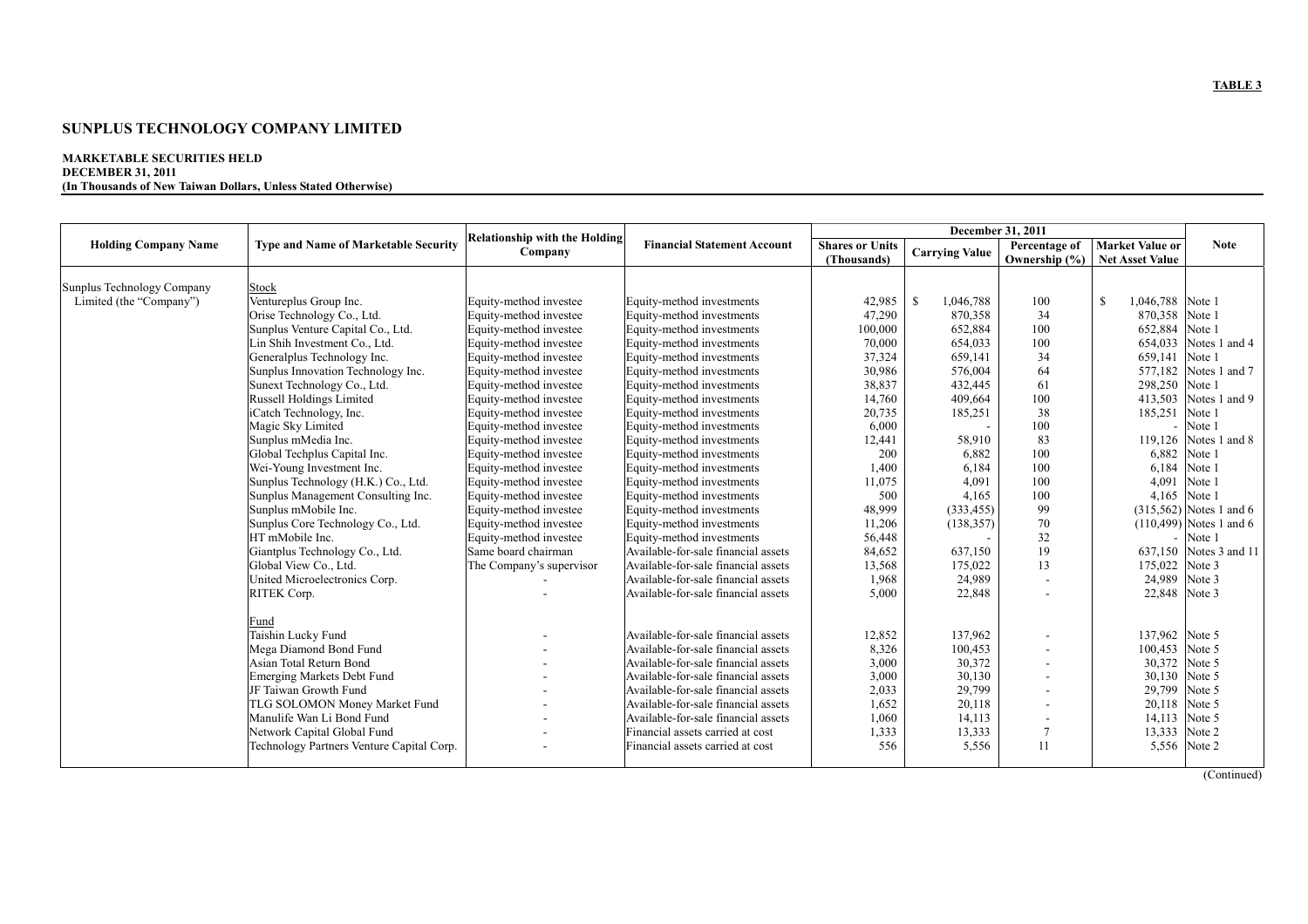|                               |                                             | <b>Relationship with the Holding</b> |                                        |                        | December 31, 2011     |                          |                              |                          |
|-------------------------------|---------------------------------------------|--------------------------------------|----------------------------------------|------------------------|-----------------------|--------------------------|------------------------------|--------------------------|
| <b>Holding Company Name</b>   | <b>Type and Name of Marketable Security</b> | Company                              | <b>Financial Statement Account</b>     | <b>Shares or Units</b> | <b>Carrying Value</b> | Percentage of            | <b>Market Value or</b>       | <b>Note</b>              |
|                               |                                             |                                      |                                        | (Thousands)            |                       | Ownership (%)            | <b>Net Asset Value</b>       |                          |
|                               |                                             |                                      |                                        |                        |                       |                          |                              |                          |
| Lin Shih Investment Co., Ltd. | Sunext Technology Co., Ltd.                 | Equity-method investee               | Equity-method investments              | 3,360                  | $\mathbf S$<br>25,842 | 5                        | $\mathbf S$<br>25,842 Note 1 |                          |
|                               | Generalplus Technology Inc.                 | Equity-method investee               | Equity-method investments              | 14,892                 | 262,364               | 14                       | 261,949 Note 1               |                          |
|                               | Sunplus Core Technology Co., Ltd.           | Equity-method investee               | Equity-method investments              | 2,308                  | (22, 570)             | 15                       |                              | $(26,041)$ Notes 1 and 6 |
|                               | Sunplus mMobile Inc.                        | Equity-method investee               | Equity-method investments              | 8                      | 32                    |                          | $(53,092)$ Note 1            |                          |
|                               | Sunplus mMedia Inc.                         | Equity-method investee               | Equity-method investments              | 579                    | 10,487                | $\overline{4}$           | 6,402                        | Note 1                   |
|                               | Sunplus Innovation Technology Inc.          | Equity-method investee               | Equity-method investments              | 1,059                  | 17,240                | $\overline{2}$           | 19,449                       | Note 1                   |
|                               | HT mMobile Inc.                             | Equity-method investee               | Equity-method investments              | 4,695                  |                       | 3                        |                              | Note 1                   |
|                               | iCatch Technology, Inc.                     | Equity-method investee               | Equity-method investments              | 965                    | 8,618                 | $\mathfrak{D}$           | 8,618                        | Note 1                   |
|                               | Sunplus Technology Co., Ltd.                | Parent Company                       | Available-for-sale financial assets    | 3,560                  | 35,493                |                          | 35,493                       | Note 3                   |
|                               | Ability Enterprise Co., Ltd.                |                                      | Available-for-sale financial assets    | 5,274                  | 137,125               |                          | 137,125                      | Note 3                   |
|                               | RITEK Technology Co., Ltd.                  |                                      | Available-for-sale financial assets    | 833                    | 3,808                 |                          | 3,808                        | Note 3                   |
|                               | Aiptek International Inc.                   |                                      | Available-for-sale financial assets    | 136                    | 386                   |                          | 386                          | Note 3                   |
|                               | Radiant Innovation Inc.                     |                                      | Available-for-sale financial assets    | 2,378                  | 41,733                | $\mathbf{8}$             | 41,733                       | Note 3                   |
|                               | Catcher Technology Co., Ltd.                |                                      | Available-for-sale financial assets    | 35                     | 4,918                 |                          | 4,918                        | Note 3                   |
|                               | TPK Holding Co., Ltd.                       |                                      | Available-for-sale financial assets    | -6                     | 2,367                 |                          | 2,367                        | Note 3                   |
|                               | Largen Precision Co., Ltd.                  |                                      | Available-for-sale financial assets    | $\overline{4}$         | 2,264                 |                          | 2,264                        | Note 3                   |
|                               | ASE Inc.                                    |                                      | Available-for-sale financial assets    | 87                     | 2,259                 |                          | 2,259                        | Note 3                   |
|                               | King Silde Works Co., Ltd.                  |                                      | Available-for-sale financial assets    | 15                     | 2,160                 |                          | 2,160                        | Note 3                   |
|                               | China Synthetic Rubber Corp.                |                                      | Available-for-sale financial assets    | 60                     | 1,710                 |                          | 1,710                        | Note 3                   |
|                               | E long Holdings Inc.                        |                                      | Available-for-sale financial assets    | 40                     | 1,580                 |                          | 1,580                        | Note 3                   |
|                               | Quanta Computer Inc.                        |                                      | Available-for-sale financial assets    | 20                     | 1,274                 |                          | 1,274                        | Note 3                   |
|                               | Cheng Shin Rubber Ind., Co., Ltd.           |                                      | Available-for-sale financial assets    | 15                     | 983                   |                          | 983                          | Note 3                   |
|                               | Taichong Commercial Bank Co., Ltd.          |                                      | Available-for-sale financial assets    | 58                     | 501                   |                          | 501                          | Note 3                   |
|                               | Young Tek Electronics Corp.                 |                                      | Financial assets at fair value through | 200                    | 19,940                |                          | 19,940                       | Note 3                   |
|                               |                                             |                                      | profit or loss                         |                        |                       |                          |                              |                          |
|                               | Sanjet Technology Corp.                     |                                      | Financial assets carried at cost       | 8                      | 72                    |                          | 72                           | Note 2                   |
|                               | Minton Optic Industry Co., Ltd.             |                                      | Financial assets carried at cost       | 4,272                  |                       | 7                        |                              | Note 2                   |
|                               | GemFor Tech. Co., Ltd.                      |                                      | Financial assets carried at cost       | 353                    | 4,007                 | 6                        | 4,007                        | Note 2                   |
|                               | MaxEmil Photonics Corp.                     |                                      | Financial assets carried at cost       | 426                    | 4,136                 | $\overline{2}$           |                              | 4,136 Note 2             |
|                               | WayTech Development Inc.                    |                                      | Financial assets carried at cost       | 1,500                  |                       | $\overline{\phantom{0}}$ |                              | Note 2                   |
|                               | Miracle Technology Co., Ltd.                |                                      | Financial assets carried at cost       | 1,295                  | 13,940                | $\mathbf Q$              | 13,940                       | Note 2                   |
|                               | Socle Technology Corp.                      |                                      | Financial assets carried at cost       | 250                    | 6,250                 |                          | 6,250                        | Note 2                   |
|                               | Glokie Technology Corp.                     |                                      | Financial assets carried at cost       | 2,300                  |                       | 14                       |                              | Note 2                   |
|                               | Genius Vision Digital Co., Ltd.             |                                      | Financial assets carried at cost       | 600                    | 6,000                 | 9                        | 6,000                        | Note 2                   |
|                               | Lingri Technology Co., Ltd.                 |                                      | Financial assets carried at cost       | 304                    | 3,040                 | 19                       |                              | 3,040 Note 2             |
|                               |                                             |                                      |                                        |                        |                       |                          |                              |                          |
| Russell Holdings Limited      | <b>Stock</b>                                |                                      |                                        |                        |                       |                          |                              |                          |
|                               | Jet Focus Limited                           | Equity-method investee               | Equity-method investments              | 4,794                  | US\$<br>(350)         | 44                       | US\$                         | $(350)$ Note 6           |
|                               |                                             |                                      |                                        |                        | thousand              |                          | thousand                     |                          |
|                               | Sunext Technology Co., Ltd.                 | Equity-method investee               | Equity-method investments              | 442                    | US\$<br>2,202         | -1                       | US\$<br>113                  | Note 1                   |
|                               |                                             |                                      |                                        |                        | thousand              |                          | thousand                     |                          |
|                               | King Yuan ECB                               |                                      | Available-for-sale financial assets    | 8                      | US\$<br>816           | $\overline{\phantom{a}}$ | US\$<br>816                  | Note 3                   |
|                               |                                             |                                      |                                        |                        | thousand              |                          | thousand                     |                          |
|                               | InveStar Excelsus Venture Capital (Int'l),  |                                      | Financial assets carried at cost       |                        | US\$                  | 19                       | US\$                         | Note 2                   |
|                               | Inc., LDC                                   |                                      |                                        |                        | thousand              |                          | thousand                     |                          |
|                               |                                             |                                      |                                        |                        |                       |                          |                              |                          |
|                               |                                             |                                      |                                        |                        |                       |                          |                              | (Continued)              |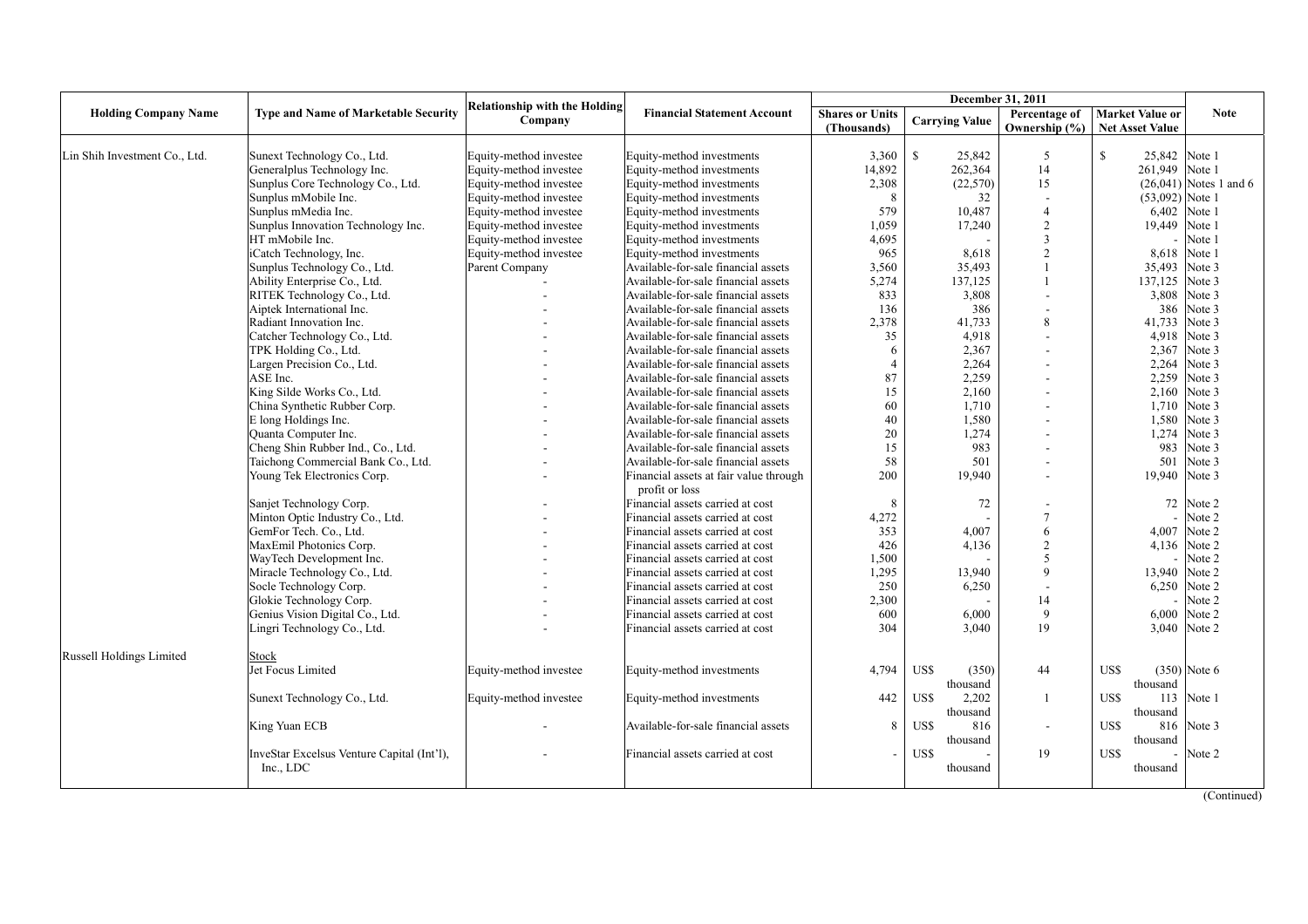|                                   |                                             |                                                 |                                                                         |                                       |                           | December 31, 2011              |                                                  |                          |
|-----------------------------------|---------------------------------------------|-------------------------------------------------|-------------------------------------------------------------------------|---------------------------------------|---------------------------|--------------------------------|--------------------------------------------------|--------------------------|
| <b>Holding Company Name</b>       | <b>Type and Name of Marketable Security</b> | <b>Relationship with the Holding</b><br>Company | <b>Financial Statement Account</b>                                      | <b>Shares or Units</b><br>(Thousands) | <b>Carrying Value</b>     | Percentage of<br>Ownership (%) | <b>Market Value or</b><br><b>Net Asset Value</b> | <b>Note</b>              |
|                                   | OZ Optics Limited.                          |                                                 | Financial assets carried at cost                                        | 1,000                                 | US\$<br>thousand          | 8                              | US\$<br>$\blacksquare$<br>thousand               | Note 2                   |
|                                   | Aicent, Inc.                                |                                                 | Financial assets carried at cost                                        | 500                                   | US\$<br>250<br>thousand   | 1                              | US\$<br>250<br>thousand                          | Note 2                   |
|                                   | Ortega Info System, Inc.                    |                                                 | Financial assets carried at cost                                        | 2,557                                 | US\$<br>thousand          | $\sim$                         | US\$<br>thousand                                 | Note 2                   |
|                                   | Asia B2B on Line Inc.                       |                                                 | Financial assets carried at cost                                        | 1,000                                 | US\$<br>thousand          | $\overline{3}$                 | US\$<br>thousand                                 | Note 2                   |
|                                   | Asia Tech Taiwan Venture L.P.               |                                                 | Financial assets carried at cost                                        |                                       | US\$<br>693<br>thousand   | 5                              | US\$<br>693<br>thousand                          | Note 2                   |
|                                   | Ether Precision Inc.                        |                                                 | Financial assets carried at cost                                        | 1,250                                 | US\$<br>500<br>thousand   |                                | US\$<br>500<br>thousand                          | Note 2                   |
|                                   | Innobrige Venture Fund ILP                  |                                                 | Financial assets carried at cost                                        |                                       | US\$<br>2,000<br>thousand | $\blacksquare$                 | US\$<br>2,000<br>thousand                        | Note 2                   |
|                                   | Innobrige International Inc.                |                                                 | Financial assets carried at cost                                        | 4,000                                 | US\$<br>400<br>thousand   | 15                             | US\$<br>400<br>thousand                          | Note 2                   |
|                                   | VisualOn Inc.                               |                                                 | Financial assets carried at cost                                        | 377                                   | US\$<br>200<br>thousand   | 3                              | US\$<br>200<br>thousand                          | Note 2                   |
|                                   | Aruba Networks, Inc.                        |                                                 | Financial assets carried at cost                                        | 10                                    | US\$<br>230<br>thousand   | $\overline{\phantom{a}}$       | US\$<br>230<br>thousand                          | Note 2                   |
|                                   | Synerchip Co., Ltd.                         |                                                 | Financial assets carried at cost                                        | 5,524                                 | US\$<br>900<br>thousand   | 11                             | US\$<br>900<br>thousand                          | Note 2                   |
| Sunplus Venture Capital Co., Ltd. | Stock                                       |                                                 |                                                                         |                                       |                           |                                |                                                  |                          |
|                                   | Sunext Technology Co., Ltd.                 | Equity-method investee                          | Equity-method investments                                               | 4,431                                 | 34,020                    | $7\phantom{.0}$                |                                                  | 34,020 Note 1            |
|                                   | Han Young Technology Co., Ltd.              | Equity-method investee                          | Equity-method investments                                               | 420                                   | 1,780                     | 70                             | 1,780                                            | Note 1                   |
|                                   | Generalplus Technology Inc.                 | Equity-method investee                          | Equity-method investments                                               | 4,301                                 | 88,302                    | $\overline{4}$                 | 75,045                                           | Note 1                   |
|                                   | Orise Technology Co., Ltd.                  | Equity-method investee                          | Equity-method investments                                               | 865                                   | 15,423                    | $\overline{1}$                 | 15,423                                           | Note 1                   |
|                                   | Sunplus Core Technology Co., Ltd.           | Equity-method investee                          | Equity-method investments                                               | 1,855                                 | (18, 538)                 | 12                             |                                                  | $(18,538)$ Notes 1 and 6 |
|                                   | Sunplus mMobile Inc.                        | Equity-method investee                          | Equity-method investments                                               |                                       | 3                         | $\blacksquare$                 |                                                  | $(2,258)$ Note 1         |
|                                   | HT mMobile Inc.                             | Equity-method investee                          | Equity-method investments                                               | 9,111                                 |                           | 5                              |                                                  | Note 1                   |
|                                   | Sunplus mMedia Inc.                         | Equity-method investee                          | Equity-method investments                                               | 1,909                                 | 17,481                    | 13                             | 17,222                                           | Note 1                   |
|                                   | Sunplus Innovation Technology Inc.          | Equity-method investee                          | Equity-method investments                                               | 2,622                                 | 48,903                    | 5                              | 48,903                                           | Note 1                   |
|                                   | iCatch Technology, Inc.                     | Equity-method investee                          | Equity-method investments                                               | 3,182                                 | 28.428                    | 6                              | 28,428                                           | Note 1                   |
|                                   | Ability Enterprise Co., Ltd.                |                                                 | Available-for-sale financial assets                                     | 3,784                                 | 98,384                    |                                | 98,384                                           | Note 3                   |
|                                   | King Yuan Electronics Co., Ltd.             |                                                 | Available-for-sale financial assets                                     | 2,441                                 | 24,651                    |                                | 24,651                                           | Note 3                   |
|                                   | Radiant Innovation Inc.                     |                                                 | Available-for-sale financial assets                                     | 913<br>803                            | 16,021                    | $\mathfrak{Z}$<br>1            | 16,021                                           | Note 3<br>Note 3         |
|                                   | AIPTEK International Inc.<br>UED Corp.      |                                                 | Available-for-sale financial assets<br>Financial assets carried at cost | 500                                   | 2,271<br>30,000           |                                | 2,271<br>30,000                                  | Note 2                   |
|                                   | Feature Integration Technology Inc.         |                                                 | Financial assets carried at cost                                        | 1,811                                 | 20,734                    | $\overline{4}$                 | 20,734                                           | Note 2                   |
|                                   | Miracle Technology Co., Ltd.                |                                                 | Financial assets carried at cost                                        | 1,303                                 | 14,025                    | 9                              | 14,025                                           | Note 2                   |
|                                   | Socle Technology Corp.                      |                                                 | Financial assets carried at cost                                        | 550                                   | 13,750                    | $\overline{1}$                 | 13,750                                           | Note 2                   |
|                                   | <b>Cyberon Corporation</b>                  |                                                 | Financial assets carried at cost                                        | 1,521                                 | 13,691                    | 18                             | 13,691                                           | Note 2                   |
|                                   | MaxEmil Photonics Corp.                     |                                                 | Financial assets carried at cost                                        | 419                                   | 6,242                     | 2                              | 6,242                                            | Note 2                   |
|                                   | Aruba Networks, Inc.                        |                                                 | Financial assets carried at cost                                        | $\overline{4}$                        | 2,585                     | $\sim$                         | 2,585                                            | Note 2                   |
|                                   | Sanjet Technology Corp.                     |                                                 | Financial assets carried at cost                                        | 49                                    | 422                       | $\overline{\phantom{a}}$       | 422                                              | Note 2                   |
|                                   | Minton Optic Industry Co., Ltd.             |                                                 | Financial assets carried at cost                                        | 5,000                                 |                           | 8                              |                                                  | Note 2                   |
|                                   | Simple Act Inc.                             |                                                 | Financial assets carried at cost                                        | 1,900                                 |                           | 10                             |                                                  | Note 2                   |
|                                   | eWave System, Inc.                          |                                                 | Financial assets carried at cost                                        | 1.833                                 |                           | 22                             | $\sim$                                           | Note 2                   |
|                                   |                                             |                                                 |                                                                         |                                       |                           |                                |                                                  |                          |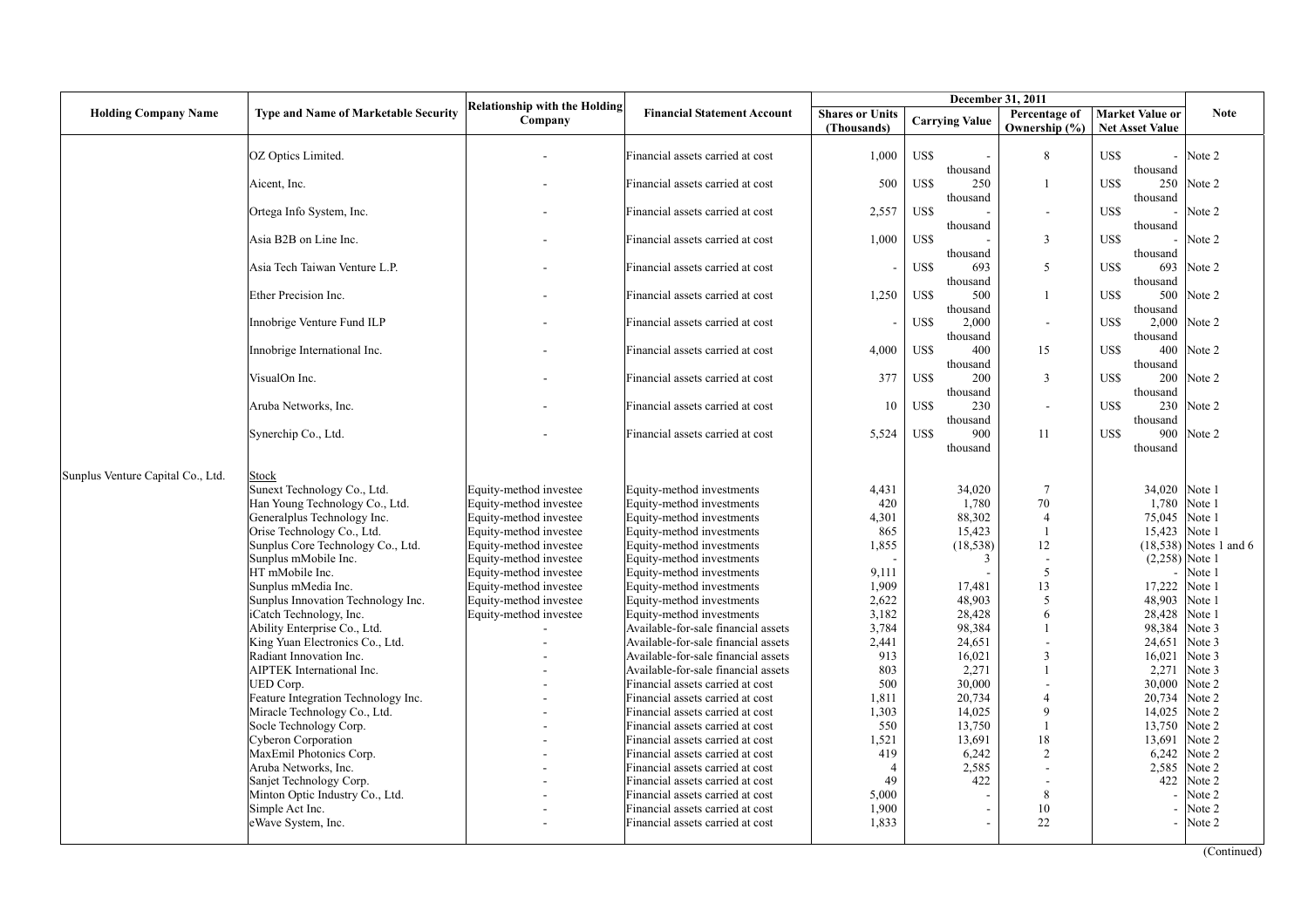|                              |                                                                                                                                       |                                                                       |                                                                                                                                                          |                                       | December 31, 2011                           |                                |                                                  |                                          |
|------------------------------|---------------------------------------------------------------------------------------------------------------------------------------|-----------------------------------------------------------------------|----------------------------------------------------------------------------------------------------------------------------------------------------------|---------------------------------------|---------------------------------------------|--------------------------------|--------------------------------------------------|------------------------------------------|
| <b>Holding Company Name</b>  | <b>Type and Name of Marketable Security</b>                                                                                           | <b>Relationship with the Holding</b><br>Company                       | <b>Financial Statement Account</b>                                                                                                                       | <b>Shares or Units</b><br>(Thousands) | <b>Carrying Value</b>                       | Percentage of<br>Ownership (%) | <b>Market Value or</b><br><b>Net Asset Value</b> | <b>Note</b>                              |
|                              | WayTech Development Inc.<br>Information Technology Total Services<br>Book4u Company Limited<br>VenGlobal International Fund           |                                                                       | Financial assets carried at cost<br>Financial assets carried at cost<br>Financial assets carried at cost<br>Financial assets carried at cost             | 1,000<br>51<br>9                      | $\mathbb{S}$                                | $\overline{4}$<br>3            | $\mathbb{S}$                                     | Note 2<br>Note 2<br>Note 2<br>Note 2     |
| Ventureplus Group Inc.       | <b>Stock</b><br>Ventureplus Mauritius Inc.                                                                                            | Subsidiary of Ventureplus<br>Group Inc.                               | Equity-method investments                                                                                                                                | 42,985                                | US\$<br>34,583<br>thousand                  | 100                            | 34,583 Note 1<br>US\$<br>thousand                |                                          |
| Ventureplus Mauritius Inc.   | Stock<br>Ventureplus Cayman Inc.                                                                                                      | Subsidiary of Ventureplus<br>Mauritius Inc.                           | Equity-method investments                                                                                                                                | 42,985                                | US\$<br>34,587<br>thousand                  | 100                            | US\$<br>34,587 Note 1<br>thousand                |                                          |
| Ventureplus Cayman Inc.      | <b>Stock</b><br>Sunplus Technology (Shanghai) Co., Ltd.                                                                               | Subsidiary of Ventureplus<br>Cayman Inc.                              | Equity-method investments                                                                                                                                |                                       | US\$<br>14,565<br>thousand                  | 99                             | US\$<br>14,565 Note 1<br>thousand                |                                          |
|                              | Sunplus Pro-tek (Shenzhen) Co., Ltd.<br>SunMedia Technology Co., Ltd.                                                                 | Subsidiary of Ventureplus<br>Cayman Inc.<br>Subsidiary of Ventureplus | Equity-method investments<br>Equity-method investments                                                                                                   |                                       | US\$<br>1,372<br>thousand<br>US\$<br>17,736 | 100<br>100                     | US\$<br>thousand<br>17,736 Note 1<br>US\$        | 1,372 Note 1                             |
|                              | Sunplus App Technology Co., Ltd.                                                                                                      | Cayman Inc.<br>Subsidiary of Ventureplus<br>Cayman Inc.               | Equity-method investments                                                                                                                                |                                       | thousand<br>US\$<br>318<br>thousand         | 80                             | thousand<br>US\$<br>thousand                     | 318 Note 1                               |
|                              | Ytrip Technology Co., Ltd.                                                                                                            | Subsidiary of Ventureplus<br>Cayman Inc.                              | Equity-method investments                                                                                                                                |                                       | US\$<br>55<br>thousand                      | 78                             | US\$<br>thousand                                 | 55 Note 1                                |
| Global Techplus Capital Inc. | Stock<br>Techplus Capital Samoa Inc.                                                                                                  | Subsidiary of Global Techplus<br>Capital Inc.                         | Equity-method investments                                                                                                                                |                                       | US\$<br>thousand                            | 100                            | US\$<br>$\blacksquare$<br>thousand               | Note 1                                   |
| Ltd.                         | Sunplus Technology (Shanghai) Co., ShenZhen Suntop Technology Co., Ltd.                                                               | Subsidiary of Sunplus<br>Technology (Shanghai) Co.,<br>Ltd.           | Equity-method investments                                                                                                                                |                                       | <b>RMB</b><br>(320)<br>thousand             | 100                            | <b>RMB</b><br>thousand                           | $(320)$ Note 1                           |
|                              | GF Money Market Fund class B shares                                                                                                   |                                                                       | Available-for-sale financial assets                                                                                                                      | 13,950                                | $\mathbf{RMB}$<br>14,105<br>thousand        | $\blacksquare$                 | <b>RMB</b><br>14,105 Note 1<br>thousand          |                                          |
| Wei-Young Investment Inc.    | <b>Stock</b><br>Elitergroup Computer Systems<br>Sunext Technology Co., Ltd.<br>Generalplus Technology Inc.                            | Equity-method investee<br>Equity-method investee                      | Available-for-sale financial assets<br>Equity-method investments<br>Equity-method investments                                                            | 508<br>18<br>108                      | 3,225<br>304<br>1,820                       |                                | 1,901                                            | 3,225 Note 3<br>138 Note 1<br>Note 1     |
| Generalplus Technology Inc.  | Stock<br>Generalplus International (Samoa) Inc.                                                                                       | Subsidiary of Generalplus<br>Technology Inc.                          | Equity-method investments                                                                                                                                | 7,590                                 | 110,095                                     | 100                            | 110,095 Note 1                                   |                                          |
|                              | Fund<br><b>ING Taiwan Money Market</b><br>Fuh Hwa Mouey Market Fund<br>Prudential Emerging Markets Fund<br>Polaris De-Li Money Market |                                                                       | Available-for-sale financial assets<br>Available-for-sale financial assets<br>Available-for-sale financial assets<br>Available-for-sale financial assets | 4,570<br>2,740<br>4,993<br>1,983      | 54,044<br>43,080<br>48,462<br>31,187        | $\blacksquare$                 | 43,080<br>31,187 Note 5                          | 54,044 Note 5<br>Note 5<br>48,462 Note 5 |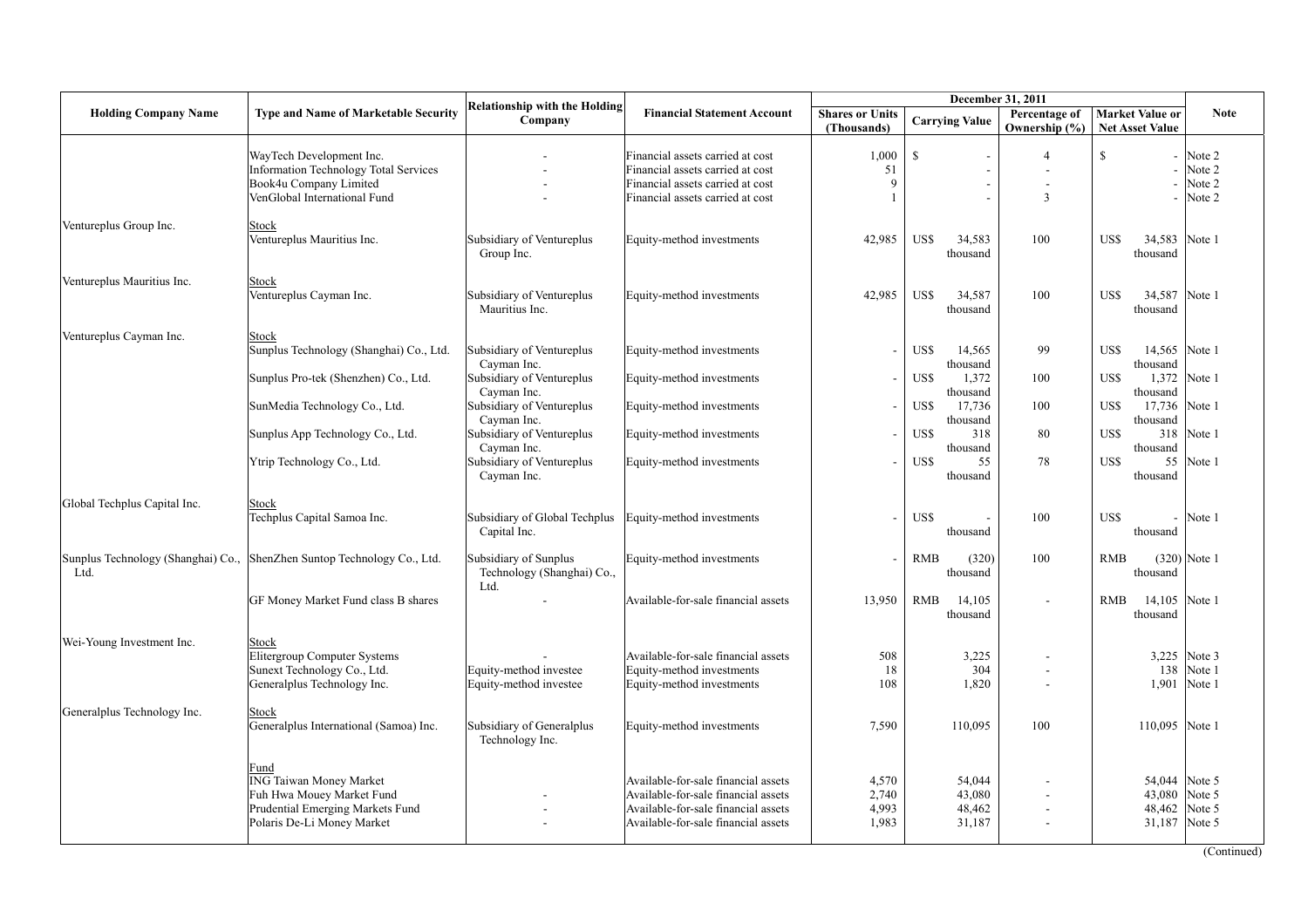|                                           |                                                                                                                                                   |                                                                         |                                                                                                                                                                                                 |                                           |                                                | December 31, 2011              |                                                                                   |                     |
|-------------------------------------------|---------------------------------------------------------------------------------------------------------------------------------------------------|-------------------------------------------------------------------------|-------------------------------------------------------------------------------------------------------------------------------------------------------------------------------------------------|-------------------------------------------|------------------------------------------------|--------------------------------|-----------------------------------------------------------------------------------|---------------------|
| <b>Holding Company Name</b>               | <b>Type and Name of Marketable Security</b>                                                                                                       | <b>Relationship with the Holding</b><br>Company                         | <b>Financial Statement Account</b>                                                                                                                                                              | <b>Shares or Units</b><br>(Thousands)     | <b>Carrying Value</b>                          | Percentage of<br>Ownership (%) | <b>Market Value or</b><br><b>Net Asset Value</b>                                  | <b>Note</b>         |
| Generalplus International (Samoa)<br>Inc. | <b>Stock</b><br>Generalplus (Mauritius) Inc.                                                                                                      | Subsidiary of Generalplus<br>International (Samoa) Inc.                 | Equity-method investments                                                                                                                                                                       | 7,590                                     | US\$<br>3,636<br>thousand                      | 100                            | US\$<br>thousand                                                                  | 3,636 Note 1        |
| Generalplus (Mauritius) Inc.              | <b>Stock</b><br>Generalplus Technology (Shenzhen) Co.,<br>Ltd.                                                                                    | Subsidiary of Generalplus<br>(Mauritius) Inc.                           | Equity-method investments                                                                                                                                                                       | 7,200                                     | US\$<br>3,483<br>thousand                      | 100                            | US\$<br>thousand                                                                  | 3,482 Note 1        |
|                                           | Generalplus Technology (Hong Kong) Co.,<br>Ltd.                                                                                                   | Subsidiary of Generalplus<br>(Mauritius) Inc.                           | Equity-method investments                                                                                                                                                                       | 390                                       | US\$<br>153<br>thousand                        | 100                            | US\$<br>thousand                                                                  | 153 Note 1          |
| Sunext Technology Co., Ltd.               | <b>Stock</b><br>Great Sun Corp.                                                                                                                   | Subsidiary of Sunext<br>Technology Co., Ltd.                            | Equity-method investments                                                                                                                                                                       | 750                                       | <sup>\$</sup><br>12,871                        | 100                            | 12,871 Note 1                                                                     |                     |
|                                           | Great Prosperous Corp.                                                                                                                            | Subsidiary of Sunext<br>Technology Co., Ltd.                            | Equity-method investments                                                                                                                                                                       | 1,800                                     | 3,355                                          | 100                            |                                                                                   | 3,355 Note 1        |
|                                           | Fund<br>Yuanta Wan Tai Bond Fund<br>IBT 1699 Bond Fund<br>FSITC Taiwan Bond Fund<br><b>ING Taiwan Money Market</b><br>Polaris De-Bao Money Market |                                                                         | Available-for-sale financial assets<br>Available-for-sale financial assets<br>Available-for-sale financial assets<br>Available-for-sale financial assets<br>Available-for-sale financial assets | 5,203<br>3,990<br>3,393<br>3,177<br>3,452 | 76,000<br>52,000<br>50,000<br>50,000<br>40,000 | ٠                              | 76,000 Note 5<br>52,000 Note 5<br>50,000 Note 5<br>50,000 Note 5<br>40,000 Note 5 |                     |
| Great Sun Corp.                           | Stock<br>Sunext (Mauritius) Inc.                                                                                                                  | Subsidiary of Great Sun Corp.                                           | Equity-method investments                                                                                                                                                                       | 750                                       | US\$<br>25<br>thousand                         | 100                            | US\$<br>thousand                                                                  | 25 Note 1           |
| Sunext (Mauritius) Inc.                   | Stock<br>Sunext Technology (Shanghai)                                                                                                             | Subsidiary of Sunext<br>(Mauritius) Inc.                                | Equity-method investments                                                                                                                                                                       |                                           | US\$<br>25<br>thousand                         | 100                            | US\$<br>thousand                                                                  | 25 Note 1           |
| Sunplus mMobile Inc.                      | Sunplus mMobile SAS                                                                                                                               | Subsidiary of Sunplus mMobile Equity-method investments<br>Inc.         |                                                                                                                                                                                                 | 237                                       | (16, 886)                                      | 100                            | $(16,886)$ Note 1                                                                 |                     |
|                                           | Sunplus mMobile Holding Inc.                                                                                                                      | Subsidiary of Sunplus mMobile Equity-method investments<br>Inc.         |                                                                                                                                                                                                 | 2,580                                     | (3)                                            | 100                            |                                                                                   | $(3)$ Notes 1 and 6 |
| Sunplus mMobile Holding Inc.              | Bright Sunplus mMobile Inc.                                                                                                                       | Subsidiary of Sunplus mMobile Equity-method investments<br>Holding Inc. |                                                                                                                                                                                                 | 2,580                                     | US\$<br>thousand                               | 100                            | US\$<br>thousand                                                                  | $-$ Note 1          |
| Sunplus Innovation Technology<br>Inc.     | Fund<br>Prudential Financial Bond Fund<br>FSITC Taiwan Bond Fund<br>Fuh-Hwa Bond Fund                                                             |                                                                         | Available-for-sale financial assets<br>Available-for-sale financial assets<br>Available-for-sale financial assets                                                                               | 4,636<br>6,023<br>14                      | $\mathbb{S}$<br>70,760<br>88,767<br>200        |                                | 70,760 Note 5<br>88,767 Note 5                                                    | 200 Note 5          |
|                                           | Stock<br><b>Advanced Silicon SA</b><br>Advanced NuMicro System, Inc.                                                                              |                                                                         | Financial assets carried at cost<br>Financial assets carried at cost                                                                                                                            | 1,000<br>2,000                            | 26,979<br>15,993                               | 12<br>9                        | 26,979 Note 2<br>15,993 Note 2                                                    |                     |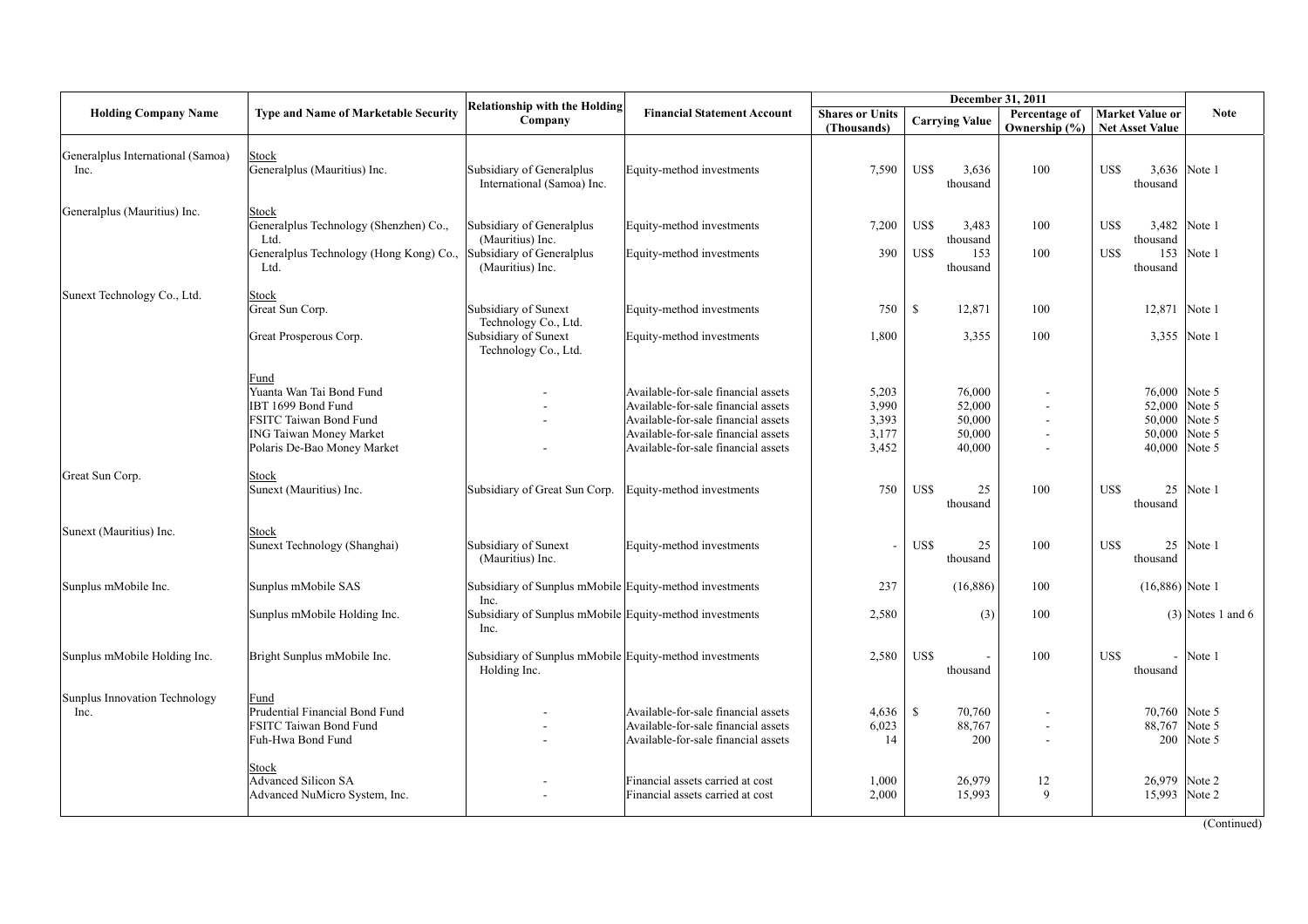- Note 1: The net asset value was based on audited financial data as of December 31, 2011.
- Note 2: The market value is based on carrying value as of December 31, 2011.
- Note 3: The market value is based on the closing price as of December 31, 2011.
- Note 4: The investment carrying value excluded the carrying value of \$63,401 thousand of the shares of Sunplus Technology Company Limited held by its subsidiary.
- Note 5: The market value was based on the net asset value of fund as of December 31, 2011.
- Note 6: The credit balance on the carrying value of the equity-method investment is reported under other current liabilities.
- Note 7: Includes deferred credit \$1,178 thousand.
- Note 8: Includes deferred credit \$72,878thousand.
- Note 9: Includes deferred credit \$3,839 thousand.
- Note 10: As of December 31, 2011, the above marketable securities, except the holdings of Lin Shih Investment Co., Ltd. of the shares of Sunplus Technology Company Limited, with a market value \$33,743 thousand, had not bee mortgaged.

Note 11: A Company's holding of 6,817 thousand shares acquired through private subscription was not allowed to be transacted freely in the public market, and the fair of this holding was valued are determined through valua

(Concluded)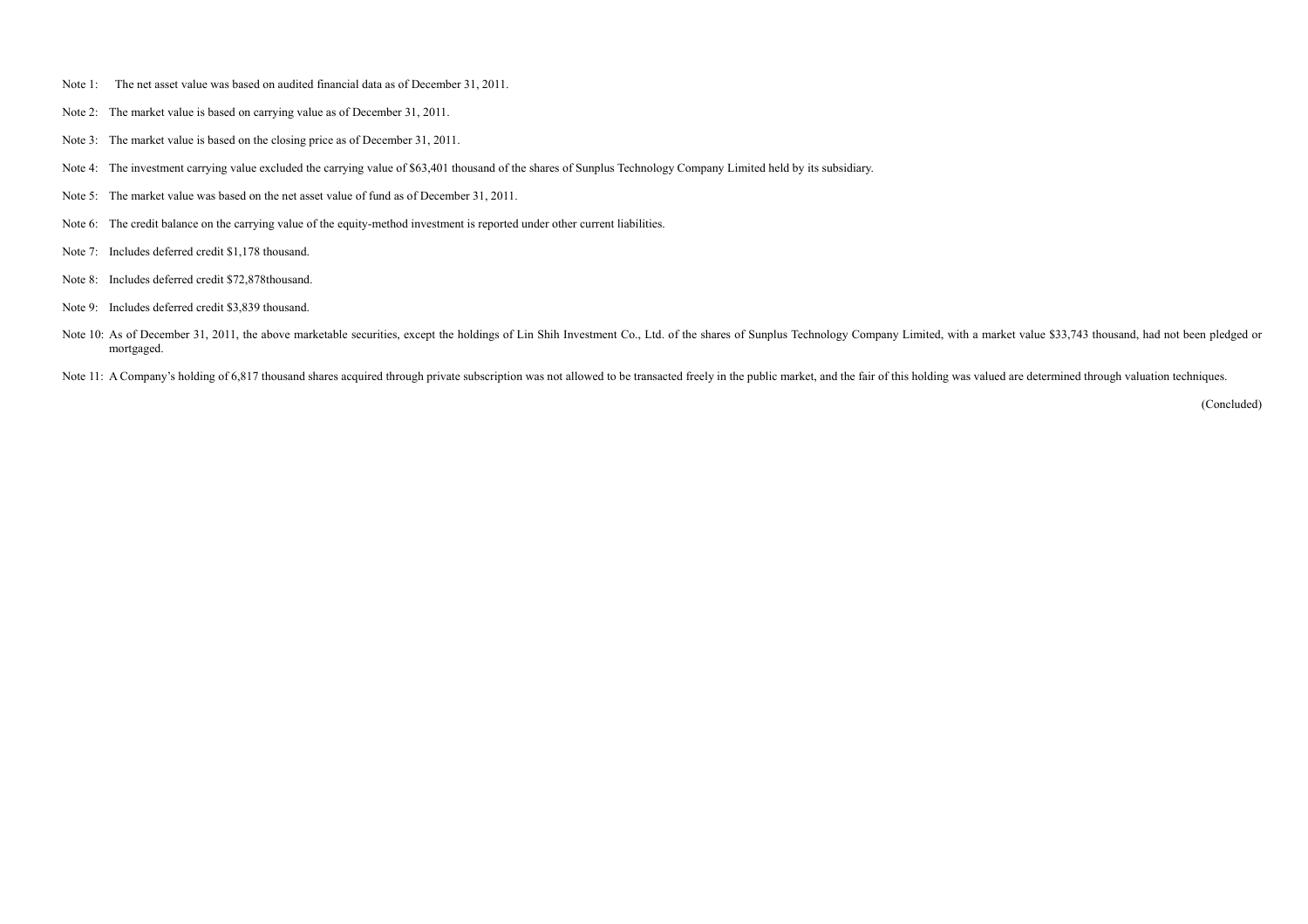#### **MARKETABLE SECURITIES ACQUIRED AND DISPOSED OF AT COSTS OR PRICES OF AT LEAST NT\$100 MILLION OR 20% OF THE PAID-IN CAPITAL YEAR ENDED DECEMBER 31, 2011**

**(In Thousands of New Taiwan Dollars, Unless Stated Otherwise)** 

|                                    |                                                                                  |                                     |              | <b>Beginning Balance</b> |                          | <b>Acquisition</b> |                          |                          | <b>Disposal</b> |             |                          | <b>Ending Balance</b> |
|------------------------------------|----------------------------------------------------------------------------------|-------------------------------------|--------------|--------------------------|--------------------------|--------------------|--------------------------|--------------------------|-----------------|-------------|--------------------------|-----------------------|
| <b>Company Name</b>                | <b>Type and Issuer of Marketable Security</b>                                    | <b>Financial Statement Account</b>  | <b>Units</b> |                          | Units                    | Amount             | Unit                     | Amount                   | Carrying        | Gain (Loss) | Unit                     | Amount                |
|                                    |                                                                                  |                                     | (Thousands)  | Amount                   | (Thousands)              |                    | (Thousands)              |                          | Value           |             | on Disposal (Thousands)  |                       |
|                                    |                                                                                  |                                     |              |                          |                          |                    |                          |                          |                 |             |                          |                       |
| Sunplus Technology Company Limited | Orise Technology Co., Ltd.                                                       | Equity-method investments           | 51,290       | 870,358<br>S.            |                          | S.                 | 4.000                    | \$252,740                | 82.467<br>S     | \$176.171   | 47,290                   | 870,358               |
|                                    |                                                                                  |                                     |              | (Note 3)                 |                          |                    |                          |                          |                 | (Note 4)    |                          | (Note 5)              |
|                                    | HT mMobile Inc.                                                                  | Equity-method investments           | 37,261       | 29,790                   | 19,187                   | 211,060            | $\overline{\phantom{a}}$ |                          |                 |             | 56,448                   |                       |
|                                    |                                                                                  |                                     |              | (Note 3)                 |                          |                    |                          |                          |                 |             |                          | (Note 5)              |
|                                    | Sunplus mMobile Inc.                                                             | Equity-method investments           | 20,090       | (591, 839)               | 48.900                   | 489,000            | $\overline{\phantom{a}}$ | $\overline{\phantom{a}}$ |                 | $\sim$      | 48.999                   | (333, 455)            |
|                                    | Taishin Bond Fund                                                                | Available-for-sale financial assets | 12,383       | (Note 3)<br>132.086      | 9.363                    | 100,000            | 8.894                    | 95,000                   | 94.487          | 513         | (Note 6)<br>12.852       | (Note 5)<br>137,962   |
|                                    |                                                                                  |                                     |              | (Note 2)                 |                          |                    |                          |                          |                 |             |                          | (Note 1)              |
|                                    | <b>FSITC Bond Fund</b>                                                           | Available-for-sale financial assets | 1,170        | 200.000                  | $\overline{\phantom{a}}$ |                    | 1,170                    | 200,272                  | 200,000         | 272         | $\overline{\phantom{a}}$ |                       |
|                                    |                                                                                  |                                     |              | (Note 2)                 |                          |                    |                          |                          |                 |             |                          | (Note 1)              |
|                                    | Mega Diamond                                                                     | Available-for-sale financial assets | 15,096       | 180.888                  | 12,493                   | 150,000            | 19,263                   | 231,071                  | 230,000         | 1,071       | 8,326                    | 100,453               |
|                                    |                                                                                  |                                     |              | (Note 2)                 |                          |                    |                          |                          |                 |             |                          | (Note 1)              |
|                                    | Cathay Bond Fund                                                                 | Available-for-sale financial assets | 4,182        | 50.130                   | 8.332                    | 100,000            | 12,514                   | 150,646                  | 150,000         | 646         | $\overline{\phantom{a}}$ |                       |
|                                    |                                                                                  |                                     |              | (Note 2)                 |                          |                    |                          |                          |                 |             |                          | (Note 1)              |
| Generalplus Technology Inc.        | Polaris De-Li Market                                                             | Available-for-sale financial assets | $\sim$       | $\overline{\phantom{a}}$ | 11,479                   | 180,000            | 9.496                    | 149,000                  | 148.910         | 90          | 1.983                    | 31,187                |
|                                    |                                                                                  |                                     |              |                          |                          |                    |                          |                          |                 |             |                          | (Note 1)              |
|                                    | PCA Wea Poll Bond Fund                                                           | Available-for-sale financial assets | $\sim$       | $\sim$                   | 12,861                   | 168,000            | 12,861                   | 168,106                  | 168,000         | 106         | $\sim$                   |                       |
|                                    | Yuanta Wn Tai Money Market                                                       | Available-for-sale financial assets | $\sim$       | $\overline{\phantom{a}}$ | 11,887                   | 173,000            | 11,887                   | 173,084                  | 173.000         | 84          | $\sim$                   |                       |
|                                    | Euh-Hwa Bond Fund                                                                | Available-for-sale financial assets |              |                          | 8.056                    | 112,000            | 8.056                    | 112,114                  | 112,000         | 114         | $\sim$                   |                       |
|                                    | <b>ING Taiwain Money Market</b>                                                  | Available-for-sale financial assets | 3,516        | 55.001                   | 4.014                    | 63.000             | 7.530                    | 118,162                  | 118,000         | 162         | $\overline{\phantom{a}}$ |                       |
|                                    | Polaris Bond Fund                                                                | Available-for-sale financial assets |              | $\overline{\phantom{a}}$ | 10,492                   | 121,000            | 10,492                   | 121,139                  | 121,000         | 139         | $\sim$                   | $\sim$                |
| Sunext Technology Company Limited  | Yugnta Wan Tai Bond Fund                                                         | Available-for-sale financial assets | 4,551        | 66,051                   | 11,113                   | 162,000            | 10,461                   | 152,517                  | 152,000         | 517         | 5,203                    | 76,000                |
|                                    | IBT 1699 Bond Fund                                                               | Available-for-sale financial assets | 3,093        | 40,027                   | 7.990                    | 104.000            | 7.093                    | 92,263                   | 92,000          | 263         | 3,990                    | 52,000                |
|                                    | FSITC Taiwan Bond Fund                                                           | Available-for-sale financial assets | 3,414        | 50,000                   | 6.797                    | 100,000            | 6,818                    | 100,313                  | 100,000         | 313         | 3,393                    | 50,000                |
|                                    | <b>ING Taiwan Money Market</b>                                                   | Available-for-sale financial assets |              |                          | 6,362                    | 100,000            | 3,185                    | 50,115                   | 50,000          | 115         | 3,177                    | 50,000                |
|                                    | Prudential Financial Bond Fund                                                   | Available-for-sale financial assets | 4,613        | 70.024                   | 3.286                    | 50.000             | 7.899                    | 120,306                  | 120,000         | 306         | $\sim$                   |                       |
|                                    | Cathay Bond Fund                                                                 | Available-for-sale financial assets | 4.175        | 50.036                   | 4.162                    | 50.000             | 8,337                    | 100,296                  | 100,000         | 296         | $\sim$                   |                       |
| iCash Technology Inc.              | Allianz Global Investors Money Market fund   Available-for-sale financial assets |                                     |              | ÷                        | 8,317                    | 100,000            | 8,317                    | 100,205                  | 100,000         | 205         | $\overline{\phantom{a}}$ |                       |
|                                    |                                                                                  |                                     |              |                          |                          |                    |                          |                          |                 |             |                          | (Note 1)              |
|                                    |                                                                                  |                                     |              |                          |                          |                    |                          |                          |                 |             |                          |                       |

Note 1: The ending balance includes the valuation gains on financial assets.

Note 2: The beginning balance includes the valuation gains on financial assets.

Note 3: The carrying value of the equity-method investment as of December 31, 2011.

Note 4: Includes an investment gain classified under capital surplus.

Note 5: The carrying value of the equity-method investment as of December 31, 2011.

Note 6: Shares after the cancellation of common stock.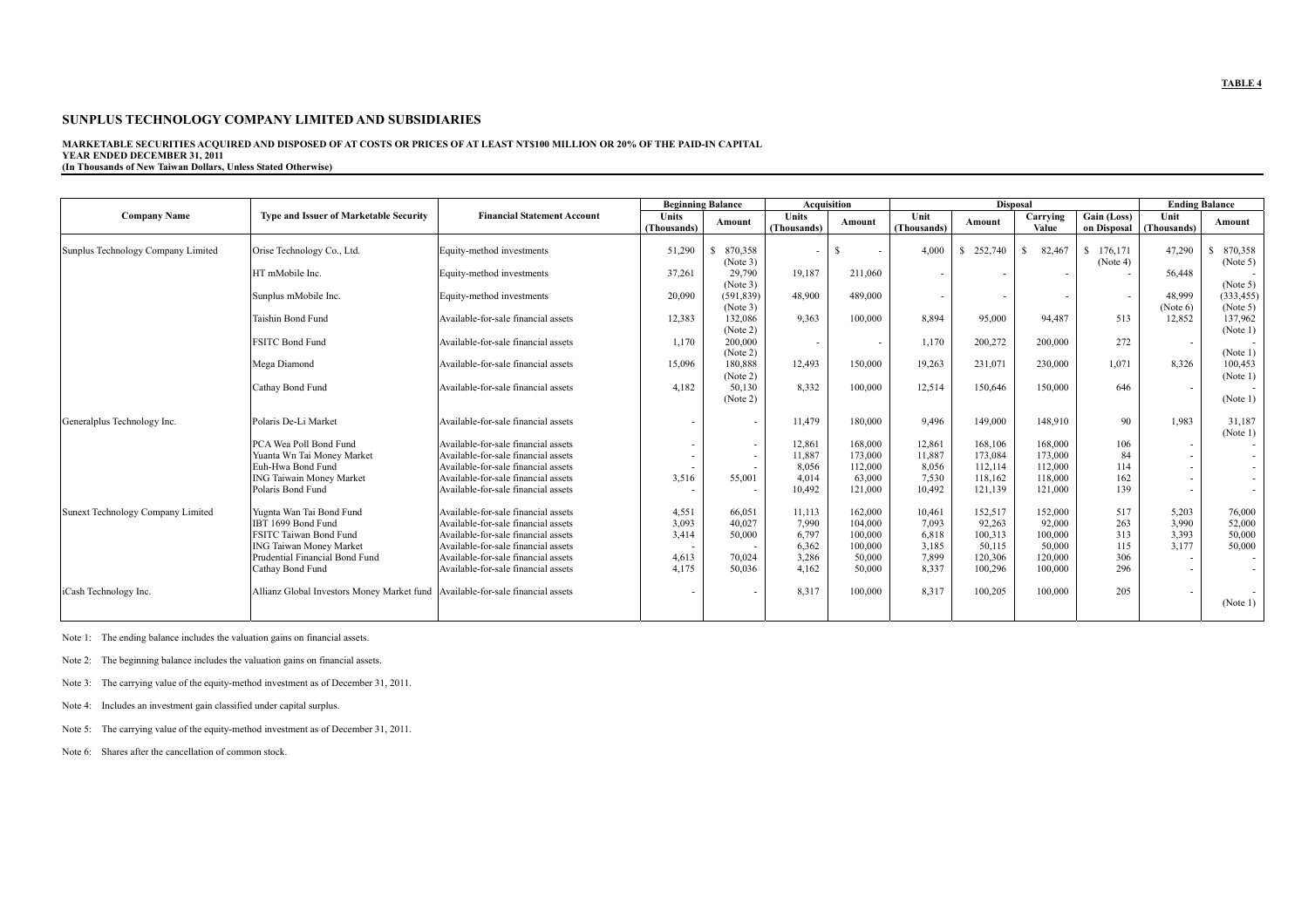ACQUISITION INDIVIDUAL REAL ESTATE COSTS OF AT LEAST NT\$100 MILLION OR 20% OF THE PAID-IN CAPITAL<br>YEAR ENDED DECEMBER 31, 2011<br>(In Thousands of New Taiwan Dollars, Unless Stated Otherwise)

|                             |                          |                     |                              | (Payment)/Sale | Counter-party             | Nature of            | <b>Prior Transaction of Company Related Counter-party</b> |                      |                  |        |                    |                               | Other        |
|-----------------------------|--------------------------|---------------------|------------------------------|----------------|---------------------------|----------------------|-----------------------------------------------------------|----------------------|------------------|--------|--------------------|-------------------------------|--------------|
| <b>Company Name</b>         | <b>Types of Property</b> | Iransaction<br>Date | <b>Transactio</b> r<br>Amoun | Term           |                           | <b>Relationships</b> | Ownership                                                 | <b>Relationships</b> | Transfer<br>Date | Amount | Price<br>Reference | <b>Purpose of Acquisition</b> | <b>Terms</b> |
| Generalplus Technology Inc. | Building Inc.            | 2011.07.28          | 258,000                      | 258,000        | AIPTEK International Inc. |                      |                                                           |                      |                  |        | Appraisal          | Operating purpose             |              |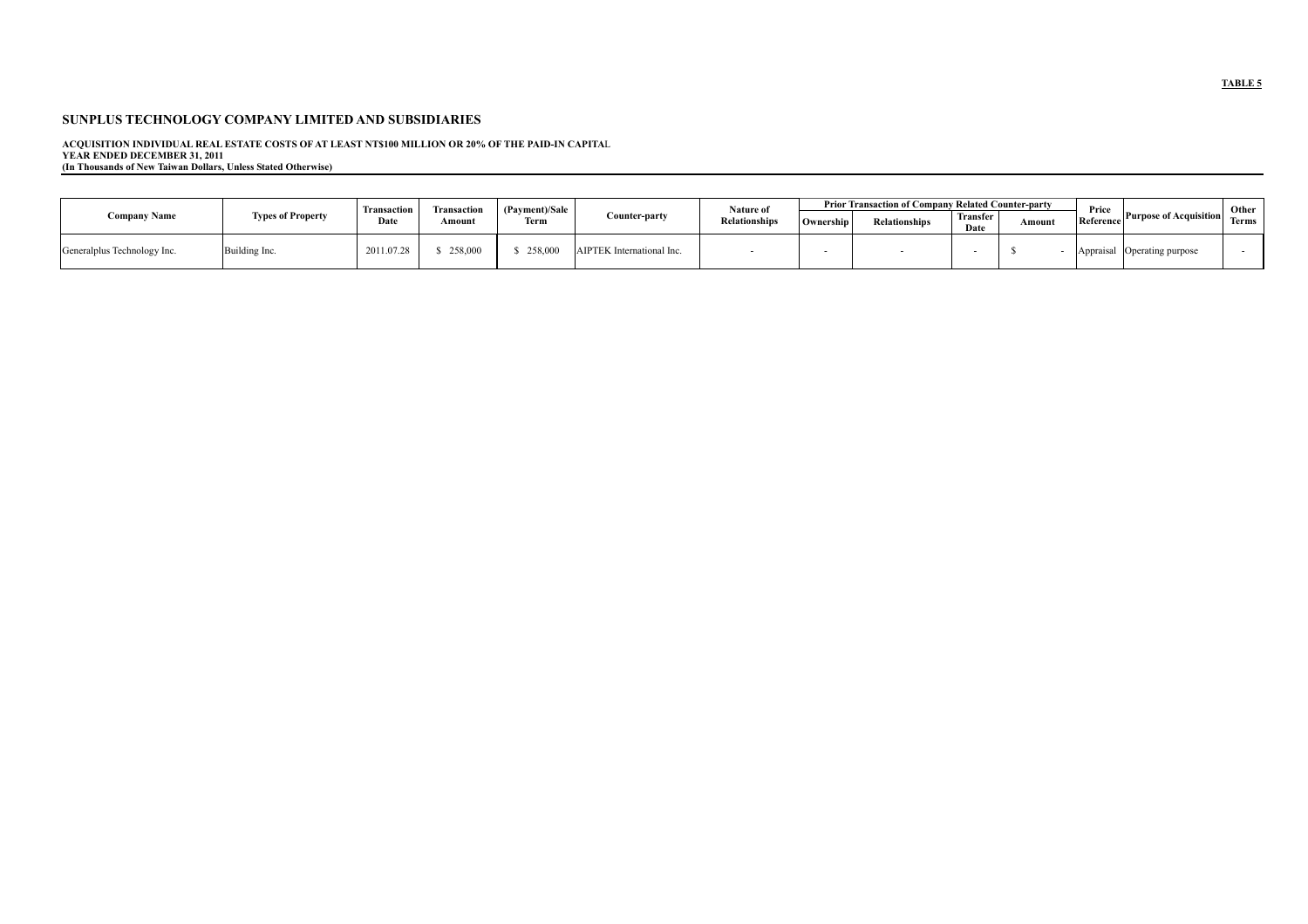#### **SUNPLUS TECHNOLOGY COMPANY LIMITED**

#### **NAMES, LOCATIONS, AND RELATED INFORMATION OF INVESTEES ON WHICH THE COMPANY EXERCISES SIGNIFICANT INFLUENCES DECEMBER 31, 2011 (In Thousands of New Taiwan Dollars, Unless Stated Otherwise)**

|                                    |                                     |                                      |                                     |                         | <b>Investment Amount</b> |                              | Balance as of December 31, 2011 |                   | <b>Net Income</b>         |                           | Note-                                        |
|------------------------------------|-------------------------------------|--------------------------------------|-------------------------------------|-------------------------|--------------------------|------------------------------|---------------------------------|-------------------|---------------------------|---------------------------|----------------------------------------------|
| Investor                           | Investee                            | Location                             | <b>Main Businesses and Products</b> | December 31,<br>2011    | December 31.<br>2010     | <b>Shares</b><br>(Thousands) | Percentage of<br>Ownership      | Carrying<br>Value | (Loss) of the<br>Investee | Investment<br>Gain (Loss) | Relationship<br>of Investee<br>with Investor |
| Sunplus Technology Company Limited | Orise Technology Co., Ltd.          | Hsinchu. Taiwan                      | Design of ICs                       | S<br>499.529            | 581.661                  | 47,290                       | 34                              | S.<br>870,358     | 136,389<br>-S.            | R                         | 48.323 Investee                              |
|                                    | Sunplus mMedia Inc.                 | Hsinchu, Taiwan                      | Design of ICs                       | 307,565                 | 307,565                  | 12,441                       | 83                              | 58,910            | 6,429                     |                           | 41,771 Subsidiary                            |
|                                    | Sunplus Venture Capital Co., Ltd.   | Hsinchu. Taiwan                      | Investment                          | 999.982                 | 999.982                  | 100,000                      | 100                             | 652.884           | (64.945)                  |                           | $(64.945)$ Subsidiary                        |
|                                    | Lin Shih Investment Co., Ltd.       | Hsinchu, Taiwan                      | Investment                          | 699,988                 | 699,988                  | 70,000                       | 100                             | 654,033           | (113, 235)                |                           | $(116, 107)$ Subsidiary                      |
|                                    | Generalplus Technology Inc.         | Hsinchu, Taiwan                      |                                     | 281,377                 | 305,050                  | 37,324                       | 34                              | 659,141           | 166,863                   |                           | 64,925 Subsidiary                            |
|                                    |                                     |                                      | Design of ICs                       | US\$ 42,985             | US\$ 41.900              | 42.985                       | 100                             |                   |                           |                           | $(71,179)$ Subsidiary                        |
|                                    | Ventureplus Group Inc.              | Belize                               | Investment                          | thousand                | thousand                 |                              |                                 | 1,046,788         | (71, 179)                 |                           |                                              |
|                                    | <b>Russell Holdings Limited</b>     | Cayman Islands, British West Indies. | Investment                          | US\$ 14,760<br>thousand | US\$ 14,760<br>thousand  | 14,760                       | 100                             | 409.664           | 4.111                     |                           | 4,111 Subsidiary                             |
|                                    | Sunplus Innovation Technology Inc.  | Hsinchu, Taiwan                      | Design of ICs                       | 414,663<br>S.           | 414,663                  | 30,986                       | 64                              | 576,004           | 46,647                    |                           | 31,392 Subsidiary                            |
|                                    | Sunext Technology Co., Ltd          | Hsinchu. Taiwan                      | Design and sale of ICs              | 924,730                 | 924,730                  | 38,836                       | 61                              | 432,445           | (177, 886)                |                           | $(108,779)$ Subsidiary                       |
|                                    | Sunplus Core Technology Co., Ltd.   | Hsinchu, Taiwan                      | Design of ICs                       | 195,285                 | 195,285                  | 11,206                       | 70                              | (138, 357)        | (117, 574)                |                           | $(87,085)$ Subsidiary                        |
|                                    | Global Techplus Capital Inc.        | Seychelles                           | Investment                          | 200<br>US\$             | 200<br>US\$              | 200                          | 100                             | 6,882             | (77)                      |                           | (77) Subsidiary                              |
|                                    |                                     |                                      |                                     | thousand                | thousand                 |                              |                                 |                   |                           |                           |                                              |
|                                    | Wei-Young Investment Inc.           | Hsinchu, Taiwan                      | Investment                          | 30,157                  | 30,157                   | 1,400                        | 100                             | 6,184             | 35                        |                           | 35 Subsidiary                                |
|                                    | Sunplus Technology (H.K.) Co., Ltd. | Kowloon Bay, Hong Kong               | International trade                 | HK\$ 11,075             | HK\$ 11,075              | 11,075                       | 100                             | 4.091             | (64)                      |                           | (64) Subsidiary                              |
|                                    |                                     |                                      |                                     | thousand                | thousand                 |                              |                                 |                   |                           |                           |                                              |
|                                    | Sunplus Management Consulting Inc.  | Hsinchu. Taiwan                      | Management                          | 5,000<br>S              | 5.000<br>-8              | 500                          | 100                             | 4,165             | 53                        |                           | 53 Subsidiary                                |
|                                    | HT mMobile Inc.                     | Hsinchu, Taiwan                      | Design of ICs                       | 583,668                 | 372,608                  | 56,448                       | 32                              |                   | (868, 177)                | $(118,347)$ Investee      |                                              |
|                                    | iCatch Technology, Inc.             | Hsinchu, Taiwan                      | Design of ICs                       | 207,345                 | 207,345                  | 20,735                       | 38                              | 185,251           | (98,067)                  |                           | $(36,820)$ Subsidiary                        |
|                                    | Sunplus mMobile Inc.                | Hsinchu, Taiwan                      | Design of ICs                       | 2,196,392               | 1,707,392                | 49,000                       | 99                              | (333, 455)        | (250, 674)                |                           | $(250, 585)$ Subsidiary                      |
|                                    | Magic Sky Limited                   | Samoa                                | Investment                          | US\$<br>6,000           | US\$ 6,000               | 6,000                        | 100                             |                   | (176, 344)                |                           | $(176,344)$ Subsidiary                       |
|                                    |                                     |                                      |                                     |                         |                          |                              |                                 |                   |                           |                           |                                              |
| Lin Shih Investment Co., Ltd       | Sunext Technology Co., Ltd.         | Hsinchu. Taiwan                      | Design and sale of ICs              | 369,316<br>S.           | 369,316<br>-8            | 3,360                        | 5                               | 25,842            | (177, 886)                |                           | $(9,411)$ Subsidiary                         |
|                                    | Sunplus Core Technology Co., Ltd.   | Hsinchu, Taiwan                      | Design of ICs                       | 36,773                  | 36,800                   | 2,308                        | 15                              | (22, 570)         | (117, 574)                |                           | $(16,553)$ Subsidiary                        |
|                                    | Sunplus mMobile Inc.                | Hsinchu. Taiwan                      | Design of ICs                       | 38,450                  | 38,450                   | -8                           |                                 | 32                | (250, 674)                |                           | (87) Subsidiary                              |
|                                    | Sunplus mMedia Inc.                 | Hsinchu, Taiwan                      | Design of ICs                       | 19,171                  | 19,171                   | 579                          | $\overline{4}$                  | 10,487            | 6,429                     |                           | 248 Subsidiary                               |
|                                    | Sunplus Innovation Technology Inc.  | Hsinchu. Taiwan                      | Design of ICs                       | 15.701                  | 14.073                   | 1.059                        | 2                               | 17,240            | 46.647                    |                           | 932 Subsidiary                               |
|                                    | HT mMobile Inc.                     | Hsinchu. Taiwan                      | Design of ICs                       | 46,948                  | 46,948                   | 4,695                        | $\overline{3}$                  |                   | (868, 177)                |                           | $(24,626)$ Investee                          |
|                                    | iCatch Technology, Inc.             | Hsinchu, Taiwan                      | Design of ICs                       | 9,645                   | 9,645                    | 965                          | $\overline{2}$                  | 8,618             | (98,067)                  |                           | $(1,713)$ Subsidiary                         |
|                                    | Generalplus Technology Inc.         | Hsinchu. Taiwan                      | Design of ICs                       | 86,256                  | 86,256                   | 14.892                       | 14                              | 262,364           | 166.863                   |                           | 25,315 Subsidiary                            |
|                                    |                                     |                                      |                                     |                         |                          |                              |                                 |                   |                           |                           |                                              |
| Sunplus Venture Capital Co., Ltd.  | Sunext Technology Co., Ltd.         | Hsinchu, Taiwan                      | Design and sale of ICs              | 385,709                 | 385.709                  | 4,431                        | $\overline{7}$                  | 34.020            | (177, 886)                |                           | $(12,410)$ Subsidiary                        |
|                                    | Han Young Technology Co., Ltd.      | Taipei, Taiwan                       | Design of ICs                       | 4,200                   | 4,200                    | 420                          | 70                              | 1,780             |                           |                           | Subsidiary                                   |
|                                    | Sunplus Innovation Technology Inc.  | Hsinchu, Taiwan                      | Design of ICs                       | 52,952                  | 45,597                   | 2,622                        | 5                               | 48,903            | 46,647                    |                           | 2,167 Subsidiary                             |
|                                    | HT mMobile Inc.                     | Hsinchu, Taiwan                      | Design of ICs                       | 100,204                 | 204                      | 9.111                        | 5                               |                   | (868, 177)                |                           | $(7,532)$ Investee                           |
|                                    | iCatch Technology, Inc.             | Hsinchu. Taiwan                      | Design of ICs                       | 31,818                  | 31,818                   | 3,182                        | 6                               | 28,428            | (98,067)                  |                           | $(5,650)$ Subsidiary                         |
|                                    | Orise Technology Co, Ltd.           | Hsinchu, Taiwan                      | Design of ICs                       | 10,800                  | 10,800                   | 865                          |                                 | 15,423            | 136,389                   |                           | 856 Investee                                 |
|                                    | Sunplus Core Technology Co., Ltd.   | Hsinchu, Taiwan                      | Design of ICs                       | 33,846                  | 33,846                   | 1,885                        | 12                              | (18, 583)         | (117, 574)                |                           | $(13.936)$ Subsidiary                        |
|                                    | Generalplus Technology Inc.         | Hsinchu, Taiwan                      | Design of ICs                       | 56,050                  | 44,606                   | 4,301                        | $\overline{4}$                  | 88,302            | 166,863                   |                           | 6,795 Subsidiary                             |
|                                    | Sunplus mMobile Inc.                | Hsinchu. Taiwan                      | Design of ICs                       | 1.784                   | 1.784                    |                              |                                 | $\overline{3}$    | (250, 674)                |                           | Subsidiary                                   |
|                                    | Sunplus mMedia Inc.                 | Hsinchu, Taiwan                      | Design of ICs                       | 44,878                  | 44,878                   | 1.909                        | 13                              | 17,481            | 6,429                     |                           | 818 Subsidiary                               |
| <b>Russell Holdings Limited</b>    | Jet Focus Limited                   | Cayman Islands, British West Indies  | Investment                          | 6,050<br>US\$           | 6.050<br>US\$.           | 4.794                        | 44                              | US\$<br>(350)     | US\$                      | US\$                      | - Investee                                   |
|                                    |                                     |                                      |                                     | thousand                | thousand                 |                              |                                 | thousand          | thousand                  | thousand                  |                                              |
|                                    | Sunext Technology Co., Ltd.         | Hsinchu, Taiwan                      | Design and sale of ICs              | US\$<br>2,119           | 2,119<br>US\$            | 442                          |                                 | US\$<br>2,202     | (177.886)<br>S.           | US\$                      | (42) Subsidiary                              |
|                                    |                                     |                                      |                                     | thousand                | thousand                 |                              |                                 | thousand          |                           | thousand                  |                                              |
|                                    |                                     |                                      |                                     |                         |                          |                              |                                 |                   |                           |                           |                                              |
|                                    |                                     |                                      |                                     |                         |                          |                              |                                 |                   |                           |                           | (Continued)                                  |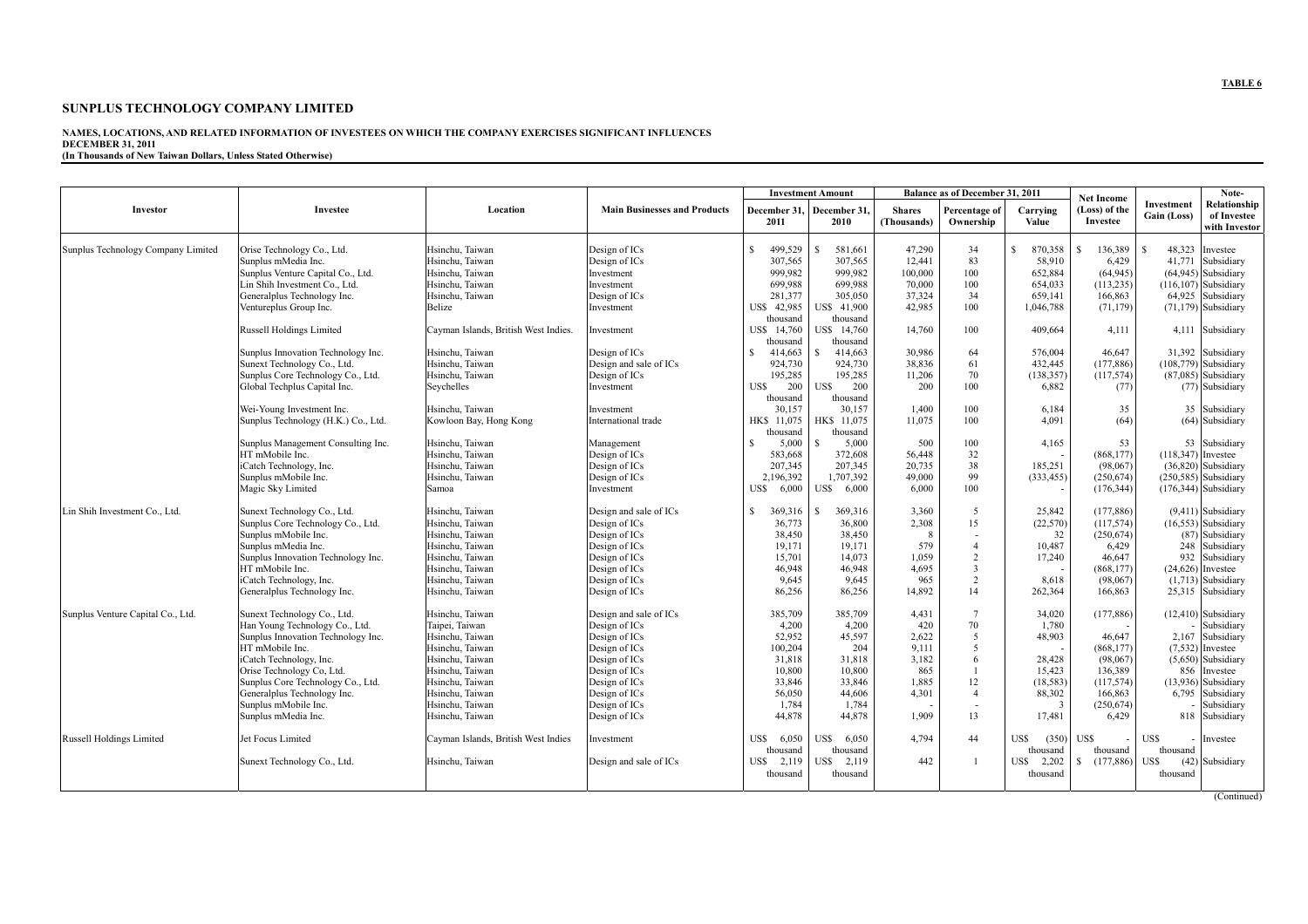|                                         |                                                             |                                     |                                                        |                           | <b>Investment Amount</b>  |               | <b>Balance as of December 31, 2011</b> |                           | <b>Net Income</b>         | Investment                            |                       |
|-----------------------------------------|-------------------------------------------------------------|-------------------------------------|--------------------------------------------------------|---------------------------|---------------------------|---------------|----------------------------------------|---------------------------|---------------------------|---------------------------------------|-----------------------|
| Investor                                | Investee                                                    | Location                            | <b>Main Businesses and Products</b>                    |                           | December 31, December 31, | <b>Shares</b> | Percentage of                          | Carrying                  | (Loss) of the             | Gain (Loss)                           | <b>Note</b>           |
|                                         |                                                             |                                     |                                                        | 2011                      | 2010                      | (Thousands)   | Ownership                              | Value                     | Investee                  |                                       |                       |
| Global Techplus Capital Inc.            | Techplus Capital Samoa Inc.                                 | Samoa                               | Investment                                             | US\$                      | US\$                      |               | 100                                    | US\$                      | US\$                      | US\$                                  | Subsidiary            |
|                                         |                                                             |                                     |                                                        | thousand                  | thousand                  |               |                                        | thousand                  | thousand                  | thousand                              |                       |
| Wei-Young Investment Inc.               | Generalplus Technology Inc.                                 | Hsinchu, Taiwan                     | Design of ICs                                          | 1,800                     | 1,800                     | 108           |                                        | 1,820                     | 166,863                   |                                       | 185 Subsidiary        |
|                                         | Sunext Technology Co., Ltd.                                 | Hsinchu, Taiwan                     | Design and sale of ICs                                 | 350                       | 350                       | 18            | $\sim$                                 | 304                       | (177, 886)                |                                       | $(51)$ Subsidiary     |
| Ventureplus Group Inc.                  | Ventureplus Mauritius Inc.                                  | Mauritius                           | Investment                                             | US\$ 42,985               | US\$ 41,900               | 42,985        | 100                                    | US\$ 34,583               | US\$ (2,422)              | US\$ $(2,422)$ Subsidiary             |                       |
|                                         |                                                             |                                     |                                                        | thousand                  | thousand                  |               |                                        | thousand                  | thousand                  | thousand                              |                       |
|                                         |                                                             |                                     |                                                        |                           | US\$ 41,900               |               |                                        |                           | US\$ (2,422)              |                                       |                       |
| Ventureplus Mauritius Inc.              | Ventureplus Cayman Inc.                                     | Cayman Islands, British West Indies | Investment                                             | US\$ 42,985<br>thousand   | thousand                  | 42,985        | 100                                    | US\$ 34,587<br>thousand   | thousand                  | US\$ $(2,422)$ Subsidiary<br>thousand |                       |
|                                         |                                                             |                                     |                                                        |                           |                           |               |                                        |                           |                           |                                       |                       |
| Ventureplus Cayman Inc.                 | Sunplus Technology (Shanghai) Co., Ltd.                     | Shanghai, China                     | Research, development, manufacture<br>and sale of ICs. | US\$ 17,000<br>thousand   | US\$ 17,000<br>thousand   |               | 99                                     | US\$ 14,565<br>thousand   | US\$ 1,255<br>thousand    | US\$ 1,210 Subsidiary<br>thousand     |                       |
|                                         | Sunplus Prof-tek Technology (Shenzhen) Co.,                 | ShenZhen, China                     | Research, development, manufacture                     | US\$ 4,250                | US\$<br>4,250             |               | 100                                    | USS<br>1,372              | US\$ (1,467)              | US\$ (1,467) Subsidiary               |                       |
|                                         | Ltd<br>SunMedia Technology Co., Ltd.                        | Chengdu, China                      | and sale of ICs.<br>Research, development, manufacture | thousand<br>US\$ 20,000   | thousand<br>US\$ 20,000   |               | 100                                    | thousand<br>US\$ 17,736   | thousand<br>US\$ (1,637)  | thousand<br>US\$ $(1,637)$ Subsidiary |                       |
|                                         |                                                             |                                     | and sale of ICs.                                       | thousand                  | thousand                  |               |                                        | thousand                  | thousand                  | thousand                              |                       |
|                                         | Sunplus App Technology Co., Ltd.                            | Beijing, China                      | Research, development, manufacture                     | US\$<br>586               | US\$<br>586               |               | 80                                     | US\$<br>318               | US\$<br>44                | US\$<br>35                            | Subsidiary            |
|                                         | Ytrip Technology Co., Ltd.                                  | Chengdu, China                      | and sale of ICs.<br>Research, development, manufacture | thousand<br>1,085<br>US\$ | thousand<br>US\$          |               | 78                                     | thousand<br>US\$<br>55    | thousand<br>US\$<br>(795) | thousand<br>US\$                      | (577) Subsidiary      |
|                                         |                                                             |                                     | and sale of ICs.                                       | thousand                  | thousand                  |               |                                        | thousand                  | thousand                  | thousand                              |                       |
| Sunext Technology Co., Ltd.             | Great Sun Corp.                                             | Samoa                               | Investment                                             | US\$<br>750               | US\$<br>750               | 750           | 100                                    | 12,871                    | 2,117                     |                                       | 2,117 Subsidiary      |
|                                         |                                                             |                                     |                                                        | thousand                  | thousand                  |               |                                        |                           |                           |                                       |                       |
|                                         | Great Prosperous Corp.                                      | Mauritius                           | Investment                                             | US\$<br>1,800             | US\$<br>1,500             | 1.800         | 100                                    | 3,355                     | (15,747)                  |                                       | $(15,747)$ Subsidiary |
|                                         |                                                             |                                     |                                                        | thousand                  | thousand                  |               |                                        |                           |                           |                                       |                       |
| Great Sun Corp.                         | Sunext (Mauritius) Inc.                                     | Mauritius                           | Investment                                             | US\$<br>750               | US\$<br>750               | 750           | 100                                    | <b>US\$</b><br>25         | <b>US\$</b><br>(85)       | US\$                                  | $(85)$ Subsidiary     |
|                                         |                                                             |                                     |                                                        | thousand                  | thousand                  |               |                                        | thousand                  | thousand                  | thousand                              |                       |
| Sunext (Mauritius) Inc.                 | Sunext Technology (Shanghai) Co., Ltd.                      | Shanghai, China                     | Design of software                                     | 750<br>US\$               | US\$<br>750               |               | 100                                    | US\$<br>25                | US\$<br>(85)              | US\$                                  | $(85)$ Subsidiary     |
|                                         |                                                             |                                     |                                                        | thousand                  | thousand                  |               |                                        | thousand                  | thousand                  | thousand                              |                       |
| Generalplus Technology Inc.             | Generalplus International (Samoa) Inc.                      | Samoa                               | Investment                                             | US\$ 7,590                | US\$ 7,590                | 7,590         | 100                                    | 110,095                   | 7,646                     |                                       | 7,646 Subsidiary      |
|                                         |                                                             |                                     |                                                        | thousand                  | thousand                  |               |                                        |                           |                           |                                       |                       |
| Generalplus International (Samoa) Inc.  | Generalplus (Mauritius) Inc.                                | Mauritius                           | Investment                                             | US\$ 7,590                | US\$<br>7,590             | 7,590         | 100                                    | US\$<br>3,636             | US\$<br>260               | US\$<br>260                           | Subsidiary            |
|                                         |                                                             |                                     |                                                        | thousand                  | thousand                  |               |                                        | thousand                  | thousand                  | thousand                              |                       |
| Generalplus (Mauritius) Inc.            | Generalplus Technology (Shenzhen) Co., Ltd. Shenzhen, China |                                     | After-sales service                                    | US\$ 7,200                | US\$ 7,200                | 7,200         | 100                                    | US\$<br>3,482             | US\$<br>337               | US\$<br>337                           | Subsidiary            |
|                                         |                                                             |                                     |                                                        | thousand                  | thousand                  |               |                                        | thousand                  | thousand                  | thousand                              |                       |
|                                         | Genralplus Technology (Hong Kong) Co.,<br>Ltd.              | Hong Kong                           | Sales                                                  | 390<br>US\$<br>thousand   | 390<br>US\$<br>thousand   | 390           | 100                                    | 153<br>USS<br>thousand    | US\$<br>(77)<br>thousand  | US\$<br>thousand                      | (77) Subsidiary       |
|                                         |                                                             |                                     |                                                        |                           |                           |               |                                        |                           |                           |                                       |                       |
| Sunplus mMobile Inc.                    | Sunplus mMobile SAS                                         | France                              | Design of ICs                                          | <b>EUR</b><br>237         | <b>EUR</b><br>237         | 237           | 100                                    | (16, 886)                 | 4,357                     |                                       | 4,357 Subsidiary      |
|                                         | Sunplus mMobile Holding Inc.                                | Samoa                               | Investment                                             | thousand<br>2,580<br>US\$ | thousand<br>US\$ 2,580    | 2,580         | 100                                    | (3)                       | US\$                      | US\$                                  | Subsidiary            |
|                                         |                                                             |                                     |                                                        | thousand                  | thousand                  |               |                                        |                           | thousand                  | thousand                              |                       |
| Sunplus mMobile Holding Inc.            | Bright Sunplus mMobile Inc.                                 | Mauritius                           | Research and development of                            | US\$ 2,580                | US\$ 2,580                | 2,580         | 100                                    | US\$                      | US\$                      | US\$                                  | Subsidiary            |
|                                         |                                                             |                                     | intellectual property rights                           | thousand                  | thousand                  |               |                                        | thousand                  | thousand                  | thousand                              |                       |
|                                         |                                                             |                                     |                                                        |                           |                           |               |                                        |                           |                           |                                       |                       |
| Sunplus Technology Co., Ltd. (Shanghai) | ShenZhen Suntop Technology Co., Ltd.                        | Shenzheu, China                     | Design of software and hardware                        | RMB 2,000<br>thousand     | RMB<br>thousand           |               | 100                                    | US\$<br>(320)<br>thousand | RMB (2,320)<br>thousand   | RMB (2,320) Subsidiary<br>thousand    |                       |
|                                         |                                                             |                                     |                                                        |                           |                           |               |                                        |                           |                           |                                       |                       |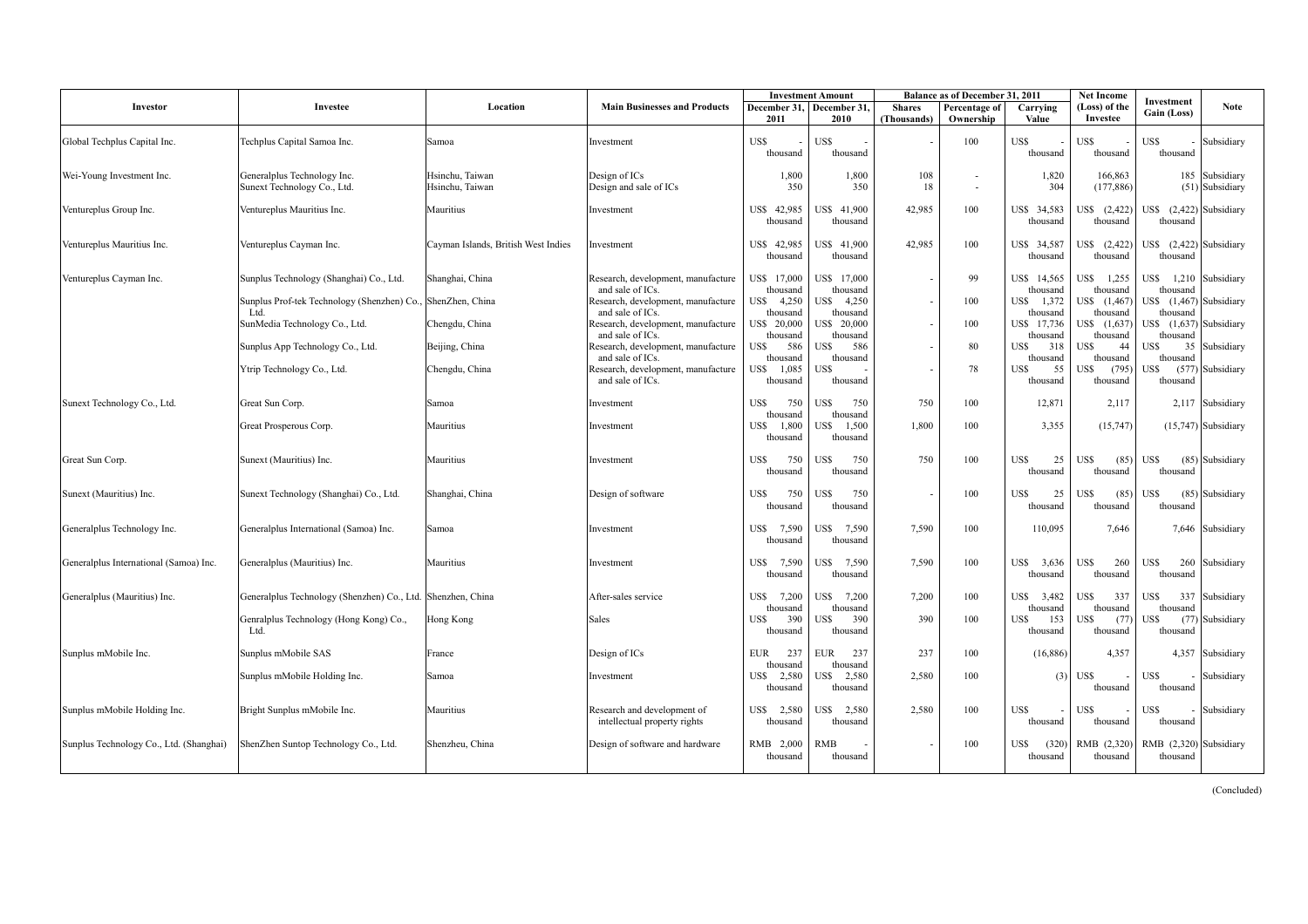#### **INFORMATION ON INVESTMENT IN MAINLAND CHINA YEAR ENDED DECEMBER 31, 2011 (In Thousands of New Taiwan Dollars, Unless Stated Otherwise)**

|                                       |                                                                                                                               |                                              |                                  | <b>Accumulated</b>                                                            |                           | <b>Investment Flows</b> | Accumulated                                                                     |                                                       |                              |                                 | Accumulated                                                                           |
|---------------------------------------|-------------------------------------------------------------------------------------------------------------------------------|----------------------------------------------|----------------------------------|-------------------------------------------------------------------------------|---------------------------|-------------------------|---------------------------------------------------------------------------------|-------------------------------------------------------|------------------------------|---------------------------------|---------------------------------------------------------------------------------------|
| <b>Investee Company Name</b>          | <b>Main Businesses and Products</b>                                                                                           | <b>Total Amount</b><br>of Paid-in<br>Capital | <b>Investment</b><br><b>Type</b> | <b>Outflow of</b><br>Investment<br>from Taiwan<br>as of<br>January 1,<br>2011 | Outflow                   | Inflow                  | <b>Outflow of</b><br>Investment<br>from Taiwan<br>as of<br>December 31,<br>2011 | % Ownership<br>of Direct or<br>Indirect<br>Investment | Investment<br>Loss           | Carrying<br>Value as of<br>2010 | Inward<br><b>Remittance of</b><br>December 31, Earnings as of<br>December 31,<br>2010 |
|                                       | Sunplus Technology (Shanghai) Co., Ltd. Manufacturing and sale of consumer ICs                                                | US\$ 17,200<br>thousand                      | Note 1                           | US\$ 17,000<br>thousand                                                       | US\$<br>thousand          | US\$<br>thousand        | US\$ 17,000<br>thousand                                                         | 99%                                                   | US\$<br>1,210<br>thousand    | US\$ 14,565<br>thousand         | US\$<br>thousand                                                                      |
| Sunplus Prof-tek (Shenzhen) Co., Ltd. | Development and sale of computer<br>software. System Integration services                                                     | US\$<br>4,250<br>thousand                    | Note 1                           | US\$<br>4,250<br>thousand                                                     | US\$<br>thousand          | US\$<br>thousand        | US\$<br>4,250<br>thousand                                                       | 100%                                                  | US\$<br>(1, 467)<br>thousand | 1,372<br>US\$<br>thousand       | US\$<br>thousand                                                                      |
| Sun Media Technology Co., Ltd.        | Manufacturing and sale of computer<br>software and system integration services                                                | US\$ 20,000<br>thousand                      | Note 1                           | US\$ 20,000<br>thousand                                                       | US\$<br>thousand          | US\$<br>thousand        | US\$ 20,000<br>thousand                                                         | 100%                                                  | US\$ (1,637)<br>thousand     | US\$ 17,736<br>thousand         | US\$<br>thousand                                                                      |
| Sunplus App Technology Co., Ltd.      | Manufacturing and sale of computer<br>software and system integration services<br>and information management and<br>education | RMB 5,000<br>thousand                        | Note 1                           | US\$<br>586<br>thousand                                                       | US\$<br>thousand          | US\$<br>thousand        | US\$<br>586<br>thousand                                                         | 80%                                                   | US\$<br>35<br>thousand       | US\$<br>318<br>thousand         | US\$<br>thousand                                                                      |
| Ytrip Technology Co., Ltd.            | Computer system integration services and<br>supplying general advertising and other<br>information services.                  | US\$<br>4,844<br>thousand                    | Note 1                           | US\$<br>thousand                                                              | 1,085<br>US\$<br>thousand | US\$<br>thousand        | US\$<br>1,085<br>thousand                                                       | 78%                                                   | US\$<br>(557)<br>thousand    | 55<br>US\$<br>thousand          | US\$<br>thousand                                                                      |

| Accumulated Investment in Mainland China as of<br><b>December 31, 2011</b> | <b>Investment Amounts Authorized by Investment</b><br>Commission. MOEA | <b>Upper Limit on Investment</b> |
|----------------------------------------------------------------------------|------------------------------------------------------------------------|----------------------------------|
| US\$42,921 thousand                                                        | US\$56,550 thousand                                                    | \$5,437,157                      |

Note 1: Sunplus Technology Company Limited invested indirectly in a company located in Mainland China by investing in a company in a third country.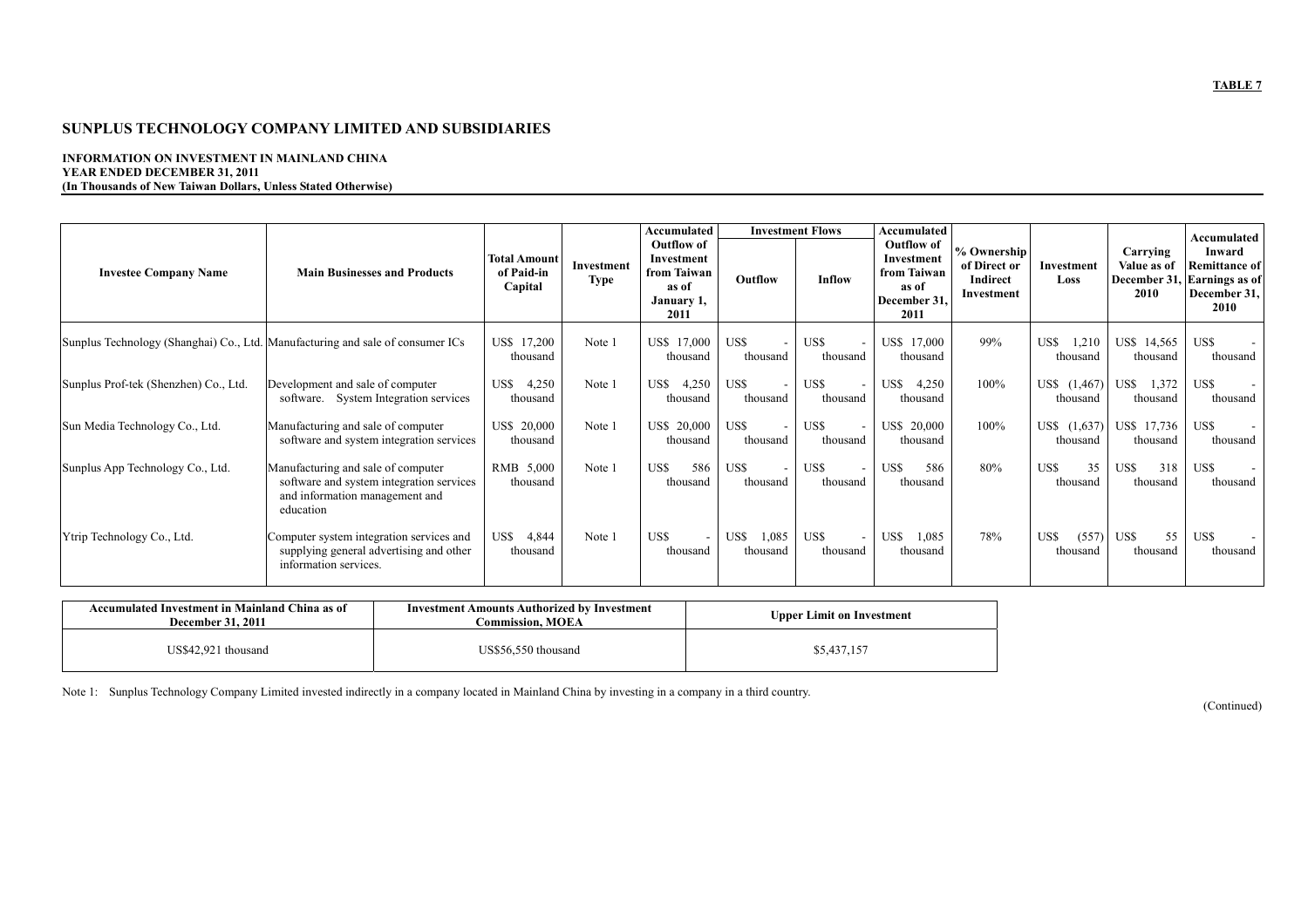#### Generalplus Technology (Nature of Relationship: 1)

| Investee<br><b>Company Name</b> | <b>Main Businesses and Products</b> | <b>Total Amount</b><br>of Paid-in<br>Capital | Investment<br>Type (e.g.,<br>Direct or<br>Indirect) | Accumulated<br><b>Outflow of</b><br>Investment<br>from Taiwan<br>as of<br>January 1,<br>2011 | Outflow          | <b>Investment Flows</b><br>Inflow | Accumulated<br>Outflow of<br>Investment<br>from Taiwan<br>as of<br>December 31,<br>2011 | % Ownership<br>of Direct or<br><b>Indirect</b><br>Investment | Investment              | Carrying<br>Value as of<br>2011 | Accumulated<br>Inward<br><b>Remittance of</b><br>Loss (Note 2) December 31, Earnings as of<br>December 31,<br>2011 |
|---------------------------------|-------------------------------------|----------------------------------------------|-----------------------------------------------------|----------------------------------------------------------------------------------------------|------------------|-----------------------------------|-----------------------------------------------------------------------------------------|--------------------------------------------------------------|-------------------------|---------------------------------|--------------------------------------------------------------------------------------------------------------------|
| Generalplus Shenzhen            | Data processing service             | 7,200<br>US\$<br>thousand                    | Note 1                                              | US\$<br>.200<br>thousand                                                                     | US\$<br>thousand | thousand                          | US\$<br>,200<br>thousand                                                                | 100%                                                         | US\$<br>337<br>thousand | 3,483<br>US\$<br>thousand       | US\$<br>thousand                                                                                                   |

| Accumulated Investment in Mainland China as of<br><b>December 31, 2011</b> | Investment Amount Authorized by Investment Commission.<br>MOEA | <b>Upper Limit on Investment</b> |
|----------------------------------------------------------------------------|----------------------------------------------------------------|----------------------------------|
| US\$7,200 thousand                                                         | US\$7.200 thousand                                             | \$1,150,875                      |

Note 1: Sunplus Technology Company Limited indirectly invested in a company located in Mainland China through investing in a company located in a third country.

Note 2: The investment loss is based on audited financial data as of December 31, 2011.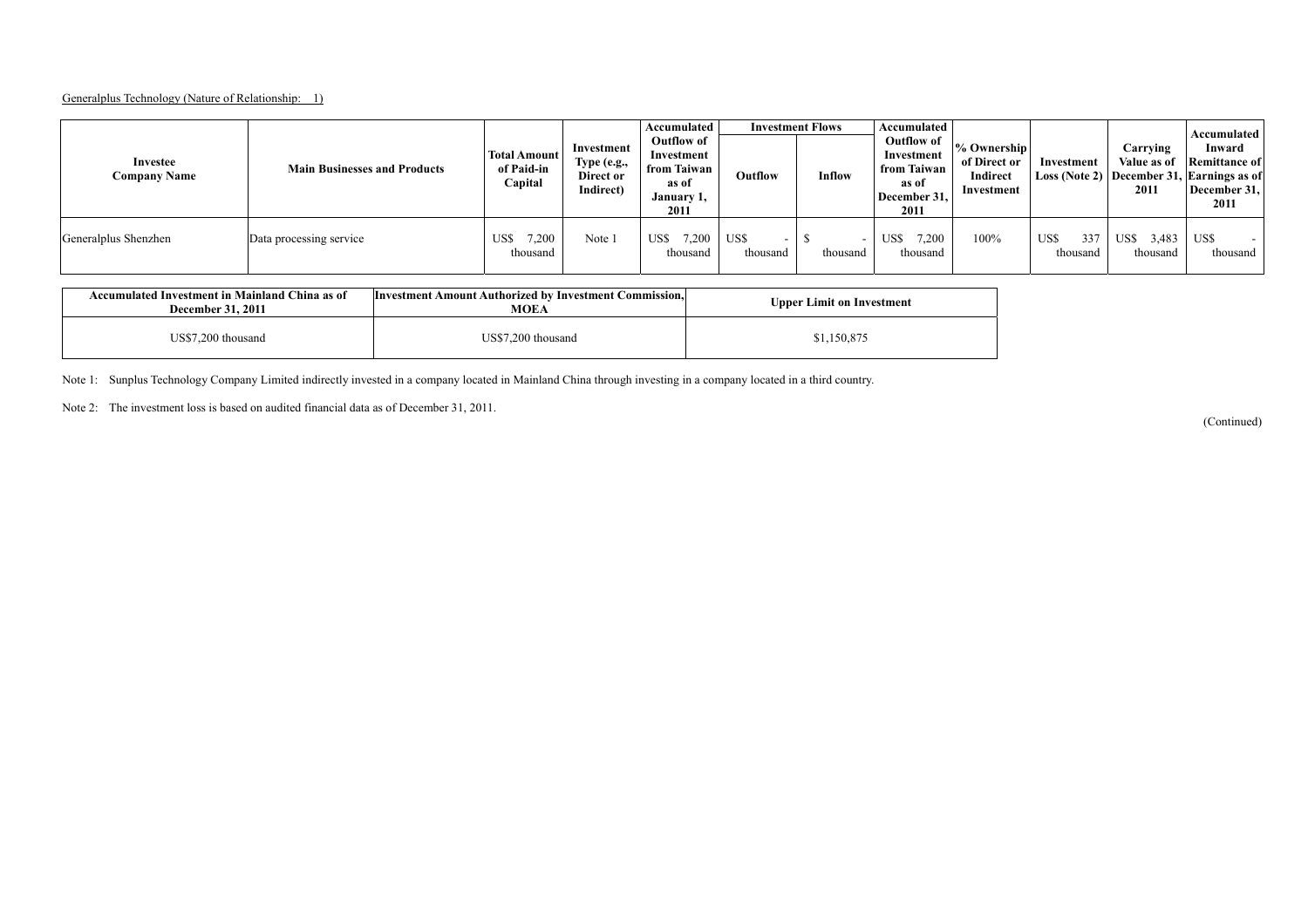#### Sunext Technology (Nature of Relationship: 2)

| Investee<br><b>Company Name</b> | <b>Main Businesses and Products</b>  | <b>Total Amount</b><br>of Paid-in<br>Capital | Investment<br>Type (e.g.,<br>Direct or<br>Indirect) | Accumulated<br>Outflow of<br>Investment<br>from Taiwan<br>as of<br>January 1,<br>2011 | Outflow | <b>Investment Flows</b><br>Inflow | Accumulated<br>Outflow of<br>Investment<br>from Taiwan<br>as of<br>December 31,<br>2011 | % Ownership<br>of Direct or<br>Indirect<br>Investment | Investment               | Carrying<br>Value as of<br>2011 | Accumulated<br>Inward<br><b>Remittance of</b><br>Loss (Note 2) December 31, Earnings as of<br>December 31,<br>2011 |
|---------------------------------|--------------------------------------|----------------------------------------------|-----------------------------------------------------|---------------------------------------------------------------------------------------|---------|-----------------------------------|-----------------------------------------------------------------------------------------|-------------------------------------------------------|--------------------------|---------------------------------|--------------------------------------------------------------------------------------------------------------------|
| Sunext Technology (Shanghai)    | Design of magnetic disc and software | 750<br>US\$<br>thousand                      | Note 1                                              | US\$<br>750<br>thousand                                                               |         |                                   | 750<br>US\$<br>thousand                                                                 | 100%                                                  | US\$<br>(85)<br>thousand | US\$<br>25<br>thousand          | US\$<br>thousand                                                                                                   |

| Accumulated Investment in Mainland China as of<br><b>December 31, 2011</b> | <b>Investment Amount Approved by the Investment</b><br><b>Commission, MOEA</b> | <b>Upper Limit on Investment</b> |
|----------------------------------------------------------------------------|--------------------------------------------------------------------------------|----------------------------------|
| US\$750 thousand                                                           | US\$750 thousand                                                               | \$292,609                        |

Note 1: Sunplus Technology Company Limited indirectly invested in a company located in Mainland China through investing in a company located in a third country.

Note 2: The investment loss is based on audited financial data as of December 31, 2011.

(Concluded)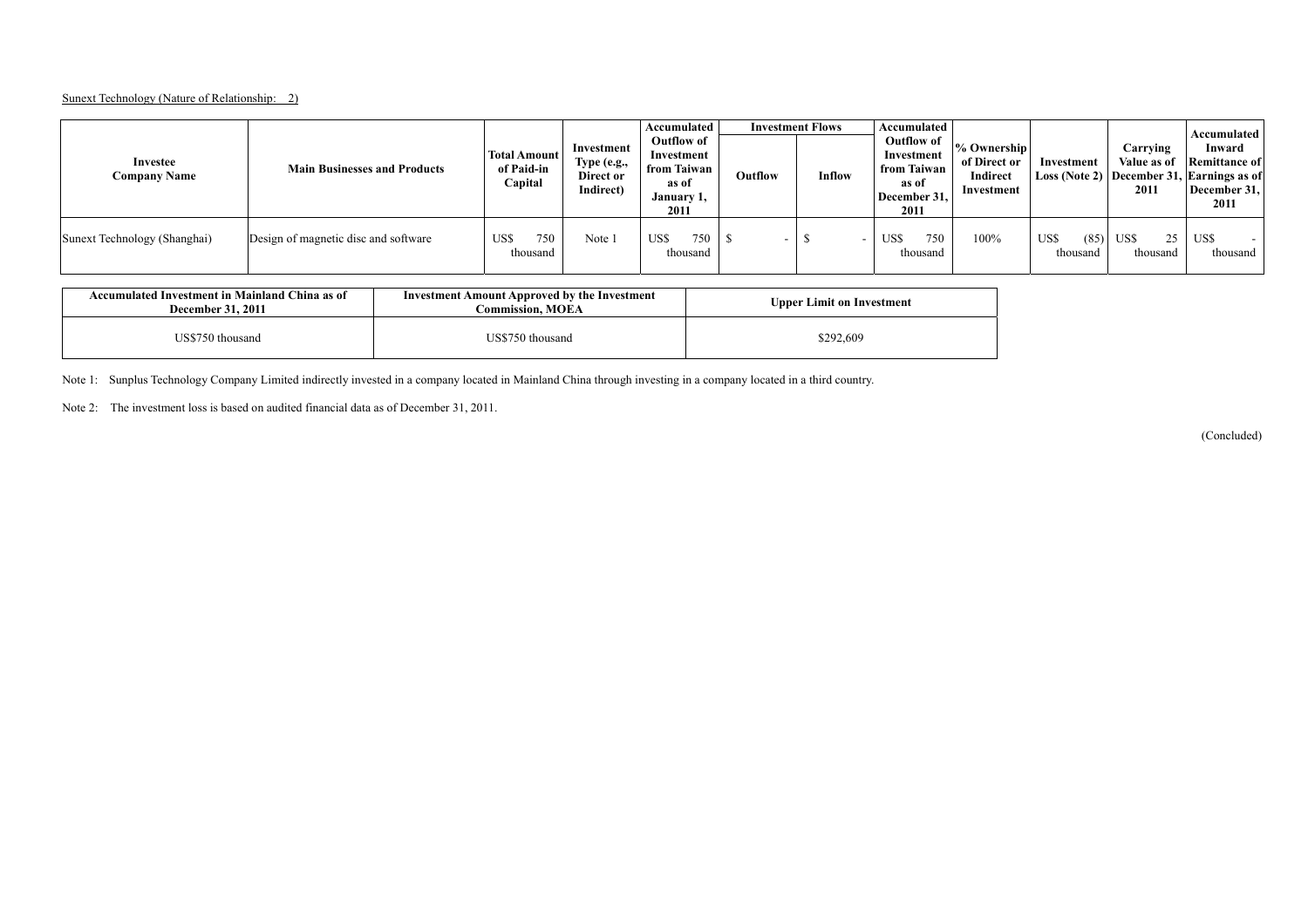#### **INTERCOMPANY RELATIONSHIPS AND SIGNIFICANT INTERCOMPANY TRANSACTIONS YEARS ENDED DECEMBER 31, 2011 and 2010 (In Thousands of New Taiwan Dollars, Unless Stated Otherwise)**

#### 1. Year ended December 31, 2011

|                              |                                                                     | Flow of                         | <b>Intercompany Transactions</b>                                                                                                 |                                            |                                                |                                                                                         |  |
|------------------------------|---------------------------------------------------------------------|---------------------------------|----------------------------------------------------------------------------------------------------------------------------------|--------------------------------------------|------------------------------------------------|-----------------------------------------------------------------------------------------|--|
| <b>Company Name</b>          | <b>Counter-Party</b>                                                | <b>Transactions</b><br>(Note 5) | <b>Financial Statements Account Item</b>                                                                                         | Amount                                     | <b>Terms</b>                                   | <b>Percentage of Consolidated</b><br><b>Total Gross Sales or Total</b><br><b>Assets</b> |  |
| Sunplus Technology Co., Ltd. | Generalplus Technology Corp.                                        |                                 | <b>Sales</b><br>Nonoperating income and gains<br>Notes and accounts receivables<br>Other receivables<br>Accounts payable         | \$15,736<br>5,274<br>2,070<br>608<br>1,448 | Note 1<br>Note 2<br>Note 1<br>Note 3           | 0.17%<br>0.06%<br>0.01%<br>0.02%                                                        |  |
|                              | Sunext Technology Co., Ltd.                                         |                                 | <b>Sales</b><br>Nonoperating income and gains<br>Notes and accounts receivables<br>Other receivables                             | 3,197<br>1,738<br>424<br>383               | Note 1<br>Note 2<br>Note 1<br>Note 3           | 0.03%<br>0.02%<br>٠                                                                     |  |
|                              | Sunplus Core Technology Co., Ltd.                                   |                                 | <b>Sales</b><br>Marketing<br>Nonoperating income and gains<br>Other receivables<br>Deferred royalty income                       | 152<br>468<br>5,051<br>482<br>28,000       | Note 1<br>Note 2<br>Notes 2 and 4<br>Note 3    | $\overline{\phantom{a}}$<br>0.05%<br>$\overline{\phantom{0}}$<br>0.3%                   |  |
|                              | Sunplus mMobile                                                     |                                 | Nonoperating income and gains<br>Other receivables                                                                               | 7,995<br>25,490                            | Notes 2<br>Note 3                              | 0.08%<br>0.18%                                                                          |  |
|                              | Sunplus Innovation Technology Inc.                                  |                                 | <b>Sales</b><br>Research and development<br>Nonoperating income and gains<br>Notes and accounts receivables<br>Other receivables | 1,181<br>23<br>6,021<br>44<br>979          | Note 1<br>Note 2<br>Note 2<br>Note 1<br>Note 2 | 0.01%<br>$\overline{a}$<br>0.06%                                                        |  |
|                              | Sunplus mMedia Inc.                                                 |                                 | Nonoperating income and gains<br>Other receivables                                                                               | 90<br>9                                    | Notes 2<br>Note 3                              |                                                                                         |  |
|                              | iCatch Technology, Inc.                                             |                                 | <b>Sales</b><br>Nonoperating income and gains<br>Notes and accounts receivables<br>Other receivables                             | 9,323<br>12,408<br>885<br>3,124            | Note 1<br>Notes 2 and 4<br>Note 1<br>Note 3    | 0.01%<br>0.13%<br>0.02%                                                                 |  |
|                              | Sunplus Technology (H.K.) Co., Ltd.<br>Sunext Technology (Shanghai) | 3                               | Marketing expenses<br>Research and development                                                                                   | 1,839<br>\$5,838                           | Note 2<br>Note 2                               | 0.02%<br>0.06%                                                                          |  |
|                              | Great Sun Corp.                                                     | $\overline{3}$                  | Other current liabilities                                                                                                        | 12,104                                     | Note 3                                         | $0.09\%$                                                                                |  |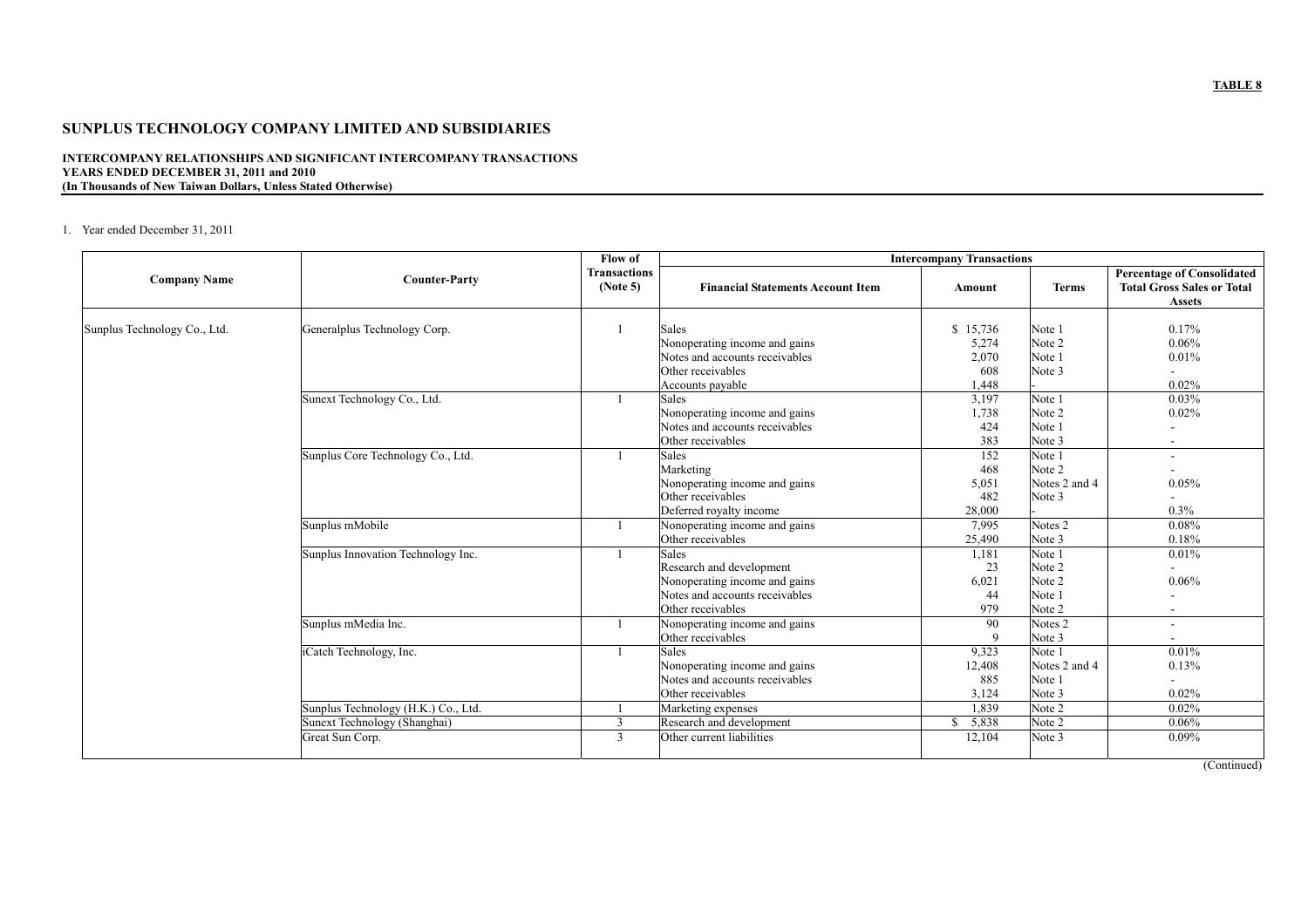|                                         |                                         | Flow of                         |                                                                     |                            |                            |                                                                                         |
|-----------------------------------------|-----------------------------------------|---------------------------------|---------------------------------------------------------------------|----------------------------|----------------------------|-----------------------------------------------------------------------------------------|
| <b>Company Name</b>                     | <b>Counter-Party</b>                    | <b>Transactions</b><br>(Note 5) | <b>Financial Statements Account Item</b>                            | Amount                     | <b>Terms</b>               | <b>Percentage of Consolidated</b><br><b>Total Gross Sales or Total</b><br><b>Assets</b> |
| Sunplus Innovation Technology Inc.      | SunMedia Technology Co., Ltd.           | 3                               | Research and development<br><b>Accrued Expense</b>                  | 409<br>409                 | Note 2<br>Note 3           |                                                                                         |
|                                         | Sunplus Technology (Shanghai) Co., Ltd. | 3                               | Other current liabilities                                           | $\mathbf{Q}$               | Note 3                     | $\sim$                                                                                  |
|                                         | Sunplus App Technology                  | $\mathcal{R}$                   | <b>Sales</b>                                                        | 74                         | Note 1                     |                                                                                         |
| Sunplus Core Technology Co., Ltd.       | SunMedia Technology Co., Ltd.           |                                 | Research and development                                            | 987                        | Note 2                     | 0.01%                                                                                   |
| Generalplus Technology Corp.            | Generalplus Technology (H.K.) Corp.     | 3                               | Marketing expenses<br>Accrued expense                               | 15,964<br>2,870            | Note 2<br>Note 3           | 0.17%<br>0.02%                                                                          |
|                                         | Sunplus Innovation Technology Inc.      | 3                               | Marketing expenses                                                  | 7,467                      | Note 2                     | 0.08%                                                                                   |
|                                         |                                         |                                 | Accrued expense<br>Intangible assets                                | 7,166<br>12,578            | Note 3<br>Note 2           | 0.05%<br>$0.09\%$                                                                       |
|                                         | Sunplus mMedia Inc.                     | $\overline{3}$                  | Marketing expenses<br>Research and development<br>Intangible assets | 22,359<br>36,439<br>72,878 | Note 2<br>Note 2<br>Note 2 | 0.24%<br>0.39%<br>0.52%                                                                 |
|                                         |                                         |                                 | Accrued expense                                                     | 9,366                      | Note 3                     | 0.07%                                                                                   |
|                                         | Generalplus Technology (Shenzhen) Corp. | $\overline{3}$                  | Research and development<br>Accrued expense                         | 123,696<br>31,920          | Note 2<br>Note 3           | 1.31%<br>0.23%                                                                          |
| SunMedia Technology Co., Ltd.           | Ytrip Technology Co., Ltd.              | $\overline{3}$                  | Other Receivables                                                   | 971                        | Note 3                     |                                                                                         |
| iCatch Technology, Inc.                 | Sunplus Pro-tek (Shenzhen) Co., Ltd.    | 3                               | Marketing Expense<br>Accrued expense                                | 15,969<br>1,362            | Note 2<br>Note 3           | 0.07%                                                                                   |
|                                         | SunMedia Technology Co., Ltd.           |                                 | Marketing Expense                                                   | 7,801                      | Note 2                     | 0.08%                                                                                   |
| Sunplus Technology (Shanghai) Co., Ltd. | Sunext Technology (Shanghai)            |                                 | Sales                                                               | 887                        | Note 1                     | $\sim$                                                                                  |
|                                         | Generalplus Technology (Shenzhen) Corp. |                                 | Sales                                                               | 9,961                      | Note 1                     | 0.11%                                                                                   |

(Concluded)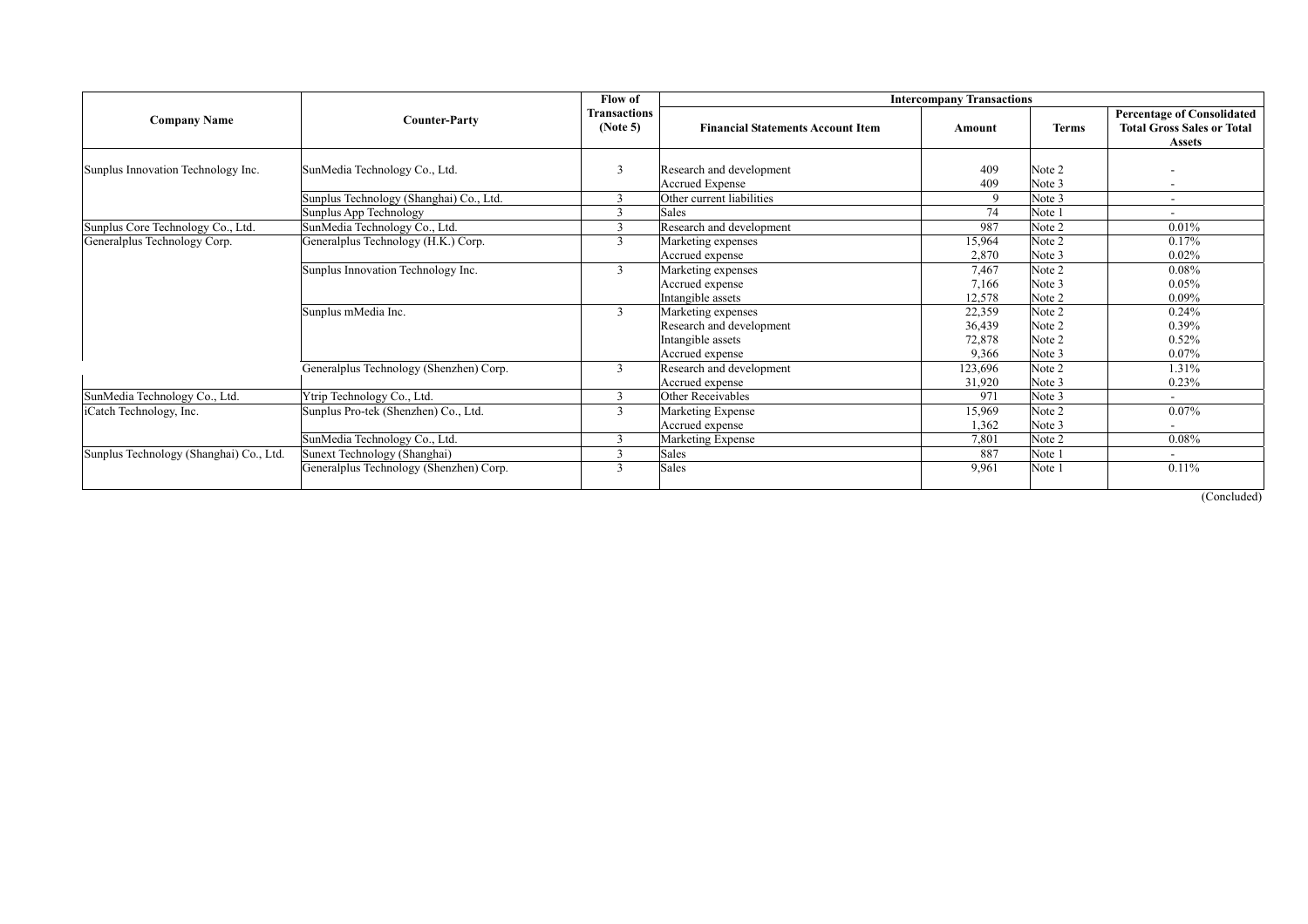#### 2. Year ended December 31, 2010

|                                    |                                                                                       | Flow of                                            | <b>Intercompany Transactions</b>                                                                                                                                                                       |                                                                 |                                                                           |                                                                                         |  |
|------------------------------------|---------------------------------------------------------------------------------------|----------------------------------------------------|--------------------------------------------------------------------------------------------------------------------------------------------------------------------------------------------------------|-----------------------------------------------------------------|---------------------------------------------------------------------------|-----------------------------------------------------------------------------------------|--|
| <b>Company Name</b>                | <b>Counter-Party</b>                                                                  | <b>Transactions</b><br>(Note 5)                    | <b>Financial Statements Account Item</b>                                                                                                                                                               | Amount                                                          | <b>Terms</b>                                                              | <b>Percentage of Consolidated</b><br><b>Total Gross Sales or Total</b><br><b>Assets</b> |  |
| Sunplus Technology Co., Ltd.       | Generalplus Technology Corp.                                                          | $\overline{1}$                                     | Sales<br>General and administrative<br>Nonoperating income and gains<br>Notes and accounts receivables<br>Other receivables<br>Deferred royalty income                                                 | \$24,074<br>12<br>6,616<br>3,871<br>533<br>3,621                | Note 1<br>Note 2<br>Note 2<br>Note 1<br>Note 3                            | 0.19%<br>0.05%<br>0.02%<br>0.02%                                                        |  |
|                                    | Waveplus Technology Co., Ltd.                                                         |                                                    | Nonoperating income and gains                                                                                                                                                                          | 45                                                              | Note 2                                                                    | $\mathcal{L}^{\pm}$                                                                     |  |
|                                    | Sunext Technology Co., Ltd.                                                           | $\overline{1}$                                     | Sales<br>Nonoperating income and gains<br>General and administrative<br>Research and development<br>Notes and accounts receivables<br>Other receivables                                                | 1,626<br>1,348<br>9<br>40<br>54<br>543                          | Note 1<br>Note 2<br>Note 2<br>Note 2<br>Note 1<br>Note 3                  | 0.01%<br>0.01%                                                                          |  |
|                                    | Sunplus Core Technology Co., Ltd.                                                     | $\mathbf{1}$                                       | <b>Sales</b><br>Marketing<br>General and administrative<br>Research and development<br>Nonoperating income and gains<br>Notes and accounts receivables<br>Other receivables<br>Deferred royalty income | 10,161<br>1,997<br>31<br>13,200<br>8,354<br>50<br>643<br>28,000 | Note 1<br>Note 2<br>Note 2<br>Note 2<br>Notes 2 and 4<br>Note 1<br>Note 3 | 0.08%<br>0.02%<br>$\overline{a}$<br>0.10%<br>0.06%<br>$\overline{a}$<br>0.15%           |  |
|                                    | Sunplus mMobile                                                                       |                                                    | Nonoperating income and gains<br>Other receivables                                                                                                                                                     | 7,159<br>262,857                                                | Note 2<br>Note 3                                                          | 0.06%<br>1.42%                                                                          |  |
|                                    | Sunplus Innovation Technology Inc.                                                    | $\overline{1}$                                     | Sales<br>General and administrative<br>Research and development<br>Nonoperating income and gains<br>Notes and accounts receivables<br>Other receivables                                                | 8,112<br>64<br>70<br>4,875<br>856<br>612                        | Note 1<br>Note 2<br>Note 2<br>Note 2<br>Note 1<br>Note 3                  | 0.06%<br>$\overline{a}$<br>0.04%                                                        |  |
|                                    | Sunplus mMedia Inc.                                                                   | $\mathbf{1}$                                       | General and administrative<br>Nonoperating income and gains<br>Other receivables                                                                                                                       | 197<br>127<br>29                                                | Note 2<br>Note 2<br>Note 3                                                | $\overline{a}$<br>$\overline{a}$                                                        |  |
| Sunplus Technology Co., Ltd.       | iCatch Technology, Inc.                                                               | $\overline{1}$                                     | Sales<br>Nonoperating income and gains<br>Notes and accounts receivables<br>Other receivables                                                                                                          | 12,932<br>15,021<br>2,593<br>1,054                              | Note 1<br>Notes 2 and 4<br>Note 1<br>Note 3                               | 0.10%<br>0.12%<br>0.01%<br>0.01%                                                        |  |
|                                    | Sunplus Technology (H.K.) Co., Ltd.                                                   |                                                    | Marketing expenses                                                                                                                                                                                     | 2,164                                                           | Note 2                                                                    | 0.02%                                                                                   |  |
| Sunext Technology Co., Ltd.        | Sunext Technology (Shanghai)<br>Great Sun Corp.<br>Sunplus Innovation Technology Inc. | $\overline{3}$<br>$\overline{3}$<br>$\overline{3}$ | Research and development<br>Research and development<br>Other current liabilities                                                                                                                      | 11,436<br>43<br>7,073                                           | Note 2<br>Note 2<br>Note 3                                                | 0.09%<br>0.04%                                                                          |  |
| Sunplus mMedia Inc.                | Sunplus Prof-tek (Shenzhen) Co., Ltd.                                                 | $\overline{3}$                                     | Marketing expenses                                                                                                                                                                                     | 506                                                             | Note 2                                                                    | $\overline{\phantom{a}}$                                                                |  |
| Sunplus Innovation Technology Inc. | Sunplus Technology (Shanghai) Co., Ltd.                                               | $\overline{3}$                                     | Marketing expenses<br>Accrued expenses                                                                                                                                                                 | 1,115<br>236                                                    | Note 2<br>Note 3                                                          | 0.01%                                                                                   |  |
|                                    | Sunplus App Technology Co., Ltd.                                                      | $\overline{3}$                                     | Sales<br>Notes and accounts receivable                                                                                                                                                                 | 9,998<br>4,539                                                  | Note 1<br>Note 1                                                          | 0.08%<br>0.02%                                                                          |  |